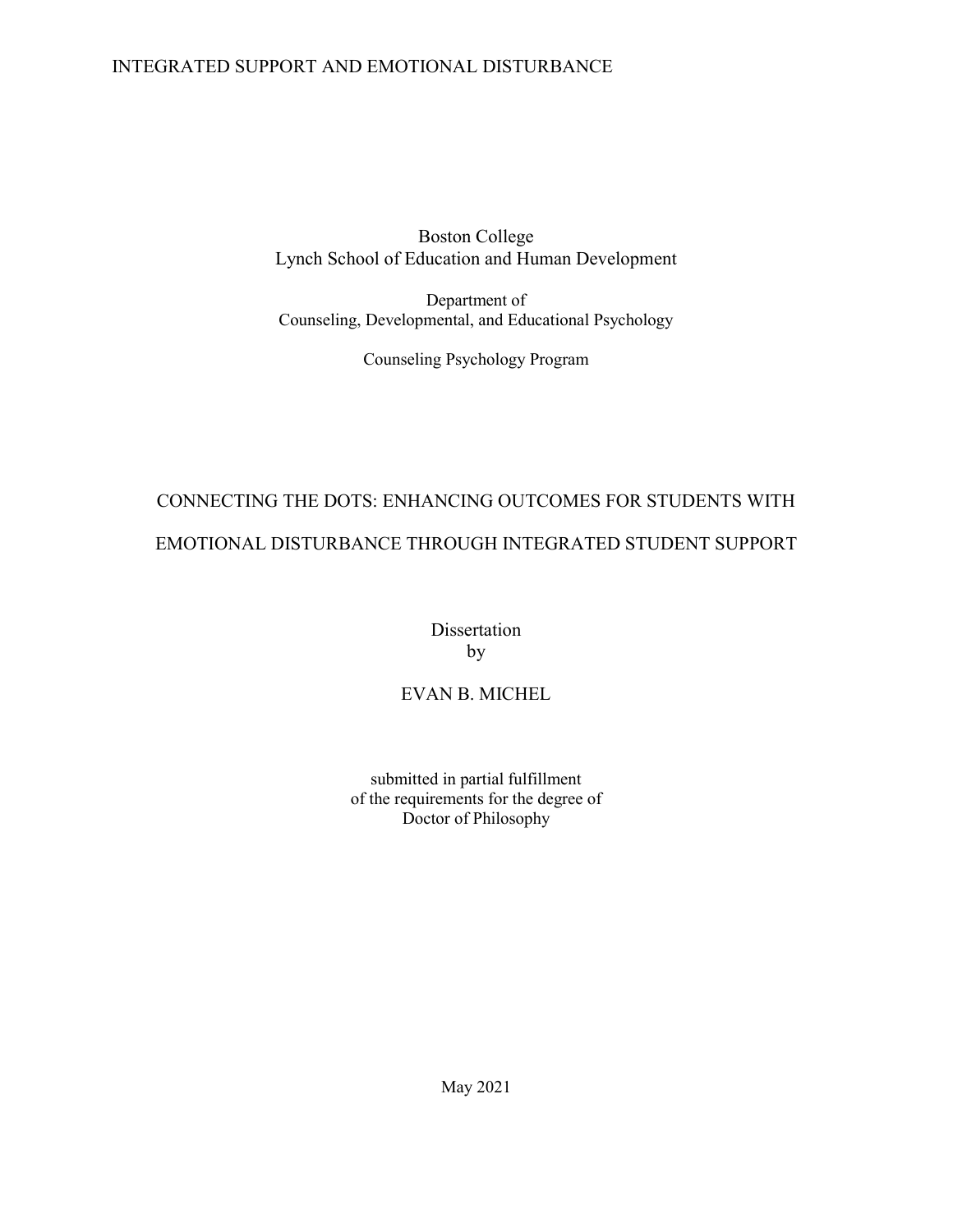© Copyright by Evan B. Michel 2021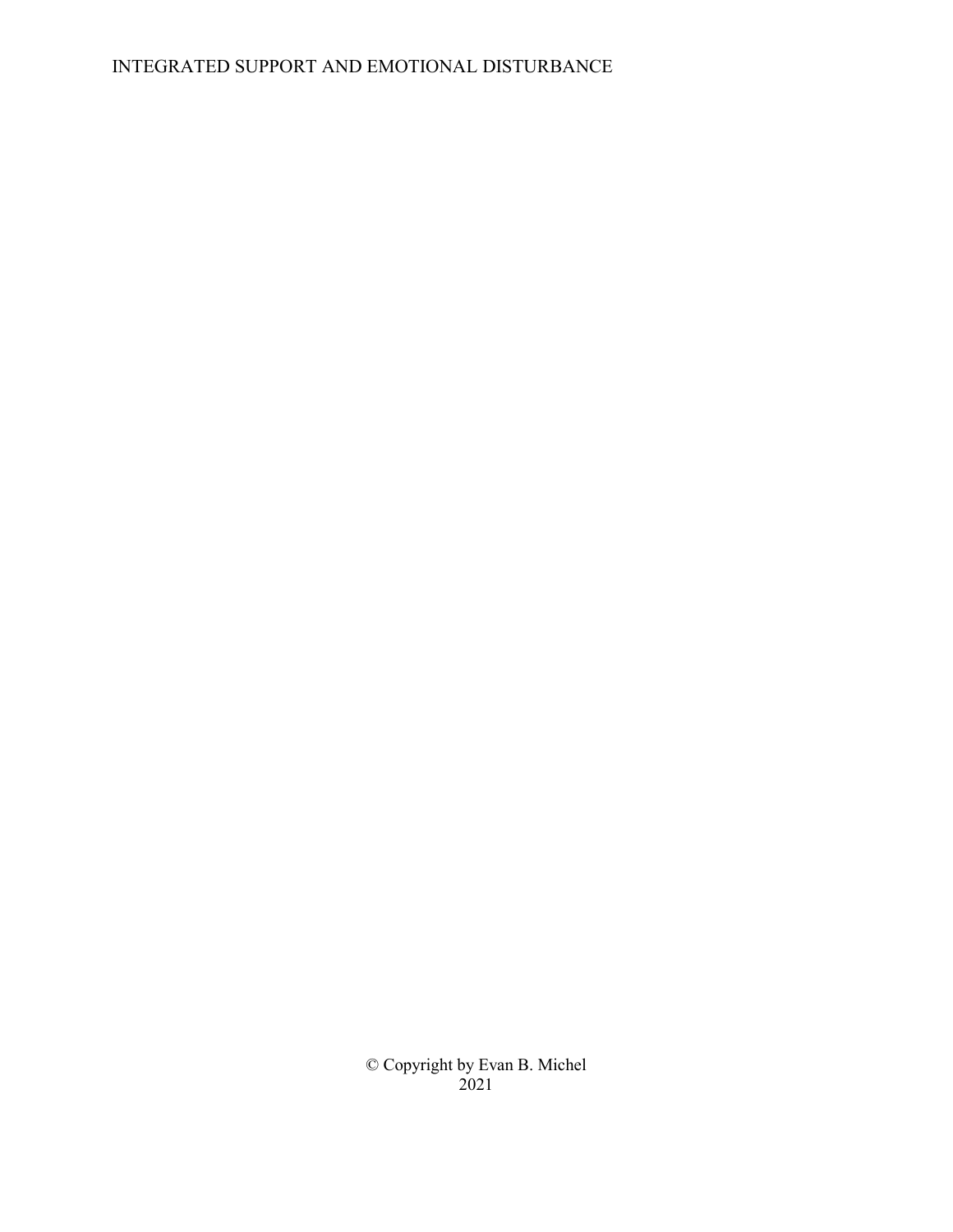Connecting the Dots: Enhancing Outcomes for Students with Emotional Disturbance through Integrated Student Support

Evan B. Michel

Mary E. Walsh, Chair

Out-of-school factors including poverty, mobility, and violence contribute to student learning and development where need often influences negative outcome gaps over time (Coalition for Community Schools, 2018; Mattison & Aber, 2007; Moore, 2014; Moore & Emig, 2014). A subset of students face these and additional challenges with emotional disturbance (ED). The ED designation is a strong predictor of poorer outcomes even with special education practice in place (de Voursney & Huang, 2016; IDEA, 2004; Lewis et al., 2017; Moore et al., 2017; Olivier et al., 2018). These findings heighten calls to reform support systems around students, especially those students facing the most need.

Integrated Student Supports (ISS) emerged as a systemic approach to comprehensively service in and out-of-school needs (Moore, 2014; Moore & Emig, 2014; Lee-St. John et al., 2018; Moore et al., 2017). However, limited research exists on the impact of tandem ISS services on special education accommodation for students with ED. This study focused on an approach to ISS, City Connects, on academic and behavior outcomes for students with ED impairment. City Connects offers tailored support for the whole child and implementation has resulted in positive outcomes (City Connects, 2010, 2012, 2016, 2018, 2020; Walsh et al., 2014). The study had two aims. First, to determine if students with ED designation (N=4,427) scored lower on academic and thriving outcomes than students never in special education (N=14,475). The second was to assess if ever participating in City Connects (N=5,067) moderated the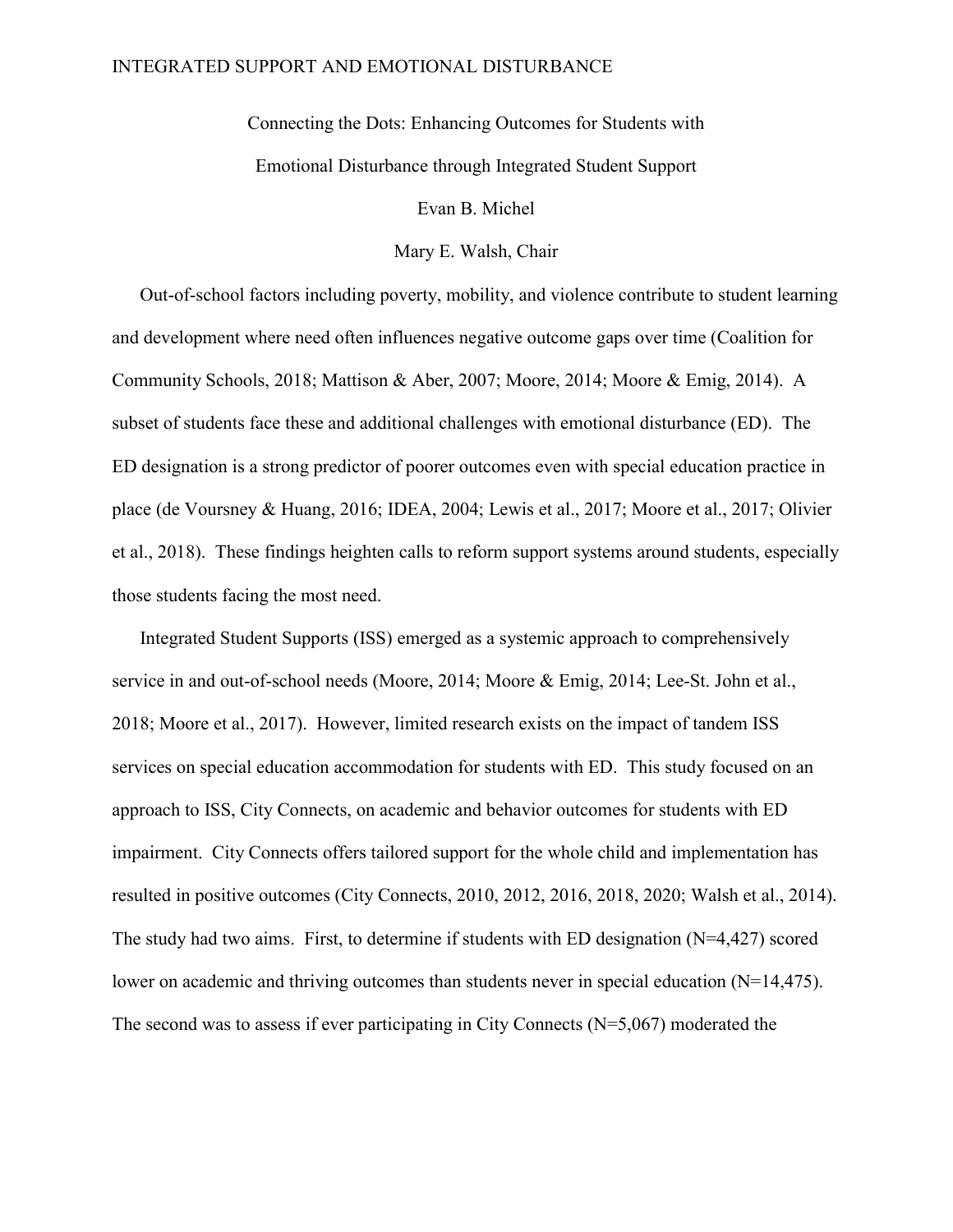relationship between ED impairment and outcomes. School-fixed effects regressions assessed these aims.

Results revealed that students with ED scored significantly lower across all outcomes. Analyses for the second study aim were variable. Math scores were significantly higher for City Connects students than children without these supports. Writing and MCAS-ELA scores did not significantly differ between the two groups. Reading and behavior marks were significantly lower for City Connects students. The predicted moderation of City Connects only met significance for reading scores. Findings partially support hypotheses and promote greater attention to investigations of subsets of students and the mechanisms behind the response to City Connects and ISS more broadly.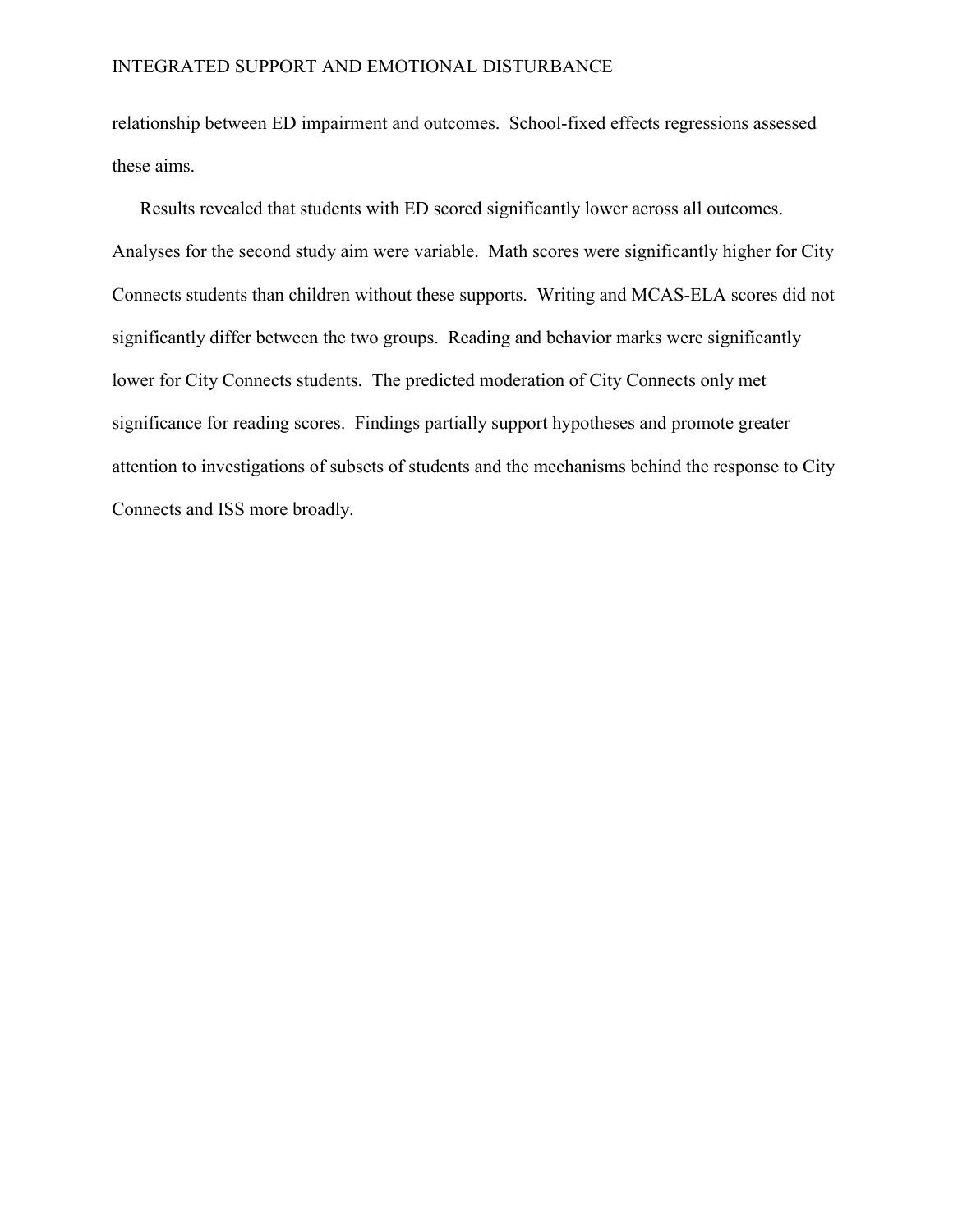#### Acknowledgments

Many others contributed to this work being a possibility and helped my making it to the finish line. I would first like to thank my dissertation committee – Dr. Mary Walsh, Dr. Julie MacEvoy, and Dr. Eric Dearing – for patience and flexibility through my process. Your thoughtful contributions and words of encouragement made this research come to life.

To those on the City Connects team, your diligence and focus to such important work creates ripples in the lives of so many. A special thanks to Stacey Raczek, Jordan Lawson, Noman Khanani, and Terry Lee-St. John for many moments of consultation and shared wisdom. My appreciation for all that you did to support my success is endless.

To my family, friends, and colleagues, I cannot capture how grateful I am for the countless forms of support and love I received from you all. From laughs to brainstorms to consultation, it all brought me to this point and beyond. Craig, you are a compass. Jim, can feel the international hug. Zach, a sage backer. Bates crew, great day! Mom, Dad, Nate, Cait, and the boys, you knew what to say and do throughout it all to keep me determined. J, thank you for bringing clarity, kindness, and drive to my work, my goals, my days.

And to both the supports that I have lost on the way and the amazing families I've had the privilege to work with, you continue to guide how I see this world and what I want to contribute to it. This dissertation is dedicated to you.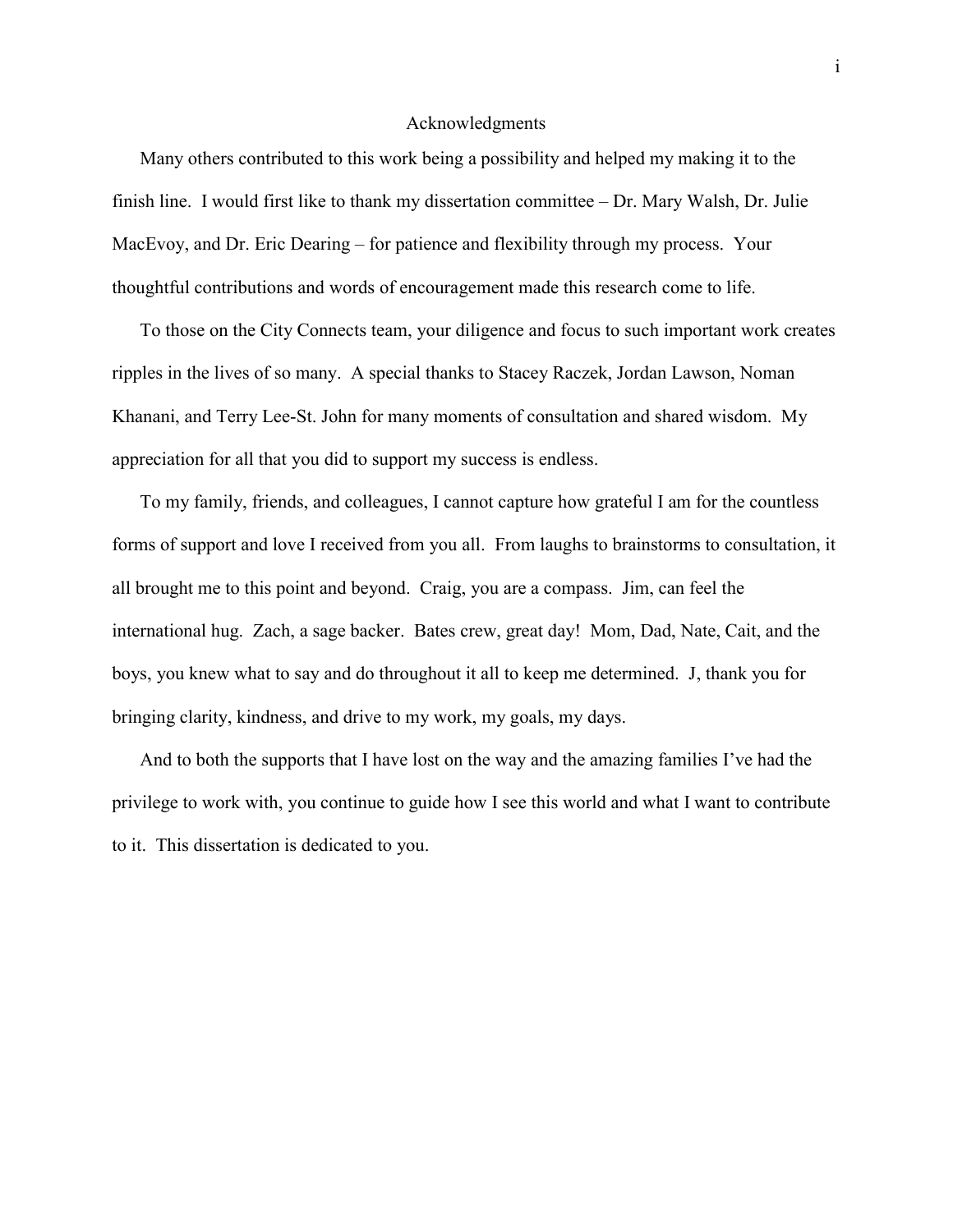# **TABLE OF CONTENTS**

| Student Growth and Preventative Interventions: Developmental Theories29 |     |
|-------------------------------------------------------------------------|-----|
|                                                                         |     |
|                                                                         |     |
|                                                                         |     |
|                                                                         |     |
|                                                                         |     |
|                                                                         |     |
|                                                                         |     |
|                                                                         |     |
|                                                                         |     |
|                                                                         |     |
|                                                                         |     |
|                                                                         |     |
|                                                                         |     |
|                                                                         | .48 |
|                                                                         |     |
|                                                                         |     |
|                                                                         |     |
|                                                                         |     |
|                                                                         |     |
|                                                                         |     |
|                                                                         |     |
|                                                                         |     |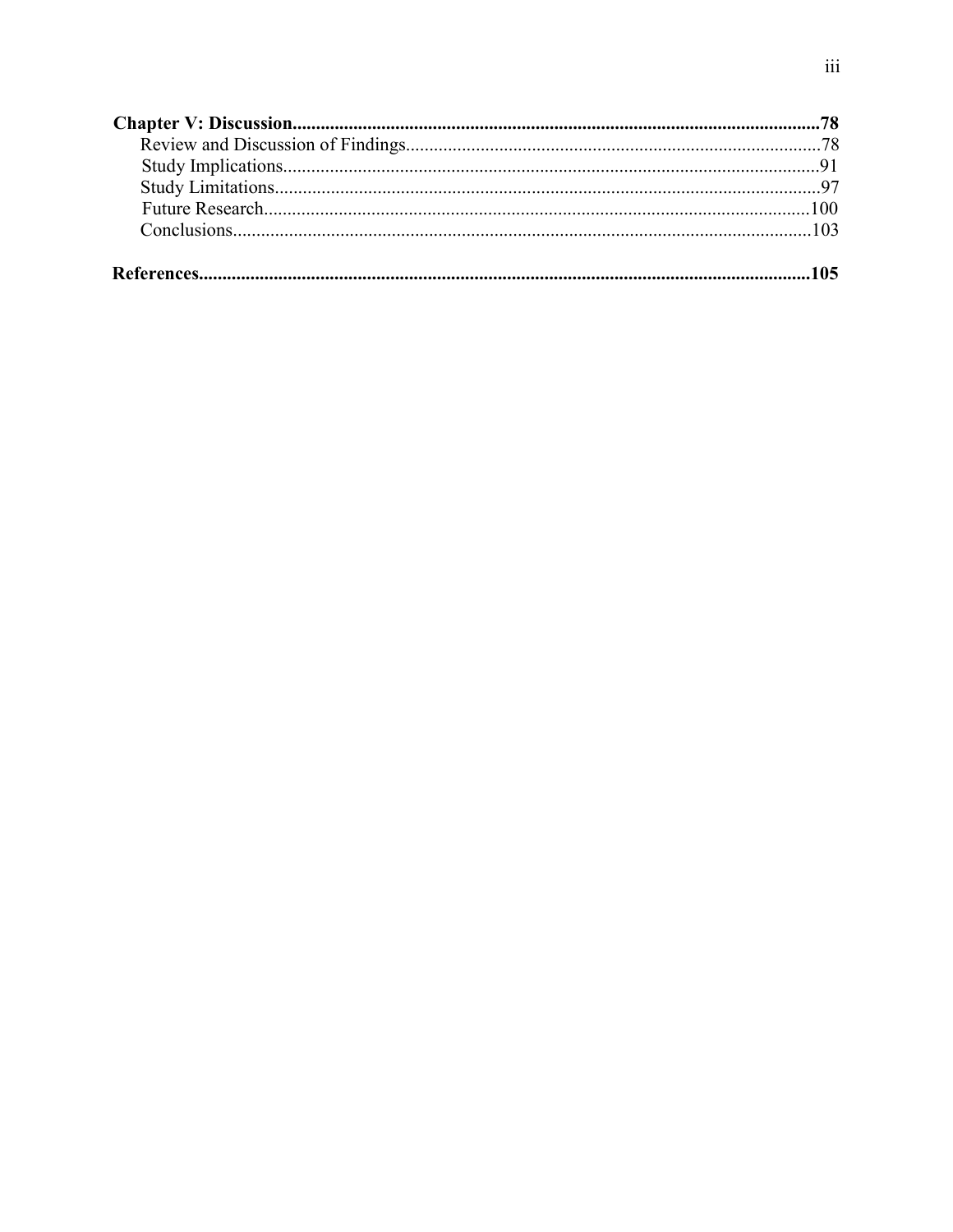#### Chapter I: Introduction

Promoting student learning and development is the foundation for education. However, students face a number of factors that influence wellbeing and functioning. Elements of the school environment (i.e., resources, teachers, and climate) are impacted by more-than-schooling factors such as poverty, violence, and instability. While strengths in these areas move a student toward a path of positive adaptation over time, areas of risk can be a barrier to successful learning and development. For instance, a large body of evidence underscores that poverty contributes to negative academic, behavioral, and physical health scores (Dahl & Lochner, 2012; Dearing, McCartney, & Taylor, 2006; Halle et al., 2009: Rothstein, 2004). Early and consistent stressors are detrimental to cognition and achievement, behavior, and interpersonal interactions (AEI Brookings, 2015; Thompson & Haskins, 2014). Outcome gaps are consistently and increasingly identified between students facing these experiences and those students that do not (Coalition for Community Schools, 2018; Mattison & Aber, 2007; Moore, 2014; Moore & Emig, 2014). As a result, supporting students that face any number of risk factors is critical to ongoing and successful development.

Notably, service delivery in schools has been historically critiqued for being fragmented and ineffective (Adelman & Taylor, 2000; Adelman & Taylor, 2008; Harbin et al., 2004; Simpson & Yocom, 2005; Taylor & Adelman, 2000). One reason for this inefficiency was a lack of a sustainable delivery model that addressed individualized needs through a systematic and comprehensive approach (Bruder, 2010; Guralnick, 2011). Policies meant to attend to such gaps by simultaneously and comprehensively addressing academic and non-academic factors led to the formation and practice of what is known as "Integrated Student Support."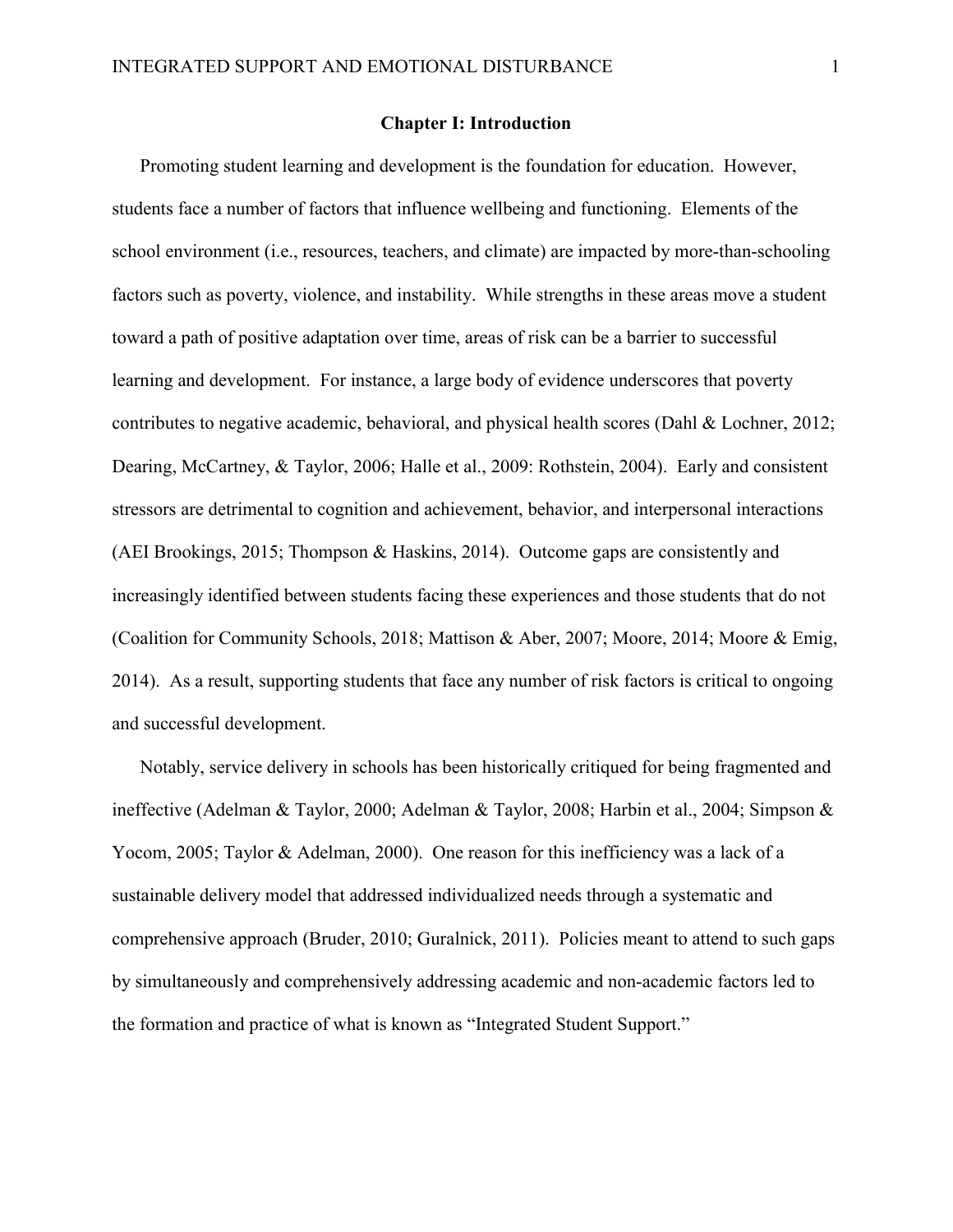# Integrated Student Support (ISS)

Integrated Student Support (ISS) is a systemic, school-based approach to servicing the in and out-of-school needs of the whole child to enhance successful outcomes for all students within a school (Moore, 2014; Moore & Emig, 2014; Lee-St. John et al., 2018; Moore et al., 2017; Walsh et al., 2014; Walsh, Sibley, & Wasser Gish, 2018). The mission and practice of ISS expand traditional achievement-based supports to include elements that impact the whole child such as emotional, behavioral, and physical development among other domains (Moore, 2014; Moore & Emig, 2014; Moore et al., 2017; Walsh et al., 2014; Wasser Gish, 2019). Further, extension to the whole school and whole community permit the coordination of resources that can be directed at the level of the student. Since inception, federal recognition of ISS approaches in the 2015 reauthorization of the Every Student Succeeds Act (ESSA) has encouraged national implementation and expansion within schools (Moore et al., 2017).

The ISS approach brings together several components including needs assessments, school integration and partnerships, prevention and intervention support coordination, and progress monitoring (City Connects, 2018, 2020; Karatekin, Hong, Piescher, Uecker, & McDonald, 2014; Lee-St. John et al., 2018; Moore, 2014; Moore & Emig, 2014; Moore et al., 2017). Needs assessments at the community, school, and student-level determine areas of need and resources available to address factors that contribute to outcome gaps. Schools determine implementation plans based on these assessments which help facilitate ongoing communication and coordination from school and ISS personnel. Partnerships are established between varied stakeholders and systems (i.e., school and ISS staff, support providers, and families) with defined goals and responsibilities (Karatekin et al., 2014; Lee-St. John et al., 2018; Oakes et al., 2017). These partnerships adapt over time to meet the changing demands and needs found for individual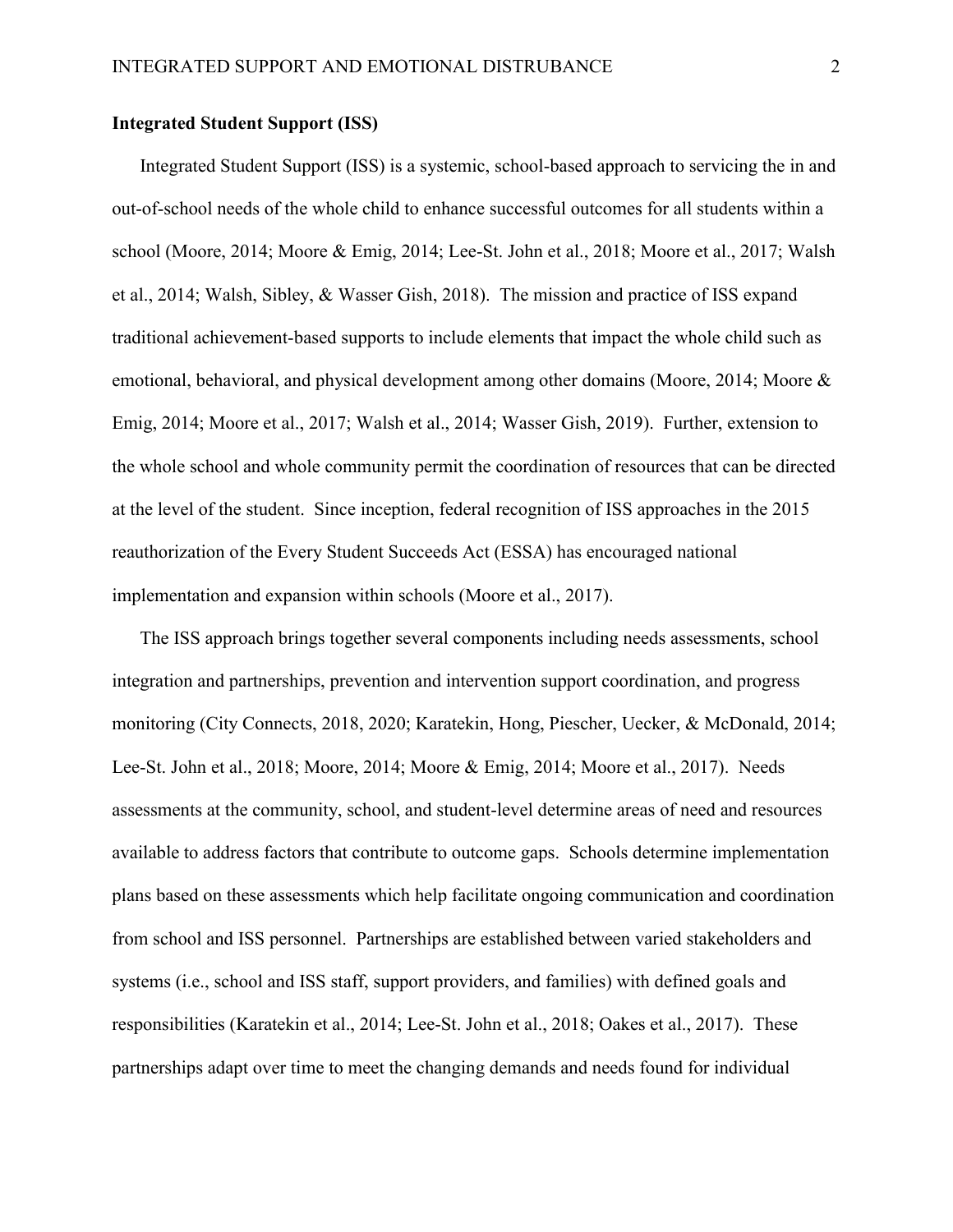students and districts (Moore, 2014). Moreover, partnerships promote identification and use of available services to meet the needs faced by students and families. By supporting the whole child, services are tailored to meet the strengths and needs and intensity of these factors for each student (Bowden, Shand, Belfield, Wang, & Levin, 2017; Foley et al., 2015; Karatekin et al., 2014; Lee-St. John et al., 2018; Moore et al., 2017; Moore & Emig, 2014; Sibley et al., 2017; Walsh et al., 2017). A critical element of ISS practice includes data/progress monitoring of each student's strengths and needs, response to services, and adjustments to supports as needed (Moore, 2014; Walsh et al., 2017). The blend of these features contribute to ISS' success.

Several evaluations of ISS exemplars from peer-reviewed articles to reports and policy briefs have indicated positive outcomes across multiple areas when compared to students that did not receive such support. The outcomes include: better academic scores in ELA and math (City Connects, 2010, 2012, 2016, 2018, 2020; Dearing et al., 2016; Lawson et al., 2019; Moore et al., 2017; Moore & Emig, 2014; Walsh et al., 2014), improved behavioral scores (Castrechini & London, 2012; City Connects, 2010; Osher et al., 2016), and increased attendance, grade promotion, and graduation rates (City Connects, 2010, 2012, 2014, 2016; Lee-St. John et al., 2018; Moore & Emig, 2014; Sibley et al., 2017). While these outcomes have been noted in the general student body, investigations of the impacts of ISS on select student groups are also important. Limited research has considered the influence of ISS, specifically City Connects, on student subgroups (i.e., immigrant children, English language learners, Black and Latino students, and students receiving special education referrals), however a subgroup of students not specifically evaluated are children facing social-emotional-behavioral needs.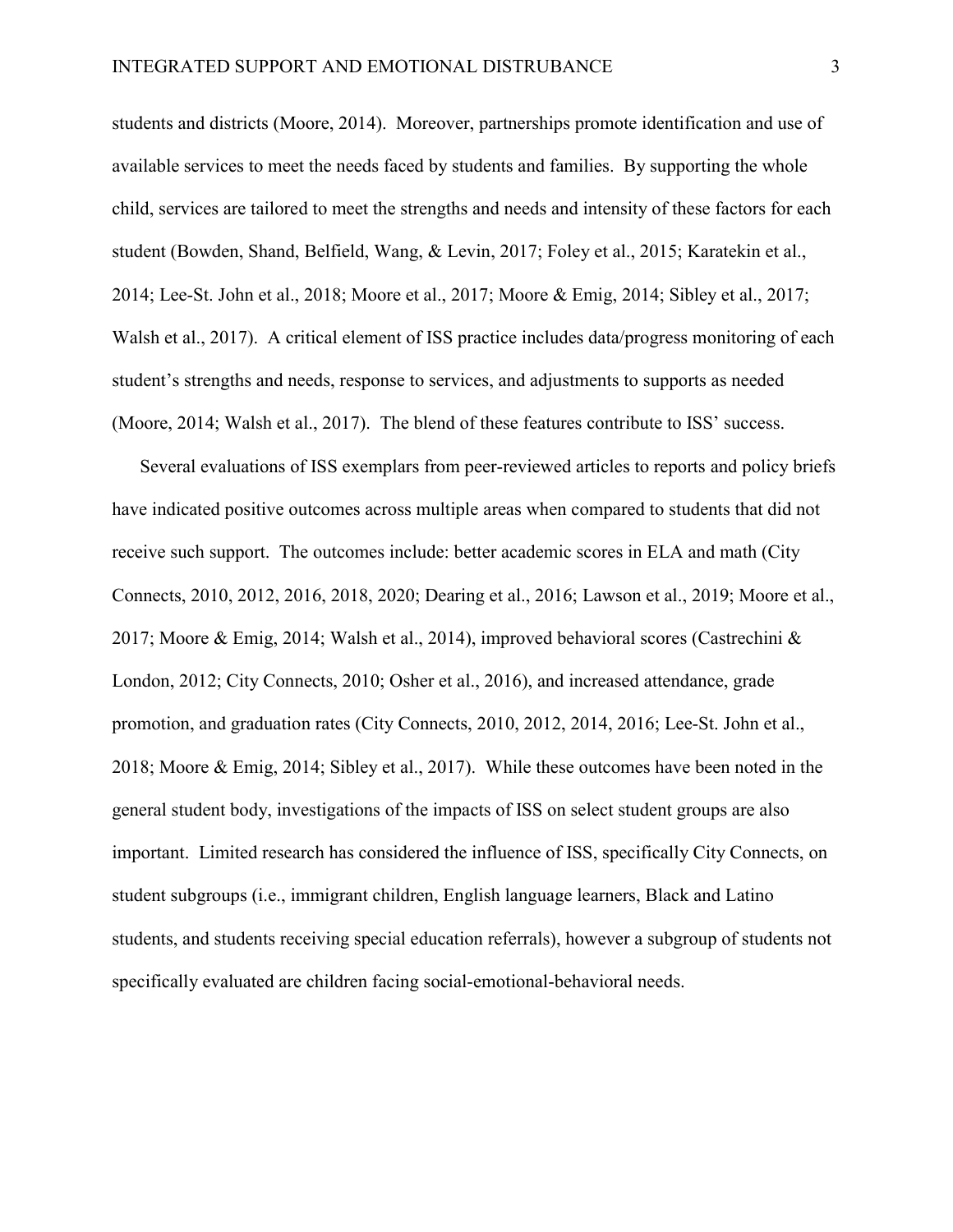#### Social-Emotional-Behavioral (SEB) Impairment

Children arrive to the academic setting with diverse abilities that can positively or negatively influence opportunities to access educational material and to progress alongside peers. Varied impairments that are not specific to academics can become evident as students attempt to meet educational expectations; these include specific social, emotional, and behavioral (SEB) needs. Challenges in the SEB realms can contribute to difficulties engaging with classroom materials and cooperating with others. The pervasiveness of SEB impairments are far reaching, influencing student growth, classroom performance, and the functioning of the systems around the child (i.e., families, schools, communities). Notably, impairments with the SEB realms are recognized as one of the most challenging disability categories to address (Stoutjesdijk, Scholte, & Swaab 2012). Defined in the field of education as an emotional disturbance (ED), several students also have SEB needs that do not meet the definition of an ED disability. Both the number of children meeting the ED definition and those students with lower threshold SEB needs are rising (Chasson, Harris, & Neely, 2007; Chitiyo, 2014; Conyers, Reynolds, & Ou, 2003; de Voursney & Huang, 2016; Harbin et al., 2004; Kern et al., 2017). This rise is concerning especially due to the short and long-term outcomes found for this student population.

Special education services have been unsuccessful at consistently promoting development across academic and behavioral measures for these students. Outcomes for children with severe ED and with SEB needs include lower academic/behavioral scores, and higher rates of behavioral interventions, dropout, and post-schooling unemployment, mental health concerns, and homelessness (de Voursney & Huang, 2016; Lewis et al., 2017; Moore et al., 2017; Olivier et al., 2018). Inevitably, students are faced with a demanding/overwhelming path if respective SEB needs are not addressed (Gutman, Sameroff, & Cole, 2003; Rones & Hoagwood, 2000).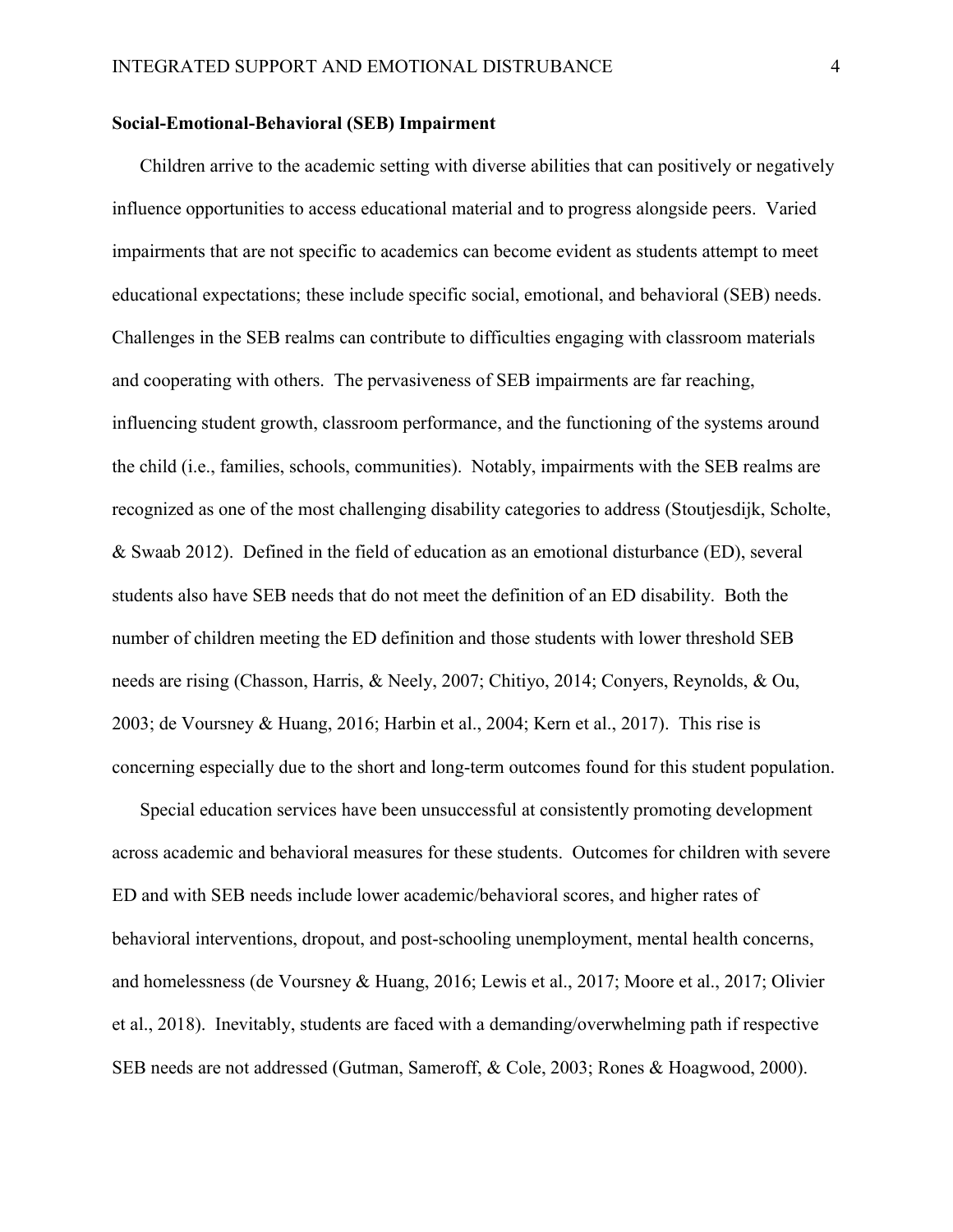These outcomes highlight needed reviews of support systems around children, especially those students facing SEB needs among other concerns. The ISS approach appreciates that cognitive abilities, social-emotional behavior, and out-of-school factors are not separate influencers, but interrelated and equally important for all student learning (Moore et al., 2017). The best prospect to address concerns of the current system for those students in need is held by ISS. This point is underscored by looking closer at City Connects which returns the most consistent positive outcomes of all the ISS approaches.

#### City Connects – Optimized Student Support

City Connects is founded on principles from developmental orientations to address out of school factors that impact learning and growth. City Connects approaches support by leveraging students' strengths and addressing need with multitiered, coordinated efforts of preventions to intensive interventions across settings and time (City Connects, 2018, 2020; Walsh & Backe, 2013; Walsh & Brabeck, 2006; Walsh et al., 2014). Coordinators collaborate with educators, school team members, and families to assess all students within the school. Whole-class evaluations and individual-student reviews (as needed) identify areas of strengths and needs within varied domains (academic, social-emotional-behavioral, family, and physical health/medical). Students are subsequently offered an individualized plan of tiered services including prevention and enrichment, early intervention, and intensive/crisis intervention across systems (individual, family, school, and community). Participation and response to such supports are closely recorded to support student reviews, appropriate allocation of services, and progress monitoring (City Connects, 2018).

The continued assessment of City Connects has returned robust positive results across short and long-term outcomes (City Connects, 2010, 2012, 2016, 2018, 2020; Walsh et al., 2014).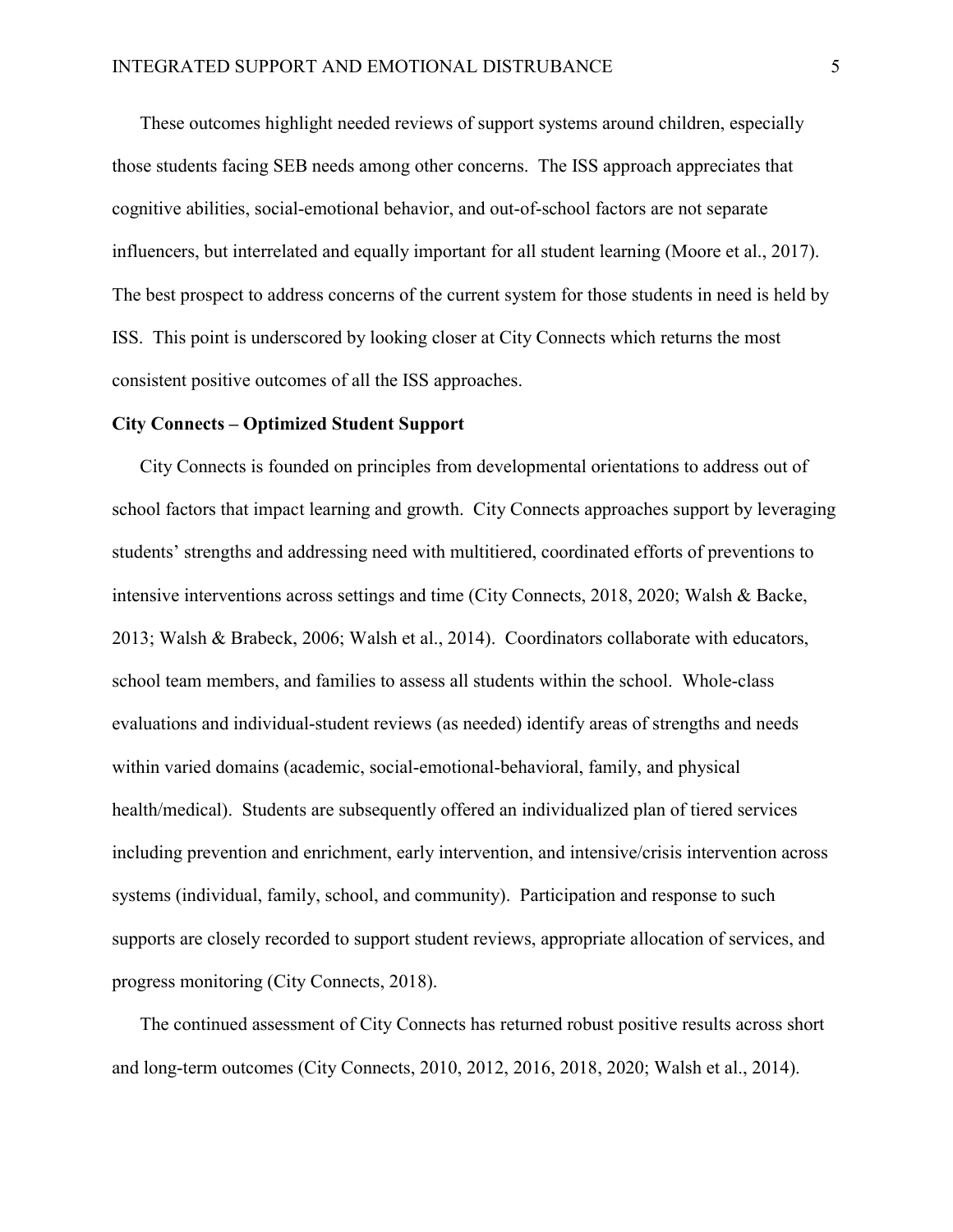Students receiving City Connects supports score higher within individual subjects, grade point average, and standardized testing (City Connects, 2010, 2012, 2016, 2018, 2020; Lawson et al., 2019; Walsh & Backe, 2013; Walsh et al., 2014). Moreover, lower rates of absenteeism, retention, and drop out are all found when the City Connects intervention is present within a school (City Connects, 2010, 2012, 2014, 2016; Walsh & Backe, 2013; Walsh et al., 2014). The intervention is also cost-effective for schools to implement (Bowden et al., 2015; City Connects, 2016). Multifaceted in scope, the program has multilevel benefits for communities, schools, and importantly students and families. These beneficial outcomes emerge secondary to City Connects' strong foundation in developmental theory, which is described in the next section.

## Theoretical Tenets in Child Development

With a focus on understanding factors that influence adjustment, developmental and ecological theorists have established an encompassing science of the processes involved in typical growth and the emergence of psychopathology (Cummings, Davies & Campbell, 2000). This approach to human development is multifaceted as it: (a) involves bio-psycho-social levels, (b) includes strengths and deficits, (c) is affected by context, and (d) occurs over the lifespan (Walsh, Galassi, Murphy, & Park-Taylor, 2002).

Developmental psychology is person-centered, focused on understanding the biological, psychological, and social characteristics that impact functioning for each child including those students with special needs (Bulotsky-Shearer, Fantuzzo, & McDermott, 2010). These factors interact throughout development in ways that can promote or hinder growth. Individual qualities of children that are emphasized by developmentalists are similarly embraced by the "wholechild" approach of ISS. Focused on tailoring support to each student's unique combination of strengths and needs, ISS monitors student progress as each domain transforms over time.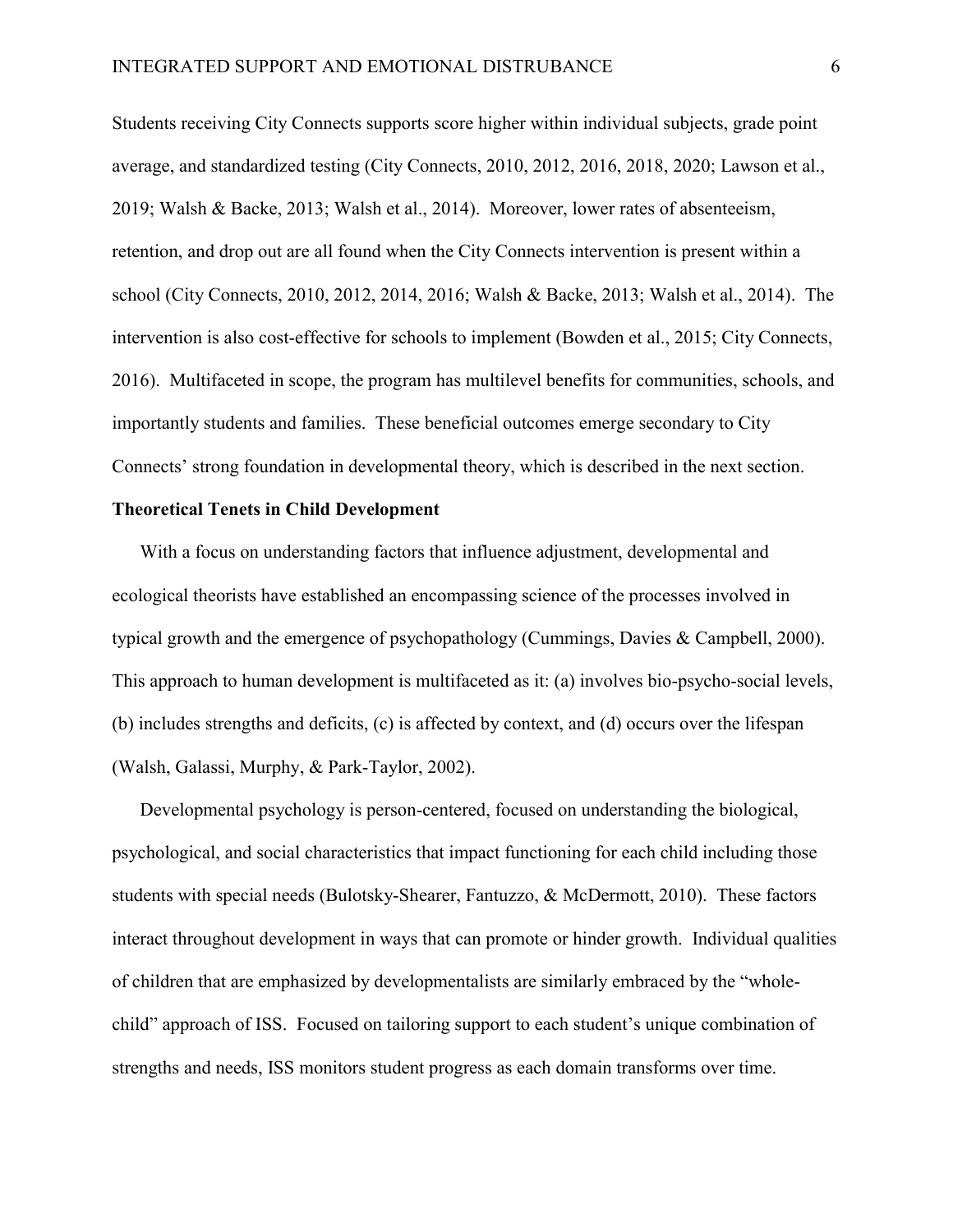Expanding from the child, the developmental lens incorporates contextual elements into the formulation of risk and preventative support. That is, a child's bio-psycho-social qualities are embedded within her or his social environments which can also have positive and negative impacts on development (Cicchetti & Sroufe, 2000).

Integrating supports through this approach follows key lessons from developmental theory. Understanding the potential for both positive and negative trajectories over time, preventions and interventions can promote development and thriving for anyone, especially those children facing severe risk/need. Early supports have been shown to positively influence academic and psychosocial outcomes (Barnett, 1995, 2011; Berrueta-Clement, 1984; Katsiyannis et al., 2012; Phillips & Meloy, 2012). Researchers have found that the primary school years are an integral period to implement prevention and intervention services to address initial concerns and reduce the impact of issues in the future (Davidson, Waldo, & Adams, 2006). Schools are essential in offering such supports and, when delivered in a comprehensive and tailored fashion, can shape a child's path towards wellbeing and thriving. However, the results of traditional services including special education have returned inconsistent findings and calls for continued investigation of supports (such as ISS) and outcomes for students in general and subgroups of students.

#### Rationale for the Study

Despite the promise of special education, children with ED face negative outcome trajectories across the primary and secondary school years and into adulthood. Comprehensively targeting individual student qualities (i.e., emotionality, social skills, behaviors, etc.) and nonacademic barriers to learning (i.e., violence, instability, poverty, etc.), as demonstrated through ISS, can enhance the developmental pathways ahead of these students. Varied approaches to ISS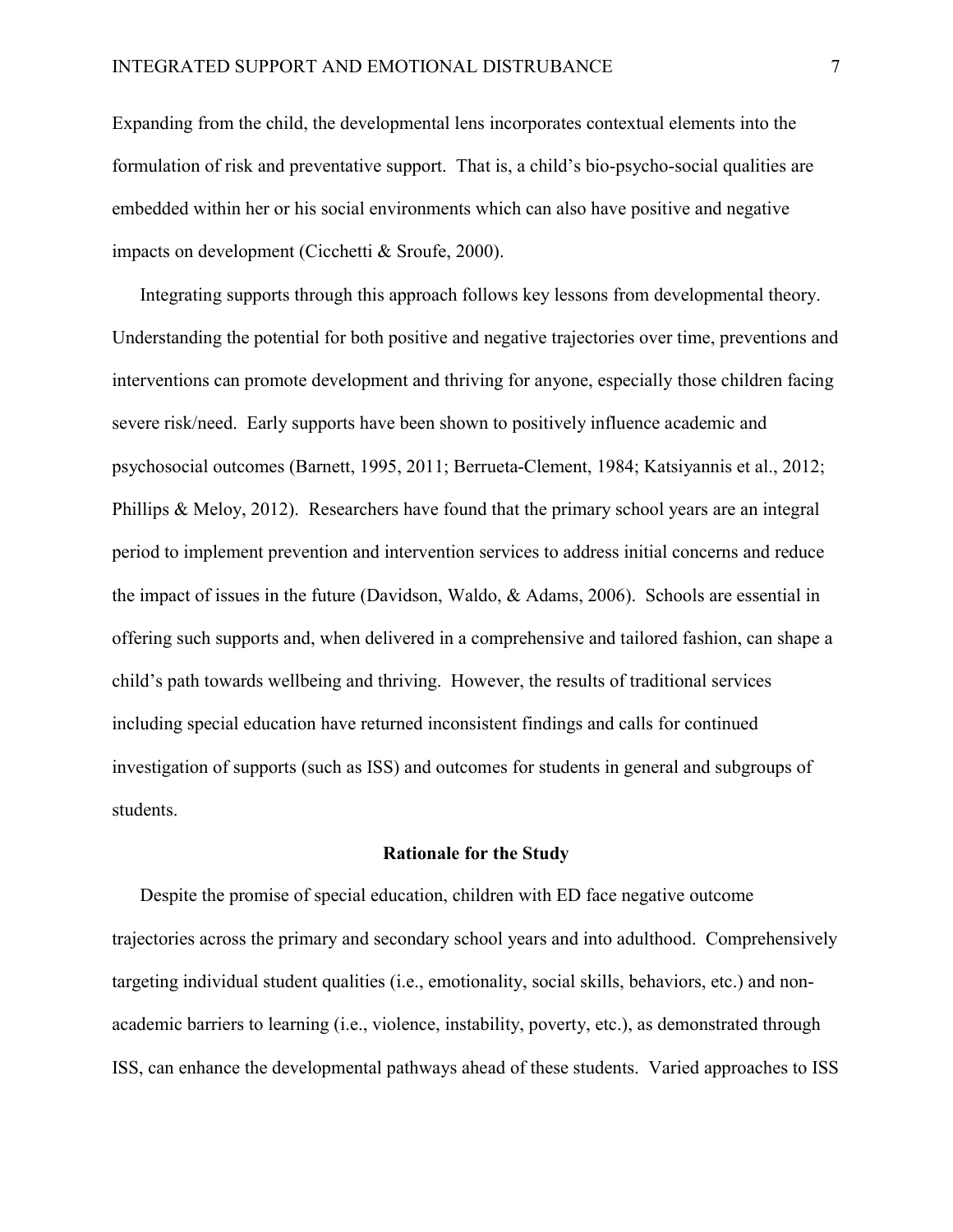have developed to enhance growth over time by meeting the diverse needs and strengths of the whole child. Yet, limited research exists on the impact of ISS in adjunct to special educational services on students with ED. The current study aims to fill this gap by investigating the relationship between ED special education status, City Connects, and developmental outcomes.

Several evaluations of City Connects have demonstrated the robust beneficial impacts the optimized student support has on short-term and long-term academic, behavioral, and thriving outcomes. This study attempts to expand the examination of City Connects to students receiving special education for ED. This analysis will determine if the outcomes found in the existing ISS literature are true for this specific sample of students. As students with ED special education needs commonly perform lower than students without these needs, it is expected that students ever in special education will score lower than students never in special education on all Math, ELA, and the Behavioral Thriving measure. However, when the positive outcomes related to City Connects are examined in a special education population with ED, it is proposed that there will be a City Connects effect. That is, students in City Connects who ever had an ED disability will score higher on outcomes (Math, ELA, Behavioral Thriving) than students who ever had an ED disability never in City Connects. Hypotheses will further account for outcomes between students ever having an ED disability and receiving City Connects and those students never having such designation or support. Specifically, there will not be a significant difference between students in City Connects who ever had an ED disability and students never in City Connects and never in special education on these outcomes.

#### Proposed Study

The proposed study aims to assess if the effects of a unique model of ISS – City Connects – impacts students that qualify for special education on the basis of an ED disability. This study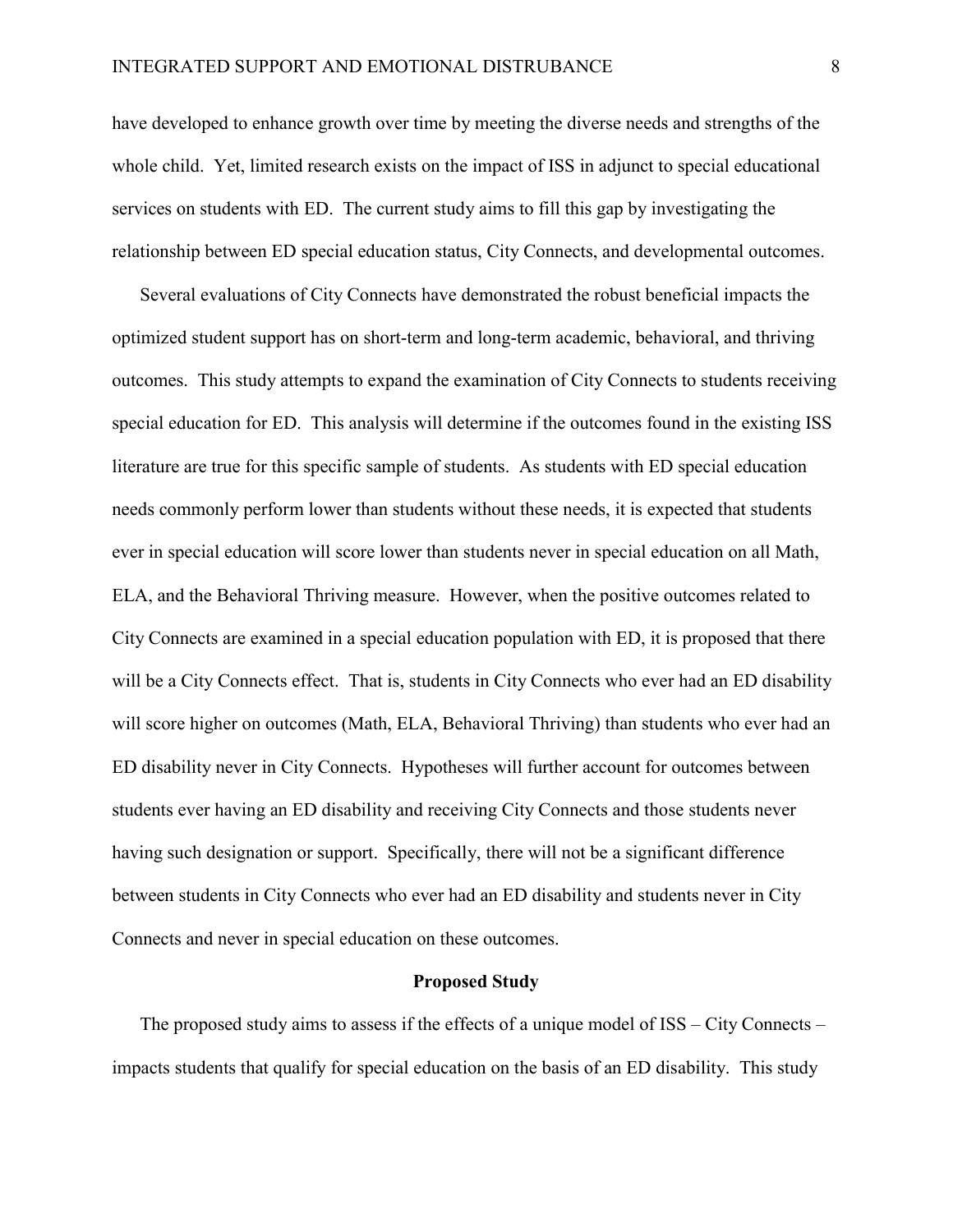examines the relationship between students, special education designation for ED, City Connects treatment, and academic and behavioral outcomes. Specifically, the following questions will be targeted in the proposed dissertation:

- 1.) Do students with an officially designated ED disability score lower on academic and thriving outcomes than students never in special education?
- 2.) Does ever participating in City Connects interact with ED disability on academic and thriving outcomes?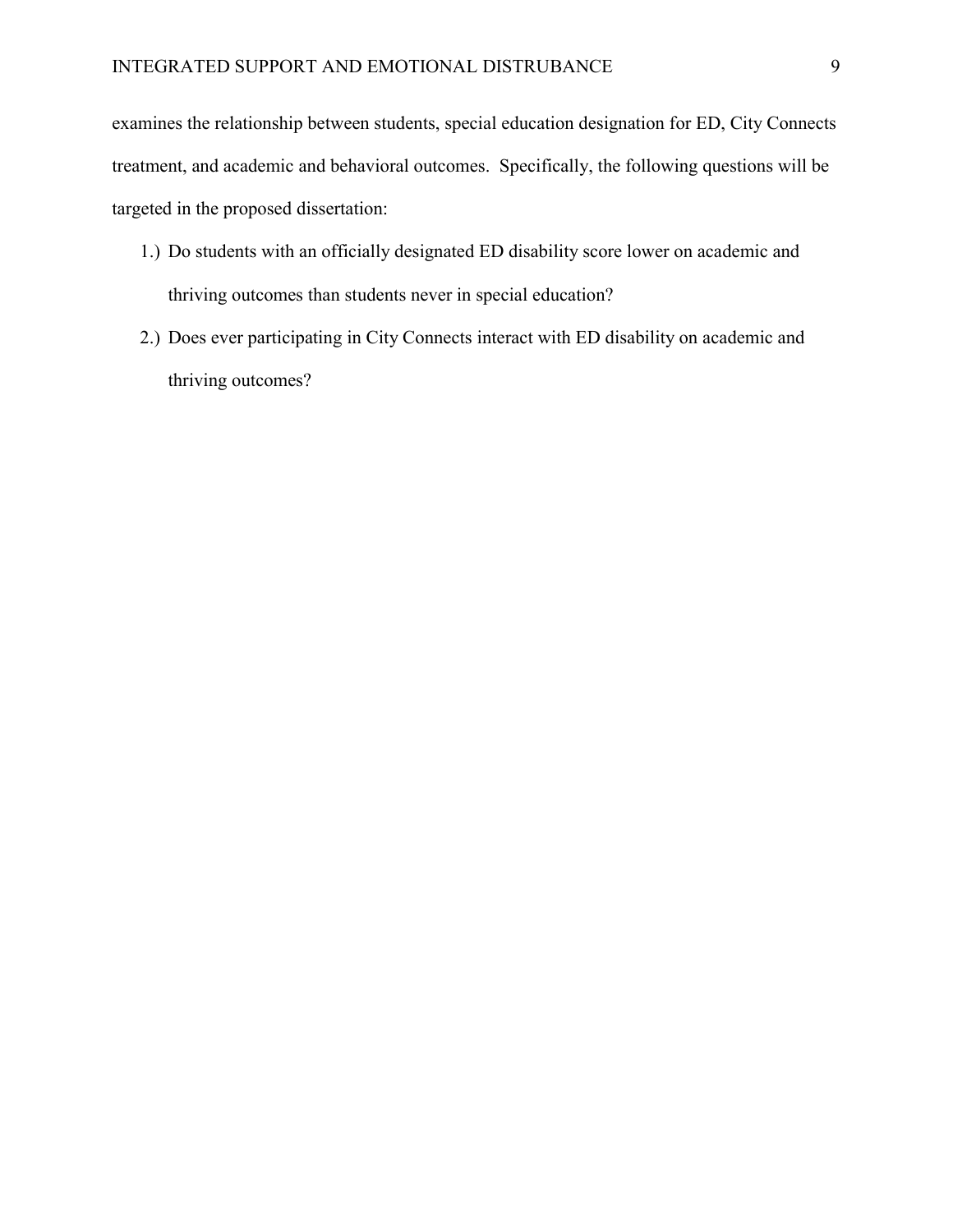#### Chapter II: Literature Review

Development is a dynamic, ever-evolving process varying from individual to individual. The interplay between fundamental levels of genetic makeup/predispositions and higher levels of processing such as cognition, learning, and emotion contribute to unfolding patterns of adaptation and maladaptation (Cicchetti & Sroufe, 2000, U.S. Department of Health and Human Services, 1999). Accounting for these elements, contemporary developmental theorists have integrated a transactional model that combines growth, context, and pathways across the lifespan (Cicchetti & Sroufe, 2000; Walsh et al., 2002). By emphasizing multifactorial causation, developmental theory provides the foundation to identify the processes underlying mental disturbance and wellbeing (Cummings et al., 2000; Cicchetti & Toth, 2006).

This understanding suggests that growth cannot be viewed in a linear fashion. Due to the continued interactions between risk and protective factors, developmentalists assess the trajectories that lead different beginnings to manifest in similar or varied outcomes (Cicchetti & Sroufe, 2000). Furthermore, using this perspective offers a renewed interest in the importance and possibility of change during the varying phases of development (Sroufe, 1990). Theorists attempt to bridge the gap between theory and practice by informing preventative treatments and interventions (Cicchetti & Toth, 2006). Cicchetti and Sroufe (2000) assert that the consequences of bio-psycho-social factors are embedded in the developmental context. Therefore, the services that one chooses to utilize can, and should, be directed beyond the individual to family, school, and community levels. By taking a systemic approach to preventive techniques and intervention, the dynamic individual, in relation to his or her context, is seen as a whole. The relationship between all of these elements are most clearly witnessed during the school years.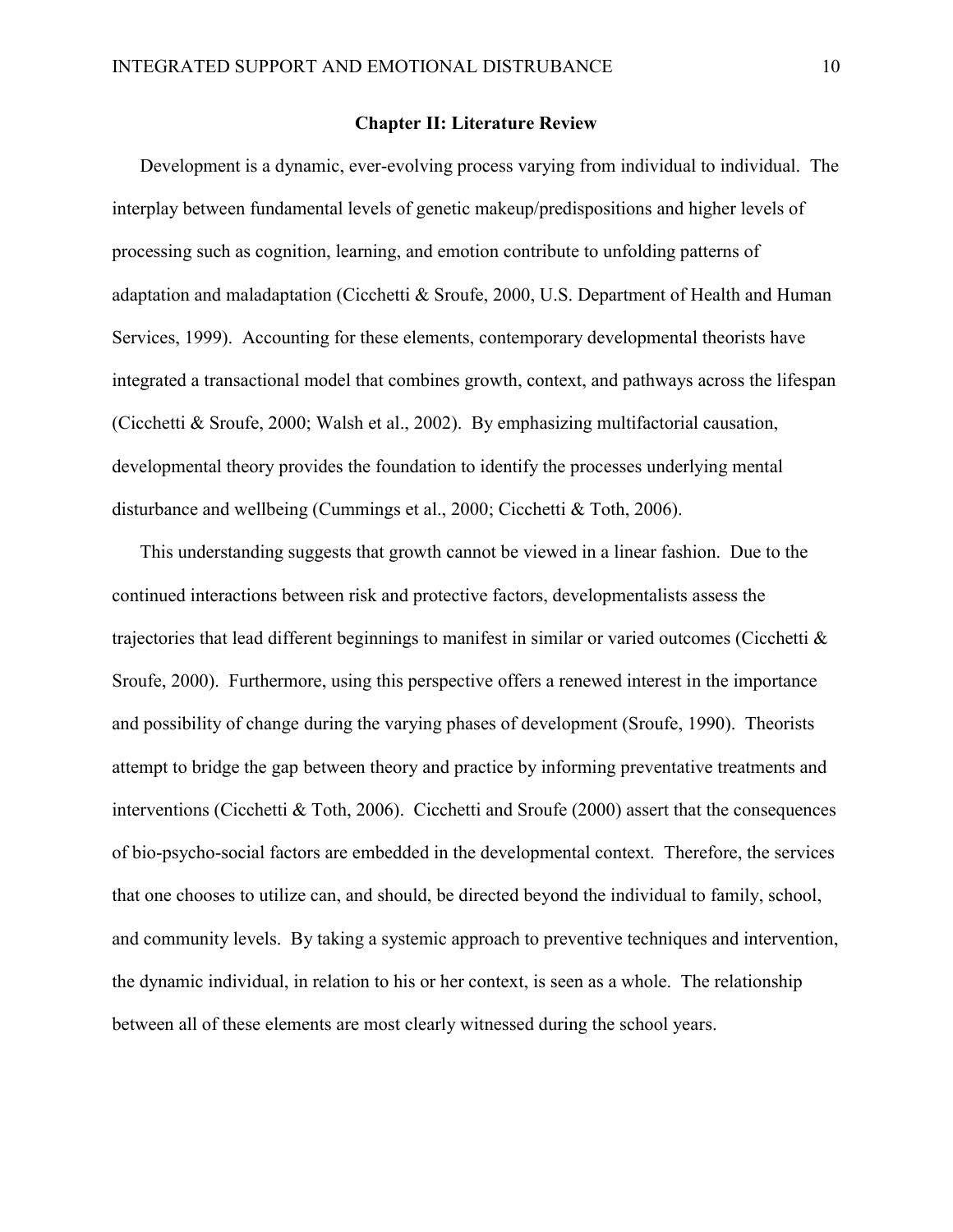Students arrive to school each day facing varied factors that impact functioning. Academic achievement, social interactions, and behavior are influenced by everything occurring within the school walls and outside those walls as well. Some students have varied resources advantageous to development such as neighborhood safety, parental involvement, social connections, and school engagement (Bowen, Rose, Powers, & Glennie, 2008). Yet many situations including homelessness, conflictual family systems, and parental mental health challenges place students at risk of negative outcomes from an early age (Bruce, Bridgeland, Hornig Fox, & Balfanz, 2011; Thompson & Haskins, 2014). Experiencing these out-of-school factors can influence behaviors necessary throughout the school day and can be a barrier to learning and development (Crowder & South, 2003; Moore, 2014; Moore et al., 2017). Persistent and increasing gaps are found between students facing these experiences and those students that do not (Coalition for Community Schools, 2018; Mattison & Aber, 2007; Moore, 2014; Moore & Emig, 2014).

While several elements influence thriving, factors including socioeconomic status (SES), instability, and violence have been examined more closely due to the widespread ramifications for families and communities. Considering both broad and restricted classifications of low SES and poverty offers a lens into the stressors faced by many students (Magnuson, 2013). Limited income contributes to hardships that independently and collectively influence wellbeing (Dahl  $\&$ Lochner, 2012; Thompson & Haskins, 2014). Poverty compromises and confines investments in child development that inevitably undermines child functioning and that of the systems around each child (Dearing et al., 2016). Children may be raised in less stimulating environments that include punitive, disengaged, and sometimes abusive/neglectful parenting (AEI Brookings, 2015). Subsequent responses can include disengagement from academics, behavioral dysregulation at school, and a failure to thrive. Familial income has been connected to negative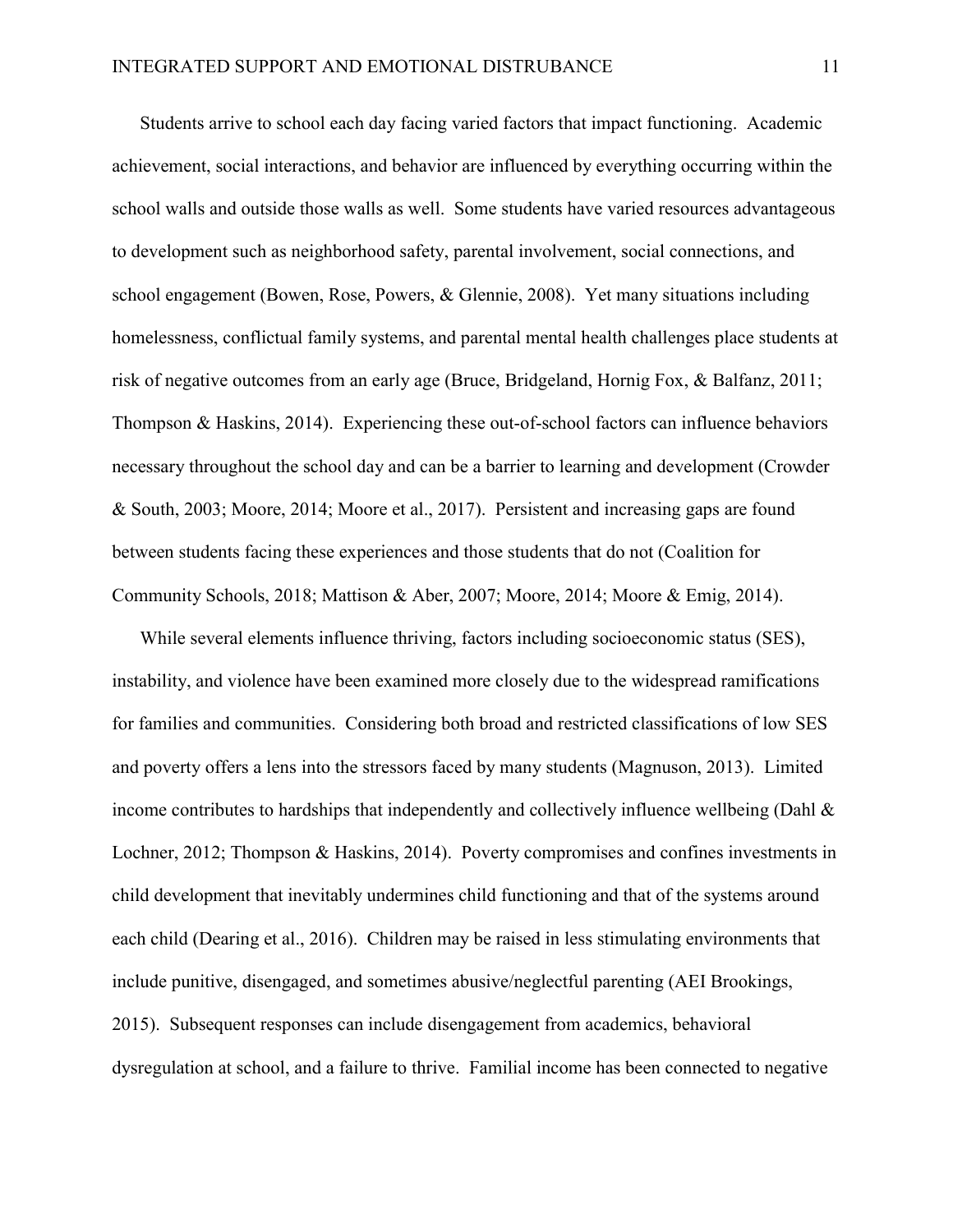outcomes in math and reading (Dahl & Lochner, 2012; Rothstein, 2004), externalized behavior scores (Dearing et al., 2006), and physical health assessments (Halle et al., 2009). Disparities in ratings begin as early as infancy and can persist throughout childhood, adolescence, and adulthood (Blair & Raver, 2015; Halle et al., 2009). These results are even more alarming with research indicating that gaps are rising between students with accessible financial resources and those children living in poverty (AEI Brookings, 2015).

Related to or distinct from poverty, instability and violence also influence student outcomes. Sudden changes can have harmful impacts on development (Moore et al., 2017; Sandstrom & Huerta, 2013). Cavanagh and Huston (2008) found that instability contributes to poorer classroom behaviors and overall social adjustment relative to students without similar changes. Various uncertainties can add to violence at home, school, or in the community. Exposure to violence across contexts has been linked to negative IQ and standardized testing outcomes during childhood (Berliner, 2009; Delaney-Black et al., 2002). Both instability and violence among other factors lead to unpredictable lives and contribute to developmental challenges. Consideration of these and other areas has increased as providers have become increasingly aware of the unique and cumulative effects out-of-school factors have on student growth.

Early and chronic adversities can strain both student functioning and the settings around each child. Stressors impact developing minds which contribute to difficulty managing behavioral and academic demands (AEI Brookings, 2015; Thompson & Haskins, 2014). These impacts are frequently recorded in achievement and behavioral measures (AEI Brookings, 2015; Blair & Raver, 2015; Magnuson, 2013; Sandstrom & Huerta, 2013). The combined influence of out-ofschool factors and poor outcomes can create a climate that exacerbates disadvantage. In part, the climate shapes students' motivation for academics, perceived fairness between students, and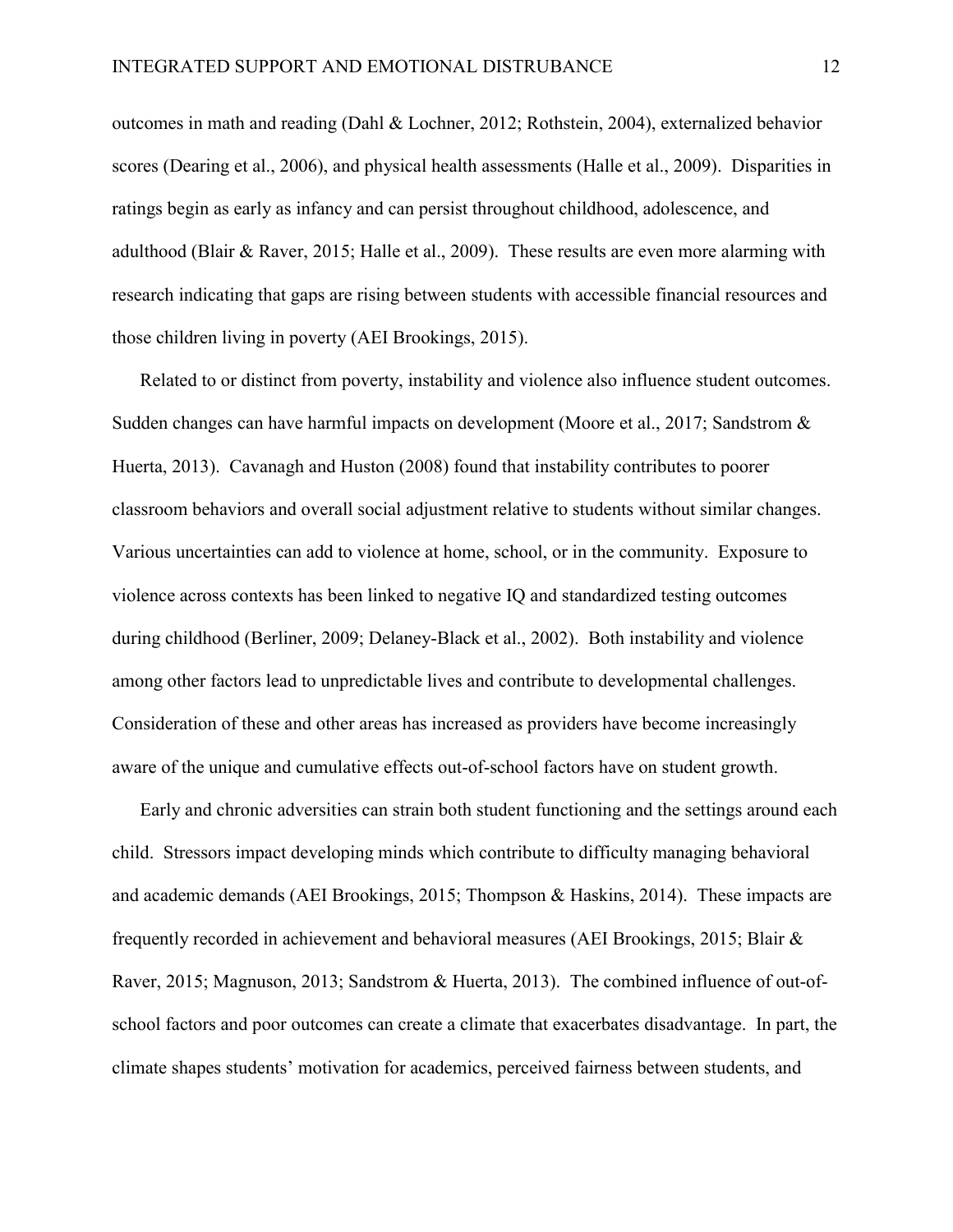enthusiasm from educators (Ander, Guryan, & Ludwig, 2016; Mattison & Aber, 2007). Pessimism filters into the academic setting and pervasively into children's learning (Ander et al., 2016). Such a climate is shaped in large part by the low number of interventions shown to address stressors and benefit developmental outcomes (Ander et al., 2016).

Despite potential resiliencies, many students and schools will be overwhelmed without supports meant to address the multitude of out-of-school factors impacting development (AEI Brookings, 2015). Supporting the myriad of student abilities and "more-than-schooling" attributes is crucial for promoting growth in its many forms (Dixon-Roman & Nyame-Mensah, 2017; Markowitz, 2017; Moore, Lippman, & Ryberg, 2015; Oakes, Maier, & Daniel, 2017). More focus has been directed towards servicing non-academic barriers that maintain/worsen gaps between students (AEI Brookings, 2015; Moore et al., 2017). This attention to nonacademic challenges to learning, informed by lessons from developmental theory the literature on effective approaches in special education, has led to the formation of an approach to schooling called "Integrated Student Support."

#### What is Integrated Student Support (ISS)?

Urges from school and community providers, national and local policy, and financial investments contributed to the creation and practice of Integrated Student Supports (ISS; Moore, 2014; Moore et al., 2017; Walsh & Wasser Gish, 2017; Wasser Gish, 2019). Integrated Student Supports are a systemic, school-based approach to enhancing all students' success through coordinated services directed toward the whole child by addressing in and out-of-school factors shaping functioning (Moore, 2014; Moore & Emig, 2014; Lee-St. John et al., 2018; Moore et al., 2017; Walsh et al., 2014; Walsh et al., 2018). Expanding on elements from earlier approaches to accommodation (i.e., systems of care, wraparound supports, etc.), the terminology of ISS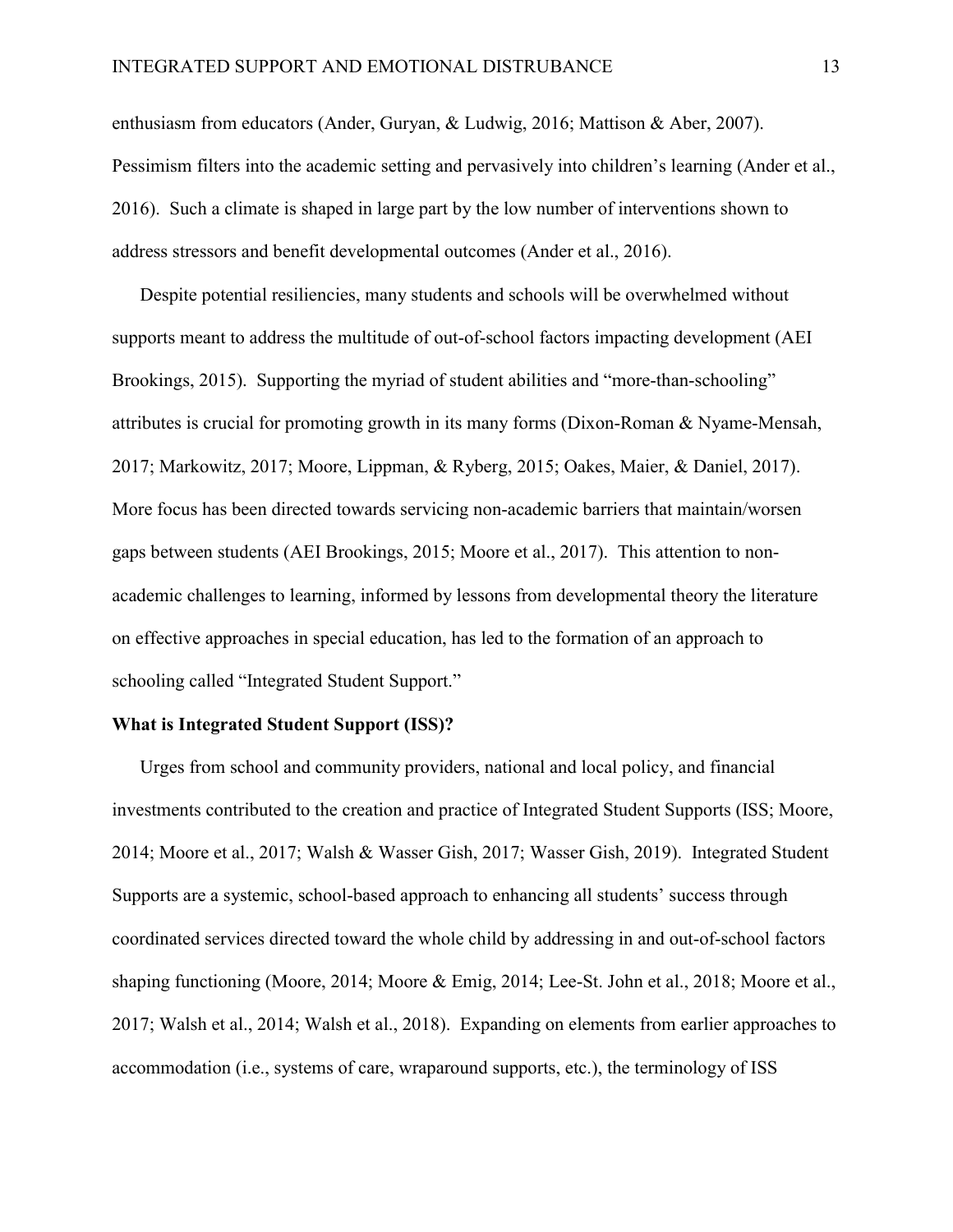originated in Moore and Emig's (2014) report on existing evidence from the field that provided the research basis for ISS. Initiatives consistent with ISS have since been federally recognized in the 2015 reauthorization of the Every Student Succeeds Act (ESSA) which encouraged implementation nationally and resulted in continued expansion of approaches and use within schools (Moore et al., 2017).

Moving from a narrower focus on achievement, ISS broadens educational accommodation through a more holistic approach to support. Approaches claiming to be consistent with ISS (i.e., City Connects, Communities in School, Community Schools, etc.) hold that student potential is influenced by both academic and non-academic needs and, when unmet, influence all developmental areas (Moore, 2014; Moore & Emig, 2014; Moore et al., 2017; Walsh et al., 2014; Wasser Gish, 2019). Comprehensively assessing and servicing the level of the student, ISS distinguishes itself from other forms of support by using this whole child view.

The whole child lens extends to the whole school and whole community as resources and influences between systems are leveraged to promote cognitive, emotional, physical, and social development at the student-level (Lewallen, Hunt, Potts-Datema, Zaza, & Giles, 2015; Raspberry, Slade, Lohrmann, & Valois, 2015; Sibley et al., 2017). Several elements are consistent across ISS approaches that establish an "integrative" nature: needs assessments, incorporation within the school, partnerships, support coordination, and data/progress monitoring (City Connects, 2018; Karatekin et al., 2014; Lee-St. John et al., 2018; Moore, 2014; Moore & Emig, 2014; Moore et al., 2017).

#### *Needs Assessments*

Needs assessments are essential for ISS implementation. School personnel and ISS staff work to identify areas of need and strengths within the community, school, and for students.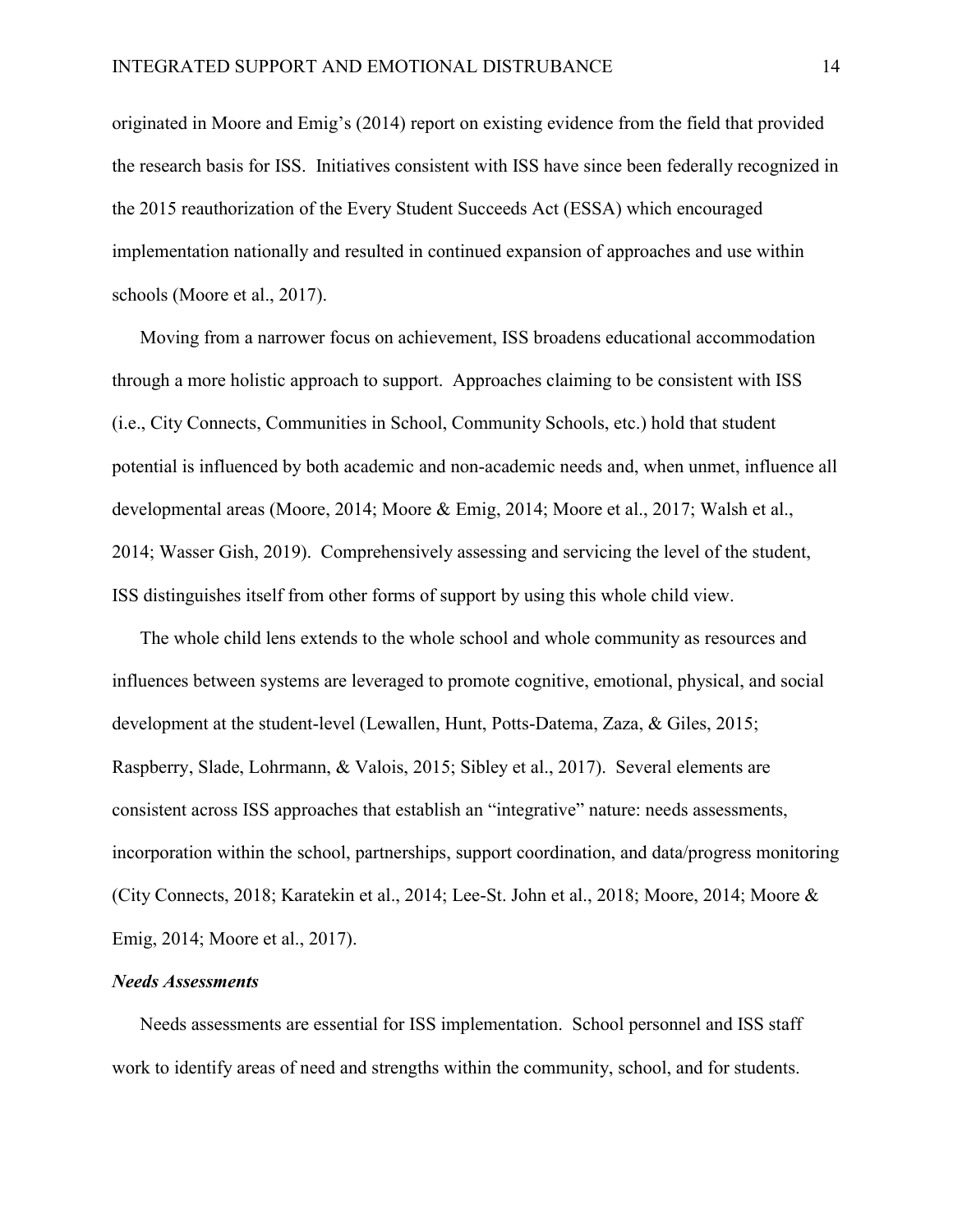Assessments of the school and broader community help identify gaps in each system and determine accessible supports (City Connects, 2018; Moore, 2014; Moore & Emig, 2014). This systematic evaluation leads to a better understanding of the context around a student and planning for ways of addressing areas of need at the student-level (Raspberry et al., 2015). The ISS approach also incorporates general to more intensive assessment of individual students to detect areas of risk and strength (i.e., attendance, behavior, performance, health, etc.) thus aligning with the framework of multi-tiered systems of support (MTSS; Lewis, McIntosh, Simonsen, Mitchell, & Hatton, 2017; Moore et al., 2017; Sibley et al., 2017). Such assessment spreads the ISS evaluation to all students and not just those students facing acute need; a characteristic unique to ISS from other support approaches (Bowden et al., 2017). Findings from both student-level and system-level assessments permit the tailoring of services to students, families, and schools by highlighting specific areas within/across systems that could benefit from support. Reports highlight that assessments of the entire student body allow for variability across settings as each student, school, district, and community differ (Moore et al., 2017). These latitudes offer opportunities for greater integration within each setting where ISS is employed.

#### *Incorporation within the School*

From the student, school, and community-based needs assessments mentioned above, ISS staff and educators determine feasibility of implementation for each school by identifying, organizing, and delegating responsibilities and resources to address school-level service gaps. Moore et al. (2017) indicate these assessments help identify the types of available services to the school relative to assessed student needs. Relationships held between school leadership and ISS members increase opportunities for success and effectiveness (Moore & Emig, 2014). The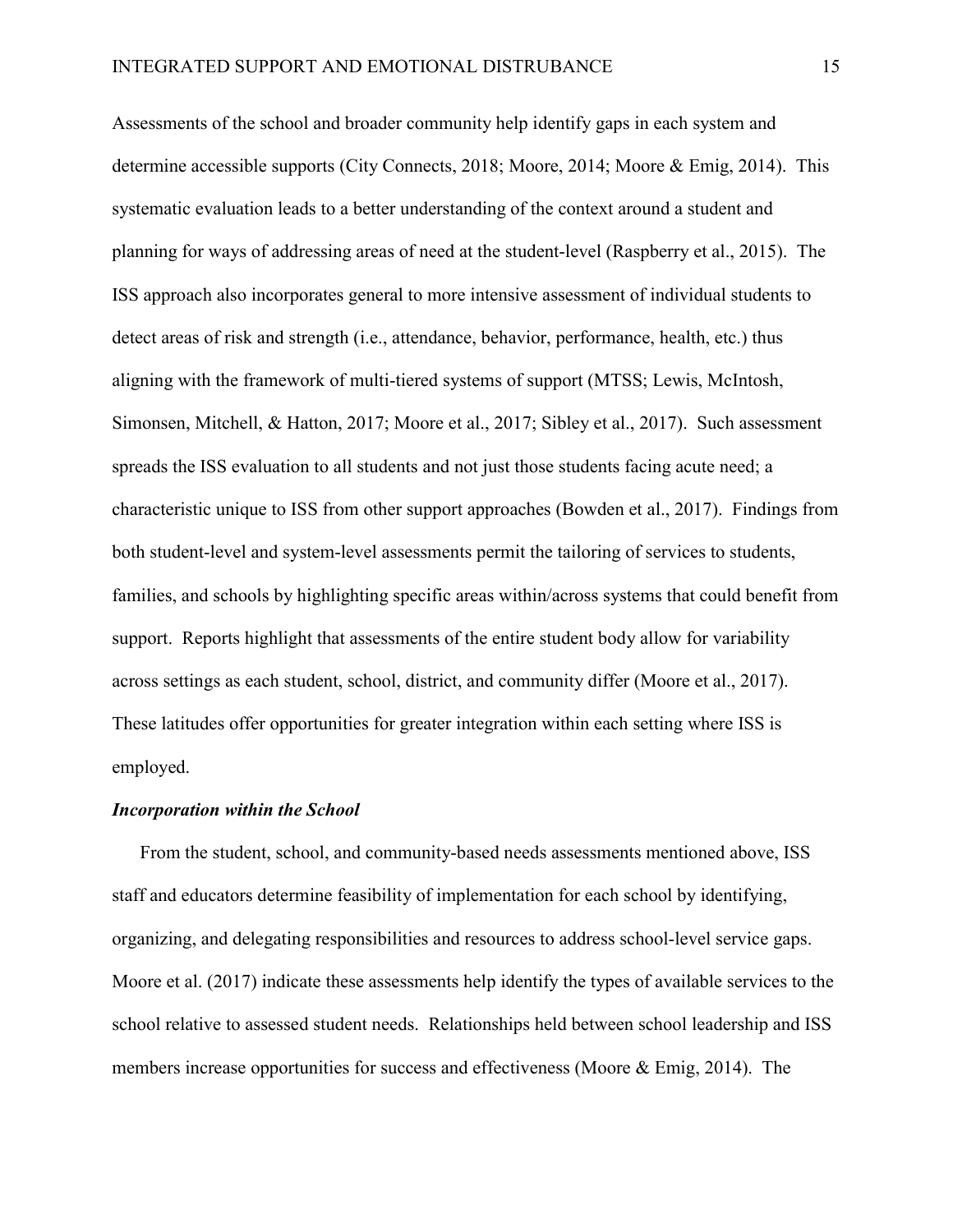"what" and "how" of ISS are brought together as strategies form to roll out school and studentlevel programming and organize staffing, money, and agendas (Castillo, Arroyo-Plaza, Tan, Sabnis, & Mattison, 2017; Oakes et al., 2017). Coordination between personnel provide space to create a cohesive whole that balances attention to student, school, and community-level priorities. A school's ability to meet student-level need across domains is enhanced by such incorporation (Reese, Richards-Tutor, Hansuyandha, Pavri, & Xu, 2018). Staff from ISS become an important part of school and district and form needed partnerships within and outside of the school.

#### *Partnerships*

Through ISS, school personnel, community providers, and families establish partnerships with shared objectives and responsibilities (Karatekin et al., 2014; Lee-St. John et al., 2018; Oakes et al., 2017). Collaboration among systems create learning and thriving opportunities driven by support of the whole child. That is, services are offered at the level of the student that appreciate successful learning as much more than cognitive ability/achievement and includes student safety, physical and emotional health, and social engagement and behavior (Coalition for Community Schools, 2017; DeNike & Ohlson, 2013; Moore, 2014; Raspberry et al., 2015; Walsh et al., 2014). Even prior to ISS' inception, there was a growing awareness that opportunities to support the whole child are made possible by leveraging and coordinating expertise and resources of each system to direct school-level and, importantly, student-level supports to enhance academic and psychosocial outcomes for every student within the school (DeNike & Ohlson, 2013). Differing options for support are enriched by such connections and foster accessibility as new resources emerge. Integrated initiatives enhance equity between stakeholders to make student-level supports available to a diverse student population (Blank,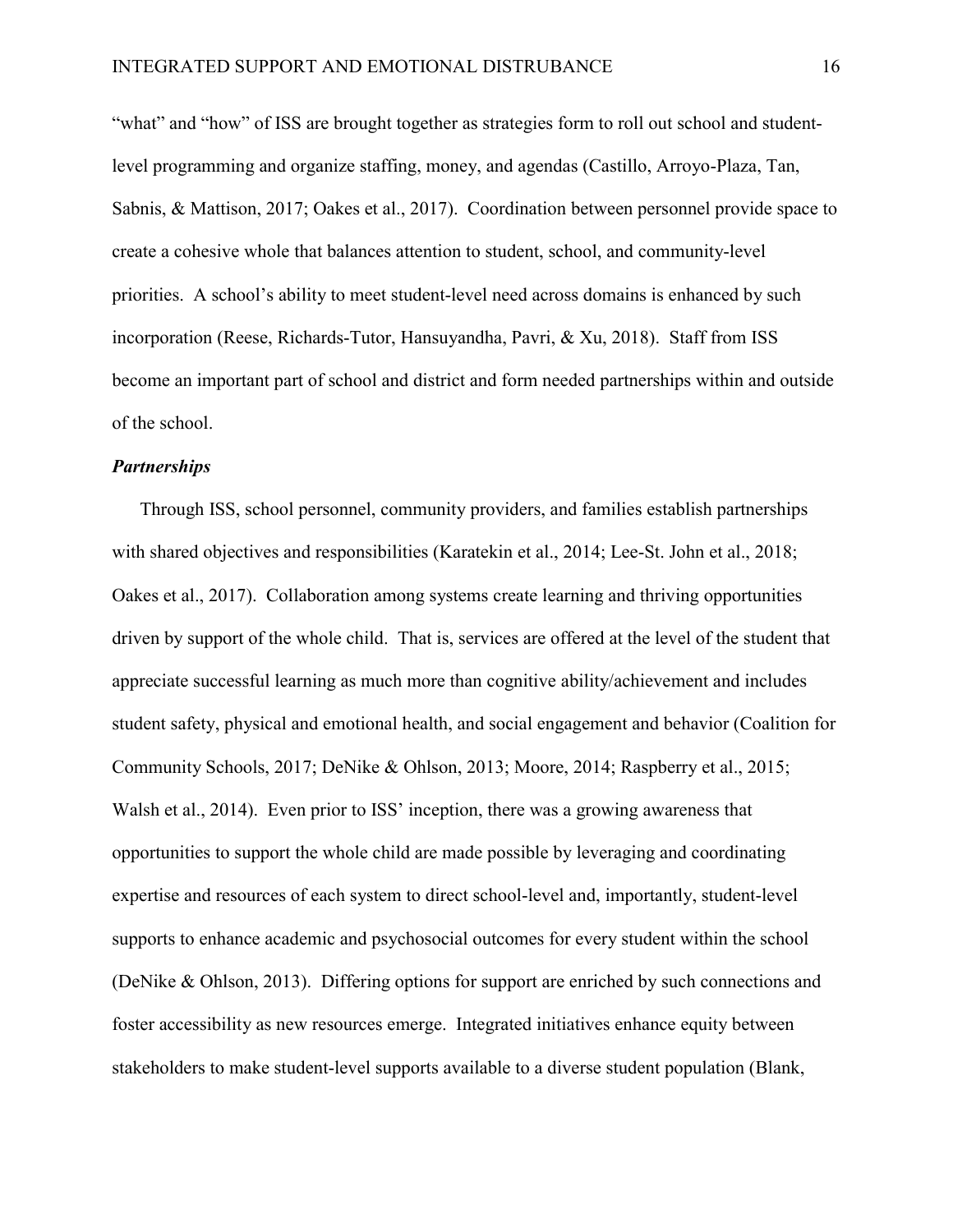2015). Moore (2014) notes that relationships generated by ISS complement school and studentlevel supports previously offered in the academic setting. Further, ISS-established partnerships are adaptable as relationships shift to better attune to the changing needs identified for students and districts over time (Moore, 2014).

# *Coordination of Supports*

Partnerships formed through ISS are essential to servicing the needs faced by students and families. Providers within and outside of schools are connected to the academic setting and organized by a school coordinator (Moore et al., 2017; Oakes et al., 2017; Sibley et al., 2017; Somers & Haider, 2017; Walsh et al., 2017). The ISS approach stresses the delivery of evidence-based, developmentally and community appropriate supports that are broad in scale – both in expansiveness across systems and service type (Manekin, 2016). Specifically, ISS comprehensively directs resources towards a community, school, or most importantly, at the level of the child, distinguishing ISS from other support approaches (Walsh et al., 2014). Services range from academic supports, physical and mental health services, public assistance, parenting and engagement, and professional development among others (Foley, Theodorakakis, Walsh, DiNatale, & Raczek, 2015; Lawson et al., 2019; Moore, 2014; Moore et al., 2017; Sibley et al., 2017). Through ISS, these previously fragmented services are brought together at the level of the child with a similar focus: promoting student functioning (Karatekin et al., 2014; Moore & Emig, 2014).

The whole child approach of ISS assures every child is connected to services that are: *tailored* to specific strengths and needs, that *match* the level of intensity of these factors, and that *mutually reinforce* one another (Bowden et al., 2017; Foley et al., 2015; Karatekin et al., 2014; Lee-St. John et al., 2018; Moore et al., 2017; Moore & Emig, 2014; Sibley et al., 2017; Walsh et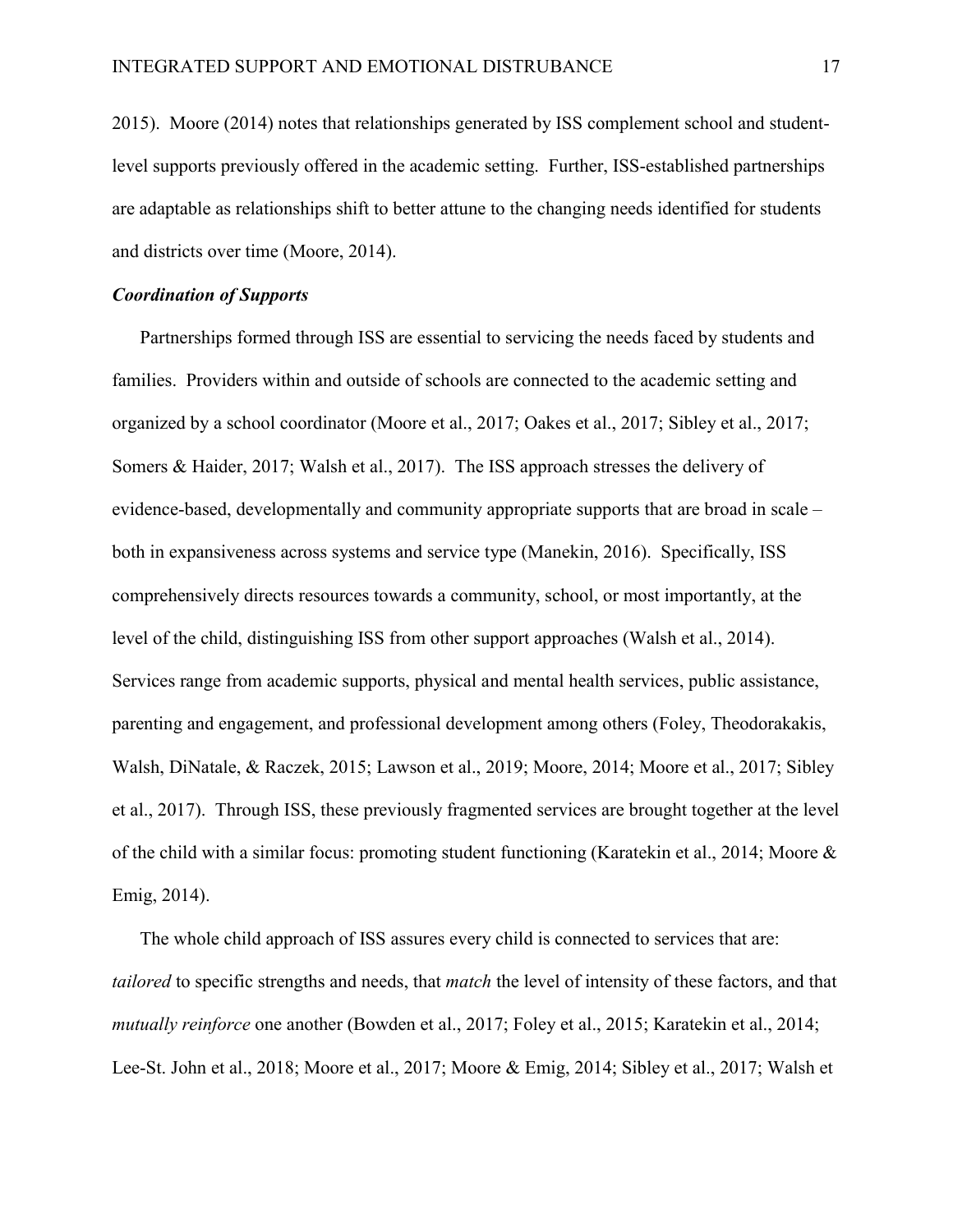al., 2017). These three qualities will be elaborated on across the following paragraphs. First, supports move beyond traditional practices and are personalized to each student. Determining the factors experienced by each student enhances access to and delivery of necessary supports. A similar concept has previously been promoted within the field of special education. As Hauser-Cram et al. (2001) note with respect to children, especially youth that are most vulnerable, "in an equitable system, not everyone would or should receive the same services"  $(p.5)$ . Special educators organized individualized plans to provide wraparound supports – a range of coordinated services directed across systems – for students with severe emotional challenges (Chitiyo, 2014). Tailored accommodations are extended to all students through ISS. Researchers and educators have insisted that supports must appreciate every child's unique set of abilities and experiences to enhance development (Osher et al., 2016). Notably, ISS services are directed towards the student, family, school, and community systems (Moore, 2014; Moore & Emig, 2014). Simultaneously providing supports for the family and school enhance a child's potential by addressing risk and leveraging strengths from the differing milieus around the student (Moore, 2014; Moore et al., 2017).

Second, interventions are brought together to form a continuum of services meant to accommodate the range of factors held within a student body. Expanding on service approaches previously utilized within special education (Atkins et al., 2015; Hoagwood & Erwin, 1997; Hunter-Carsch, Tiknaz, Cooper, & Sage, 2006; Walker et al., 1996; Weare, 2010), ISS designates supports through tiers. These accommodations include preventive techniques, early interventions, and intensive services or treatments that can be offered to all students including children in need of emotional support (City Connects, 2018; Moore et al., 2017). The tiers acknowledge differences across preventative intervention types from "whole school" (available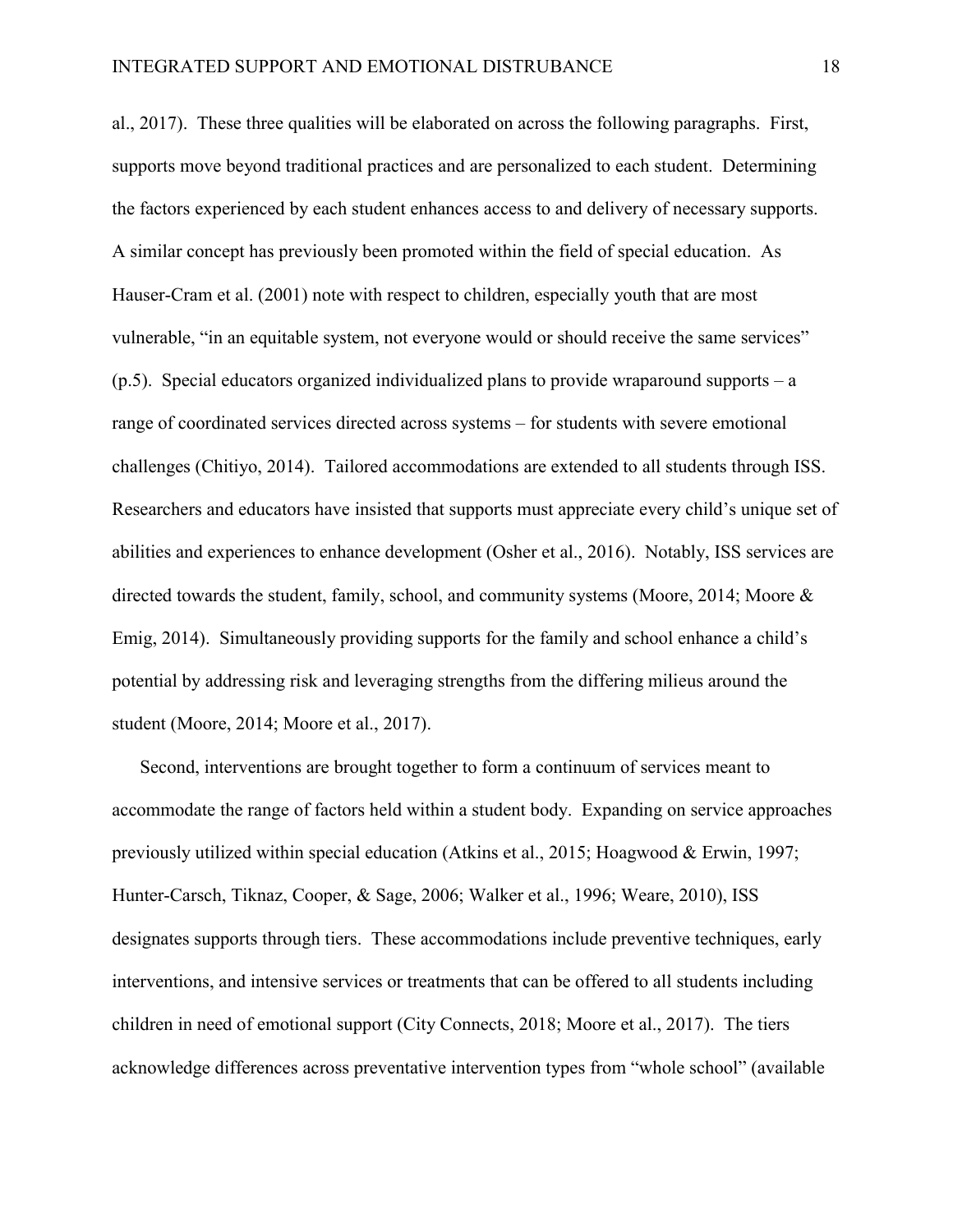potentially to all students) to more targeted to individual students as needs are identified, maintain, or worsen (Moore et al., 2017; Somers & Haider, 2017). By joining a network of similar and disparate supports – in type and intensity – the academic and out-of-school barriers to achievement and thriving can be addressed.

Third, supports can enhance the efficacy of other preventions and interventions being provided. For instance, outpatient behavioral health supports can lead to management skills used within the school, greater attendance at school, and regulated affect during tutoring sessions also tailored to the student. The ability for supports to build on one another elevates the integrated nature of ISS and fosters opportunities to create a unified system with other frameworks in the school (Moore et al., 2017). Additionally, data can be collected and shared across systems to assess outcomes and to make modifications to plans and services used.

#### *Data and Progress Monitoring*

Exploring the response of students and families to supports is integral to ISS. Advocates maintain that supports and services will have a greater impact for all students, either in general or special education, when providers share responsibility for measuring use and progress beyond service referral (Giangreco, 2001; Hughes, 2012; Lawson & Sailor, 2000; Meyers & Hickey, 2014; Moore & Emig, 2014; Weare, 2010). Services can be modified as a student progresses through schooling if no longer deemed necessary or if the student does not respond to the support. Data tracking aids identification to the varied barriers to learning, guiding the delivery of support that benefits achievement and thriving outcomes (Moore, 2014; Walsh et al., 2017). Moreover, this information can be used to investigate short and long-term outcomes associated with ISS implementation. Walsh et al. (2017) note that the initial/ongoing assessments, tracking,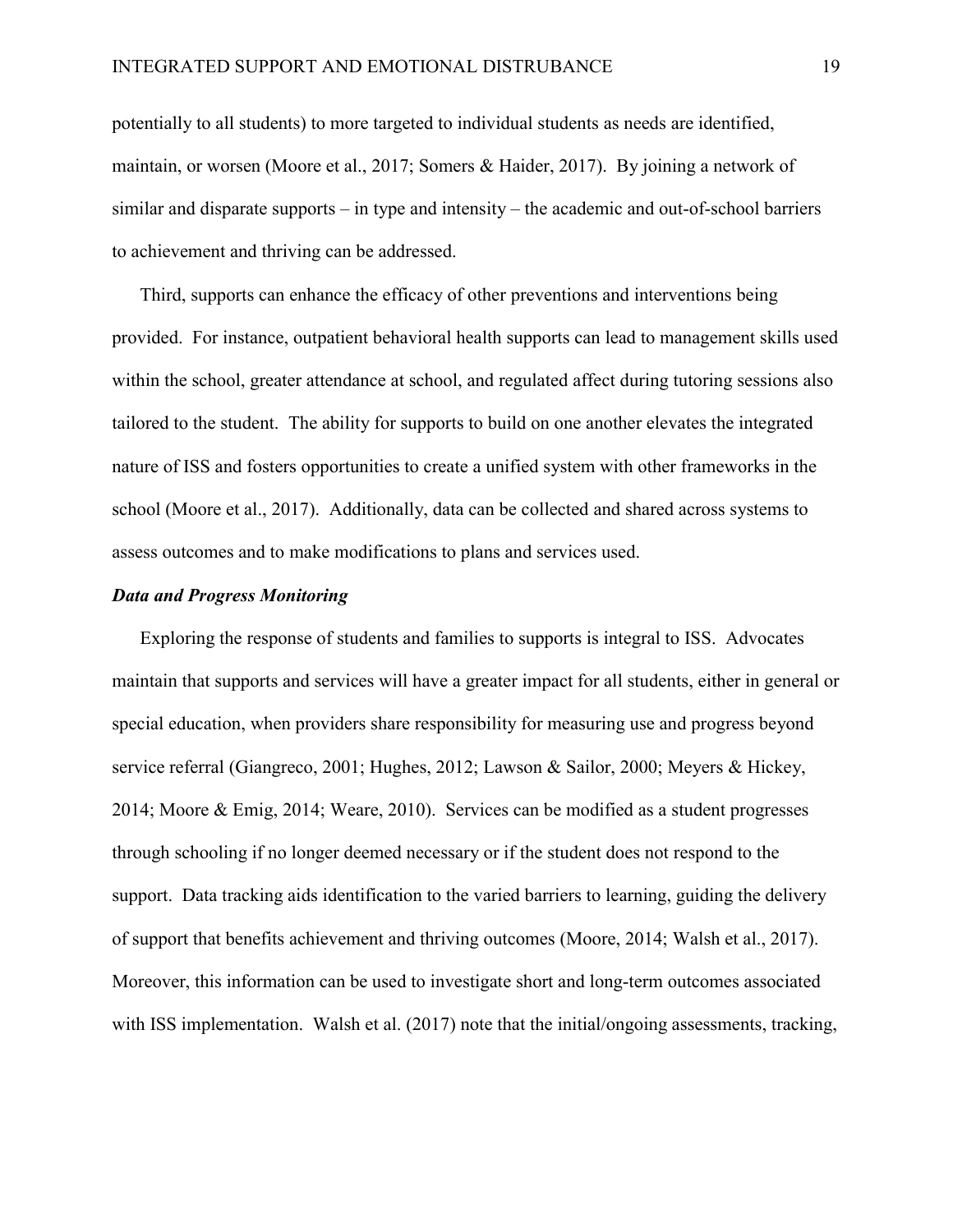and monitoring allow for easy expansion and sustainability of ISS across schools and communities.

The combination of these elements – needs assessments, supports, partnerships, integration, and progress monitoring – make the success of ISS possible. Many exemplars of the ISS approach have been implemented in schools and findings are uplifting for schools and students when assessing the varied approaches. Many reports, briefs, and peer-reviewed articles have indicated that ELA measures, math scores, and overall grade point averages improved when ISS was used (City Connects, 2010, 2012, 2016, 2018, 2020; Dearing et al., 2016; Lawson et al., 2019; Moore et al., 2017; Moore & Emig, 2014; Walsh et al., 2014). Both peer-reviewed studies and accessible reports indicate that students in general education receiving ISS earn better behavior ratings than students in schools without ISS (Castrechini & London, 2012; City Connects, 2010; Osher et al., 2016). Studies and reports found that ISS contributes to improved attendance, grade promotion, and graduation rates (City Connects, 2010, 2012, 2014, 2016; Lee-St. John et al., 2018; Moore & Emig, 2014; Sibley et al., 2017). Long-term investigations indicate a favorable cost-benefit ratio towards use with minimal, if any, negative effects for students (Moore et al., 2017). One such report suggests that offering supports to all students in under-resourced schools can produce long-term savings for families and communities (DeNike & Ohlson, 2013). Moreover, data demonstrates a beneficial economic return for every dollar invested in ISS implementation (Bowden et al., 2015; City Connects, 2016; DeNike & Ohlson, 2013; EMSI, 2012; Walsh et al., 2014).

The outcomes noted above have been found in the general student body in schools where ISS is being practiced. However, varied outcomes might be found while looking more closely at subgroups of students. A limited amount of research has looked at the influence of ISS for select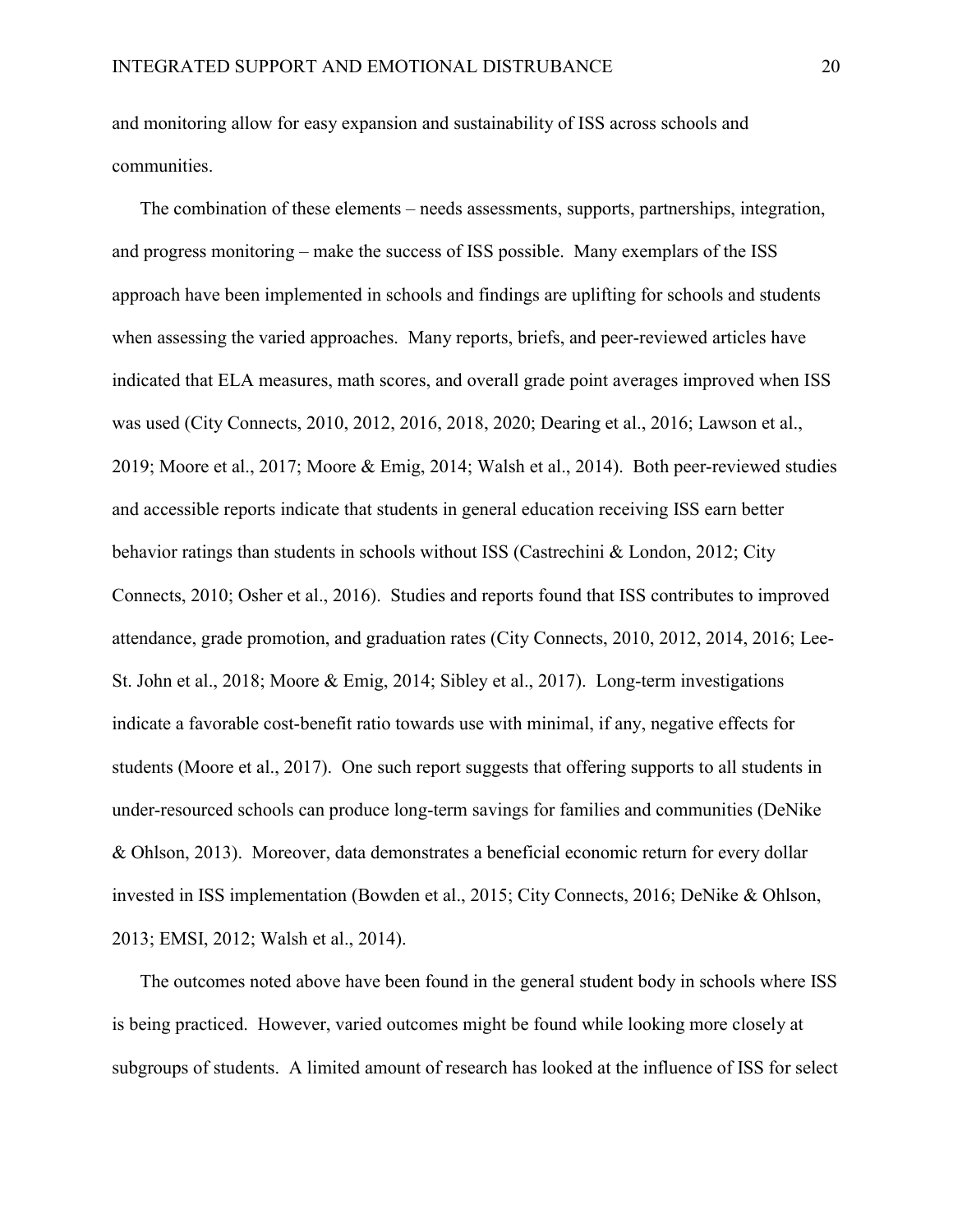student groups, specifically immigrant children, English language learners, Black and Latino students, and students receiving special education referrals. Dearing et al. (2016) found that City Connects interventions benefitted reading and math scores for first-generation immigrant students; these findings were especially true for students with English as a second language. Also, the longer the student spent receiving the intervention resulted in greater gains in achievement scores (Dearing et al., 2016). Examining the potential impacts of ISS on two other subgroups of students – Black and Latino males – evaluators found that similar to overall findings, dropout rates were significantly reduced if these students received ISS (i.e., City Connects) in elementary school versus comparison students (Walsh et al., 2017). Another report considered the impact of ISS on referral accuracy for special education. Results indicated that referrals for special education resulted in more likelihood of identifying a disability in schools with City Connects in contrast to comparison schools (Boston College Center for Optimized Student Support, 2010). These outcomes are promising and warrant greater attention to expand the body of literature assessing ISS and outcomes across and within the student population. Notably, a subgroup of students that has not been examined in terms of specific outcomes are students with social-emotional-behavioral (SEB) challenges.

#### Social-Emotional-Behavioral Skills and Impairment

The social, emotional, and behavioral (SEB) domain includes those skills, attitudes, and capacities developed across situations to process and respond in interpersonal experiences (Roy & Giraldo-Garcia, 2018). It has been argued that these skills are shaped by and shape one's cognitive abilities (Jones, Greenberg, & Crowley, 2015). Affect regulation, internalized experiences, and interpersonal actions are all elements of a child's SEB skillset (AEI Brookings, 2015; Bridgeland, Bruce, & Hariharan, 2013; Duncan & Magnuson, 2011; Jones et al., 2015;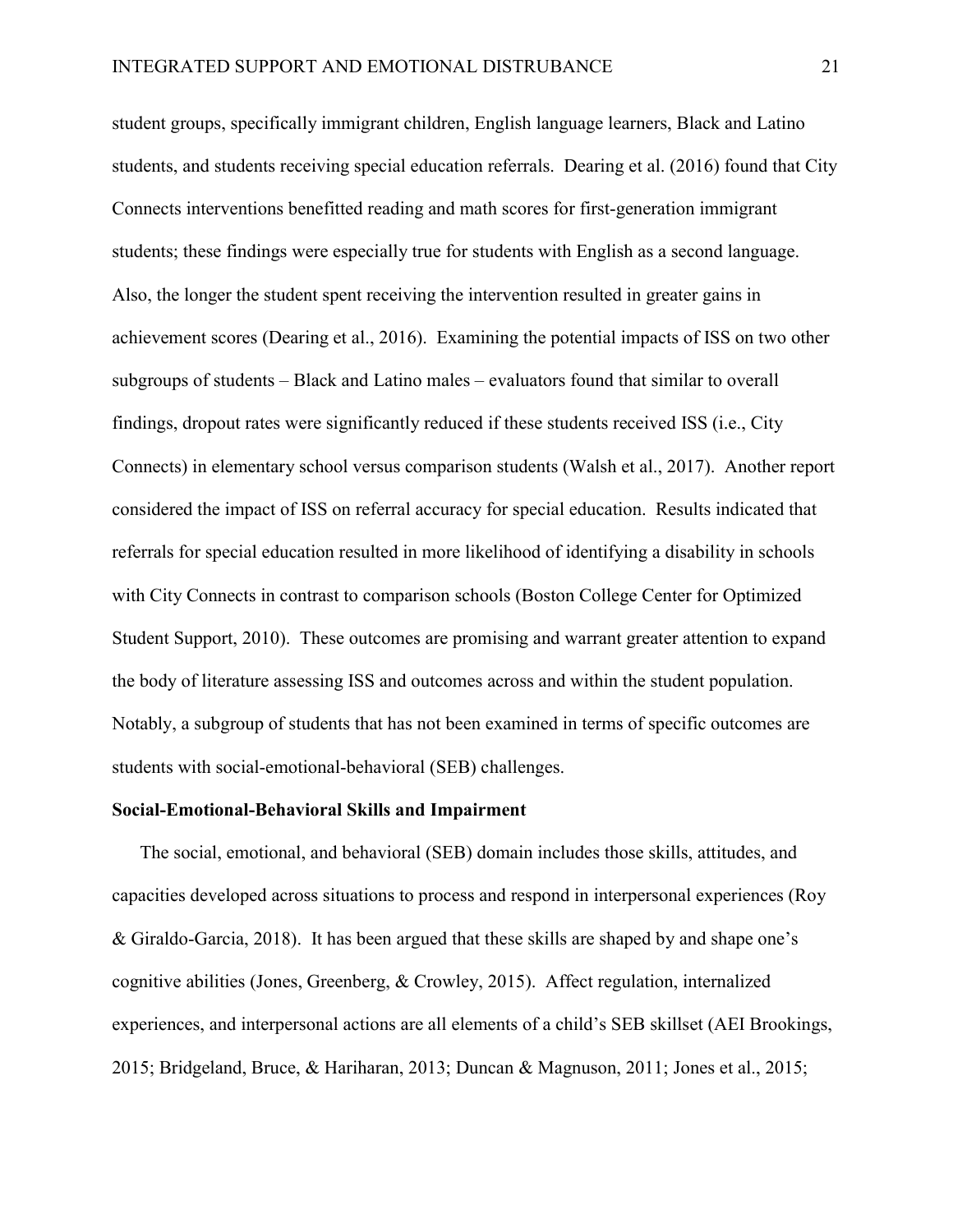Olivier, Archambault, & Dupere, 2018; Osher et al., 2016). Aptitudes within the SEB domains begin to crystallize and shape one another as children transition into school (Cavanagh & Huston, 2006; Olivier et al., 2018). These abilities are used to reach a number of goals and enhance events in and out of the school (McKown, 2017). Skills influence how the student interacts with peers and educators, manages the classroom environment, and behaves with varied expectations. A child with SEB talents can navigate diverse experiences, managing emotional tensions/impulses. Challenges in these areas such as anxiety or acting out can contribute to difficulties engaging with classroom materials and cooperating with others. While many successfully navigate demands during development, a growing number of children have SEB needs and challenges.

Varied definitions of SEB challenges exist between the fields that support child development. Traditionally psychology has considered serious impairments in the social, emotional, and behavioral realms as mental health disorders. Psychology defines many SEB problems through the diagnostic and statistical manual including conduct disorder, depression, and anxiety among others (Duncan & Magnuson, 2011). The field of education, and more specifically special education law, views serious SEB challenges as a disability labeled "emotional disturbance" (ED; Fain, 2019; IDEA, 2004). An emotional disturbance is defined as one or more symptoms displayed over an extended period of time and that influence educational performance, including:

- Being unable to learn outside of intellectual, sensory, or health factors.
- Maladaptive behaviors/feelings under normal situations.
- Generally persistent unhappiness or depression.
- Developing physical symptoms or fears connected to personal/school-based problem (IDEA, 2004).

Students meeting criteria for ED make up approximately 5-9% of the students identified within special education (OSERS, 2014; NCES, 2017; Wolanin & Steele, 2004). However,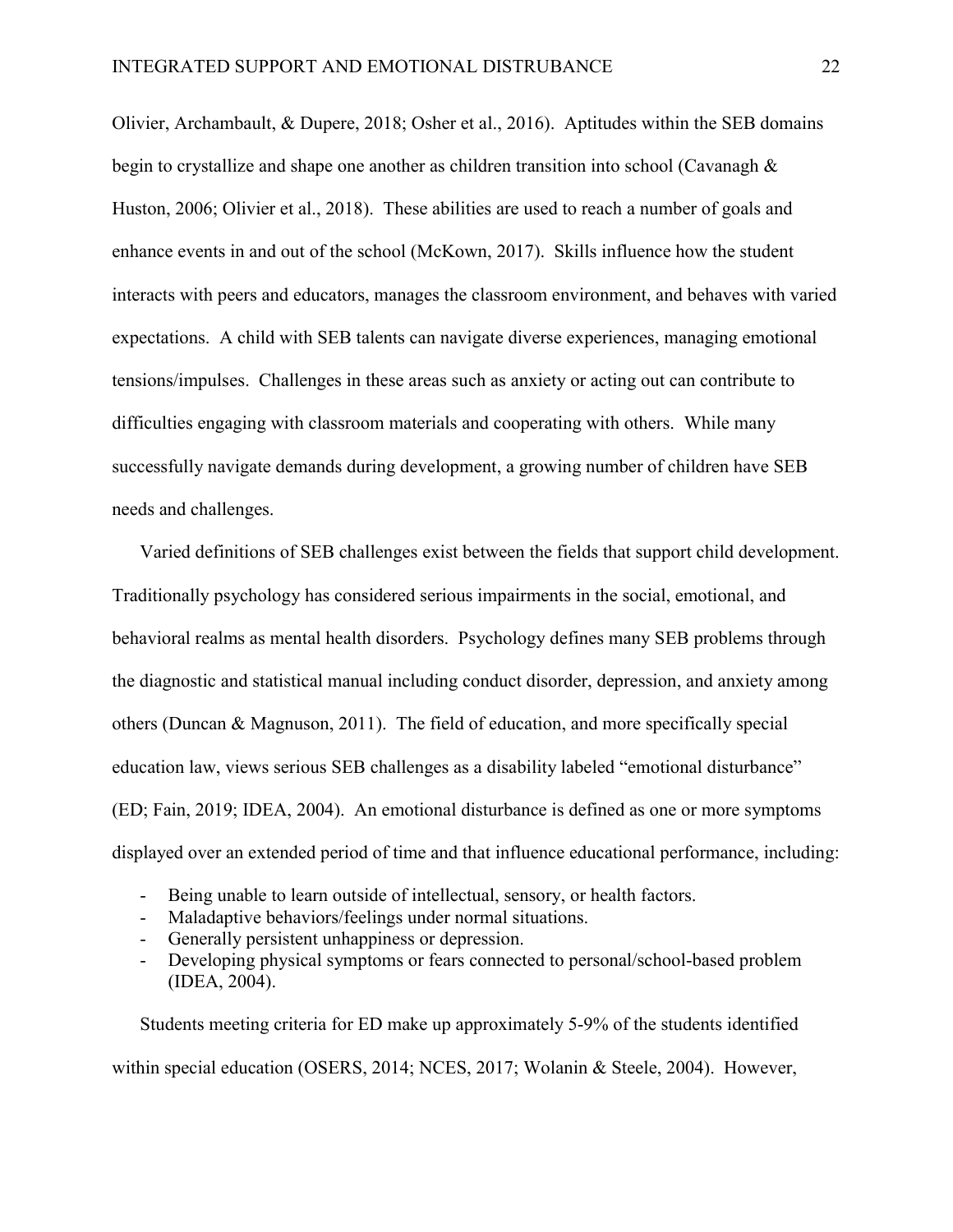several other students present with varied SEB needs that do not meet the official definition of a disability, but nonetheless present challenges to accessing instruction (i.e., low motivation/willingness, distorting social cues, irritability, etc.). These impairments will be described as SEB needs hereafter. Both the number of students offered special education accommodations (Chasson et al., 2007; Conyers et al., 2003) for ED and the rate of children with SEB needs generally are rising nationally (Chitiyo, 2014; de Voursney & Huang, 2016; Harbin et al., 2004; Kern et al., 2017). Increases are concerning in light of the consequences for the students and the impact on schools. Reviews have found that the characteristics of both severe ED and lower intensity SEB needs now make up a majority of the top ranked factors influencing learning (Greenberg et al., 2003). A recent research poll of school principals indicates that ED and SEB needs rank as the biggest concern for schools (NAESP, 2018). Concerns relate to the far reaching impacts that SEB functioning has on student growth, classroom performance, and the functioning of spaces around the child.

Researchers have frequently investigated the impacts that SEB needs to ED disabilities have on academic and developmental outcomes. There has been a strong association between child SEB skills and learning (Hughes, Minke, & Sansosti, 2017; Markowitz, 2017; McCormick, Cappella, O'Connor, & McClowry, 2015; Moore et al., 2017). Unsuccessful outcomes associated with the spectrum of childhood SEB needs and ED include lower academic/behavioral scores, and higher behavioral interventions, dropout, and post-schooling rates of unemployment, ongoing mental health concerns, and homelessness (de Voursney & Huang, 2016; Lewis et al., 2017; Moore et al., 2017; Olivier et al., 2018). Focusing on students with SEB needs not identified with ED, data consistently indicate lower academic and standardized testing results across all content areas compared to students without such need (Asarnow et al., 2005; Garner &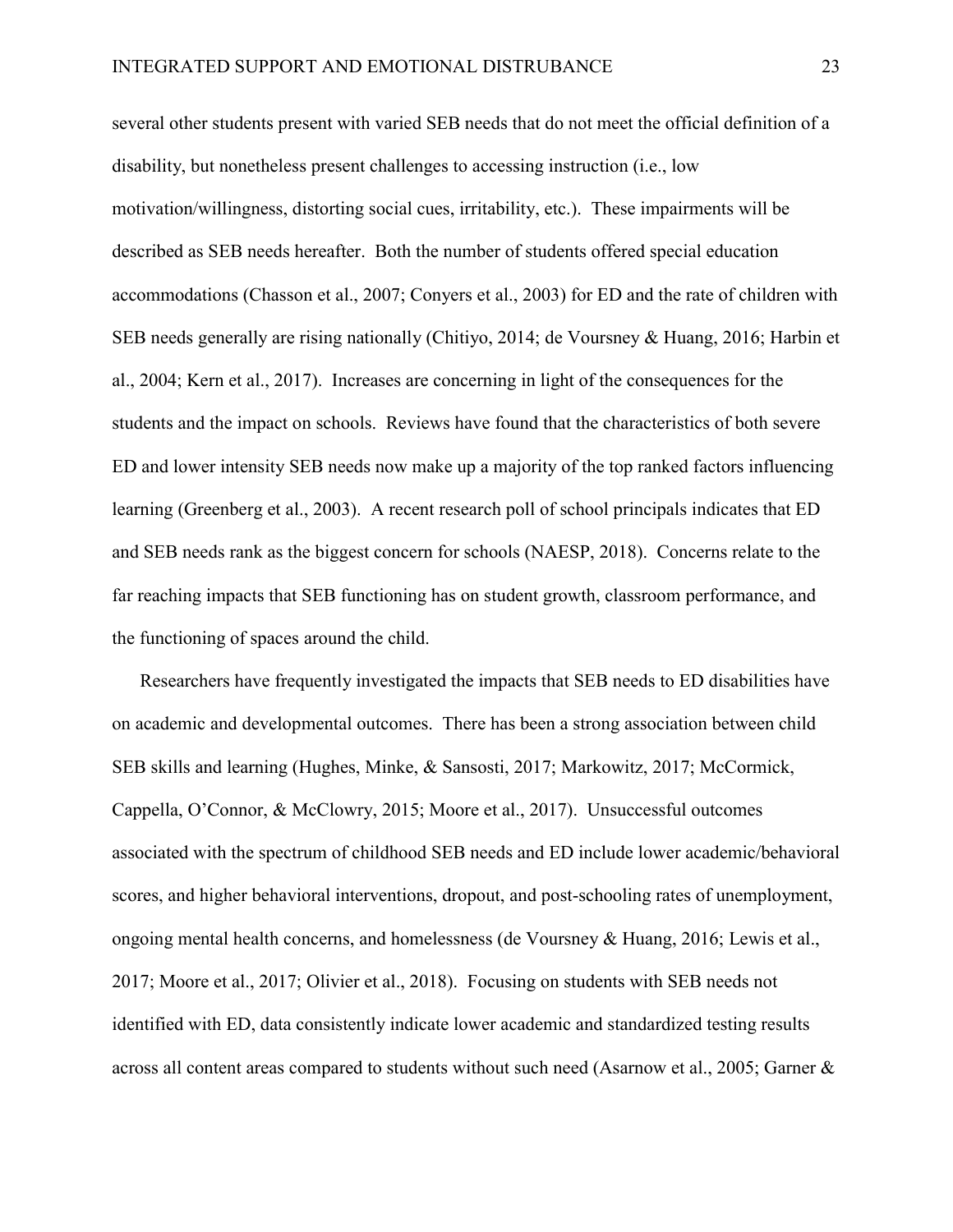Waajid, 2012; Landrum, Katsiyannis, & Archwamety, 2004; Ursache, Blair, & Raver, 2012). These students are also subject to higher disciplinary rates (Lopes, Mestre, Guil, Krementizer, & Salovey, 2012) and grade retention – with up to 20% retained at least once during schooling (Durlak, 1995; Roeser, Eccles, & Strobel, 1998). Additionally, students with SEB needs that did not receive special education have poorer adult outcomes including lower employment rates and higher rates of criminality, incarceration, and ongoing mental health concerns (Jones et al., 2015; Landrum et al., 2004; Lane et al., 2013; Murray, 2003). Notably, these outcomes persist for students with ED disabilities despite receiving special education services.

While federal policy requires accommodations for students identified with ED, evidence predominantly suggests that current supports and special education services are not leading to reliable positive outcomes. Students qualifying for special education with ED have similar undesirable outcomes as those found for students with subthreshold SEB needs noted above (Duchnowski et al., 2013; Katsiyannis, Losinski, & Prince, 2012). Extensive research reveals that students with ED receive lower academic marks and standardized test scores in all subjects (Atkins, Hoagwood, Kutash, & Seidman, 2010; Asarnow et al., 2005; Giota, Lundborg, & Emanuelsson, 2009; Green, Terry, & Gallagher, 2014; Hanson, Austin, & Lee-Bayha, 2004; Katsiyannis et al., 2012; Landrum, Katsiyannis, & Archwamety, 2004; Stiefel, Shiferaw, Schwartz, & Gottfried, 2017; Stoutjesdijk et al., 2012). Students in special education for ED receive higher rates of disciplinary reprimands, suspensions, and expulsions (Atkins et al., 2002; Bowman-Perrott et al., 2011; Hayden, 1994; Katsiyannis et al., 2012).

Outcomes persist from primary into secondary school years and beyond. Children with ED have higher rates of retention (Reschly & Christenson, 2006) and school dropout when compared to typically developing peers (Atkins et al., 2010; Cratty, 2012; Duchnowski et al., 2013;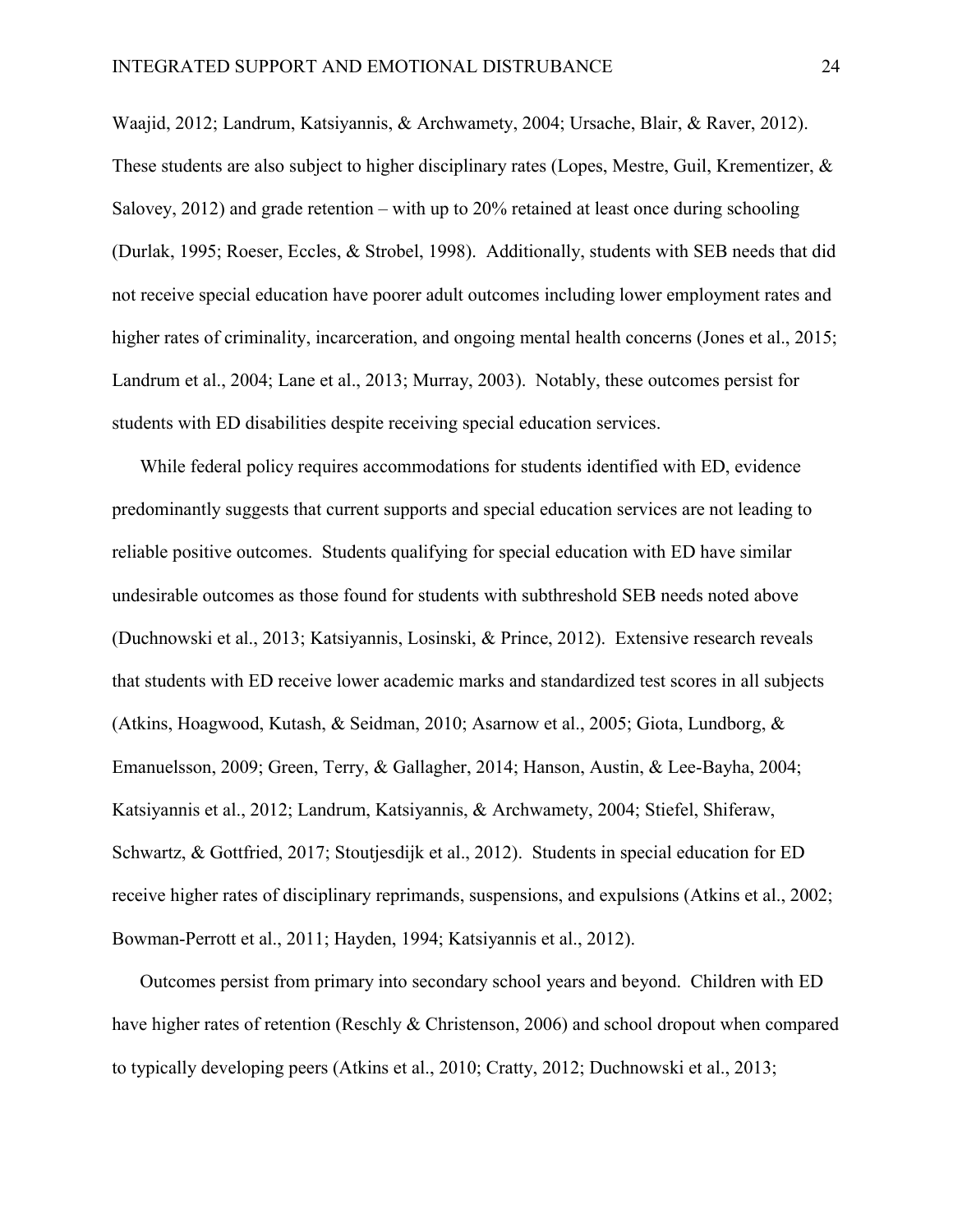Katsiyannis et al., 2012; Reschly & Christenson, 2006; Vanderslice, 2004; Wolanin & Steele, 2004). While some children with ED disabilities plan to attend college, attendance rates are significantly lower than peers without these challenges (Wilson, Kim, & Michaels, 2011). Students with ED have worse outcomes than peers into adulthood (i.e., low employment, greater rates of incarceration, and mental health concerns; Duchnowski et al., 2013; Katsiyannis et al., 2012; Landrum et al., 2004; Lane et al., 2013; Murray, 2003; Vanderslice, 2004). Not surprisingly, ED is among the most costly challenges to respond to over time (de Voursney  $\&$ Huang, 2016). The combination of this evidence predominantly suggests that even with special education in place, these practices alone are not leading to consistent positive outcomes.

The existing outcomes from traditional supports are alarming and heighten calls for reform. Several critics argue that support delivery within the majority of schools continues to be fragmented and inefficient (Adelman & Taylor, 2000; Adelman & Taylor, 2008; Guralnick, 2011; Harbin et al., 2004; Simpson & Yocom, 2005; Taylor & Adelman, 2000; Zins & Elias, 2007). Student and community characteristics, service location, and the coordination of and communication between supports contribute to disparities in allocation. Despite the growing emphasis on enriching developmental paths, reactive interventions are currently more widely accepted and resource-rich (Osher et al., 2016). Schools and policies also continue to emphasize achievement despite an expanding appreciation for diverse developmental domains. Paradoxically policy requirements meant to enhance student aid can actually impede fulfilling these policies, limit the types of services offered and used, and reduce the possible benefits the supports were initially meant to offer (Gallagher & Desmione, 1995; Huefner, 2000).

The outlined challenges highlight needed reviews of support systems around children, especially those students facing SEB needs among other concerns. The ISS approach appreciates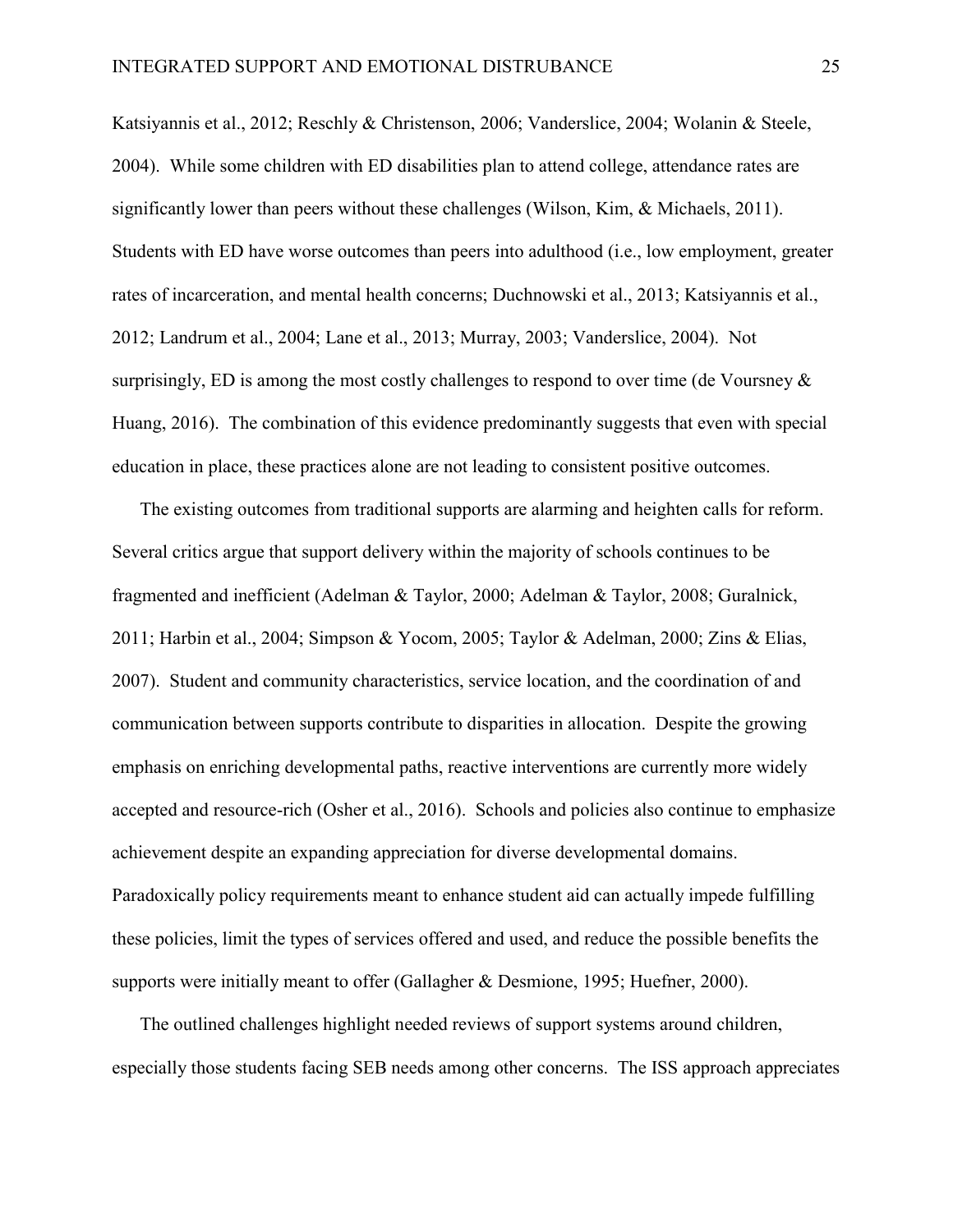that cognitive abilities, social-emotional behavior, and out-of-school factors are not separate influences, but interrelated and equally important for all student learning (Moore et al., 2017). Opportunities to identify and provide services for out-of-school challenges, SEB abilities and needs, and academic (i.e., math, ELA, etc.) domains are created through ISS (Coalition for Community Schools, 2018; Moore & Emig, 2014; Moore et al., 2017). Further, by supporting the intersection of student-level and systemic (i.e., family, school, and community) factors, ISS has the potential to close outcome gaps often found within the entire student cohort (AEI Brookings, 2015; Moore & Emig, 2014; Moore et al., 2017). Integrated Student Supports appear to hold the best prospect to address concerns of the current system. This promise is demonstrated by looking closer at the ISS approach with the most robust and consistent outcome findings: *City Connects*.

## City Connects

City Connects is an optimized support program that provides services to all students through a whole-school approach. Rooted in developmental orientations, it is a method of coordinating supports for students in a personalized and ongoing way (City Connects, 2016, 2018; Walsh & Backe, 2013; Walsh & Brabeck, 2006; Walsh et al., 2014). This undertaking is met by linking students to preventative interventions and enrichment resources accessible within the school and community (City Connects, 2014, 2018; Lawson et al., 2019; Walsh & Backe, 2013; Walsh, Kenny, Wieneke, & Harrington, 2008; Walsh et al., 2014; Walsh et al., 2017).

The City Connects team first works with schools to assess the assets and needs of current support approaches; this assessment informs a school's decision whether to move forward with implementation. City Connects subsequently becomes a core element of the school's structure, functioning, and mission (City Connects, 2016). This integration is best outlined by the five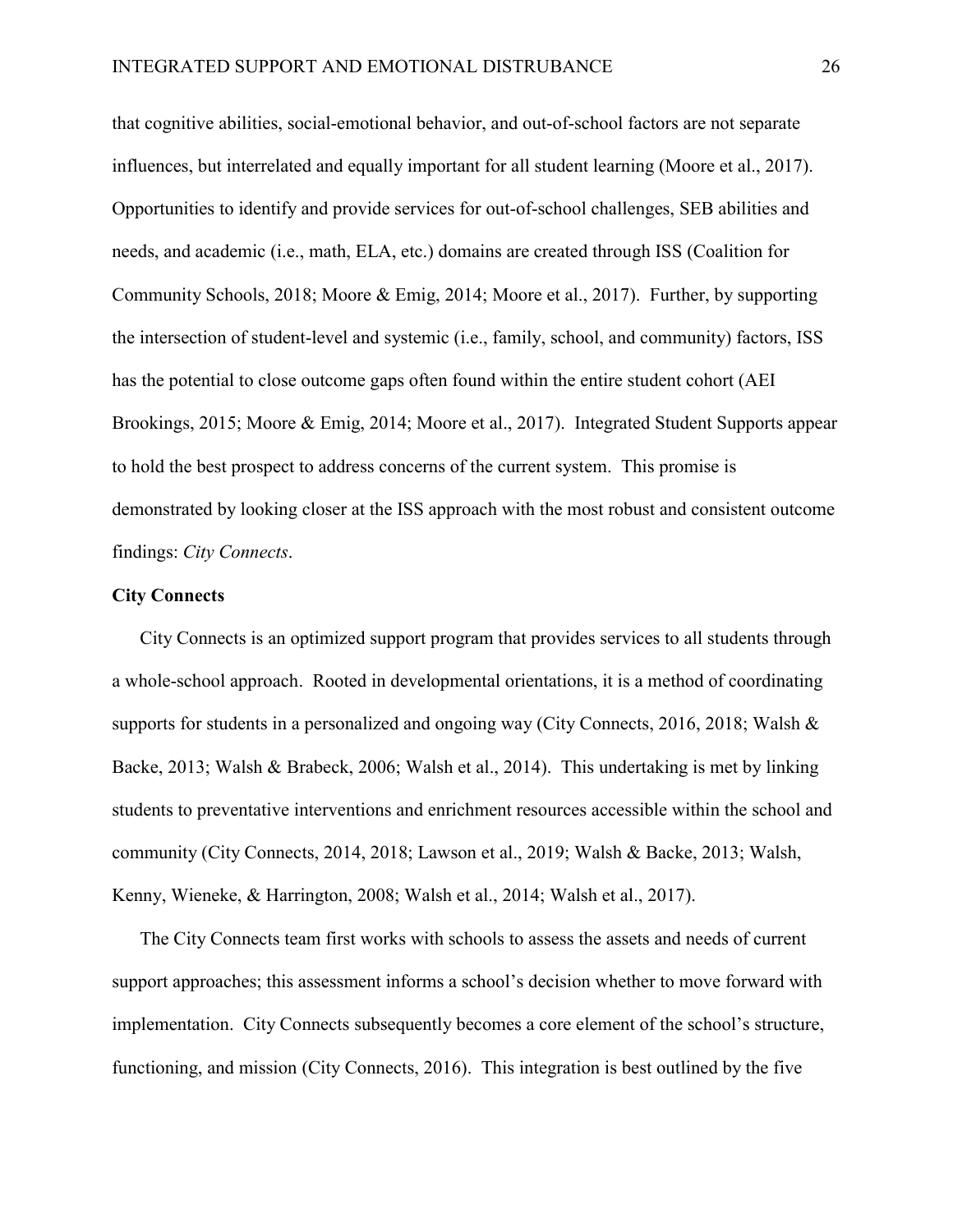components of the City Connects approach: *School Site Coordinators (SSCs), Whole-Class Review (WCR), Individual Student Review (ISR), partnerships,* and *progress monitoring and follow-up* (City Connects, 2018). The SSC has varied responsibilities ensuring fidelity to the approach. Working with school personnel to assess all students, the SSC creates an individualized support plan for each child (City Connects, 2018; Foley et al., 2015; Lee-St. John et al., 2018; Walsh & Backe, 2013). This WCR process helps identify each student's strengths and needs across *academic, family, social-emotional-behavioral*, and *physical health* domains. A smaller number of students receive an ISR based on the intensity of her or his needs. The ISR process is an intensive review of the student's unique profile and differs from a special education evaluation (Sibley et al., 2017; Walsh et al., 2014). The combination of WCR and ISR processes recognize the whole child by accounting for a broader exploration of strengths and needs beyond the narrow focus on achievement. These processes further allow the assignment of tiers: Tier 1 (strengths; no outstanding need), Tier 2a (strengths; mild needs), Tier 2b (strengths; moderate needs), or Tier 3 (strengths; intensive needs). This method matches the best services to promote thriving for each child (City Connects, 2014; 2018; Walsh et al., 2014).

Coordinators also form collaborative relationships with community agencies to offer needed supports (Foley et al., 2015; Walsh & Backe, 2013). The established database of these resources enhances matching between needs and strengths and appropriate services (City Connects, 2018). Students and families are connected to a personalized set of supports across the continuum of *prevention and enrichment, early intervention,* and *intensive/crisis intervention*. Support services are optimized in several ways: tailored to specific strengths/needs, service several domains in a culturally-minded way, coordinated across systems to leverage available resources, and reduce costs (City Connects, 2010; Walsh & Backe, 2013). Progress monitoring is an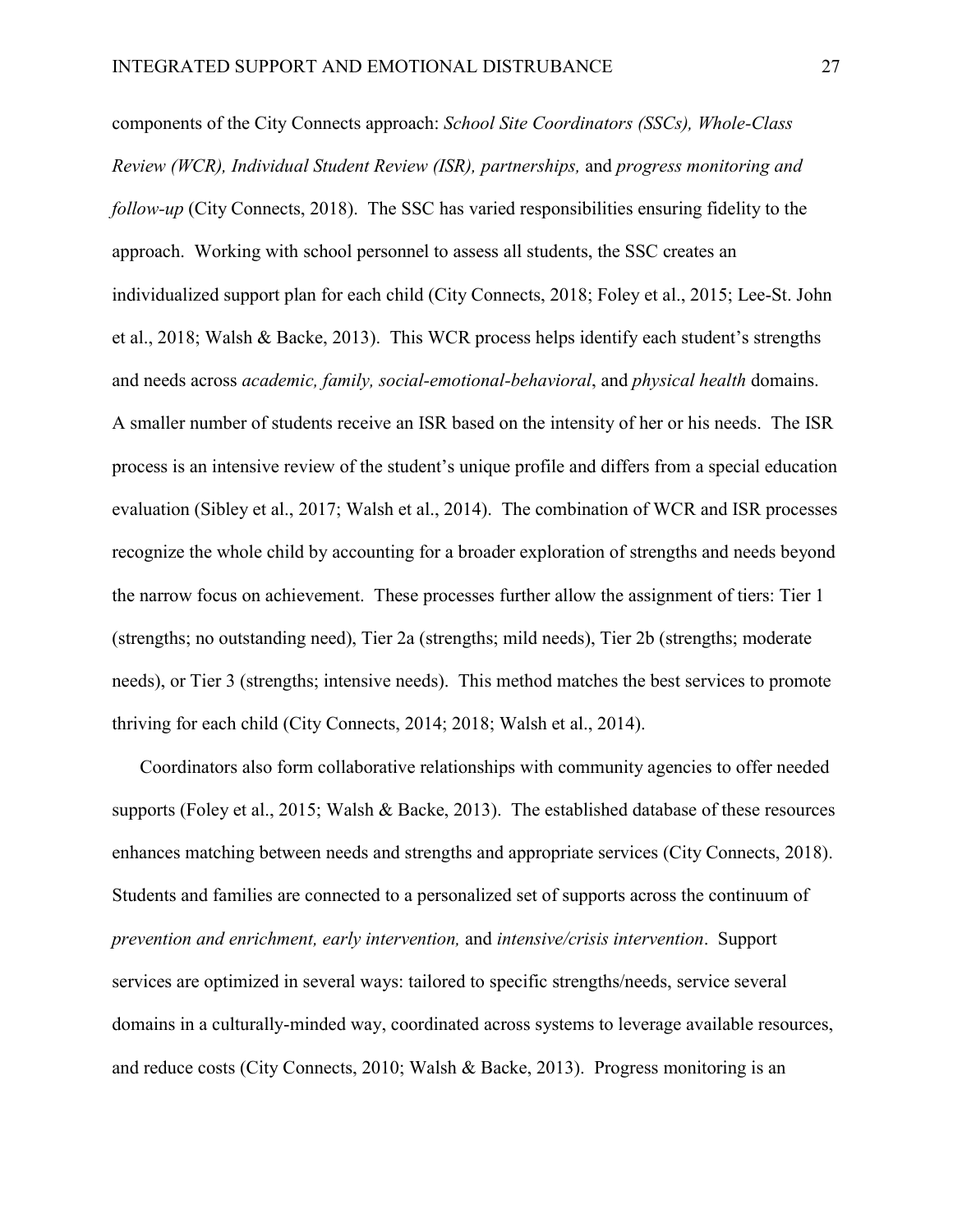essential task confirming employment and service efficacy. Participation and response to the supports are closely monitored and tracked electronically (City Connects, 2018). Continued insights increase accountability and adjustments to supports as needed (City Connects, 2018; Walsh, Lee-St. John, Raczek, Foley, & Madaus, 2014). As such, City Connects reflects the best practices of ISS while simultaneously helping shape these practices moving forward.

Several evaluations, reports, and presentations have demonstrated the beneficial impacts of City Connects across short and long-term outcomes. Measured against statistically-comparable peers, students receiving City Connects perform higher on math and ELA measures throughout primary and secondary school (City Connects, 2010, 2012, 2016, 2018; Lawson et al., 2019; Walsh & Backe, 2013; Walsh et al., 2014). Progress reports and studies indicate that City Connects students perform similar to statewide averages on standardized testing during elementary school and outpaced comparison students during the secondary school years (City Connects, 2014, 2016, 2018; Walsh et al., 2014). City Connects is efficacious beyond academic outcomes. Comparisons of thriving indices (e.g., behavior, effort, work habits) demonstrated that City Connects students score higher than students in schools without such support (City Connects, 2010). Results have also indicated that students have a lower likelihood of being chronically absent and retained across all school years (City Connects, 2010, 2012, 2014, 2016; Walsh & Backe, 2013). All of these findings contribute to students' school year promotion and earning a diploma. Comparison students drop out of school at higher rates than students that have been supported by City Connects (City Connects, 2012, 2014; Lawson et al., 2019; Lee-St. John et al., 2018; Walsh et al., 2014; Walsh et al., 2017).

Cumulative progress reports indicate that these outcomes are consistent across methods, samples, and sites, underscoring the utility of City Connects generating positive student growth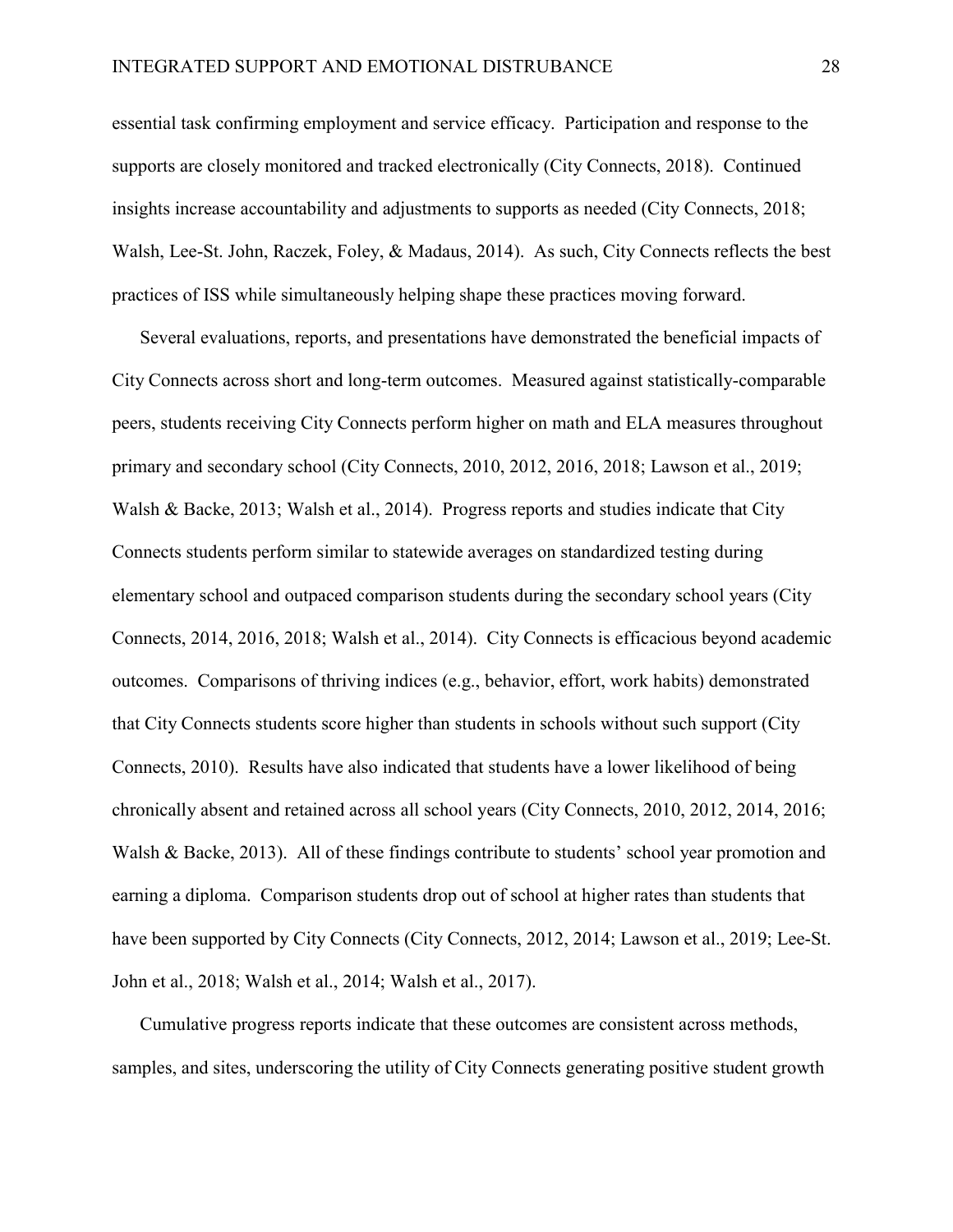(City Connects, 2016, 2018). At the system level, qualitative analyses indicate a benefit to classroom and school climate as teachers cite improved understanding of students and greater ability to manage student behaviors (Sibley et al., 2017). Cost assessments associated with operating City Connects have also proven advantageous for schools and districts. The benefits of City Connects outweigh associated costs even with conservative assumptions (Bowden et al., 2015; City Connects, 2016; Walsh et al., 2014). Taken together, these combined outcomes are energizing while not surprising. City Connects, and ISS more generally, has firm roots in the varied definitions of and goals for support founded in developmental theory. Looking closer at this theoretical orientation outlines the origins of ISS, and the promise that such services can offer to students. Following a review of the developmental literature, calls for ongoing evaluation of ISS approaches will be highlighted alongside the current study's research questions and hypotheses.

#### Student Growth and Preventative Interventions: Developmental Theories

Contemporary developmental psychology brings together features from developmental, educational, and clinical psychology to better understand the developmental process and, in turn, the evolving child (Cicchetti, 1984). Developmental psychopathology, a rapidly growing field that blends developmental and clinical psychology, aims to achieve a science that untangles the dynamic course underlying typical development and maladjustment (Cummings et al., 2000). This lens provides a holistic view of each child by offering insights into the elements that promote or limit growth (Bruder, 2010; Cicchetti, 1990; Cicchetti & Toth, 2006; Frankel & Gold, 2007; Guralnick, 2011; Hauser-Cram et al., 2001). The sub-field of "Integrated Student Supports" is grounded in some of the basic principles of human development insofar as it: (a)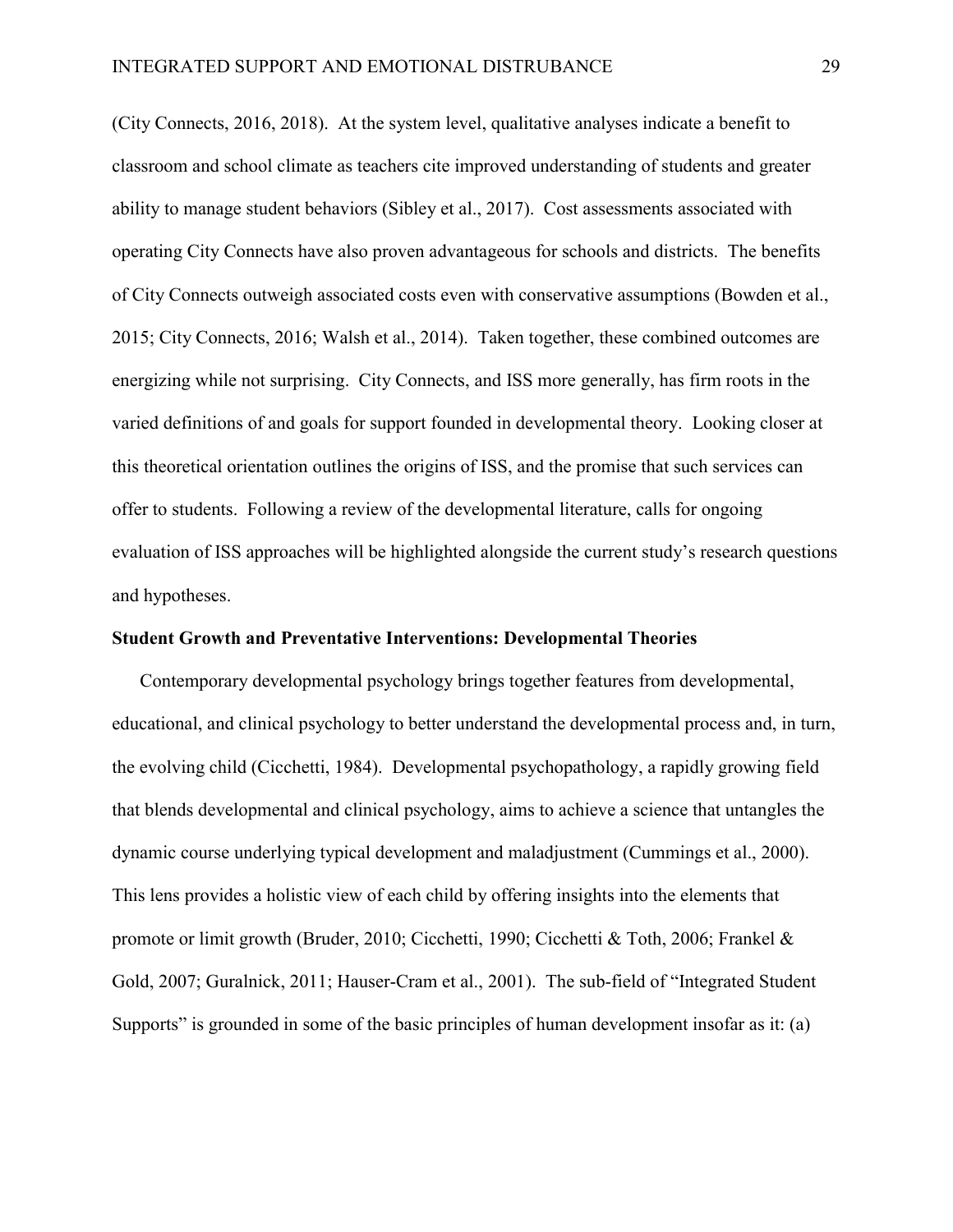involves bio-psycho-social levels, (b) includes strengths and deficits, (c) is affected by context, and (d) occurs over the lifespan (Walsh et al., 2002). Each of these areas are expanded on below.

# *Bio-Psycho-Social Elements and Development*

Bronfenbrenner proposed that "throughout the life course, human development takes place through processes of progressively more complex reciprocal interaction between an active, evolving biopsychological human organism and the persons, objects, and symbols in its immediate environment" (Bronfenbrenner & Evans, 2000, p. 620). Biological factors (genes, internal structures) interact with psychological elements (emotions, cognitions, and actions) and interpersonal experiences throughout development (Moore & Emig, 2014; U.S. Department of Health and Human Services, 1999). More intricate interactions emerge as a child leaves home to enter varied settings including the school. Adjustment to these situations are in part shaped by personal skills, behaviors, and abilities (Moore, 2014). It is often noted throughout these changes where students may struggle and impairments are identified.

Endowments and experiences carry into the educational setting and shape academic performance, social interactions, etc. (Duncan & Magnuson, 2011; Moore et al., 2015; Moore et al., 2017). Individual qualities of each student appreciated by the developmental lens are similarly embraced by the "whole-child" approach of ISS. Approaches of ISS hold a broad definition of successful learning that appreciates knowledge, physical/emotional health, engagement and self-sufficiency that emerge, in part, from bio-psycho-social elements (Moore, 2014; Moore et al., 2017; Raspberry et al., 2015). Appreciating every student, in and out-ofschool factors are considered alongside cognitive and non-cognitive abilities to enhance thriving (AEI Brookings, 2015; Lewallen et al., 2015). Moore et al. (2017) emphasize that investigating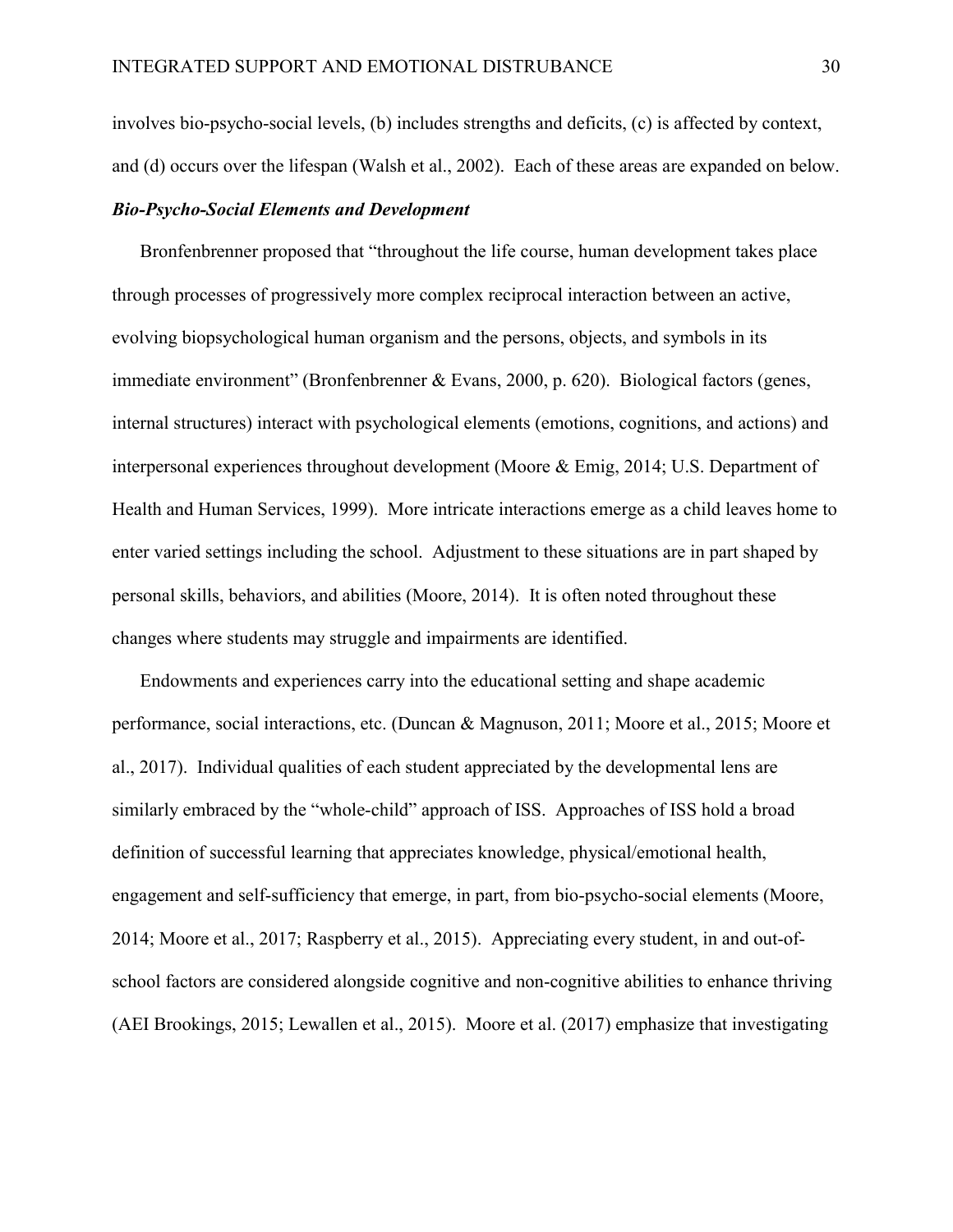these multidimensional factors is essential to fully support children. Notably, the bio-psychosocial components influence children in ways that are beneficial or detrimental to development.

Understanding the circumstances that move children away from or towards wellbeing is a primary consideration of developmental psychology. Exploring these risk and protective factors, and the interactions between, help capture the process of development (Cicchetti & Sroufe, 2000). Risk factors direct children towards disorder and are associated with adverse outcomes over time (Cicchetti, 2006; Rutter & Sroufe, 2000). Diverse in nature, these elements range from historic experiences to features close in relation to challenge onset (Severson, Walker, Hope-Doolittle, Kratochwill, & Gresham, 2007). Data indicate the combination of elements, beyond any one risk factor, can result in impairment and need for support (Acker, 2007; Chitiyo, 2014; Flouri, Hickey, Mavroveli, & Hurry, 2011). However, forecasting outcomes solely on risk is challenged by elements that can attenuate need (Murray, 2003). Protective and promotive factors contributing to positive outcomes must also be considered (Cicchetti, 2006; Rutter & Sroufe, 2000; Sroufe, 1990). Gutman et al. (2003) differentiate that promotive factors have a positive impact on adjustment without a direct interaction on risk, whereas protective variables attenuate risk. Developmental psychologists formulate risk and resilience through a constellation of these factors and relationships shaped by one another (Fraser, Thompson, Day, & Macy, 2014; Walsh & Wasser Gish, 2017). This understanding is embodied within the child-centered mission of ISS. Focused on supporting each student's unique profile, ISS monitors student progress to service needs and enrich strengths as each transform over time. Moreover, ISS and developmental psychology appreciate that student-level endowments and experiences including SEB abilities are influenced by many contextual factors.

## *Context and Development*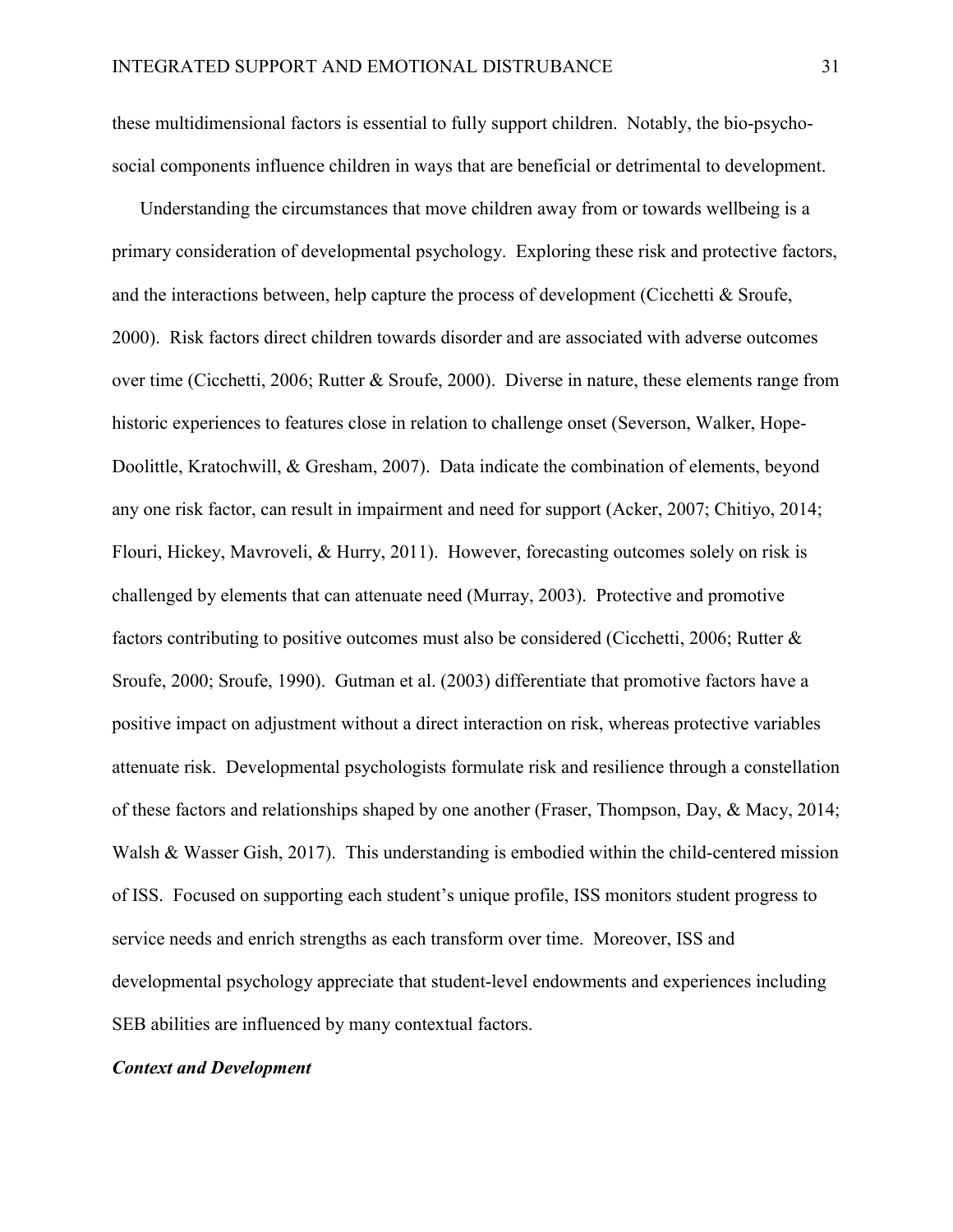Where children develop has a strong impact on maladjustment and success (Moore, 2014). Interacting bio-psycho-social factors are embedded within the person's social landscape (Burns, Schenwald, Burchard, Faw, & Santos, 2000; Cicchetti & Sroufe, 2000; McCormick et al., 2015; Osher et al., 2016). Proximal (family, peers) and distal (school, neighborhood, community, etc.) systems are important influencers in student functioning (Blair & Raver, 2015; Bowen et al., 2008; Moore, 2014; Moore et al., 2017). Expectations from systems at the micro, meso, exo, and macro levels bring resources and pressures that influence performance and behavior (Bronfenbrenner, 1994; Burns, 2011; Osher et al., 2016; Turner, Powell, Langhinrichsen-Rohling, & Carson, 2009). Contextual elements can have positive and negative consequences similar to individual characteristics. Noted previously, SES, violence, and instability often place students at risk of negative outcomes whereas other elements (engagement, support) can benefit development. The overall impact of system-level protective and risk factors varies as systems interact. For instance, the effects of a stressful, unsafe neighborhood can differ based on qualities of the home and classroom environment (Moore & Emig, 2014).

Developmental psychology advances the exploration of this variability and attempts to determine where maladjustments emerge across and between systems (Bulotsky-Shearer et al., 2010). Similarly, ISS appreciates the potential challenges and promise evoked by contextual interactions. Elements supporting ISS approaches hold that challenge for any student can partly emerge and intensify from systems that fail to meet such need (Burns, 2011; Guralnick, 2011; Wolanin & Steele, 2004). However, ISS places the child at the center of an ever-evolving system and supports the potential benefits of relationships formed between families, schools, and communities (Moore & Emig, 2014; Moore et al., 2017; Walsh et al., 2018). The ISS approaches strengthen relationships by increasing communication, collaboration, and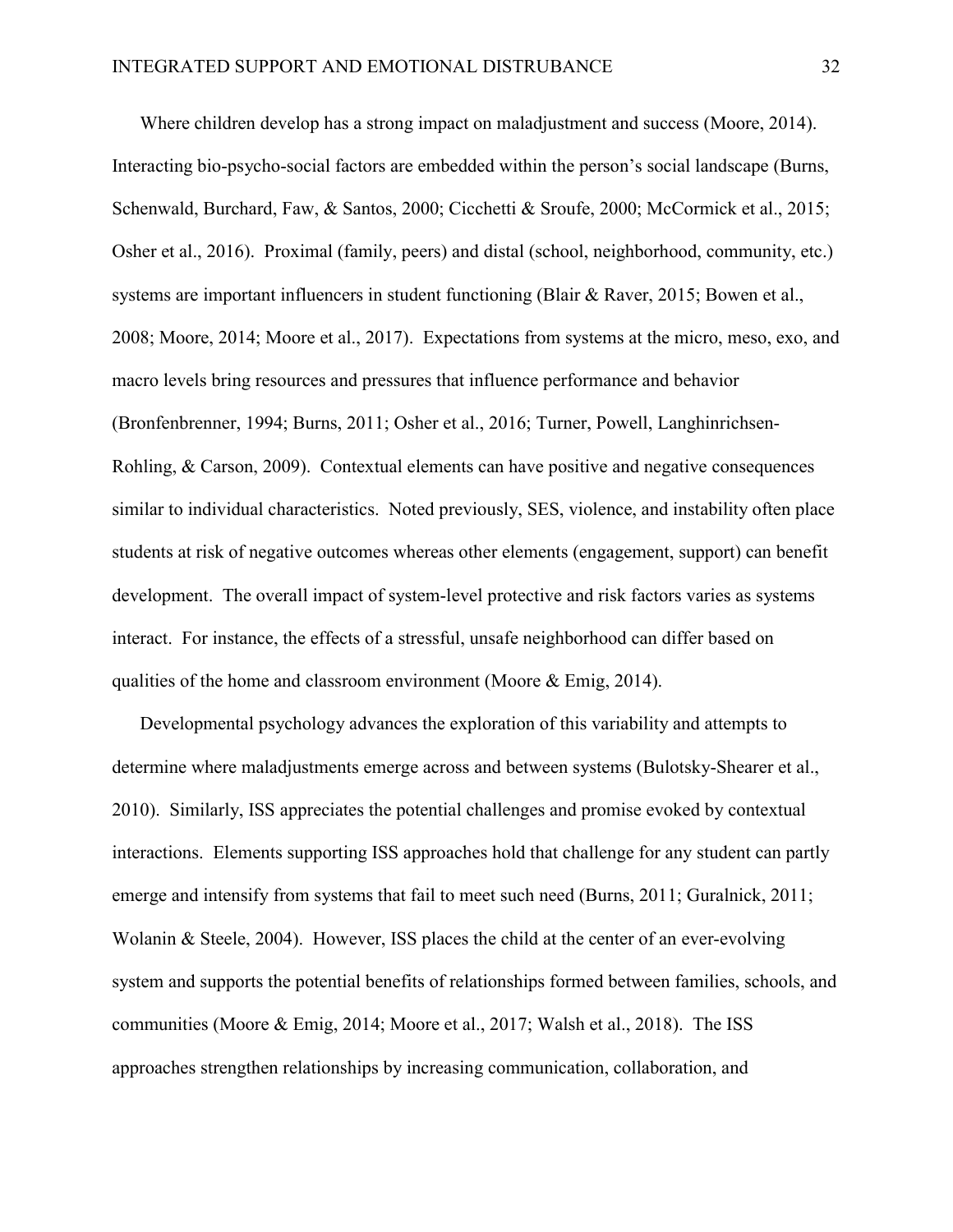accountability of the varied systems around the student. Strengths within and between systems can be leveraged to address need to promote development over time, the next tenet of developmental psychology.

## *Transactions, Trajectories, and Development*

Factors impacting a person's development interact from childhood through adolescence into adulthood. Developmental psychologists draw attention to the progression of changing patterns across the lifespan (Cicchetti & Sroufe, 2000). Explorations include relationships between risk and protective factors lead to similar (equifinality) or alternative ends (multifinality; Cicchetti & Sroufe, 2000; Lerner, 2011; Sameroff, 2000). Findings often indicate that disproportionate exposure to risk strengthens paths towards maladjustment (Fraser et al., 2014; Rutter, 1979; Rutter, 2001). Research also indicates that certain risk factors are highly related, impacting childhood, adolescent, and adult outcomes if not addressed (Dishion, Veronneau, & Myers, 2010; Dodge et al., 2003; Fraser et al., 2014). While the presence of need enhances the prospect of challenge, it does not ensure such outcomes will occur as many developmental routes exist (Jimerson, Egeland, & Teo, 1999; Masten & Cicchetti, 2010; Williams & Portman, 2014).

Examining these pathways commonly draws attention to "tipping points" or "cascades" that emerge during development. Adaptation does not happen in isolation and often triggers change in other domains (Moore, 2014; Sandstrom & Huerta, 2013). Varied factors and the timing of these elements can shift paths towards or away from risk. Early experiences are often found to influence development later in life (Moore, 2014; Moore et al., 2017). Both developmental psychology and ISS stress that, despite facing varied risks, adaptation is not fixed and accommodation can benefit one's trajectory. This potential for change promotes the exploration of preventative supports and interventions.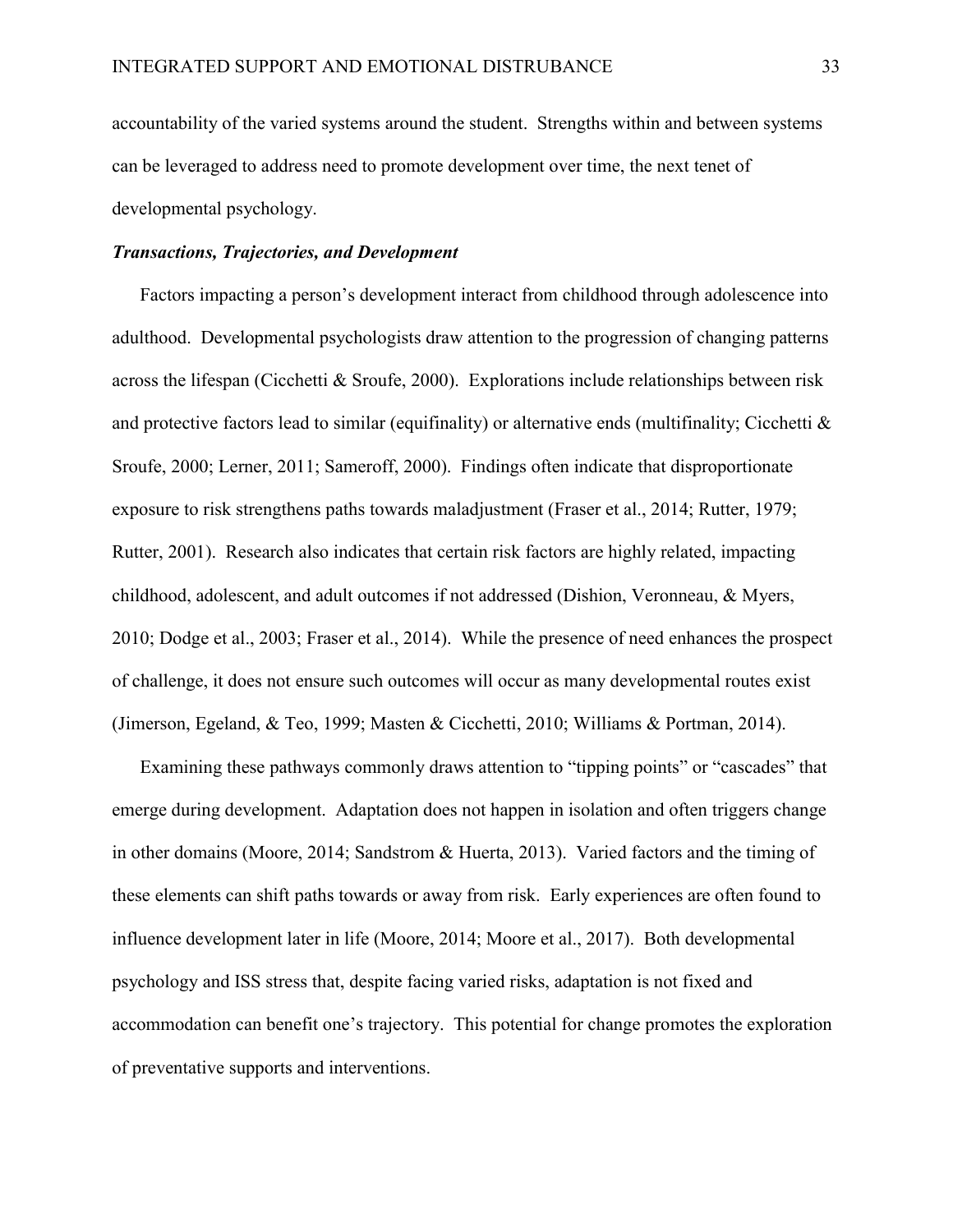# *Prevention, Intervention, and Development*

Developmental psychology informs preventions and interventions to enhance wellbeing and thriving for all (Cicchetti, 1990; Cicchetti & Toth, 2006; Hauser-Cram et al., 2001). A consistent message is that these services should be delivered early – ideally at the start of schooling – where the prevention of initial concerns could attenuate the emergence/impact of future issues (Davidson et al., 2006; Dion, Brodeur, Gosselin, & Campeau, 2010; Fields, 2012; Haight, Kayama, Kincaid, Evans, & Kim, 2013; Kern et al., 2017; Landrum, Tamkersley, & Kauffman, 2003; Lewis et al., 2017; Magnuson, 2013; Walker et al., 1996). Studies have found that early services can positively impact academic and psychosocial outcomes (Barnett, 1995, 2011; Berrueta-Clement, 1984; Katsiyannis et al., 2012; Phillips & Meloy, 2012). Varied supports in primary school result in greater achievement (Duchnowski et al., 2013; Frankel & Gold, 2007), fewer behavioral concerns (Duchnowski et al., 2013), reduced time in special education (Conyers et al., 2003), and greater graduation rates (Barnett, 2011; Heckman, 2011). Such outcomes have reinforced developmental practitioners and educators promotion of ISS' delivery of preventative interventions to students.

Approximately 95% of youth five years or older are in the K-12 academic setting (Brault, 2012; de Voursney & Huang 2016; Hughes et al., 2017). Schools are one of the most dynamic and predictable systems around children and families (Walker et al., 1996). Attending to all developmental areas, schools play an integral role in offering enrichments and interventions that may prevent or attenuate the emergence and impact of impairment. Schools commonly become a hub for supports offered to students and families (AEI Brookings, 2015; Kern et al., 2017; Langer et al., 2015; Rones & Hoagwood, 2000). In order to offer supports, schools must form collaborative partnerships across systems to offer organized services earlier to enhance success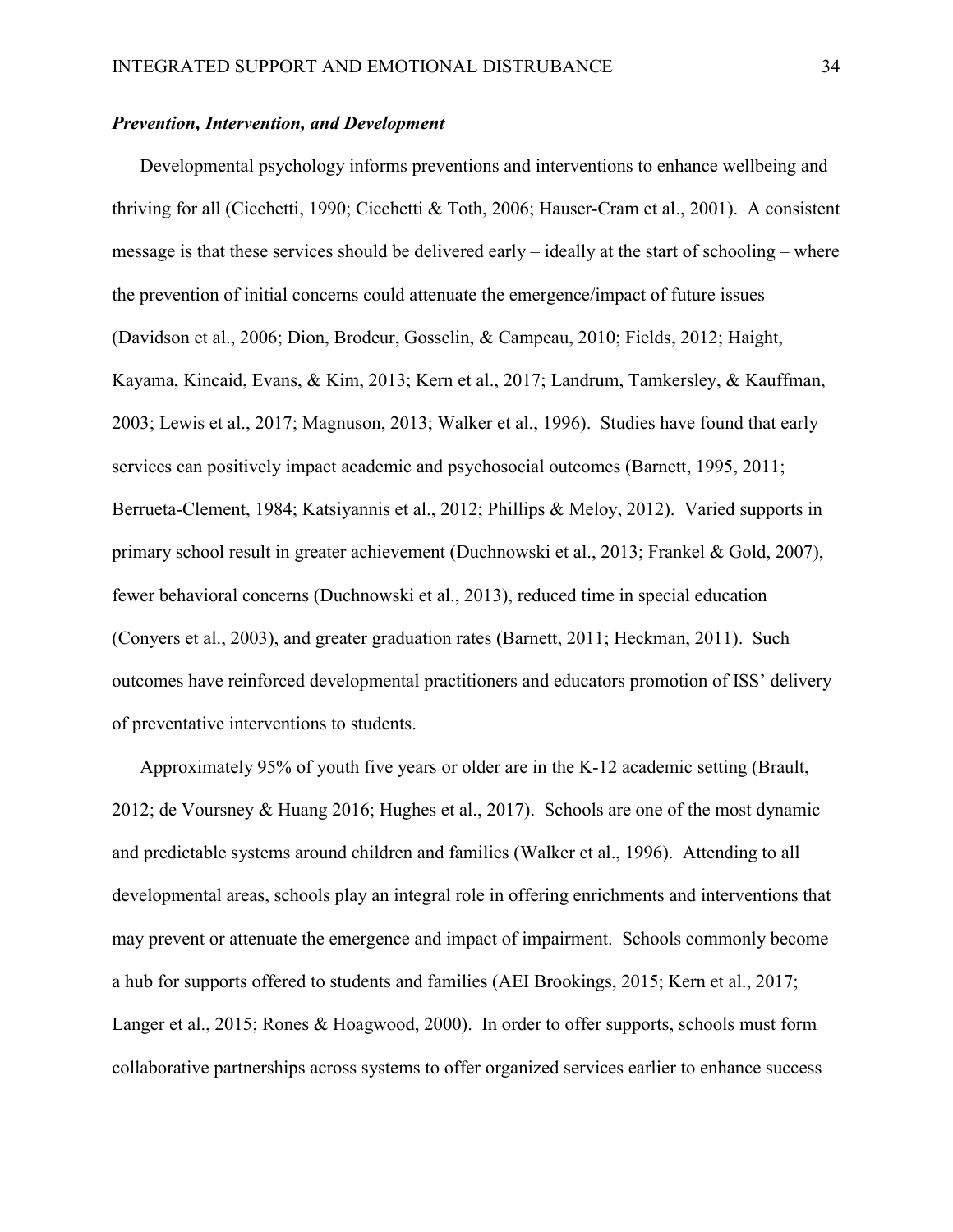(Bruce et al., 2011; Bruder, 2010; Karatekin et al., 2014; Reese et al., 2018; Somers & Haider, 2017; Walsh & Backe, 2013). Tiered supports tailored to each unique student and family reduce the impacts of micro/macro-level factors adding to disparities in service access (Meyers & Hickey, 2014; McCormick et al., 2015; Moore & Emig, 2014; Moore et al., 2017). As Moore et al. (2017) stress, everything from child developmental research backs ISS for all areas of a child's life and development. To validate this sponsorship, continued investigations of the outcomes from ISS implementation are necessary. This research can expand on existing findings while looking closer at specific students that might respond to ISS where other accommodations have been inconsistent.

# Calls for Comprehensive Care and Evaluation

Data supporting ISS use must continue to grow as schools are progressively moving towards greater incorporation of ISS. Adelman and Taylor (2011a,b) urge that more focus be directed at demonstrating the tailored nature of support interventions, specifically the coordination, coherence, and flexibility of resources provided to students and families. These investigations are especially important for students with the most need: children facing identified impairment among other risk factors. Children with SEB needs and ED disabilities, as many in the school population, are also severely challenged by harmful out-of-school factors. In many ways the combination of these experiences, without appropriate supports, maintain the negative outcome trajectories highlighted earlier. Stress from the collection of varied risk factors can be deleterious and exacerbate SEB needs and ED (Dearing et al., 2006). However, coordinating IEP supports (i.e., specifically accommodating a designated disability) with ISS services that include and go beyond a student's defined impairment(s) can promote thriving, offer opportunities similar to same-aged peers, and enhance inclusion.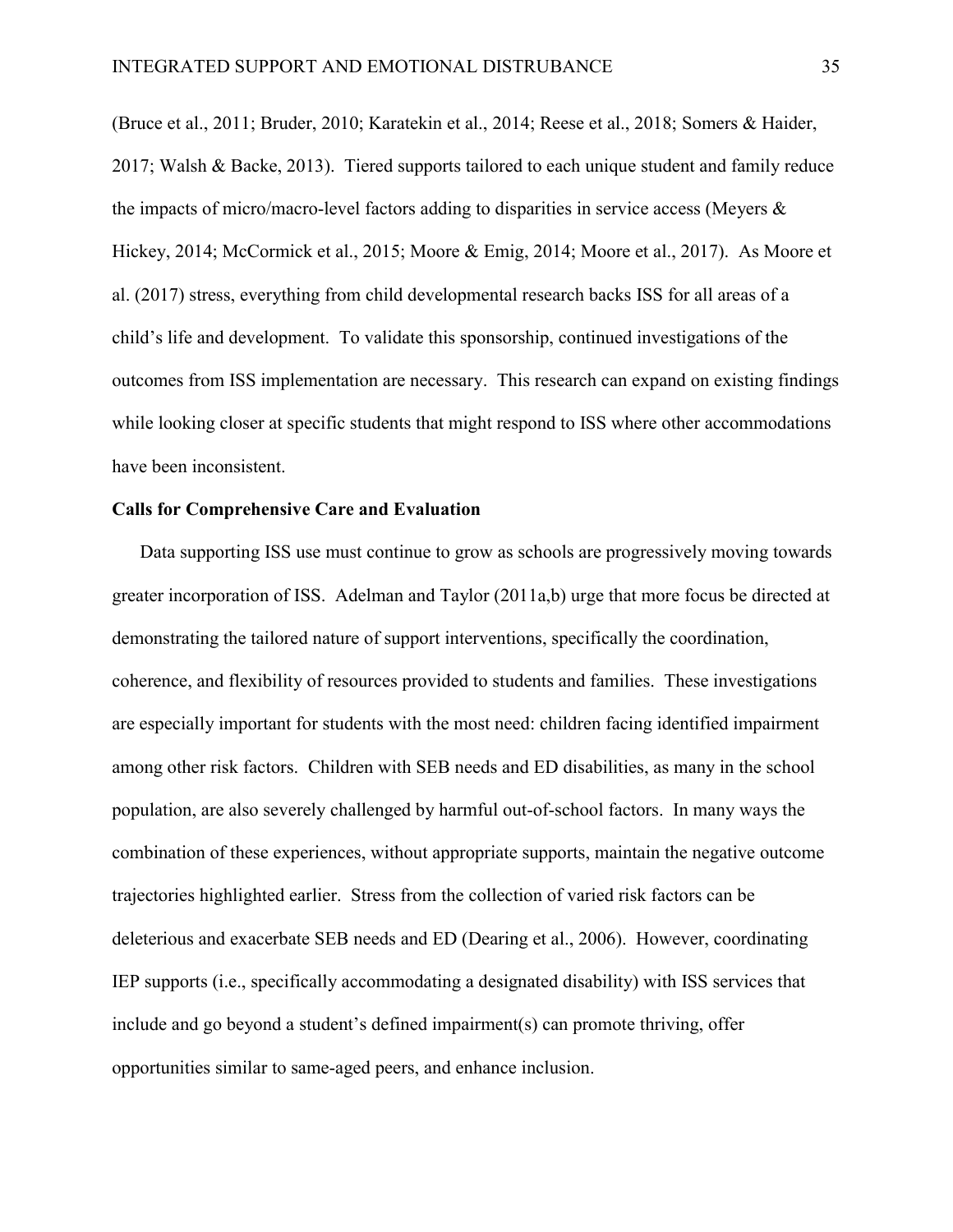Despite the overarching positive findings associated with ISS and City Connects more specifically, it is important for continued investigations to determine the longitudinal impacts across settings and students. City Connects evaluators are continually looking at the impact of the optimized supports on student outcomes in general, while also examining the effect on specific student populations. These pursuits have included past assessments of children being referred to special education with positive findings for referral accuracy over comparison students (Boston College Center for Optimized Student Support, 2010). However, the extant literature has not specifically evaluated ISS outcomes for students with ED disabilities aboveand-beyond the services included within special education. Such assessment is essential to determine practices that enhance progress and development (Stiefel et al., 2017). Expanding on existing research, the purpose of this study is to explore whether the effects of City Connects extend to students with ED disabilities.

### Current Study

The proposed study aims to assess if the effects of a unique model of ISS – City Connects – impacts students that qualify for special education on the basis of an emotional disturbance (ED) disability. This study examines the relationship between students, special education designation for ED, City Connects treatment, and academic and behavioral outcomes. Specifically, the following questions will be targeted in the proposed dissertation:

# *1.) Do students with an officially designated ED disability score lower on academic and thriving outcomes than students never in special education?*

*Hypothesis 1a. Students who ever had an ED disability will score lower on Math outcomes (report cards, standardized tests) than students never in special education*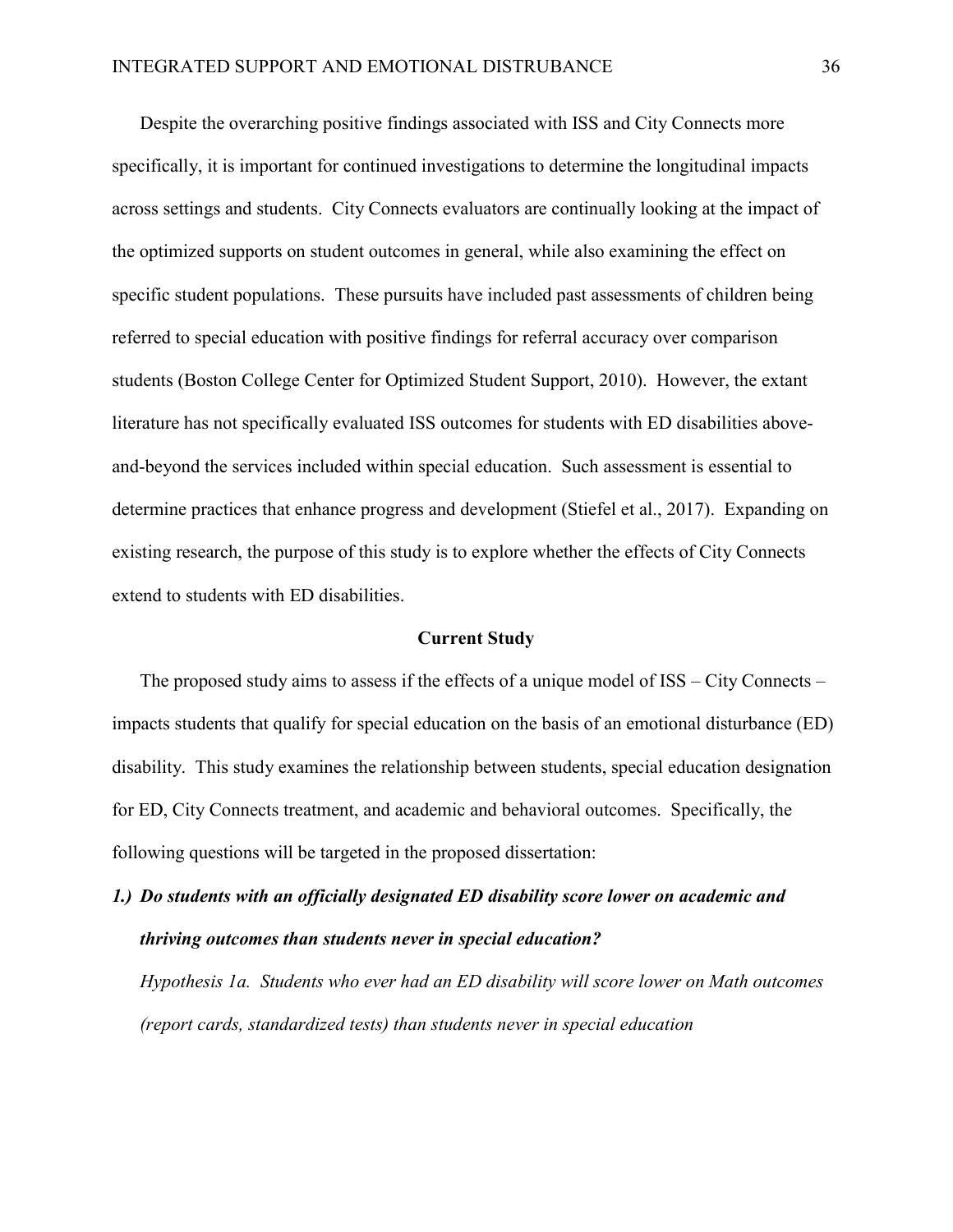*Hypothesis 1b. Students who ever had an ED disability will score lower on ELA measures (report cards, standardized tests) than students never in special education Hypothesis 1c. Students who ever had an ED disability will score lower on a Behavioral Thriving measure (behavior report card score) than students never in special education*

Despite the promise of special education, children with ED face negative outcome trajectories. This analysis will determine if the outcomes found in the existing literature are true for this specific sample of students. As students with ED special education needs commonly perform lower than students without these needs, it is expected that students ever in special education will score lower than students never in special education on all Math, ELA, and the Behavioral Thriving measure.

# *2.) Does ever participating in City Connects interact with ED disability on academic and thriving outcomes?*

*Hypothesis 2a. Students in City Connects schools who ever had an ED disability will score higher on Math outcomes (report cards, standardized tests) than students who ever had an ED disability never in City Connects*

*i. City Connects will moderate the relationship between ED and Math outcomes: differences in Math scores between students ever having an ED disability and students never having special education within City Connects schools will be smaller than the differences in Math scores between these two groups of students never in City Connects Hypothesis 2b. Students in City Connects schools who ever had an ED disability will score higher on ELA outcomes (report cards, standardized tests) than students who ever had an ED disability never in City Connects*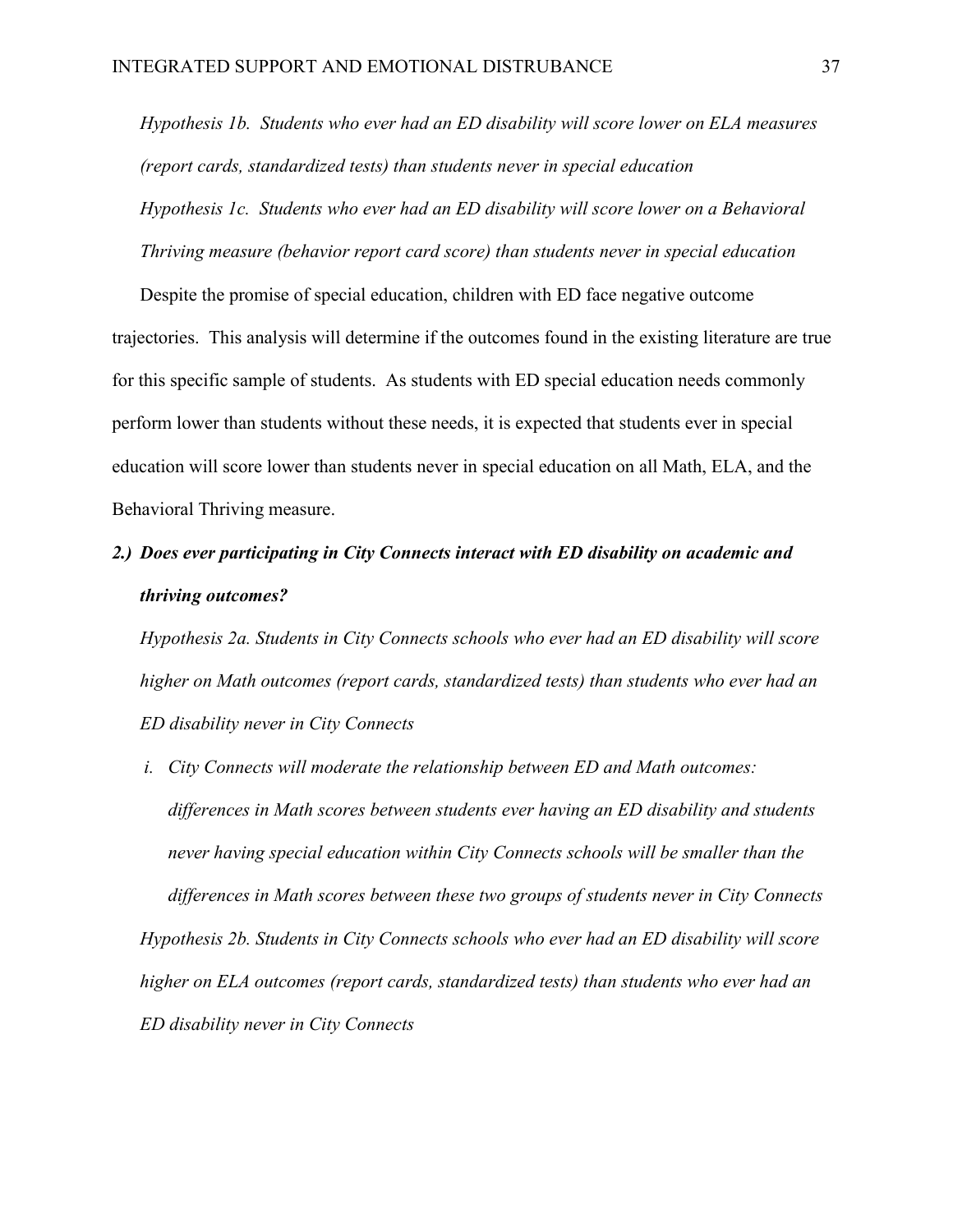*i. City Connects will moderate the relationship between ED and ELA outcomes: differences in ELA scores between students ever having an ED disability and students never having special education within City Connects schools will be smaller than the differences in ELA scores between these two groups of students never in City Connects*

*Hypothesis 2c. Students in City Connects schools who ever had an ED disability will score higher on the Behavioral Thriving outcome than students who ever had ED disability never in City Connects*

*i. City Connects will moderate the relationship between ED and Behavioral Thriving: differences in the Behavioral Thriving scores between students ever having an ED disability and students never having special education within City Connects schools will be smaller than the differences in Behavioral Thriving scores between these two groups of students never in City Connects*

Limited research exists of the impacts of ISS recommended beyond special education to students with ED outside of the previously referenced research on special education referral accuracy. Yet, several evaluations of City Connects have demonstrated the robust beneficial impacts the optimized student support has on short-term and long-term academic, behavioral, and thriving outcomes. The purpose of this analysis is to explore whether the effects of City Connects extend to students with ED special education needs.

When the positive outcomes related to City Connects are examined in a special education population with ED, it is proposed that there will be a City Connects effect. That is, students in City Connects who ever had an ED disability will score higher on outcomes (Math, ELA, Behavioral Thriving) than students who ever had an ED disability never in City Connects. Hypotheses will further account for outcomes between students ever having an ED disability and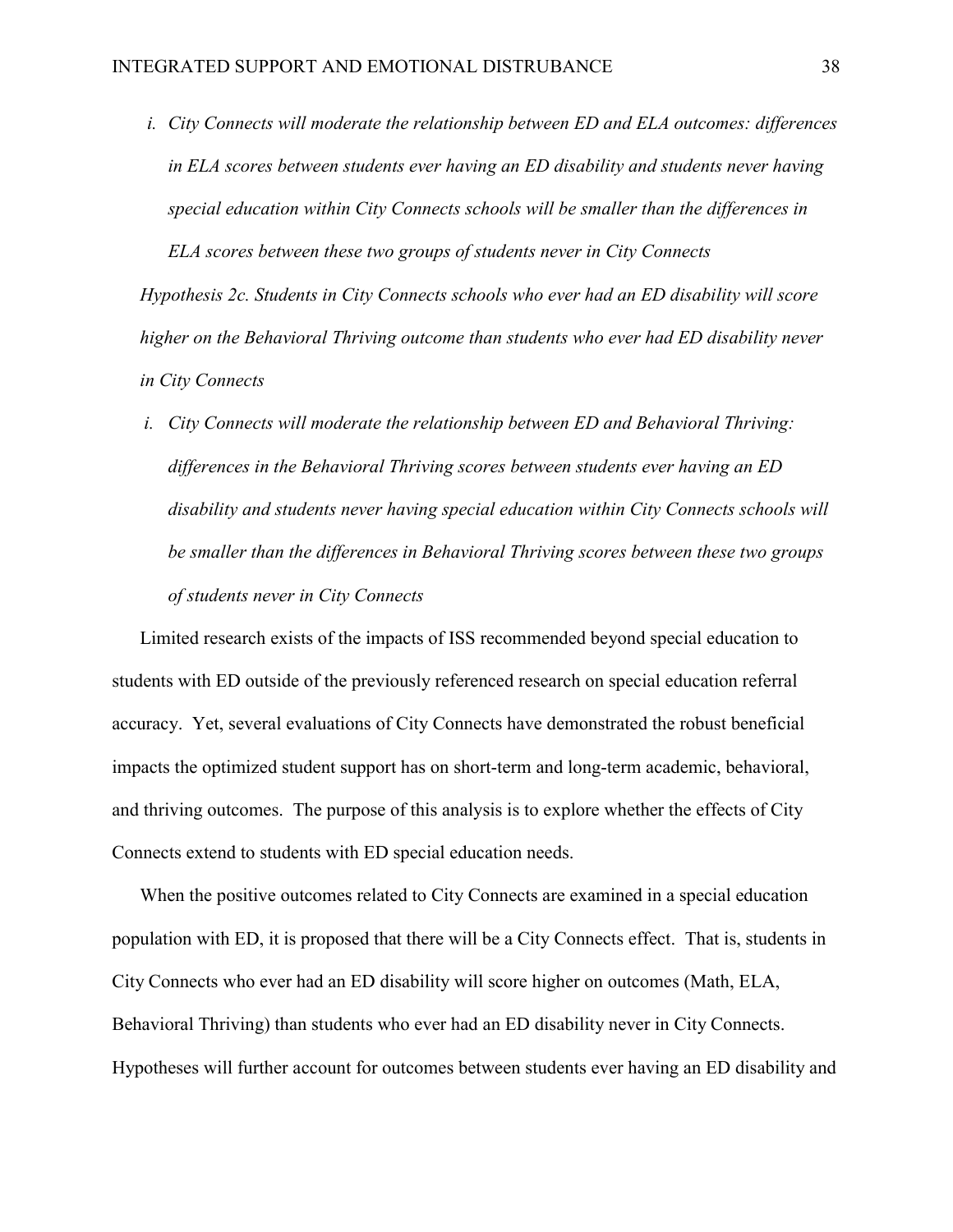receiving City Connects and those students never having such designation or support. It is proposed that City Connects will moderate the relationship between ED and the varied outcomes. That is, the outcome gap between students ever having ED and students never having special education in City Connects schools will be smaller than the outcome gap between these student groups never in City Connects.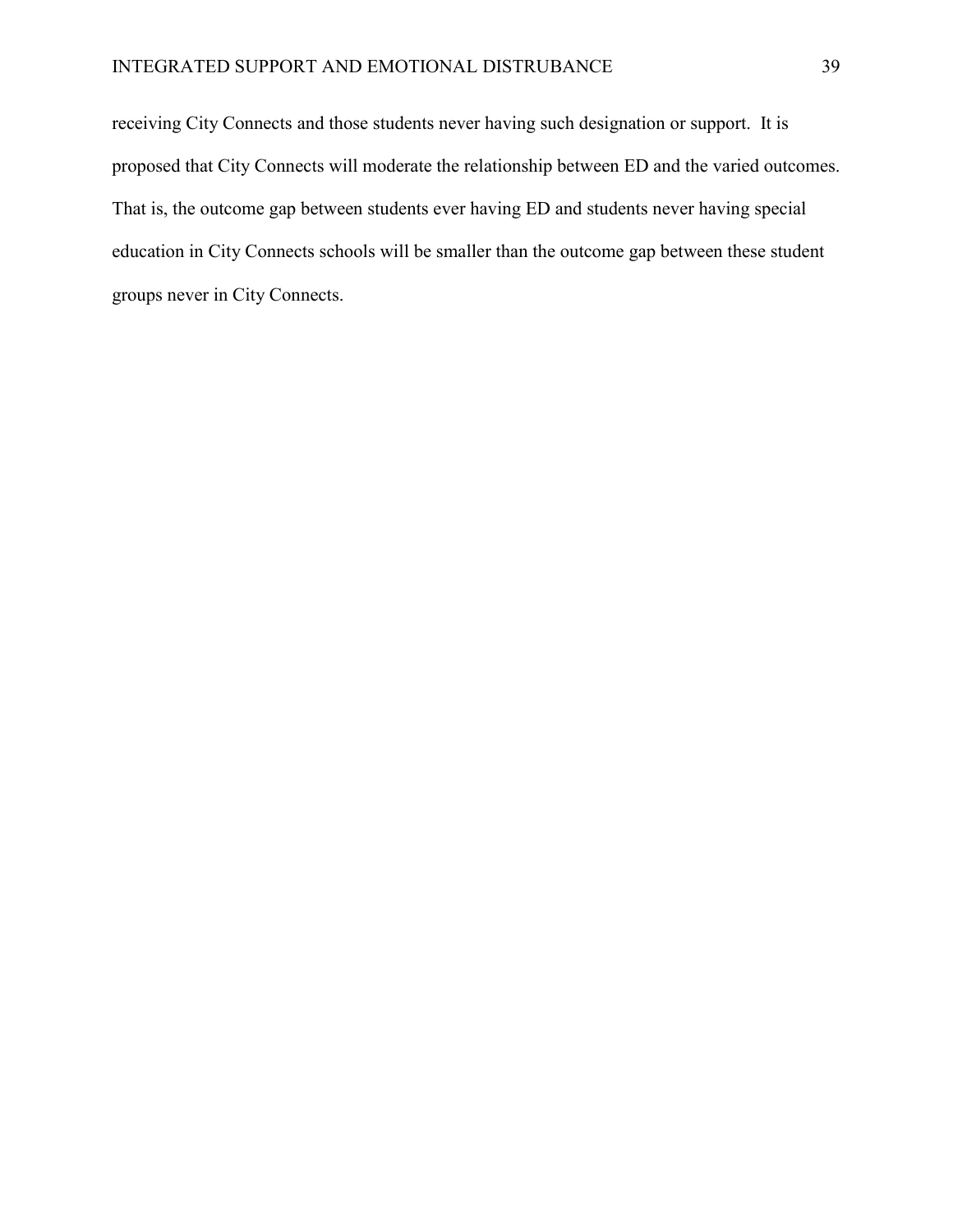### Chapter 3: Method & Research Design

#### Method

This study seeks to understand the added impact of City Connects tailored supports above tandem special education services on the academic and behavioral outcomes of students identified with ED special needs.

## Research Design

With City Connects pre-established in schools, student participants cannot be randomized to the intervention versus comparison schools. Subsequently, a quasi-experimental approach will be utilized to explore the noted factors and short and long-term outcomes. The quantitative between-groups design will specifically explore:

- 1.) Are special education designations for ED associated with lower academic achievement (Mathematics report card grades and MCAS scores; English Language Arts report card grades and MCAS scores) and thriving outcomes (Behavior scores), regardless of City Connects presence?
- 2.) Is there an impact of the City Connects student support intervention on the relationship between ED disability and academic achievement and thriving?

The current study's sample, variables, and measures used as well as the proposed plan for analysis is summarized below.

#### Sample/Participants

From pre-existing documented data, the sample for the current investigation will include 18,902 students within a large urban public school district. The diverse sample of students were members of the kindergarten through fifth grade classes during the academic school years of 2001 to 2013-14. Students were required to attend kindergarten in the district during or after the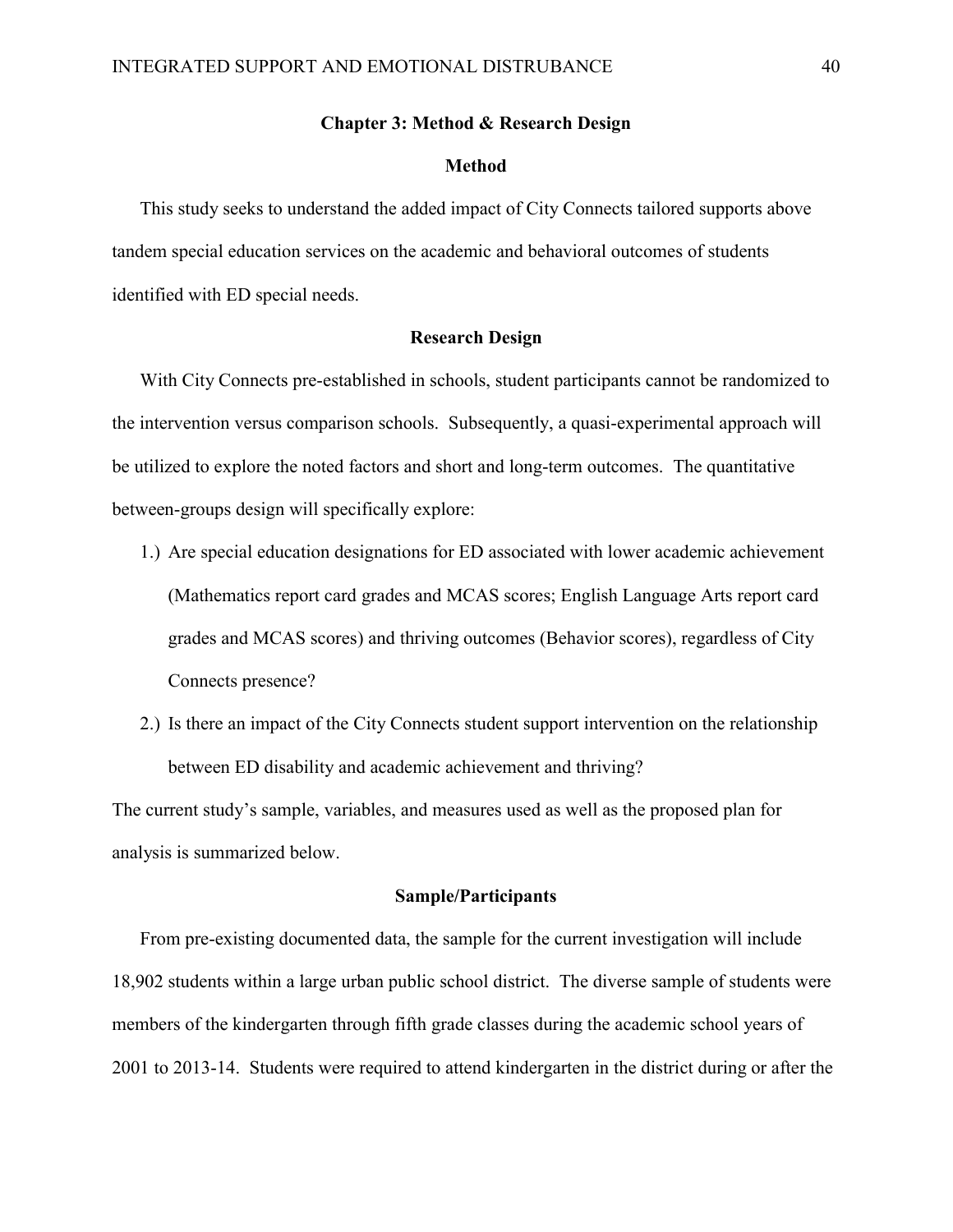2001-02 academic year; this is the year data were available to City Connects. Further, students needed to reach 5<sup>th</sup> grade by 2013-14 for outcome analyses. This restricted the analytic sample to kindergarten cohorts 2001-02 through 2008-09; presented in Table 1.

|             | Cohort         |                |                |                |                |                |                |                |
|-------------|----------------|----------------|----------------|----------------|----------------|----------------|----------------|----------------|
|             | Year           |                |                |                |                |                |                |                |
|             | 2001-02        | 2002-03        | 2003-04        | 2004-05        | 2005-06        | 2006-07        | 2007-08        | 2008-09        |
| School Year |                |                |                |                |                |                |                |                |
| 2001-02     | K              |                |                |                |                |                |                |                |
| 2002-03     |                | K              |                |                |                |                |                |                |
| 2003-04     | $\overline{2}$ |                | K              |                |                |                |                |                |
| 2004-05     | 3              | $\overline{2}$ |                | K              |                |                |                |                |
| 2005-06     | $\overline{4}$ | 3              | $\overline{2}$ |                | K              |                |                |                |
| 2006-07     | 5              | $\overline{4}$ | 3              | $\overline{2}$ |                | K              |                |                |
| 2007-08     | 6              | 5              | 4              | 3              | $\overline{2}$ |                | K              |                |
| 2008-09     | $\mathcal{I}$  | 6              | 5              | $\overline{4}$ | 3              | $\overline{2}$ |                | K              |
| 2009-10     | 8              | 7              | 6              | 5              | $\overline{4}$ | 3              | $\overline{2}$ |                |
| 2010-11     | 9              | 8              | $\mathcal{I}$  | 6              | 5              | 4              | 3              | $\overline{2}$ |
| 2011-12     | 10             | 9              | 8              | 7              | 6              | 5              | 4              | 3              |
| 2012-13     | 11             | 10             | 9              | 8              | ⇁              | 6              | 5              | $\overline{4}$ |
| 2013-14     |                | 11             | 10             | 9              | 8              | $\overline{7}$ | 6              | 5              |

Table 1

*Year of kindergarten entry and grade by school*

## **Measures**

Data for the current investigation was accessed from two sources including a large, urban public school district on the east coast and the City Connects Student Support Information System (SSIS). Demographic information, special education designation, and outcome data (academic grades, standardized MCAS testing scores, and thriving measures) were supplied to City Connects staff by the school district. Additionally, data from the SSIS was used to determine City Connects status.

# **Demographics**

Student characteristics will be included to explore the composition of the samples for the between-group comparisons and as covariates within considered models. Demographic data are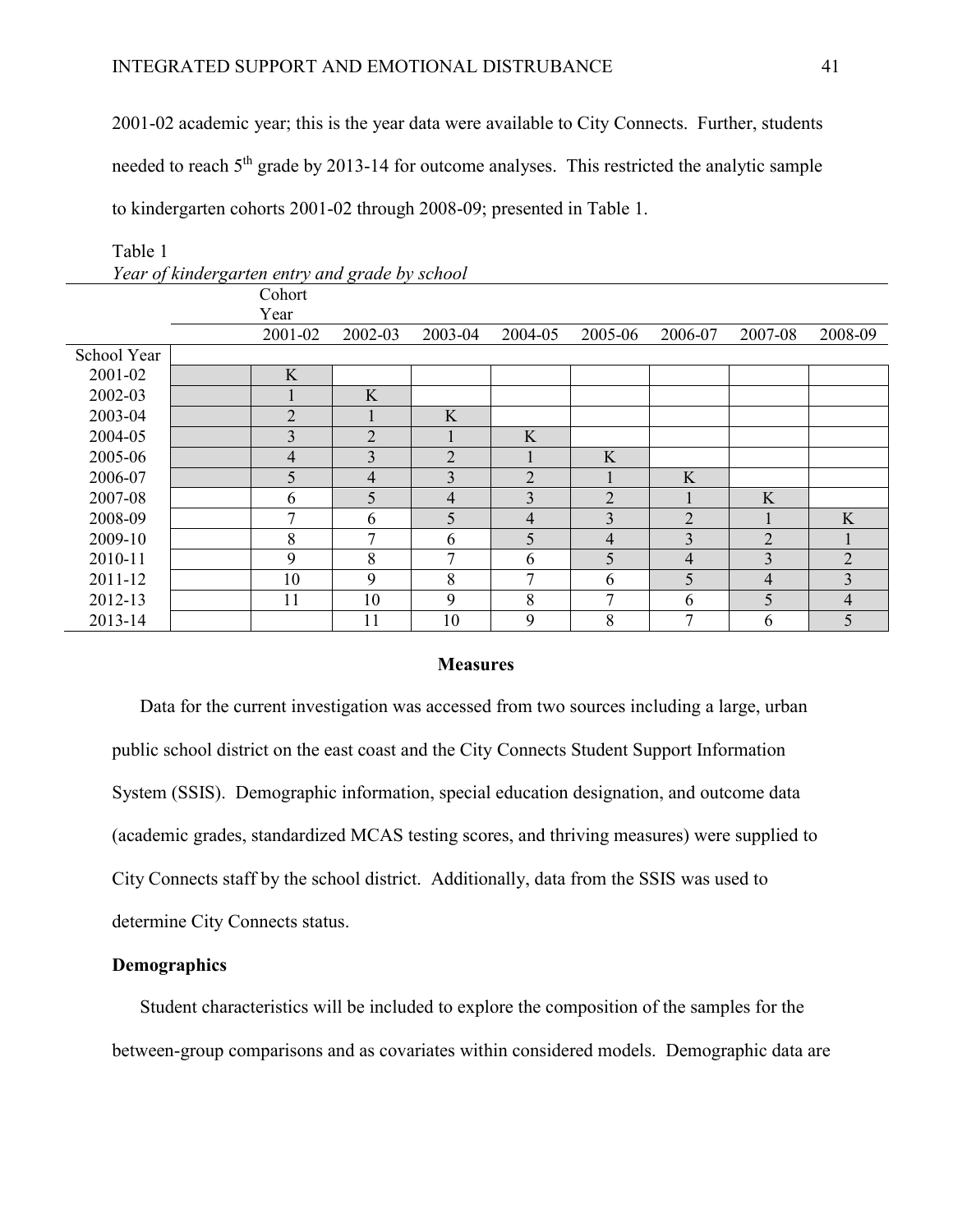recorded and maintained by the school district and School Site Coordinators within the City Connects schools. The following characteristics will be included:

Gender. Student gender is coded into a dichotomous variable as female (0) or male (1). Ethnicity. The parents/guardians of each child in the sample categorized the ethnic group best represented by the student including Asian, Black, Latino, Mixed Race, Native American, or White. Dummy coding was utilized for the purposes of including ethnicity as a covariate within the models assessed; White students will be the reference group.

Free/Reduced Lunch Qualification. Lunch status eligibility represents socio-economic status within the analyses and will be dichotomously coded for assessment as a covariate  $(Full-Price Lunch = 0, Free/Reduced Price Lunch = 1)$ . Student eligibility for free/reduced price lunch is a commonly used proxy for socio-economic status, where students with family incomes between 130% and 185% of the poverty level qualifying for such meals (Cruse & Powers, 2006; United States Department of Agriculture Food and Nutrition Services, 2018). English-Language Learner (ELL) Status. Students that are receiving secondary

instruction in English language are coded as Non-ELL =  $0$  and ELL =  $1$ .

Special Education Status. Data was analyzed to determine the special education status and designation for all students included in this study. The domain of special education accommodation was reviewed for disability categorization. Students receiving special education services for a primary emotional disturbance (ED) at any point during kindergarten through fifth grade determined grouping for analyses. Special education status was dichotomously coded (ever receiving special education for  $ED = 1$  or never  $= 0$ ). *\*Students with comorbid disabilities/needs with the exceptions of an intellectual disability and autism were included in the ever ED category.*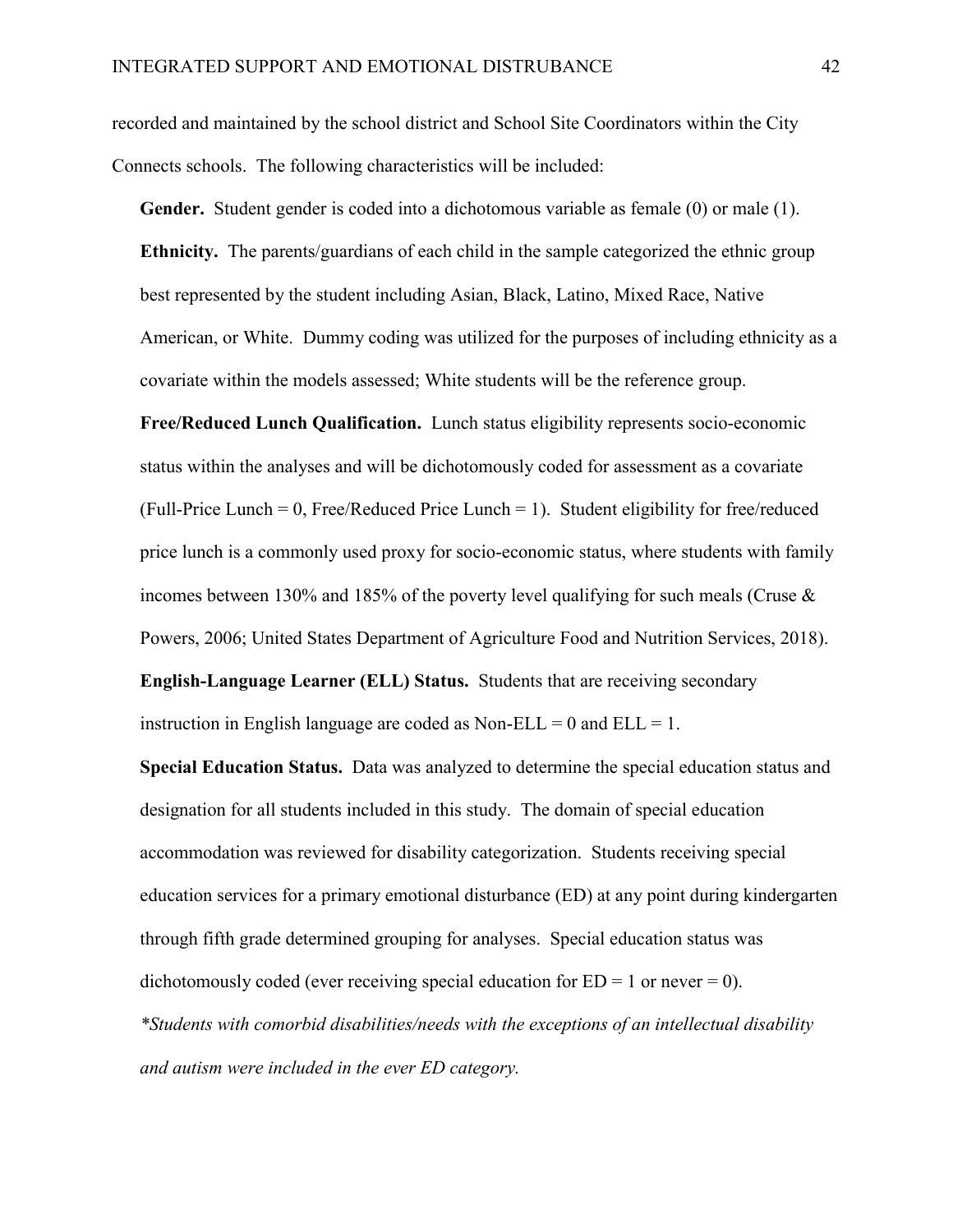*\*\*Students in special education for primary needs separate from ED disabilities were excluded as these needs are outside of the scope of the current study.* 

*\*\*\*Students receiving special education services in an alternative school placement were excluded from the current investigation as these students do not receive the City Connects intervention offered within the mainstream school.*

Grade Level. Student grade level accounted for progression through schooling for gradespecific analysis. Grade (kindergarten through fifth grade) was included as an ordinal variable: Grade K = 0, Grade  $1 = 1$ , Grade  $2 = 2$ , Grade  $3 = 3$ , Grade  $4 = 4$ , Grade  $5 = 5$ .

School Indicator. A school indicator variable was included for school-fixed effects analyses (elaborated on below); dummy coding indicated enrollment at specific schools during respective academic years.

City Connects Treatment Status. Records were reviewed to determine if each student has ever received the City Connects treatment during the K-5 school years. A City Connects treatment indictor was dummy coded where students were recorded as either City Connects or comparison (i.e., never in City Connects).

Special Education and City Connects. An interaction term between special education status and City Connects treatment status was created to determine the impact of the City Connects intervention on the relationship between ED disability and the outcome variables.

# Student Outcome Measures

Previously noted, the current investigation explored the relationship between ED disability and City Connects intervention on student performance. Measures included report card grading, standardized measures, and thriving indicators.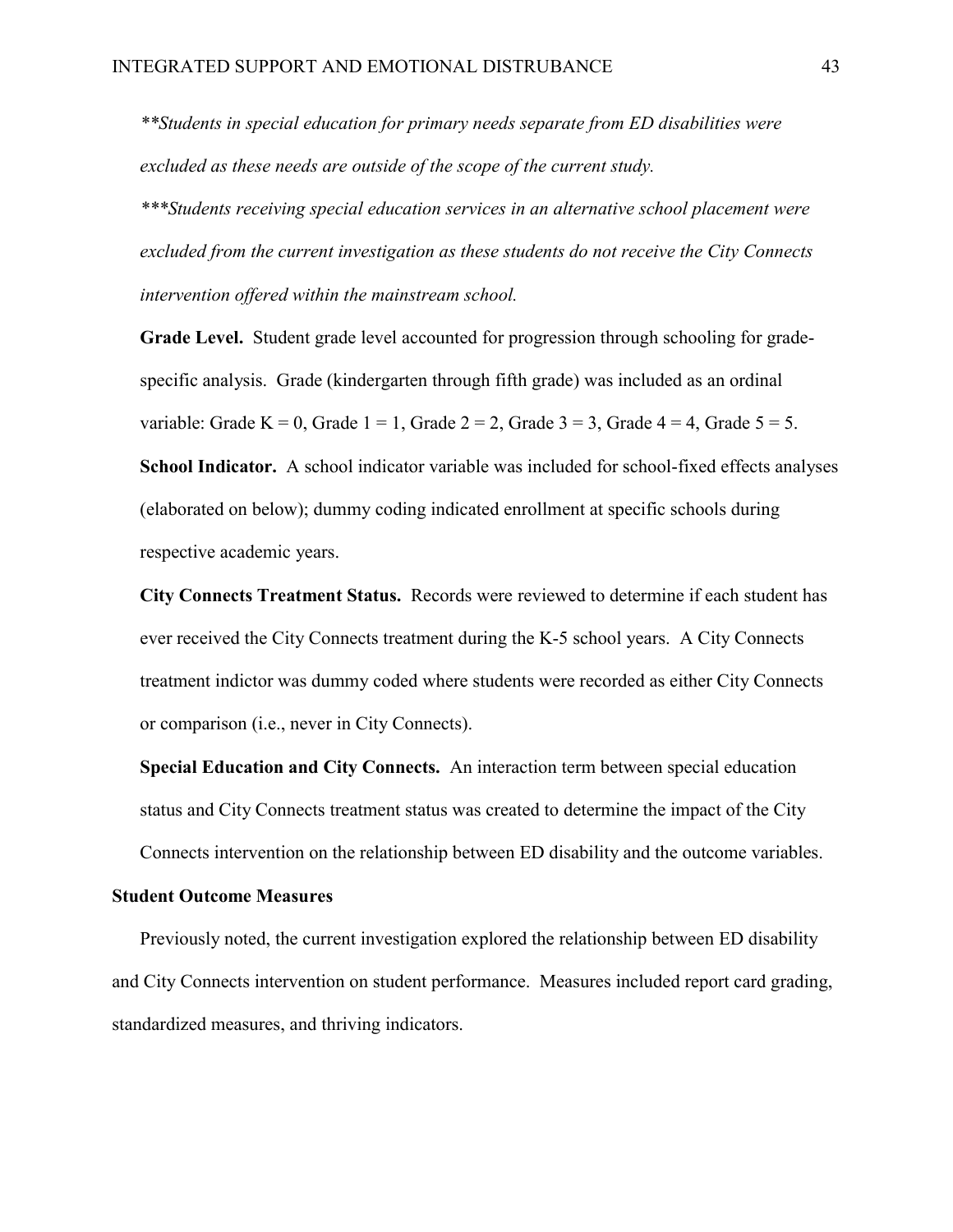Academic Report Card Grades. Student report card grades are assigned by educators across English-Language Arts (ELA; reading and writing) and Mathematics. Within and between-school scoring are grounded in standard assessment to facilitate consistency and reliability. The four-point scale outlines scoring as:  $4 =$  exceeding standard,  $3 =$  meeting standard,  $2 =$ some indication of meeting standard, and  $1 =$  little evidence the student is meeting standard. Scores are multi-item measures with the items combined into a single measure for ELA and a single measure for math. Conversion to z-scores was used for standardizing scores.

Behavioral Outcome. While thriving during development can capture many elements, educators frequently assess student functioning by rating behavioral components including work habits, effort, and behavior. Focus on the report card behavioral index was used for the current analyses. As with academic achievement grading, this index is recorded using a fourpoint scale with higher scores indicative of meeting and/or exceeding behavioral standards; scores were also standardized.

#### Massachusetts Comprehensive Assessment System (MCAS) Examination Scores.

Students in the third grade or higher in Massachusetts complete the MCAS examination to assess student and school/district progress towards educational standards and achievement in various competencies including Mathematics and ELA. The Massachusetts Department of Elementary and Secondary Education (2018) indicates that the MCAS provides evaluation and accountability of schools' promotion of student success. Raw MCAS scores were standardized (z-scores).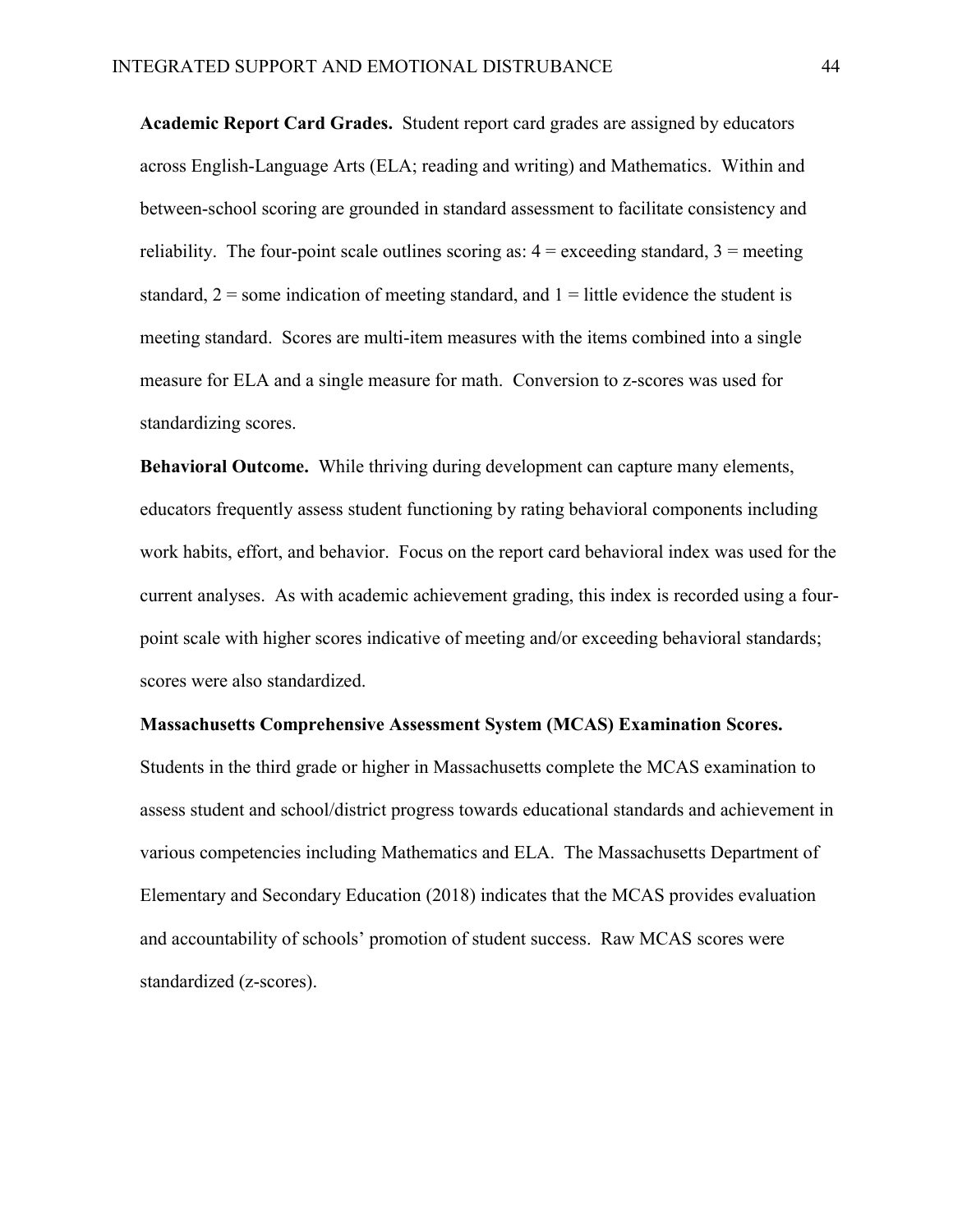### Procedure

The proposed study used archival data from the larger City Connects evaluation. The implementation and assessment of the City Connects intervention was reviewed and approved by the Institutional Review Board at Boston College. To support participant confidentiality and to prevent information being connected to specific students/families, data was de-identified prior to entering, storing, and analyzing data as student data was entered with unique identification numbers to track information over time. For this investigation, a new file was created that included the above-mentioned variables.

### Analysis

# Preliminary Data Analyses

The first measures provided the descriptive statistics of predictor and dependent variables.

Demographics. The population of students included in the sample are outlined. These include the characteristics of the students (gender, ethnicity, ELL, lunch status) and number within each sample (City Connects vs comparison students; students in special education vs those not in special education).

Descriptives. Descriptive statistics including frequency, mean, standard deviation, range and distributions were assessed for the predictor and outcome variables. Chi-Square statistics were calculated to determine if specific sample characteristics (e.g., the demographic factors listed above) are connected to special education and City Connects status. Variable transformations were considered if criterion scores fell outside of the typically acceptable range for skewness and kurtosis of -1.0 to 1.0.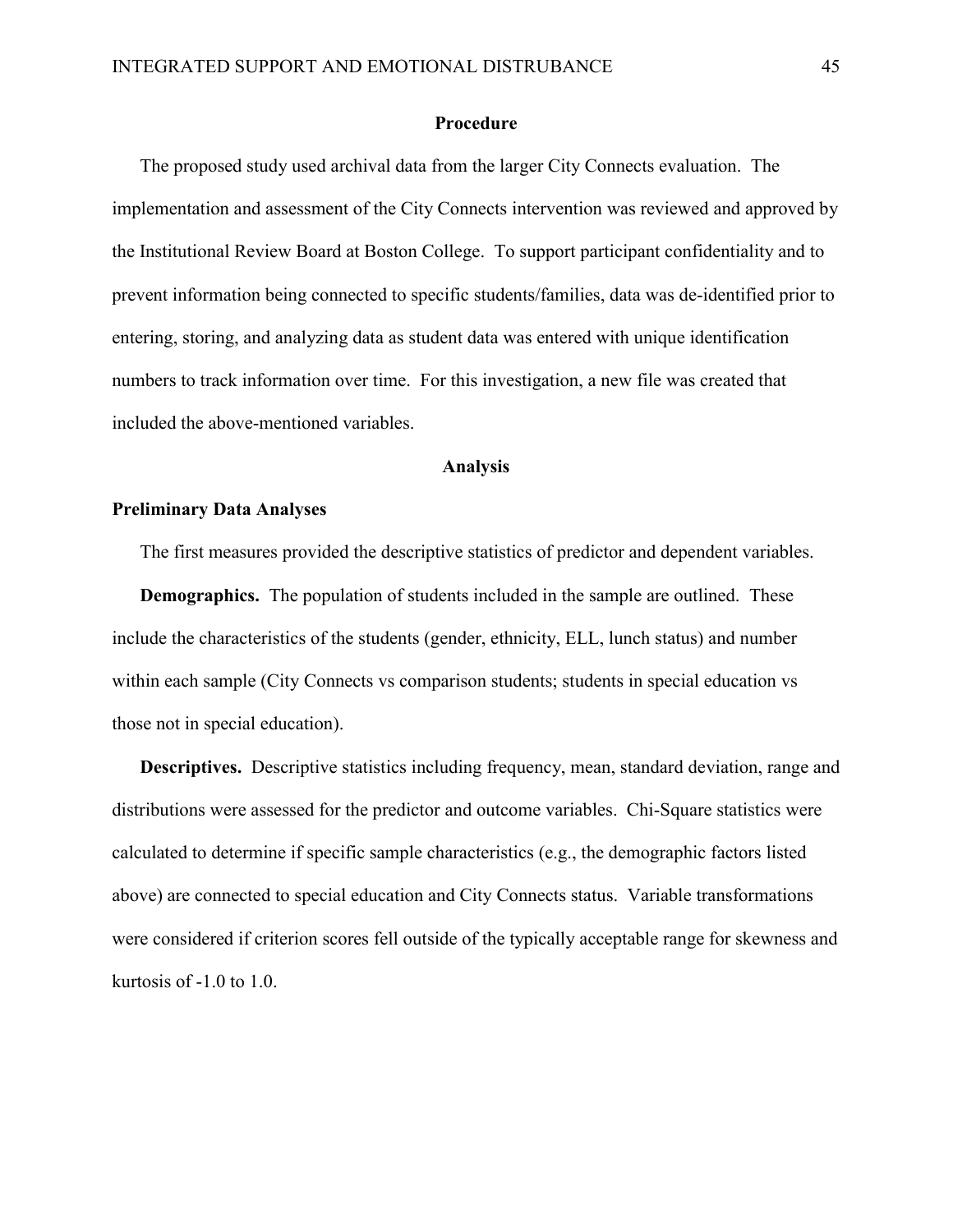Independent Sample t-Tests. Preliminary t-tests were run to examine the relationships between the predictors (ED disability, City Connects status) and the continuous criterion variables to see if the samples differ prior to running the primary analyses.

One-Way Analysis of Variance (ANOVA). An ANOVA was used to assess the relationship between schools and the continuous outcomes to determine if there were school effects that needed to be accounted for within the model.

### Primary Data Analyses

Several school-fixed effects and clustering models addressed the main research questions noted above following these preliminary analyses.

School-Fixed Effects Regression. School-fixed effects models were run to determine the relationship between special education status and academic outcomes while controlling for other demographic factors. The school-fixed effects approach accounts for observed and unobserved differences between schools used in the analyses. Dummy coding for each school was used as a covariate and standard errors in the models were adjusted by clustering at the school level. These models were also used to assess the suggested City Connects effect on the relationship between ED disability and academic outcomes by specifying interaction terms for these relationships. Specifically, these regressions were run to determine if City Connects students with ED special education supports were performing better on the academic and thriving outcomes than students with ED disability not receiving City Connects. Moreover, these analyses determined if the outcome differences between students in ED special education and students never receiving special education were smaller in City Connects schools than the outcome gaps between these groups never in City Connects. The analyses controlled for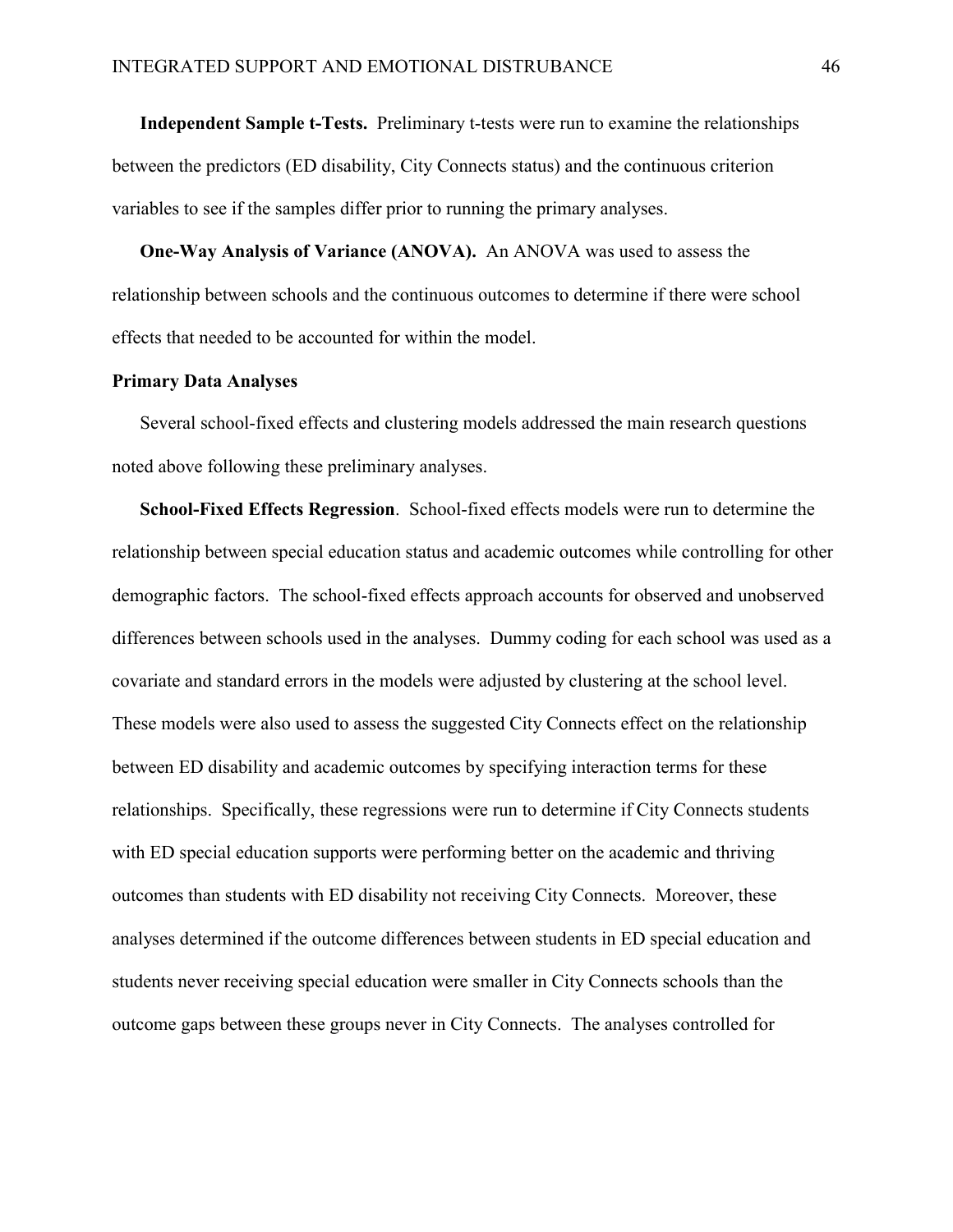demographic variables to explore the City Connects effect above characteristics within the sample.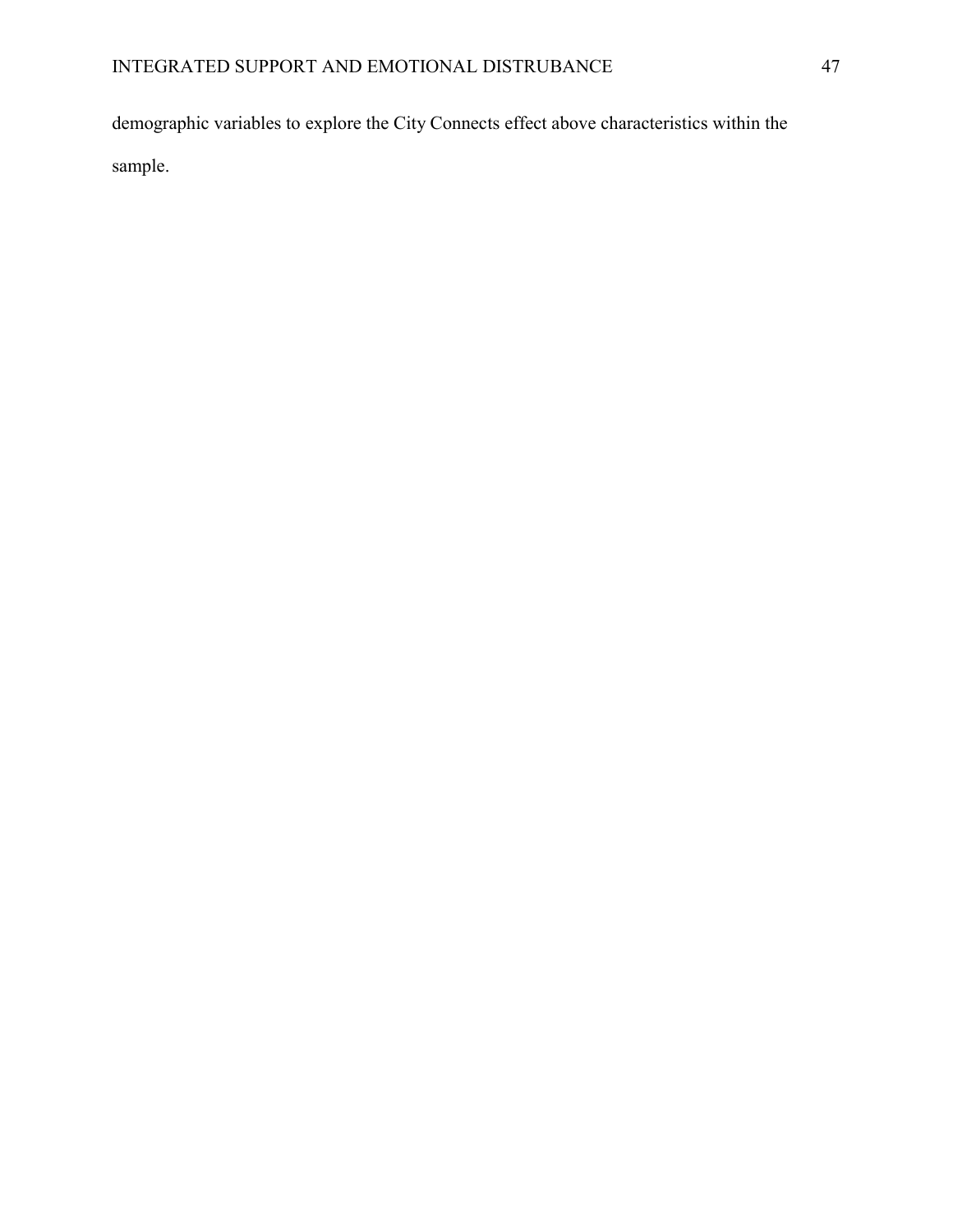## Chapter IV: Results

This chapter will present the results of the analyses addressing the two research questions for this dissertation. Following a discussion of the steps to address missing data, preliminary analyses including demographics of the current sample, descriptive statistics, and analyses of the existing relationships between predictor variables are presented. The primary analyses of school-fixed effects regression are then shared including the findings for the main hypotheses of the study. A summary of each study target and results is followed by implications during the final chapter.

# Missing Data

The previously mentioned inclusion and exclusion criteria returned an overall sample of 19,382 students. However, several student files were incomplete and lacked any of the outcome variables examined in this study  $(N = 480)$ . Management of these missing items included first reviewing demographic characteristics of the groups to determine if deletion would affect student populations in an unbalanced way. Proportionate frequencies were observed across all demographic variables including both the ED special education and treatment groups. With the lower number of profiles missing full outcome data (2.5% of the original sample), a listwise deletion was used over imputation leaving a final sample of 18,902 children including 5,067 City Connects and 13,835 comparison students.

Complete case analysis was used for the remaining student records that held outcome data available for analyses; cases were excluded from the regressions where there was missing data. With the complete case analysis, group sizes varied marginally between the analyses of report card outcomes and MCAS math and ELA scores and are reflected in the analyses below.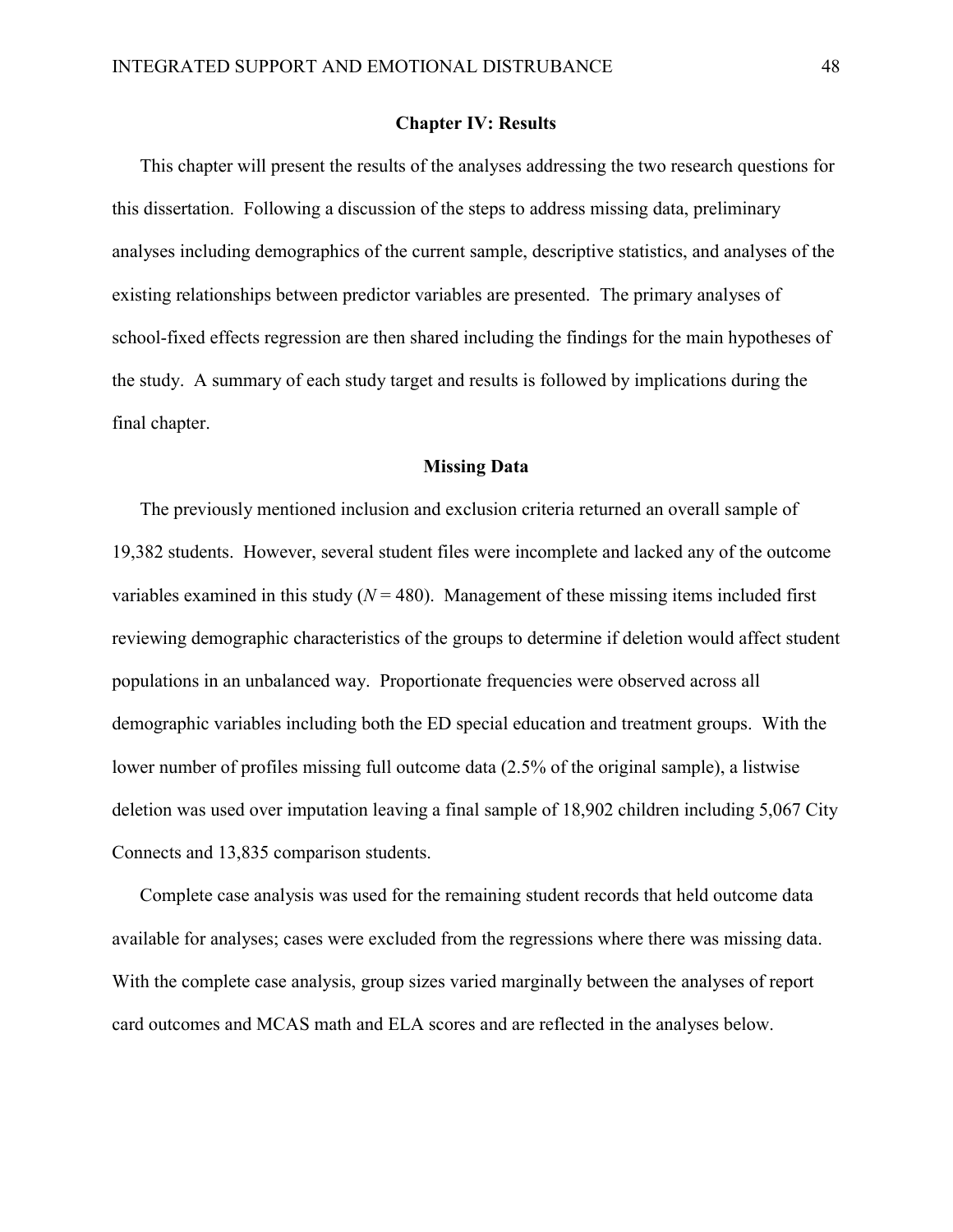# Preliminary Analysis

*Demographic Statistics.* Table 2 presents the demographics for Aim 1 of this study, comparing those students in the ED special education designation and comparison students. Students in the ED special education sample included those children receiving special education accommodation for an ED disability at any point during the K-5 school years. The sample of 4,427 students was comprised of 34.8% female, 3.0% Asian, 41.5% Black, 42.3% Latino, 1.4% Mixed Race, 0.3% Native American, and 11.5 White students, 96.3% qualifying for free or reduced price lunch, and 18.1% English Language Learners.

| Student Demographics for Students with/without ED Disability and Overall Sample |                |              |              |
|---------------------------------------------------------------------------------|----------------|--------------|--------------|
|                                                                                 | <b>ED SPED</b> | Never SPED   | Total        |
|                                                                                 | $N = 4,427$    | $N = 14,475$ | $N = 18,902$ |
| Gender                                                                          |                |              |              |
| Female                                                                          | 34.8%          | 53.7%        | 49.3%        |
| Male                                                                            | 65.2%          | 46.3%        | 50.7%        |
| Ethnicity                                                                       |                |              |              |
| Asian                                                                           | $3.0\%$        | $10.7\%$     | $8.9\%$      |
| <b>Black</b>                                                                    | 41.5%          | 34.6%        | 36.2%        |
| Latino                                                                          | 42.3%          | $40.3\%$     | 40.8%        |
| Mixed                                                                           | $1.4\%$        | $1.4\%$      | $1.4\%$      |
| Native American                                                                 | $0.3\%$        | $0.4\%$      | $0.4\%$      |
| White                                                                           | 11.5%          | 12.5%        | 12.3%        |
| Free/Reduced Lunch                                                              |                |              |              |
| F/R                                                                             | 96.3%          | 91.0%        | 92.3%        |
| <b>Full Price</b>                                                               | 3.6%           | 8.9%         | $7.7\%$      |
| English-Language Learner                                                        |                |              |              |
| ELL                                                                             | 18.1%          | 20.9%        | 20.2%        |
| Non-ELL                                                                         | 81.9%          | 79.1%        | 79.8%        |

*Student Demographics for Students with/without ED Disability and Overall Sample*

Table 2

Children that did not receive special education support during the same timeframe were included in the never special education group. These 14,475 students included 53.7% females, 10.7% Asian, 34.6% Black, 40.3% Latino, 1.4% Mixed Race, 0.4% Native American, and 12.5% White students, 91.0% qualifying for free or reduced price lunch, and 20.9% English Language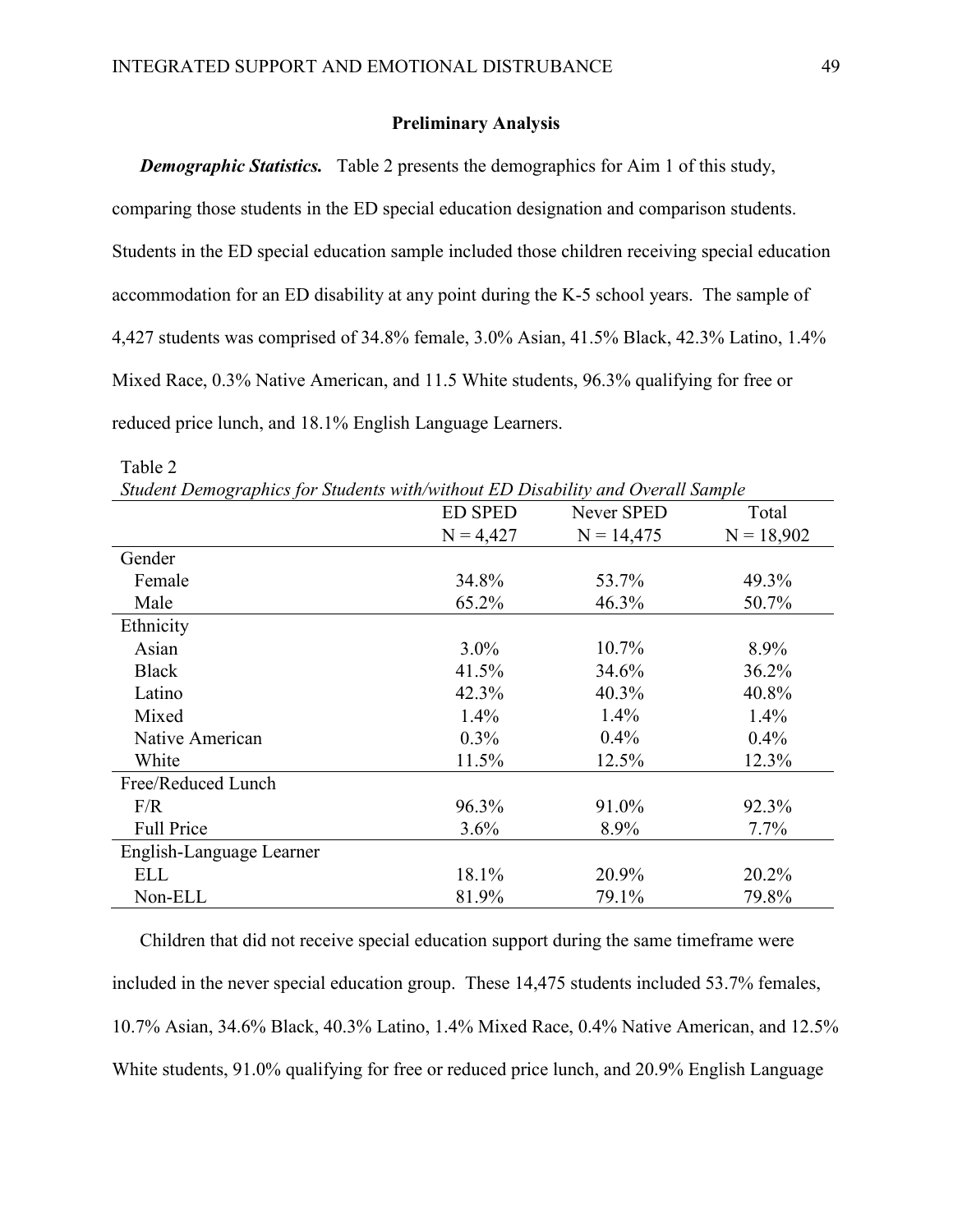Learners. It is apparent that several of the demographic categories are proportionate between students in the ED special education sample and those children without such accommodation. Greater variation exists across gender, ethnicity, and SES.

Between the two groups of students, a higher percentage of males is found in special education than comparison (65.2% and 46.3%, respectively). There is a greater percentage of Black students in the ED SPED sample (41.5%) than the Never SPED group (34.6%). The higher number of students of color in special education is uneven across ethnicity status. A smaller amount of the ED special education group (3.0%) is composed of Asian students vs the non-special education sample (10.7%). The high majority of students in both groups are from lower SES backgrounds as reflected by eligibility for free/reduced price lunch (96.3% ED SPED, 91.0% Never SPED). These relationships are further examined in the next analysis section.

| Student Demographics for City Connects Students, Comparison Students, and Overall Sample |                           |                            |              |
|------------------------------------------------------------------------------------------|---------------------------|----------------------------|--------------|
|                                                                                          | <b>Ever City Connects</b> | <b>Comparison Students</b> | Total        |
|                                                                                          | $N = 5,067$               | $N = 13,835$               | $N = 18,902$ |
| Gender                                                                                   |                           |                            |              |
| Female                                                                                   | 50.0%                     | 49.0%                      | 49.3%        |
| Male                                                                                     | 50.0%                     | 51.0%                      | 50.7%        |
| Ethnicity                                                                                |                           |                            |              |
| Asian                                                                                    | 15.8%                     | $6.4\%$                    | 8.9%         |
| <b>Black</b>                                                                             | 30.3%                     | 38.4%                      | 36.2%        |
| Latino                                                                                   | 44.5%                     | 39.4%                      | 40.8%        |
| Mixed                                                                                    | 1.5%                      | 1.4%                       | 1.4%         |
| Native American                                                                          | $0.3\%$                   | $0.4\%$                    | $0.4\%$      |
| White                                                                                    | $7.7\%$                   | 14.0%                      | 12.3%        |
| Free/Reduced Lunch                                                                       |                           |                            |              |
| F/R                                                                                      | 94.3%                     | 91.5%                      | 92.3%        |
| <b>Full Price</b>                                                                        | 5.6%                      | 8.5%                       | 7.7%         |
| English-Language Learner                                                                 |                           |                            |              |
| <b>ELL</b>                                                                               | 25.2%                     | 18.4%                      | 20.2%        |
| Non-ELL                                                                                  | 74.8%                     | 81.6%                      | 79.8%        |
| Ever ED Special Education                                                                |                           |                            |              |
| Ever ED SPED                                                                             | 26.0%                     | 22.5%                      | 23.4%        |
| Never SPED                                                                               | 74.0%                     | 77.5%                      | 76.6%        |

| Table |  |
|-------|--|
|-------|--|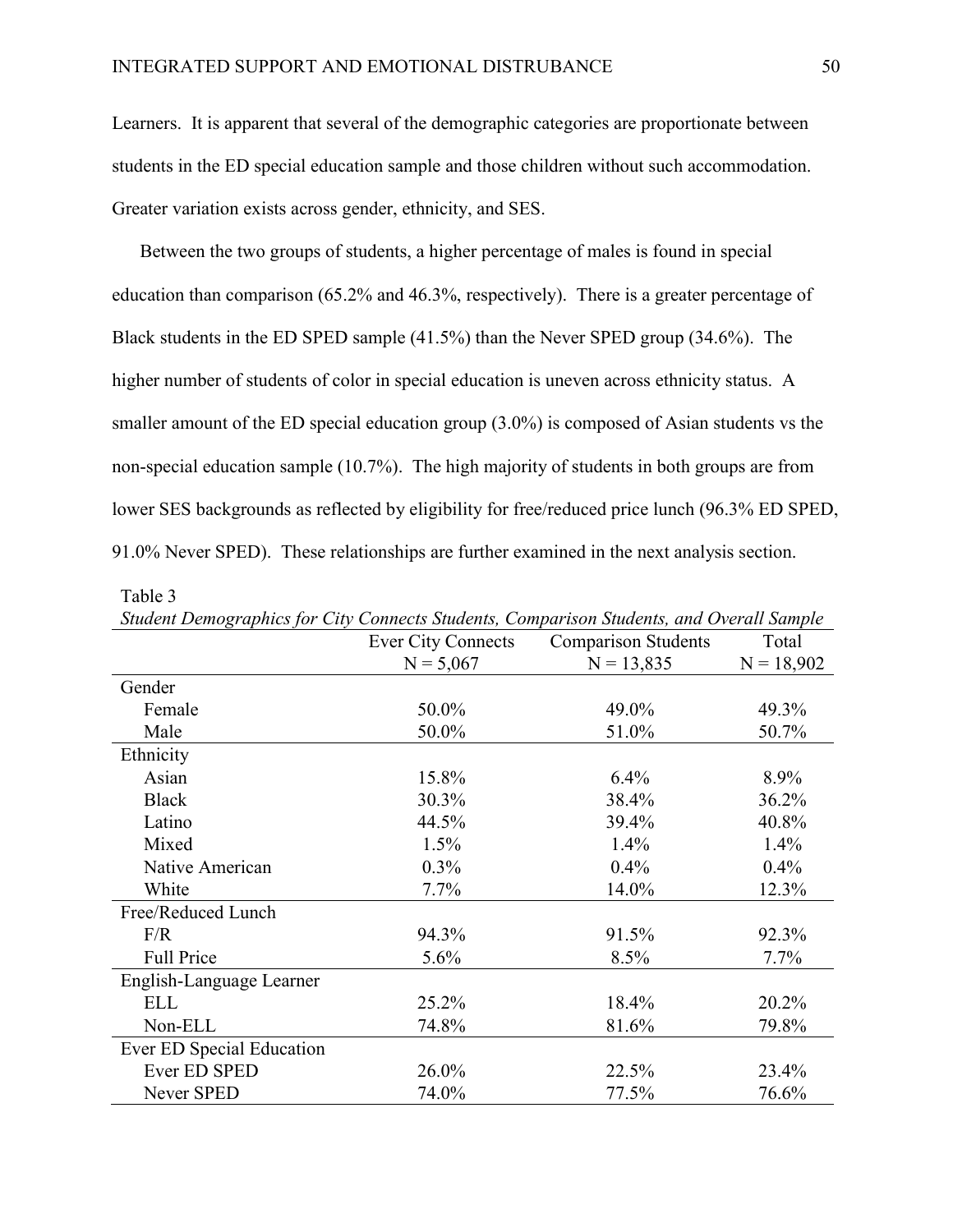Table 3 presents additional sample demographics for Aim 2 are including comparisons between students in City Connects and students never receiving the intervention. The amount of Asian, Latino, and ELL students is higher in the City Connects sample than the comparison. Lower percentages of Black and White students are found within the City Connects group than children that do not receive the intervention. Numbers of female and male, free and reduce price lunch, and ever receiving special education for ED appear to exist between samples and will be assessed further.

*Descriptive Statistics.* Preliminary analyses of the mean, standard deviation, minimum, maximum, and range of the six outcome variables are depicted in Table 4; all outcomes are standardized z-scores. Noted earlier, sample sizes vary as based on whether students had accessible data for the given outcome. Report card scores ranged from -2.45-1.72 for math, - 3.32-1.64 for reading, -3.58-1.92 for writing, and -3.88-1.14 for behavior (*M* = 0.000, *SD* = 1). The MCAS ELA outcome had a range of -3.45-2.89 where Math MCAS scores ranged -2.74- 1.75 ( $M = 0.000$ ,  $SD = 1$ ). Table 4 also presents the tests for skewness and kurtosis where all outcomes were within the acceptable limits and transformations were unnecessary.

#### Table 4

|                             | N      | Mean | SD | Min     | Max  | <b>Skewness</b> | Kurtosis |
|-----------------------------|--------|------|----|---------|------|-----------------|----------|
| Math Report Card            | 18,080 |      |    | $-245$  | 1.72 | 015             |          |
| <b>Reading Report Card</b>  | 18,045 | 0    |    | $-332$  | 164  |                 |          |
| <b>Writing Report Card</b>  | 18,033 | 0    |    | $-3.58$ | 192  |                 |          |
| <b>Behavior Report Card</b> | 17,925 | 0    |    | $-366$  | 114  |                 |          |
| <b>MCAS ELA</b>             | 18,593 | 0    |    | $-345$  | 2.89 |                 |          |
| <b>MCAS</b> Math            | 18,537 |      |    | $-2.74$ | 175  |                 |          |

*Descriptive Statistics of Criterion Variables, Skewness, and Kurtosis*

*Note.* All scores standardized.

#### *Chi Square Analysis – Ever ED Special Education Status and Demographics.* The

associations between the ED predictor variable and covariates were assessed using Chi Square analysis. Demographic variables were contrasted between the "ever" and "never" ED special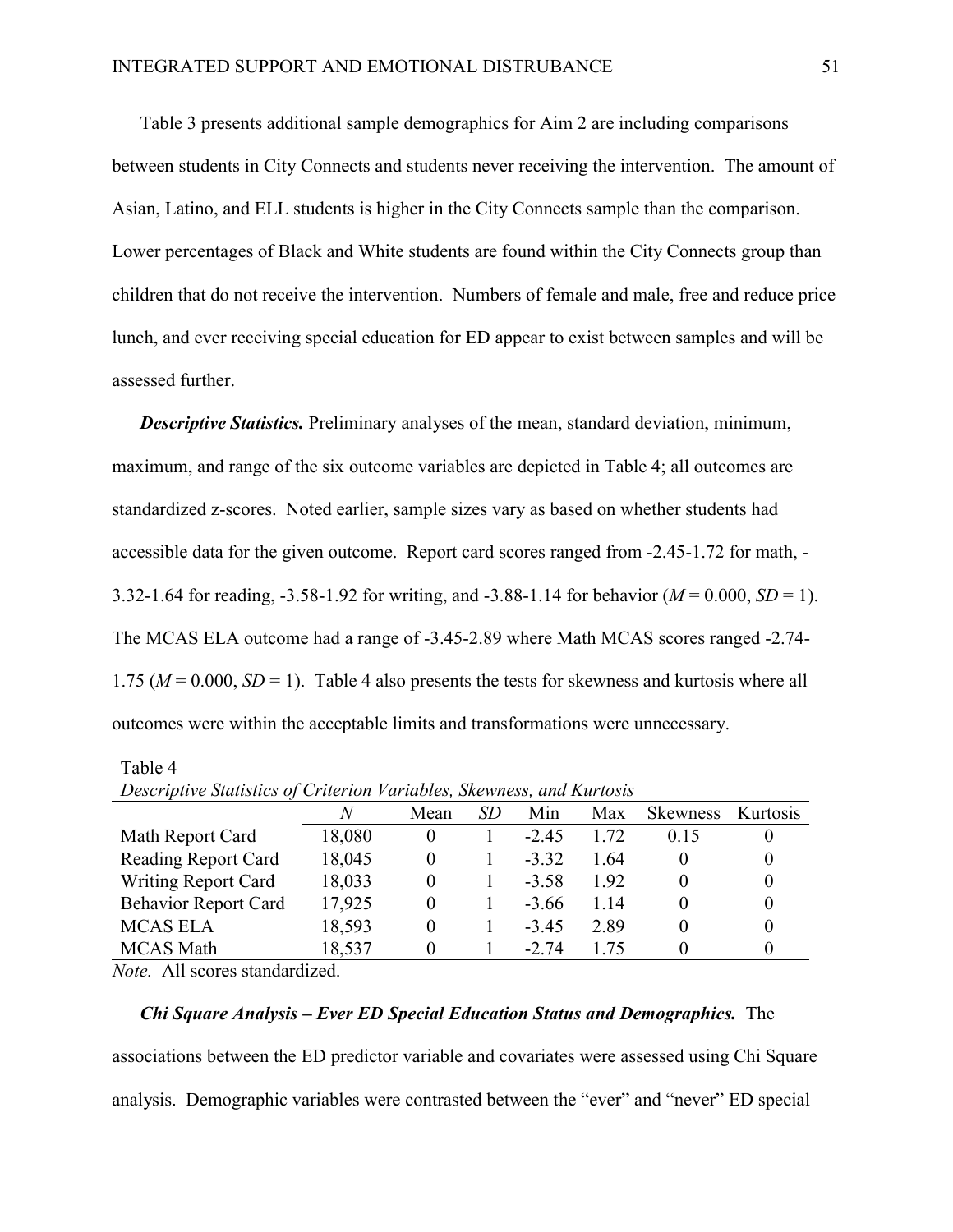education samples of Aim 1. Table 5 presents the respective frequencies, percentages, and Chi Square values with corresponding significance levels. There are marked differences based on gender and ED designation,  $\chi^2$  (1,  $N = 18,902$ ) = 488.45,  $p < .001$ . Females are significantly less likely to ever receive ED categorization compared to male students. The relationship between ethnicity and ED designation was also significant,  $\chi^2$  (5, *N* = 18,902) = 277.32, *p* < .001. Black and Latino students were assigned to the ED disability category at higher rates. The ED special education designation is significantly less likely to be assigned to Asian students. Findings for the free/reduced lunch status were also significant,  $\chi^2$  (2,  $N = 18,902$ ) = 150.90,  $p < .001$ . Students with higher SES are less likely to receive the ED designation than peers with greater

financial disadvantage. Finally, ELL and ED status are significantly related where fewer ELL students were in special education than expected,  $\chi^2$  (1,  $N = 18,902$ ) = 15.68,  $p < .001$ .

|                     |                   |       | <b>ED SPED</b> | Never SPED |       | Chi Square |
|---------------------|-------------------|-------|----------------|------------|-------|------------|
|                     |                   | N     | $\%$           | N          | $\%$  | Value      |
| Gender              | Female            | 1,539 | 34.8%          | 7,779      | 53.7% | 488.45***  |
|                     | Male              | 2,888 | 65.2%          | 6,696      | 46.3% |            |
|                     | Asian             | 134   | $3.0\%$        | 1,548      | 10.7% |            |
|                     | <b>Black</b>      | 1,838 | 41.5%          | 5,010      | 34.6% |            |
|                     | Latino            | 1,874 | 42.3%          | 5,835      | 40.3% | 277.32***  |
| Ethnicity           | Mixed/Other       | 60    | 1.4%           | 207        | 1.4%  |            |
|                     | Native American   | 12    | $0.3\%$        | 63         | 0.4%  |            |
|                     | White             | 509   | 11.5%          | 1,812      | 12.5% |            |
|                     | Free/Reduced      |       |                | 13,174     |       |            |
| <b>Lunch Status</b> | Price             | 4,264 | 96.3%          |            | 91.0% | 150.90***  |
|                     | <b>Full Price</b> | 161   | 3.6%           | 1,296      | 8.9%  |            |
| <b>ELL Status</b>   | ELL               | 803   | 18.1%          | 3,021      | 20.9% | 15.68***   |
|                     | Non-ELL           | 3,624 | 81.9%          | 11,454     | 79.1% |            |

| Chi Square Analysis for ED Designation |  |  |
|----------------------------------------|--|--|
|                                        |  |  |

*\*\*\* p* < .001

Table 5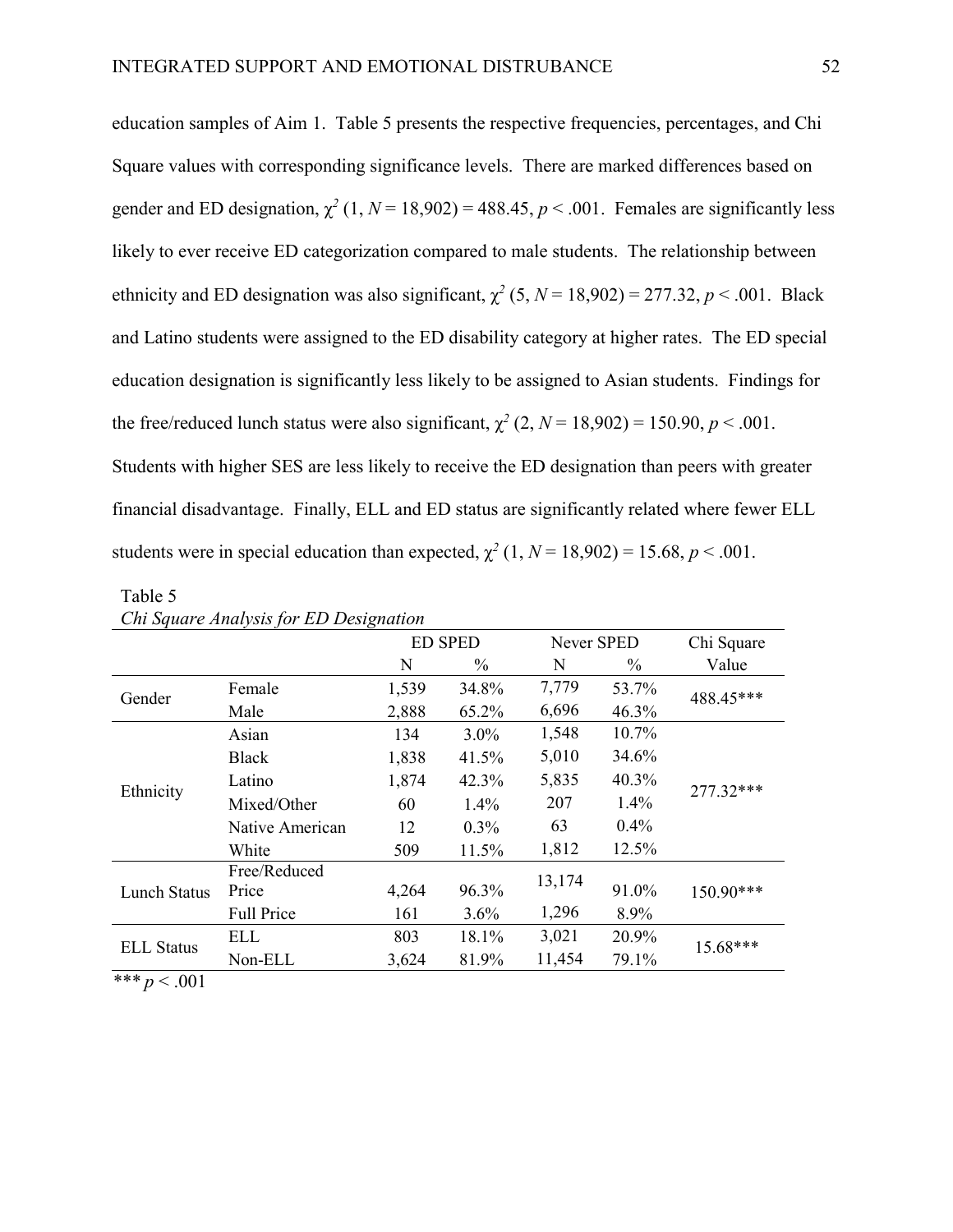|                           |                       | <b>Ever City Connects</b> |               | Comparison |                                                   | Chi Square  |
|---------------------------|-----------------------|---------------------------|---------------|------------|---------------------------------------------------|-------------|
|                           |                       | N                         | $\frac{0}{0}$ | N          | $\frac{0}{0}$                                     | Value       |
| Gender                    | Female                | 2,532                     | 50.0%         | 6,786      | 49.0%                                             | 1.258       |
|                           | Male                  | 2,535                     | 50.0%         | 7,049      | 51.0%                                             |             |
|                           | Asian                 | 803                       | 15.8%         | 879        | 6.4%                                              |             |
| Ethnicity                 | <b>Black</b>          | 1,533                     | 30.3%         | 5,315      | 38.4%                                             |             |
|                           | Latino                | 2,253                     | 44.5%         | 5,456      | 39.4%                                             | 590.21**    |
|                           | Mixed/Other           | 76                        | 1.5%          | 191        | 1.4%                                              |             |
|                           | Native American       | 14                        | 0.3%          | 61         | 0.4%                                              |             |
|                           | White                 | 388                       | 7.7%          | 1,933      | 14.0%                                             |             |
| Lunch                     | Free/Reduced<br>Price | 4,777                     | 94.3%         | 12,661     |                                                   | 41.37***    |
| <b>Status</b>             | <b>Full Price</b>     | 286                       | 5.6%          | 1,171      | 91.5%<br>8.5%<br>18.4%<br>81.6%<br>22.5%<br>76.6% |             |
|                           | ELL                   | 1,277                     | 25.2%         | 2,547      |                                                   | $106.03***$ |
| <b>ELL Status</b>         | Non-ELL               | 3,790                     | 74.8%         | 11,288     |                                                   |             |
|                           | <b>ED SPED</b>        | 1,318                     | 26.0%         | 3,109      |                                                   | 25.90***    |
| <b>ED</b> Status          | Never SPED            | 3,749                     | 74.0%         | 10,726     |                                                   |             |
| مله مله مله<br>$\sim$ 001 |                       |                           |               |            |                                                   |             |

Table 6 *Chi Square Analysis for City Connects Status*

*\*\*\* p* < .001

*Chi Square Analysis – Ever City Connects Status and Demographics.* Table 6 shows the

Chi Square analyses were further used to examine if the ever City Connects group and comparison student sample differed on the categorical covariates for study Aim 2. There are no apparent differences between female and male students for City Connects status,  $\chi^2$  (1, *N* =  $18,902$ ) = 1.26,  $p = 0.26$ . However, there was a significant relationship between ethnicity and City Connects status,  $\chi^2$  (1,  $N = 18,902$ ) = 590.21,  $p < .001$ . Larger numbers of Asian and Latino students and lower numbers of Black and White students were found in the City Connects sample. Free/reduced price lunch status and ever being in City Connects also met significance,  $\chi^2$  (2, *N* = 18,895) = 41.37, *p* < .001. A significant majority of students received reduced price or free lunch within City Connects schools despite an expected higher percentage of students paying full price. The ever City Connects predictor was significantly associated with ELL status,  $\chi^2$  (1,  $N = 18,902$ ) = 106.03,  $p < .001$ . Fewer numbers of ELL students were found in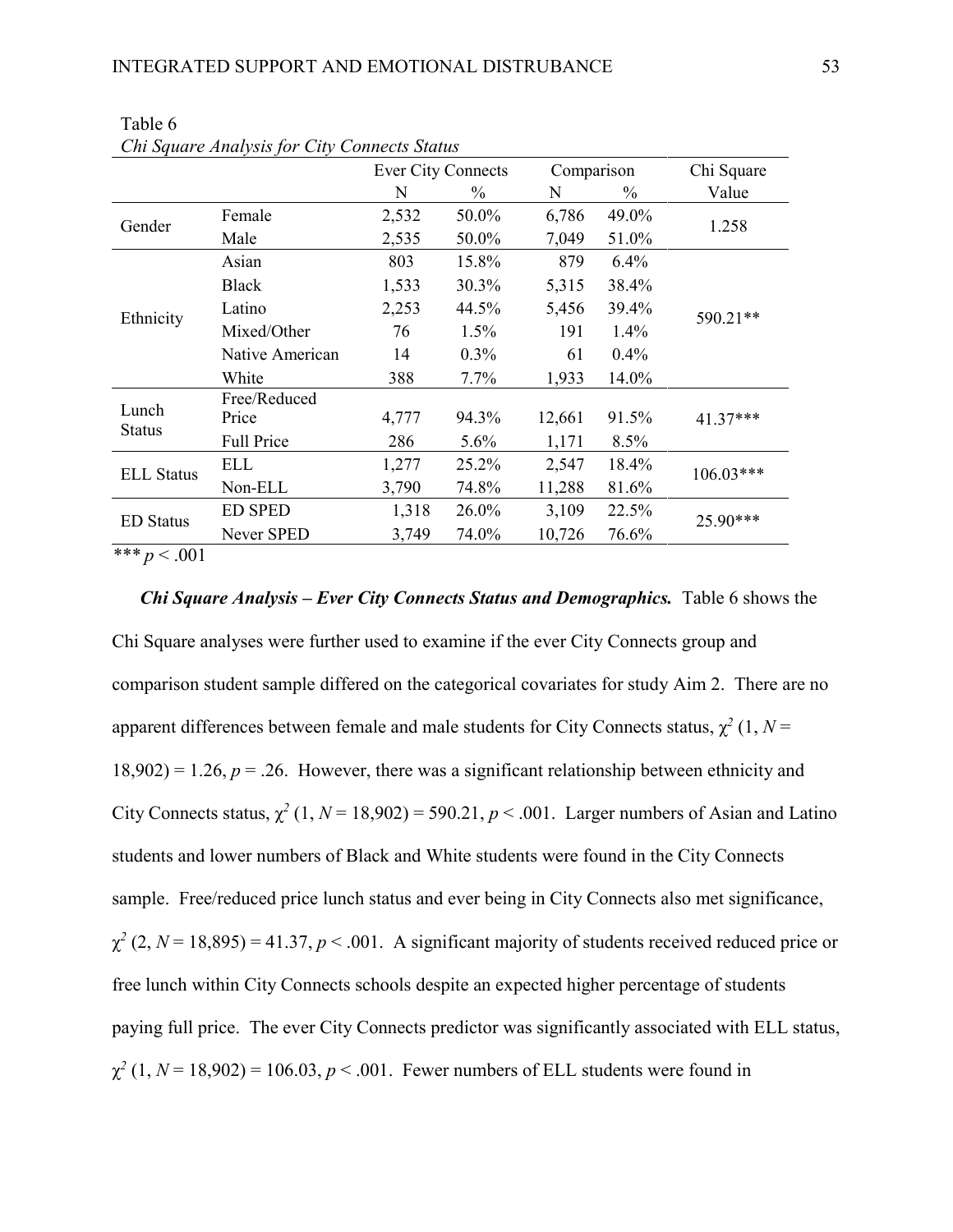comparison schools than expected. Analyses also indicate a significantly association between City Connects status and the ED special education status,  $\chi^2$  (1,  $N = 18,902$ ) = 25.90,  $p < .001$ . While marginal, a higher percentage of students in City Connects schools receive an ED special education designation than comparison schools.

*Preliminary Analyses for Multicollinearity.* Variance inflation factors (VIF) were used to detect the potential existence of multicollinearity – the correlations between predictor variables in a model – that could reduce the validity of the estimates within the primary regressions of the current study. Lower VIFs with a cutoff of 10 and subsequent tolerance higher than .10 are suggested (Belsley, Kuh, & Welsch, 1980; Hair, Black, Babin, & Anderson, 2010). As seen in Table 7, the highest VIF is  $3.19$  (tolerance  $= 0.31$ ) which is well within the recommended range and confirms the absence of multicollinearity.

#### Table 7

*Multicollinearity Tests Between Predictors - VIF* 

|              |      | Math Report |            | Reading Report |            | Writing Report |            | <b>Behavior Report</b> |      |                 |      |                  |
|--------------|------|-------------|------------|----------------|------------|----------------|------------|------------------------|------|-----------------|------|------------------|
|              |      | Card        |            | Card           |            | Card           |            | Card                   |      | <b>MCAS ELA</b> |      | <b>MCAS</b> Math |
|              | VIF  | Tolerance   | <b>VIF</b> | Tolerance      | <b>VIF</b> | Tolerance      | <b>VIF</b> | Tolerance              | VIF  | Tolerance       | VIF  | Tolerance        |
| Ever CCNX    | 1.04 | 0.96        | 1.04       | 0.96           | 1.04       | 0.96           | 1.04       | 0.96                   | 1.04 | 0.96            | 1.04 | 0.96             |
| Ever ED      | 1.05 | 0.95        | 1.05       | 0.95           | 1.05       | 0.95           | 1.05       | 0.95                   | 1.05 | 0.95            | 1.05 | 0.95             |
| Race         |      |             |            |                |            |                |            |                        |      |                 |      |                  |
| <b>Black</b> | 3.05 | 0.33        | 3.05       | 0.33           | 3.05       | 0.33           | 3.04       | 0.33                   | 2.98 | 0.34            | 2.98 | 0.34             |
| Asian        | 1.83 | 0.55        | 1.83       | 0.55           | 1.83       | 0.55           | 1.83       | 0.55                   | 1.79 | 0.56            | 1.79 | 0.56             |
| Latino       | 3.19 | 0.31        | 3.19       | 0.31           | 3.19       | 0.31           | 3.19       | 0.31                   | 3.13 | 0.32            | 3.12 | 0.32             |
| Native Amer. | 1.04 | 0.96        | 1.04       | 0.96           | 1.04       | 0.96           | 1.04       | 0.96                   | 1.04 | 0.97            | 1.04 | 0.97             |
| Mixed/Other  | 1.12 | 0.9         | 1.12       | 0.9            | 1.12       | 0.89           | 1.12       | 0.9                    | 1.11 | 0.9             | 1.11 | 0.9              |
| Male         | 1.03 | 0.97        | 1.03       | 0.97           | 1.03       | 0.97           | 1.03       | 0.97                   | 1.03 | 0.97            | 1.03 | 0.97             |
| F/R Lunch    |      |             |            |                |            |                |            |                        |      |                 |      |                  |
| Reduced      | 1.34 | 0.75        | 1.34       | 0.75           | 1.34       | 0.75           | 1.34       | 0.75                   | 1.32 | 0.76            | 1.32 | 0.76             |
| Free         | 1.57 | 0.64        | 1.57       | 0.64           | 1.57       | 0.64           | 1.57       | 0.64                   | 1.58 | 0.63            | 1.58 | 0.63             |
| Bilingual    | 1.19 | 0.84        | 1.19       | 0.84           | 1.19       | 0.84           | 1.19       | 0.84                   | 1.19 | 0.94            | 1.19 | 0.84             |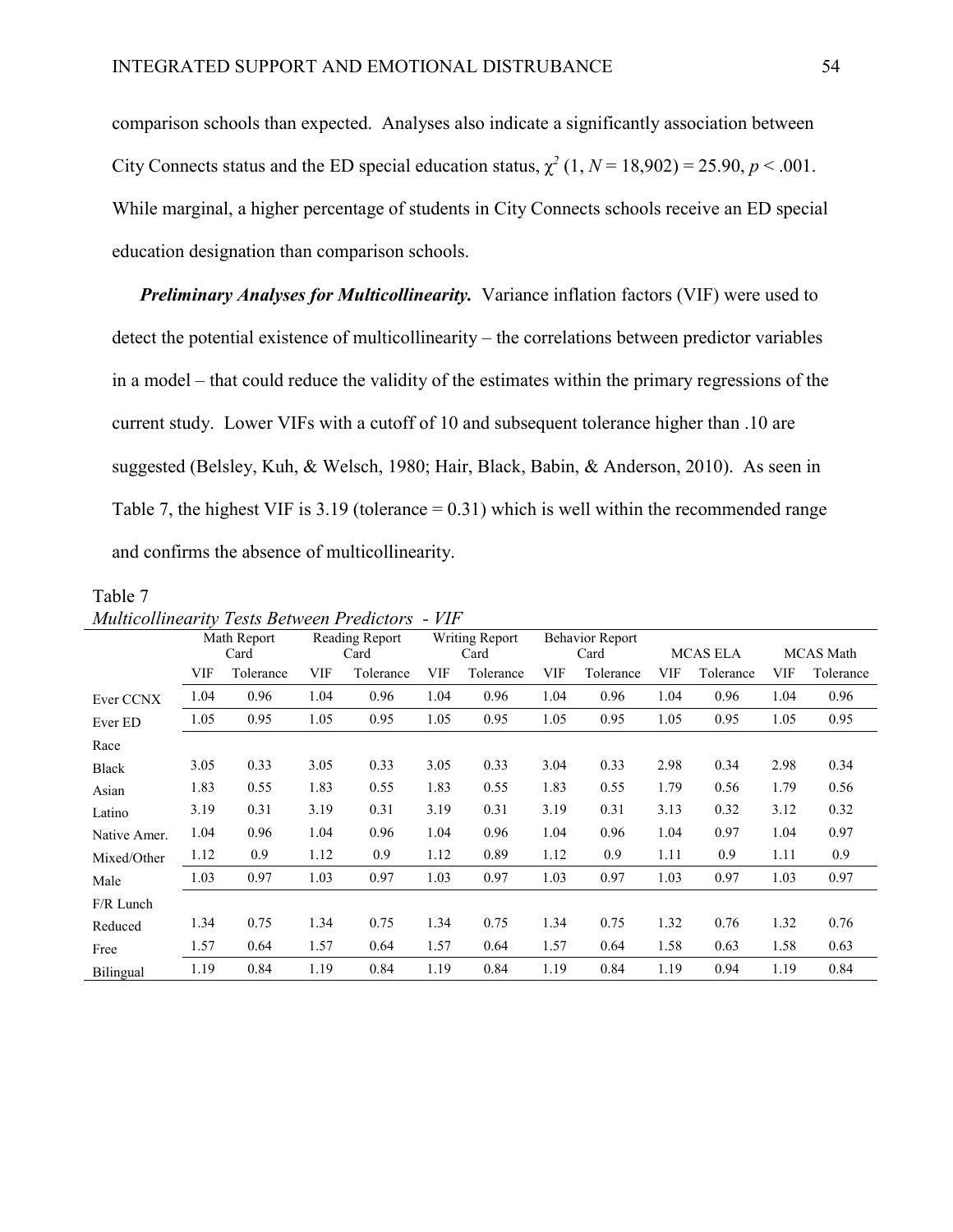# *Preliminary Analyses – ED Special Education Status and Outcomes.* Independent sample

t-tests were run to analyze whether the ever ED special education group and never special

education sample means differed on the academic and behavior outcomes (Table 8).

|                           | Independent Sample t-Tests – ED Status and Outcomes |        |          |         |                |          |          |            |
|---------------------------|-----------------------------------------------------|--------|----------|---------|----------------|----------|----------|------------|
|                           |                                                     | Obs    | Mean     | Std Err | <b>Std Dev</b> |          | 95% CI   | t          |
| Math RC                   | Never SPED                                          | 13,892 | 0.182    | 0.008   | 0.962          | 0.166    | 0.198    | 47.35***   |
|                           | <b>ED SPED</b>                                      | 4,188  | $-0.605$ | 0.014   | 0.88           | $-0.632$ | $-0.578$ |            |
| Reading                   | Never SPED                                          | 13,868 | 0.224    | 0.009   | 0.924          | 0.209    | 0.239    | $60.04***$ |
| RC                        | <b>ED SPED</b>                                      | 4,177  | $-0.744$ | 0.014   | 0.874          | $-0.77$  | $-0.717$ |            |
| Writing                   | Never SPED                                          | 13,854 | 0.218    | 0.008   | 0.931          | 0.202    | 0.233    | 57.95***   |
| RC                        | <b>ED SPED</b>                                      | 4,179  | $-0.721$ | 0.013   | 0.873          | $-0.748$ | $-0.695$ |            |
| Behavior                  | Never SPED                                          | 13,087 | 0.104    | 0.008   | 0.959          | 0.088    | 0.12     | $25.93***$ |
| RC                        | <b>ED SPED</b>                                      | 4,118  | $-0.348$ | 0.016   | 1.053          | $-0.38$  | $-0.316$ |            |
| <b>MCAS</b>               | Never SPED                                          | 14,416 | 0.243    | 0.007   | 0.873          | 0.229    | 0.278    | $69.15***$ |
| <b>ELA</b>                | <b>ED SPED</b>                                      | 4,177  | $-0.84$  | 0.147   | 0.953          | $-0.869$ | $-0.811$ |            |
| <b>MCAS</b>               | Never SPED                                          | 14,381 | 0.215    | 0.008   | 0.911          | 0.2      | 0.23     | 59.38***   |
| Math                      | <b>ED SPED</b>                                      | 4,156  | $-0.744$ | 0.015   | 0.936          | $-0.772$ | $-0.715$ |            |
| مله مله مله<br>$\sim$ 001 |                                                     |        |          |         |                |          |          |            |

*Independent Sample t-Tests – ED Status and Outcomes*

\*\*\* *p* < .001

Table 8

The ED sample scored significantly lower ( $M = -0.61$ ,  $SD = 0.88$ ) than students without the ED designation ( $M = 0.18$ ,  $SD = 0.96$ ) on math report cards,  $t(18,078) = 47.35$ ,  $p < .001$ . Similarly, the mean reading report card score was significantly lower for the ED disability group  $(M = -0.74, SD = 0.87)$  than the never special education sample  $(M = 0.22, SD = 0.92)$ ,  $t(18,043)$  $= 60.04$ ,  $p < .001$ . Students never in special education had significantly higher writing report card scores ( $M = 0.22$ ,  $SD = 0.93$ ) than the sample of children with ED designations ( $M = -0.72$ ,  $SD = 0.87$ ,  $t(18,031) = 57.95$ ,  $p < .001$ . The never special education sample also scored higher  $(M = 0.10, SD = 0.96)$  than students in ED special education  $(M = -0.35, SD = 1.05)$  on report card behavioral grades,  $t(17,923) = 25.93$ ,  $p < .001$ .

Consistent findings were identified within the standardized MCAS outcomes. Students with ED scored lower ( $M = -0.84$ ,  $SD = 0.95$ ) than students never in special education ( $M = 0.24$ ,  $SD$ )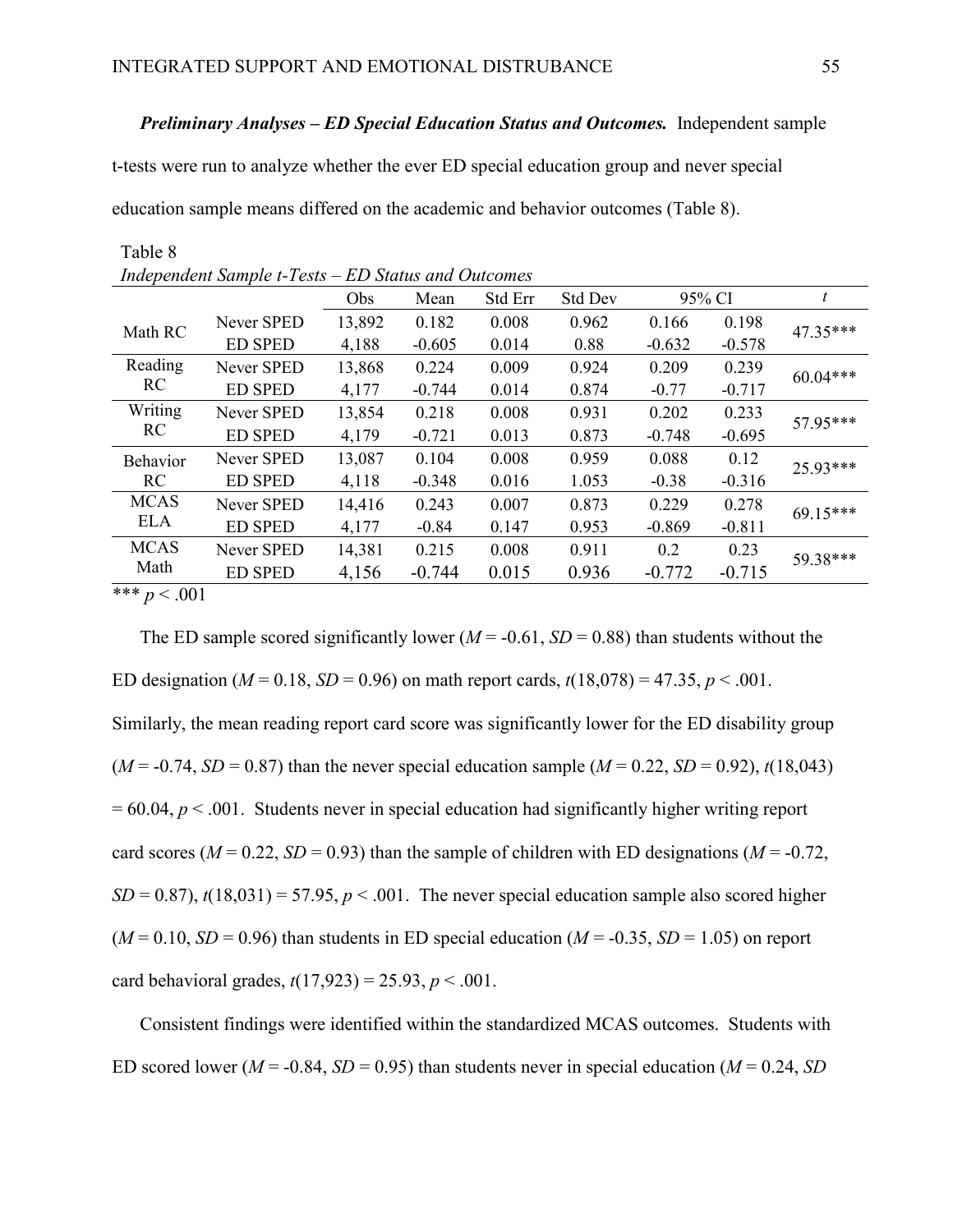$= 0.87$ ) on the MCAS ELA outcome,  $t(18,591) = 69.15$ ,  $p < .001$ . For the MCAS Math scores, students in the ED group scored lower ( $M = -0.74$ ,  $SD = 0.94$ ) than the never in special education group ( $M = 0.22$ ,  $SD = 0.91$ ),  $t(18,535) = 59.38$ ,  $p < .001$ . The significant differences existing between means offers continued justification for Aim 1 and the main analyses for the study.

*Preliminary Analyses – City Connects Status and Outcomes.* Analyses of the mean scores for the ever City Connects and comparison groups were also calculated using independent sample t-tests, see Table 9. Math report card means were significantly higher for the City Connects students ( $M = 0.04$ ,  $SD = 1.00$ ) than the comparison sample mean ( $M = -0.01$ ,  $SD =$ 1.00),  $t(18,078) = -2.98$ ,  $p < 0.01$ . The reading report card scores were significantly lower for the City Connects group ( $M = -0.05$ ,  $SD = 0.98$ ) compared to students not receiving these supports  $(M = 0.02, SD = 1.01)$ ,  $t(18,043) = 3.96$ ,  $p < .001$ . The writing report card scores of the comparison sample ( $M = 0.01$ ,  $SD = 1.01$ ) did not significantly differ from the group of children in City Connects ( $M = -0.22$ ,  $SD = 0.98$ ),  $t(18,031) = 1.78$ ,  $p = .08$ . City Connects students had a significantly lower behavior report card mean  $(M = -0.06, SD = 0.99)$  than the comparison student mean  $(M = 0.02, SD = 1.01), t(17,923) = 4.46, p < .001$ .

The differential findings are also found across the two MCAS outcomes. Comparison student means ( $M = 0.03$ ,  $SD = 0.98$ ) on the MCAS ELA measure are significantly higher than City Connects student scores ( $M = -0.09$ ,  $SD = 1.04$ ),  $t(18,591) = 7.15$ ,  $p < .001$ . The MCAS Math scores reached significance where students in City Connects scored higher ( $M = 0.03$ ,  $SD =$ 1.03) than the comparison sample  $(M = -0.01, SD = 0.99)$ ,  $t(18,535) = -2.37, p < .05$ .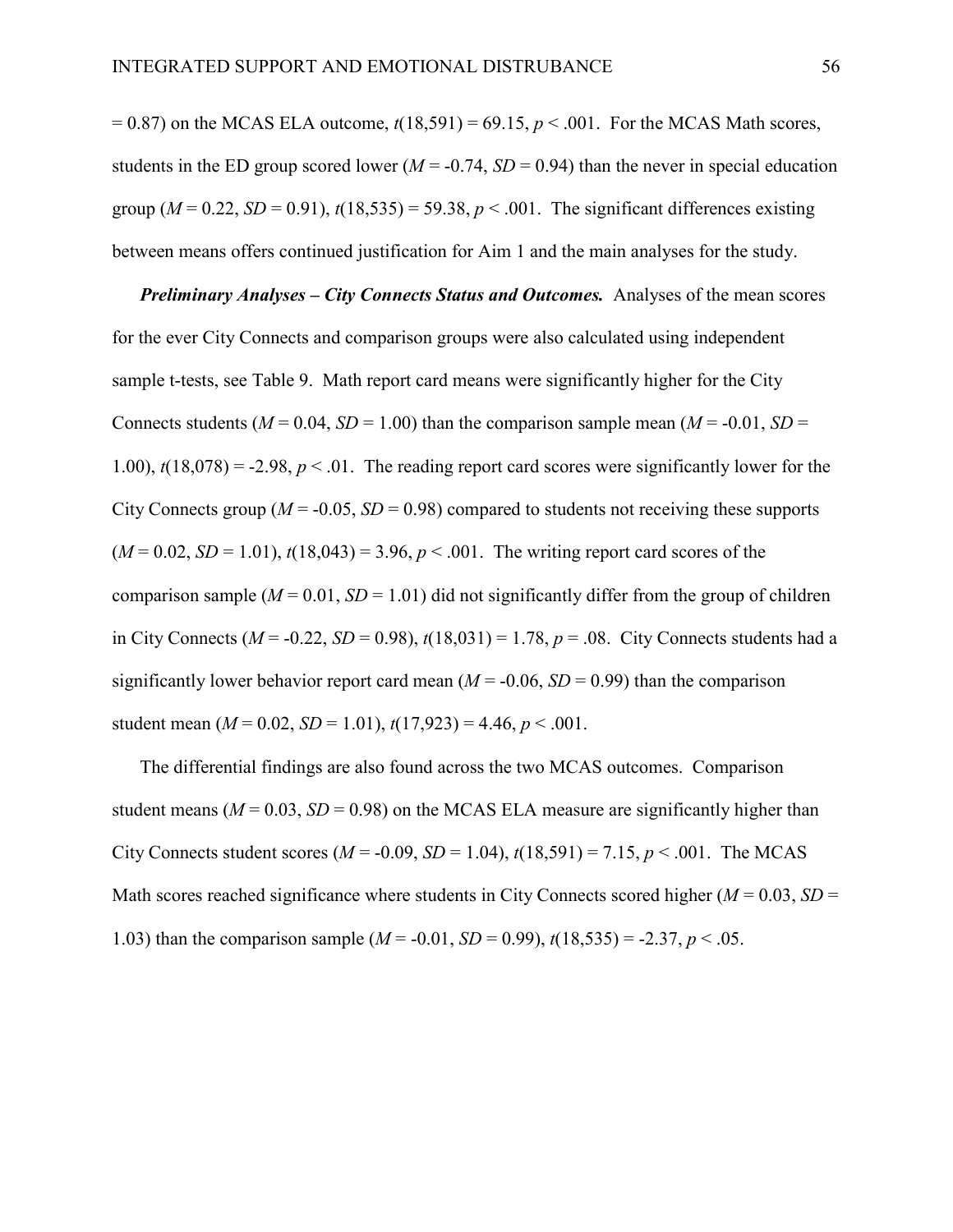|                                                                                                                                                                                                                                                                                                                                    | Independent Sample t-Tests – City Connects Status and Outcomes |                 |          |         |                |              |          |           |
|------------------------------------------------------------------------------------------------------------------------------------------------------------------------------------------------------------------------------------------------------------------------------------------------------------------------------------|----------------------------------------------------------------|-----------------|----------|---------|----------------|--------------|----------|-----------|
|                                                                                                                                                                                                                                                                                                                                    |                                                                | Obs             | Mean     | Std Err | <b>Std Dev</b> |              | 95% CI   | t         |
| Math RC                                                                                                                                                                                                                                                                                                                            | Comparison                                                     | 13,243          | $-0.013$ | 0.009   | 1.001          | $-0.03$      | 0.004    | $-2.98**$ |
|                                                                                                                                                                                                                                                                                                                                    | <b>City Connects</b>                                           | 4,837           | 0.037    | 0.014   | 0.998          | 0.009        | 0.065    |           |
| Reading                                                                                                                                                                                                                                                                                                                            | Comparison                                                     | 13,235          | 0.018    | 0.009   | 1.006          | 0.001        | 0.035    | $3.96***$ |
| RC                                                                                                                                                                                                                                                                                                                                 | <b>City Connects</b>                                           | 4,810           | $-0.049$ | 0.014   | 0.982          | $-0.077$     | $-0.021$ |           |
| Writing                                                                                                                                                                                                                                                                                                                            | Comparison                                                     | 13,192          | 0.008    | 0.009   | 1.008          | $-0.009$     | 0.025    | 1.78      |
| RC                                                                                                                                                                                                                                                                                                                                 | <b>City Connects</b>                                           | 4,841           | $-0.219$ | 0.014   | 0.976          | $-0.049$     | 0.006    |           |
| Behavior                                                                                                                                                                                                                                                                                                                           | Comparison                                                     | 13,120          | 0.02     | 0.009   | 1.005          | 0.003        | 0.037    | $4.46***$ |
| RC                                                                                                                                                                                                                                                                                                                                 | <b>City Connects</b>                                           | 4,805           | $-0.055$ | 0.014   | 0.985          | $-0.083$     | $-0.027$ |           |
| <b>MCAS</b>                                                                                                                                                                                                                                                                                                                        | Comparison                                                     | 13,616          | 0.032    | 0.008   | 0.983          | 0.015        | 0.048    | $7.15***$ |
| <b>ELA</b>                                                                                                                                                                                                                                                                                                                         | <b>City Connects</b>                                           | 4,977           | $-0.087$ | 0.015   | 1.039          | $-0.115$     | $-0.058$ |           |
| <b>MCAS</b>                                                                                                                                                                                                                                                                                                                        | Comparison                                                     | 13,615          | $-0.01$  | 0.008   | 0.991          | $-0.027$     | 0.006    | $-2.37*$  |
| Math                                                                                                                                                                                                                                                                                                                               | <b>City Connects</b>                                           | 4,922           | 0.029    | 0.015   | 1.025          | $\mathbf{0}$ | 0.058    |           |
| $\mathbf{a}$ $\mathbf{b}$ $\mathbf{c}$ $\mathbf{c}$ $\mathbf{d}$ $\mathbf{c}$ $\mathbf{d}$ $\mathbf{c}$ $\mathbf{d}$ $\mathbf{d}$ $\mathbf{d}$ $\mathbf{d}$ $\mathbf{d}$ $\mathbf{d}$ $\mathbf{d}$ $\mathbf{d}$ $\mathbf{d}$ $\mathbf{d}$ $\mathbf{d}$ $\mathbf{d}$ $\mathbf{d}$ $\mathbf{d}$ $\mathbf{d}$ $\mathbf{d}$ $\mathbf{$ |                                                                | $\sim$ $\sim$ 1 |          |         |                |              |          |           |

Table 9 *Independent Sample t-Tests – City Connects Status and Outcomes*

\*  $p < .05$ . \*\*  $p < .01$ . \*\*\*  $p < .001$ .

# *Preliminary Analysis of Variance between Schools and Outcomes.* Beyond the

comparisons of samples based on ED special education and City Connects status, consideration of the within and between group school differences was assessed. One-way analysis of variance (ANOVA) was used to examine the differences between the schools and each of the criterion variables. There was a significant effect of school on all of the report card outcomes: math, *F*(87, 17,985) = 23.06, *p* <.001; reading, *F*(87, 17.951) = 23.11, *p* < .001; writing, *F*(87, 17,938)  $= 26.40, p < .001$ , and behavior,  $F(86, 17, 831) = 24.72, p < .001$ .

The significant effect of school was also found on the MCAS ELA and Math scores, *F*(89, 18,496) = 30.63,  $p < .001$  and  $F(89, 18,440) = 32.21$ ,  $p < .001$ , respectively. These outcomes highlight that there are both observed and unobserved differences between schools within the analyses. These significant variations further support the use of school-fixed effects which will account for these variations.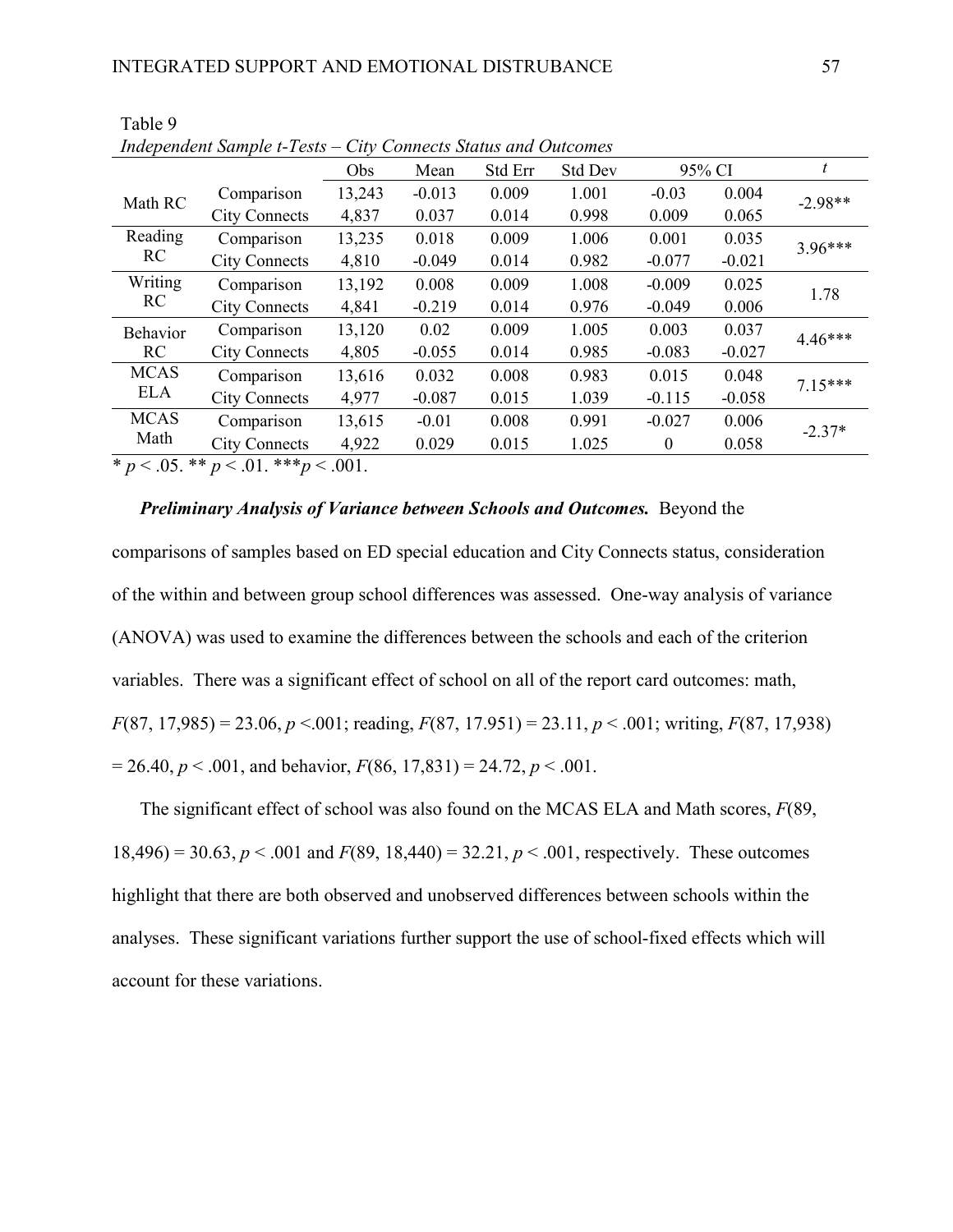## Primary Analyses

Having determined variation in the outcomes across the ED disability and City Connects predictors and schools, several school-fixed effects regression models were built to assess the two aims of this study:

- Aim 1 determining if the ED special education disability is associated with lower scores across ELA, math, and behavior outcomes.
- Aim 2 examining the interaction of City Connects on ED designation and the academic/behavior scores.

School-fixed effects regressions were established in several steps. First, academic and behavior outcomes were regressed onto the ED special education status. City Connects status was then added in a second step followed by a third accounting for school clustering with robust standard errors. An interaction term assessing the moderating effects of City Connects on ED designation included in a fourth step. The fifth regression removed the interaction term and the demographic covariates (gender, race, free/reduces lunch status, ELL) were added to determine relationship changes between the main predictors and outcomes after accounting for the covariates. Outcomes were finally regressed onto all covariates, school clusters, the ever ED and ever City Connects status variables, and the interaction.

*School-Fixed Effects Regressions – Math Report Cards.* The first analysis regressed math report card scores onto the ever ED special education variable; data presented in Table 10. The overall model was significant,  $F(1, 18,078) = 2,242.14, p < .001, R^2 = .11$ . Results indicated that there was a significant negative relationship with ED designation and math report card scores. Supporting Hypothesis 1a, having an ED disability significantly predicts a lower math report card scores than students never in special education.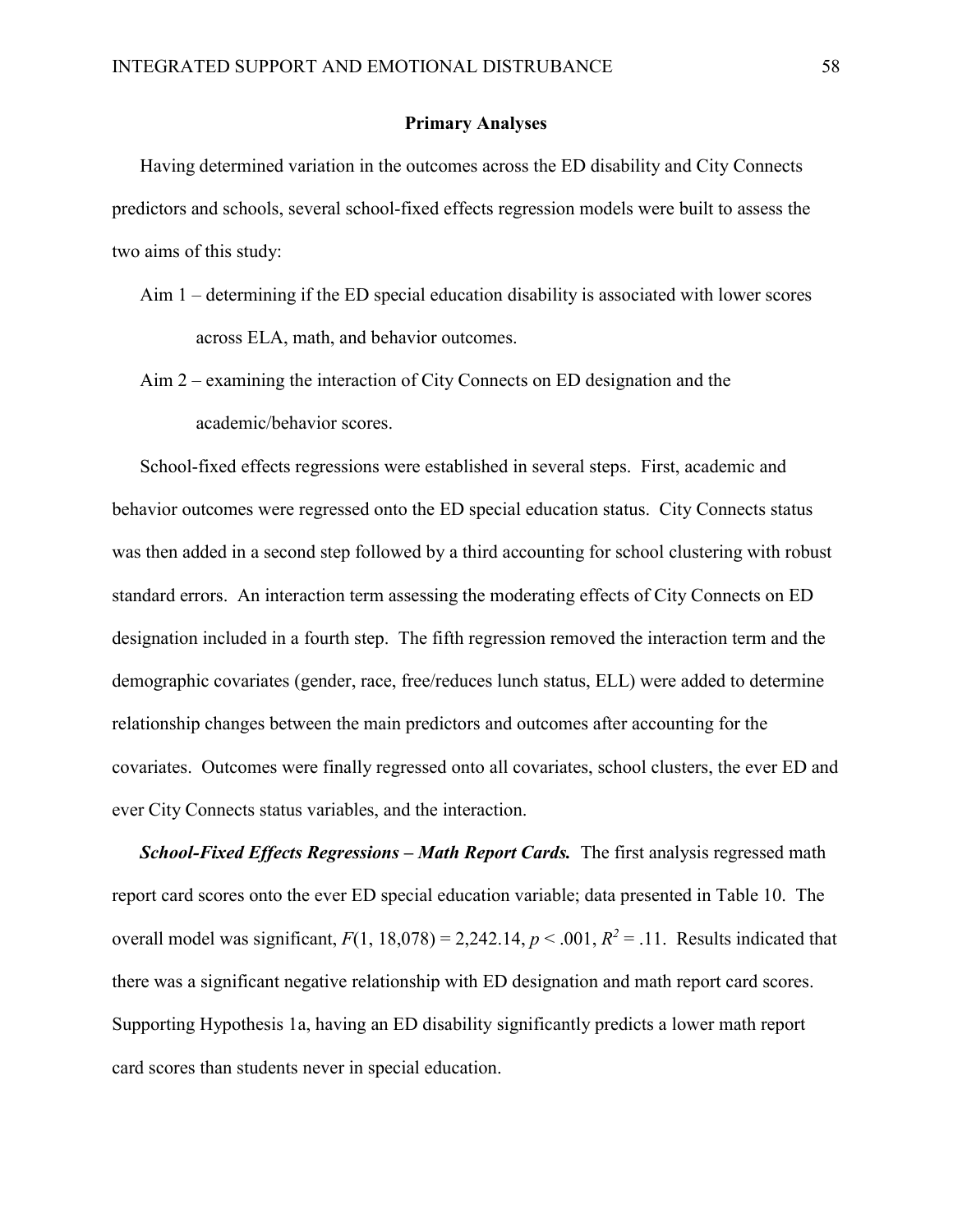The model remains significant after adding the City Connects indicator in the second step,  $F(2, 18,077) = 1,134, p < .001, R<sup>2</sup> = .11$ . A significant positive association between City Connects status and math report card outcomes is found. That is, ever receiving City Connects during the K-5 school years predicts significantly higher math report card grades while controlling for ED status. The ED designation continues to significantly predict lower math report card scores after accounting for City Connects status.

Accounting for clustering by school with robust standard errors continues to return a significant model,  $F(2, 17,990) = 1180.72$ ,  $p < .001$ ,  $R^2 = .20$ . While the negative association between ED and report card math scores is statistically significant, the positive City Connects effect no longer reaches significance.

Introduction of the interaction term between ED disability and City Connects to the regression continued to return overall significance,  $F(3, 17,989) = 787.35$ ,  $p < .001$ ,  $R^2 = .20$ . Contrary to Hypotheses 2ai, the interaction was not significant indicating that City Connects does not moderate the relationship existing between ED special education and math report cards. The positive relationship between City Connects and the criterion was non-significant after accounting for ED status. The ED designation continues to be significantly negatively associated with the math report card scores controlling for the other predictors in the model.

The next step in the regression analyses removed the interaction term and includes the covariates into the model which remains significant and accounting for 26% of the proportion of variance in math report card scores,  $F(11, 17,974) = 398.87$ ,  $p < .001$ ,  $R^2 = .26$ . Results indicate that Black, Latino, Mixed/Other, free/reduced lunch, and ELL students had significantly lower report card math scores compared to comparison groups. Asian students received significantly higher math report cards marks than White students. Both gender and Native American ethnicity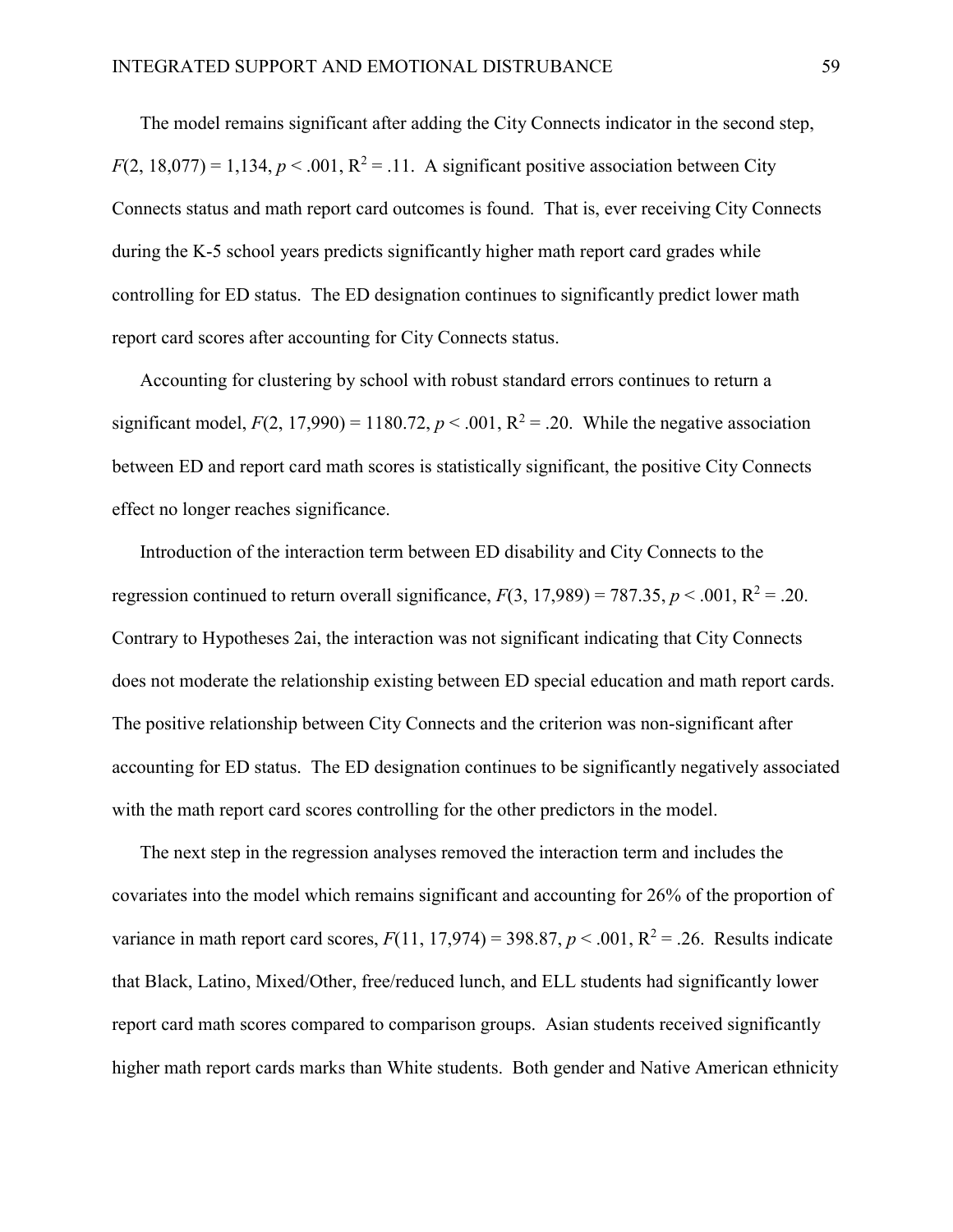Table 10

| Math Report Card Scores Regressed on Predictors |       |        |       |
|-------------------------------------------------|-------|--------|-------|
| <b>Predictor Variables</b>                      | $R^2$ | b      | p     |
| Step 1                                          | .11   |        | ***   |
| Ever ED Special Education                       |       | $-.79$ | ***   |
| Step 2                                          | .11   |        |       |
| Ever ED Special Education                       |       | $-.79$ | ***   |
| <b>Ever City Connects</b>                       |       | .08    | ***   |
| Step 3                                          | .20   |        |       |
| Ever ED Special Education                       |       | $-.77$ | ***   |
| <b>Ever City Connects</b>                       |       | .03    |       |
| Step 4                                          | .20   |        | ***   |
| Ever ED Special Education                       |       | $-.76$ | ***   |
| <b>Ever City Connects</b>                       |       | .04    |       |
| Ever ED SPED x Ever City Connects               |       | $-.03$ |       |
| Step 5                                          | .26   |        | ***   |
| Ever ED Special Education                       |       | $-.70$ | ***   |
| <b>Ever City Connects</b>                       |       | .05    | *     |
| Gender                                          |       | .00    |       |
| Race                                            |       |        |       |
| Asian                                           |       | .45    | ***   |
| <b>Black</b>                                    |       | $-.32$ | ***   |
| Latino                                          |       | $-.23$ | ***   |
| Mixed/Other                                     |       | $-17$  | ***   |
| Native American                                 |       | $-.07$ |       |
| <b>Lunch Status</b>                             |       |        |       |
| Reduced Lunch                                   |       | $-.47$ | ***   |
| Free Lunch                                      |       | $-.61$ | ***   |
| <b>ELL</b>                                      |       | $-.06$ | **    |
| Step 6                                          | .26   |        | ***   |
| Ever ED Special Education                       |       | $-.70$ | ***   |
| <b>Ever City Connects</b>                       |       | .05    | *     |
| Ever ED SPED x Ever City Connects               |       | $-.01$ |       |
| Gender                                          |       | $-.01$ |       |
| Race                                            |       |        |       |
| Asian                                           |       | .45    | ***   |
| <b>Black</b>                                    |       | $-.32$ | ***   |
| Latino                                          |       | $-.23$ | ***   |
| Mixed/Other                                     |       | $-17$  | **    |
| Native American                                 |       | $-.07$ |       |
| <b>Lunch Status</b>                             |       |        |       |
| Reduced Lunch                                   |       | $-.45$ | ***   |
| Free Lunch                                      |       | $-.61$ | ***   |
| <b>ELL</b>                                      |       | $-.06$ | $***$ |

*Note.* Steps 3-6 include clustering for school-fixed effects with robust standard errors. \*  $p < .05.$  \*\*  $p < .01.$  \*\*\*  $p < .001.$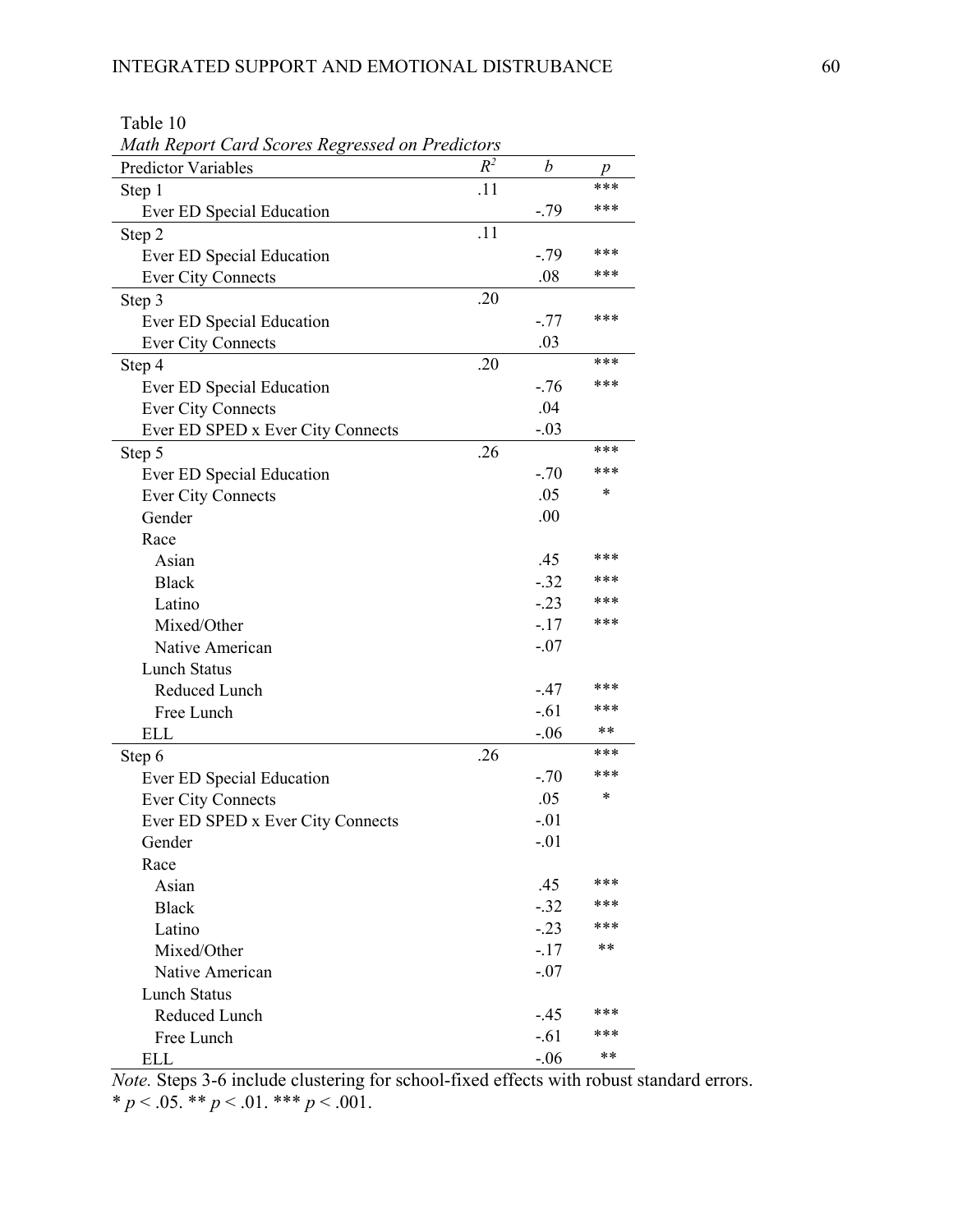did not significantly predict math report card grades. City Connects was significantly associated with positive increases in the criterion accounting for the variables in the model. Ever having an ED disability continued to significantly predict lower math report card scores.

The final step includes all covariates, predictors, and the interaction in the regression; overall this model is significant,  $F(12, 17, 973) = 365.63$ ,  $p < .001$ ,  $R^2 = .26$ . Contrary to predictions, the moderating effect of City Connects is non-significant in the model. When controlling for demographics, school effects, and City Connects status, ED disability significantly predicts lower report card scores for math (supporting Hypothesis 1a). The model also indicates that math report card scores significantly increase if the student ever received City connects while controlling for covariates and the ED indicator (confirming Hypothesis 2a).

*School-Fixed Effects Regressions – MCAS Math.* Regressing the MCAS math outcome on ED special education returns an overall significant model,  $F(1, 18, 535) = 3,525.76$   $p < .001$ ,  $R^2 =$ .16, see Table 11. Further supporting Hypothesis 1a, having an ED disability significantly predicts lower MCAS math scores than students without such disability.

Introducing the ever City Connects status maintains model significance,  $F(2, 18, 534) =$ 1,776.16,  $p < 0.001$ ,  $R^2 = 0.16$ . Accounting for the City Connects indicator, students ever in special education for ED score significantly lower on MCAS math measures than students never in special education. Controlling for the ED designation, City Connects also significantly predicts MCAS math scores. There is a significant positive relationship indicating that ever receiving City Connects results in higher MCAS math outcomes than students that never receive the intervention.

In the third step, school-fixed effects are added to account for observed/unobserved differences across schools. Overall, the model is significant,  $F(3, 18,444) = 1,140.15, p < .001$ ,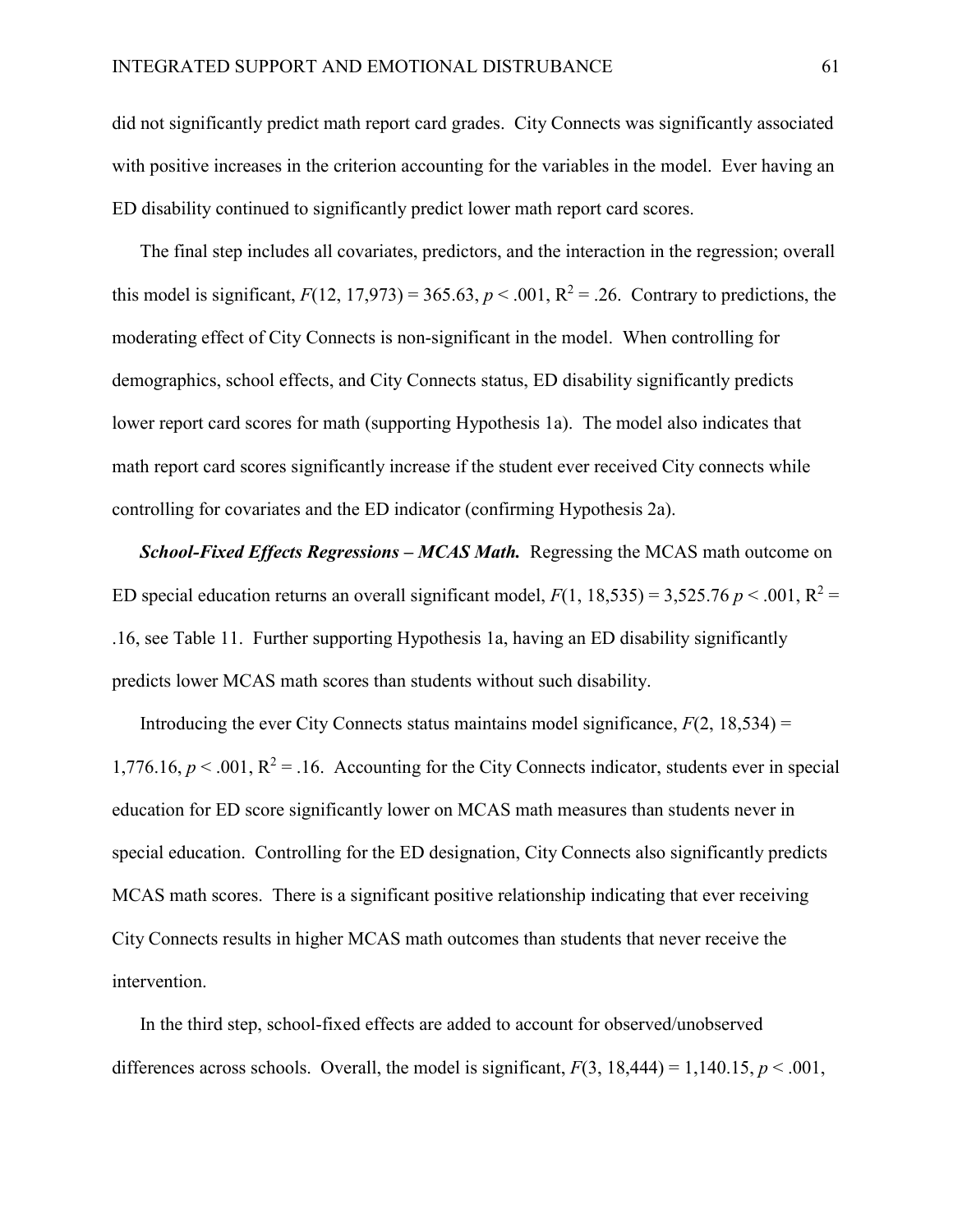| <b>MCAS Math Scores Regressed on Predictors</b> |       |                  |     |
|-------------------------------------------------|-------|------------------|-----|
| Predictor Variables                             | $R^2$ | $\boldsymbol{b}$ | p   |
| Step 1                                          | .16   |                  | *** |
| Ever ED Special Education                       |       | $-.96$           | *** |
| Step 2                                          | .16   |                  | *** |
| Ever ED Special Education                       |       | $-.96$           | *** |
| <b>Ever City Connects</b>                       |       | .07              | *** |
| Step 3                                          | .28   |                  | *** |
| Ever ED Special Education                       |       | $-.93$           | *** |
| <b>Ever City Connects</b>                       |       | .10              | *** |
| Step 4                                          | .28   |                  | *** |
| Ever ED Special Education                       |       | $-.92$           | *** |
| <b>Ever City Connects</b>                       |       | .11              | *** |
| Ever ED SPED x Ever City Connects               |       | $-.03$           |     |
| Step 5                                          | .34   |                  | *** |
| Ever ED Special Education                       |       | $-.87$           | *** |
| <b>Ever City Connects</b>                       |       | .12              | *** |
| Gender                                          |       | .03              | *   |
| Race                                            |       |                  |     |
| Asian                                           |       | .43              | *** |
| <b>Black</b>                                    |       | $-.36$           | *** |
| Latino                                          |       | $-26$            | *** |
| Mixed/Other                                     |       | $-19$            | **  |
| Native American                                 |       | $-12$            |     |
| <b>Lunch Status</b>                             |       |                  |     |
| Reduced Lunch                                   |       | $-.35$           | *** |
| Free Lunch                                      |       | $-.54$           | *** |
| <b>ELL</b>                                      |       | $-.10$           | *** |
| Step 6                                          | .34   |                  | *** |
| Ever ED Special Education                       |       | $-86$            | *** |
| <b>Ever City Connects</b>                       |       | .12              | *** |
| Ever ED SPED x Ever City Connects               |       | $-.01$           |     |
| Gender                                          |       | .03              | *   |
| Race                                            |       |                  |     |
| Asian                                           |       | .43              | *** |
| <b>Black</b>                                    |       | $-.36$           | *** |
| Latino                                          |       | $-26$            | *** |
| Mixed/Other                                     |       | $-19$            | **  |
| Native American                                 |       | $-.12$           |     |
| <b>Lunch Status</b>                             |       |                  |     |
| Reduced Lunch                                   |       | $-.35$           | *** |
| Free Lunch                                      |       | $-.54$           | *** |
| <b>ELL</b>                                      |       | $-.10$           | *** |

Table 11

*Note.* Steps 3-6 include clustering for school-fixed effects with robust standard errors. \*  $p < .05.$  \*\*  $p < .01.$  \*\*\*  $p < .001.$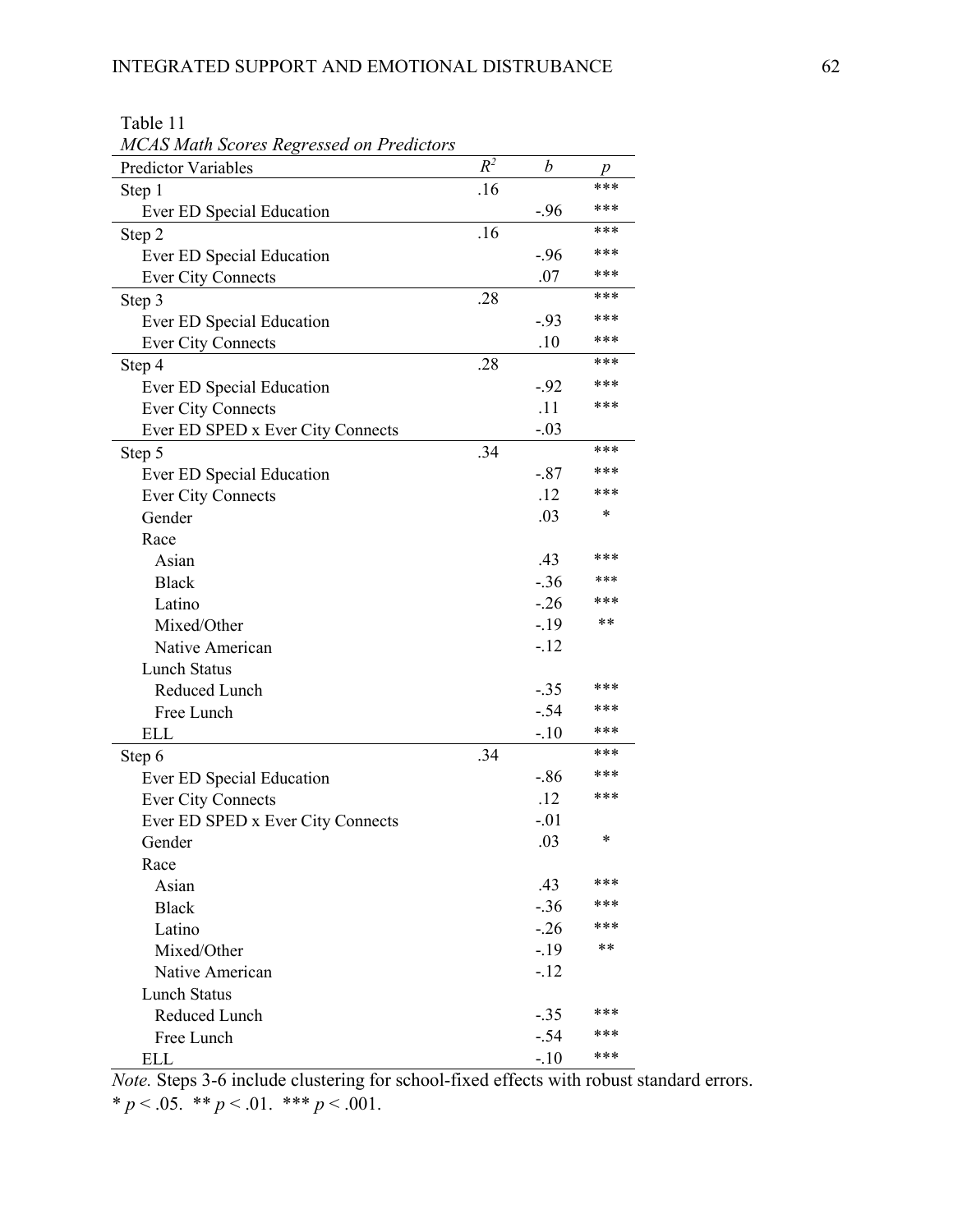$R^2 = .28$ . Both the significant negative association between ED status and MCAS scores and the positive relationship between City Connects and MCAS math outcomes remain.

The model continues to be significant after adding the interaction between City Connects and ED status in the fourth step,  $F(3, 18,444) = 1,140.15, p < .001, R^2 = .28$ . Contrary to predictions, the moderating effect of City Connects is not supported as it does not meet significance in the model. Ever having an ED disability continues to significantly negatively predict MCAS math scores while controlling for the City Connects predictor. Accounting for ED status, City Connects also significantly positively predicts higher outcomes on the MCAS math measure.

Demographic covariates were added in the next step to assess any changes in these relationships. The overall model remains significant and accounts for 34% of the proportion of variance found in MCAS math scores,  $F(11, 18,429) = 563.83$ ,  $p < .001$ ,  $R^2 = .34$ . Similar results to the previous regression analyses were found. Black, Latino, and Mixed/Other students scored significantly lower on MCAS math measures compared to respective peers. Asian students significantly performed higher than peers on the MCAS math scores. While Native American students scored lower on MCAS math results, these findings did not meet significance within the model. Gender was a significant predictor in the model indicating that males scored significantly higher than females on math MCAS. Both ELL status and qualifying for free or reduced lunch significantly predicted lower scores on MCAS math scores. The main predictors remain significant after accounting for these covariates. Holding others constant, ever being in special education for ED predicts significantly lower MCAS math scores compared to students without such need. Significantly higher MCAS math scores are found for students that ever receive City Connects than the comparison sample.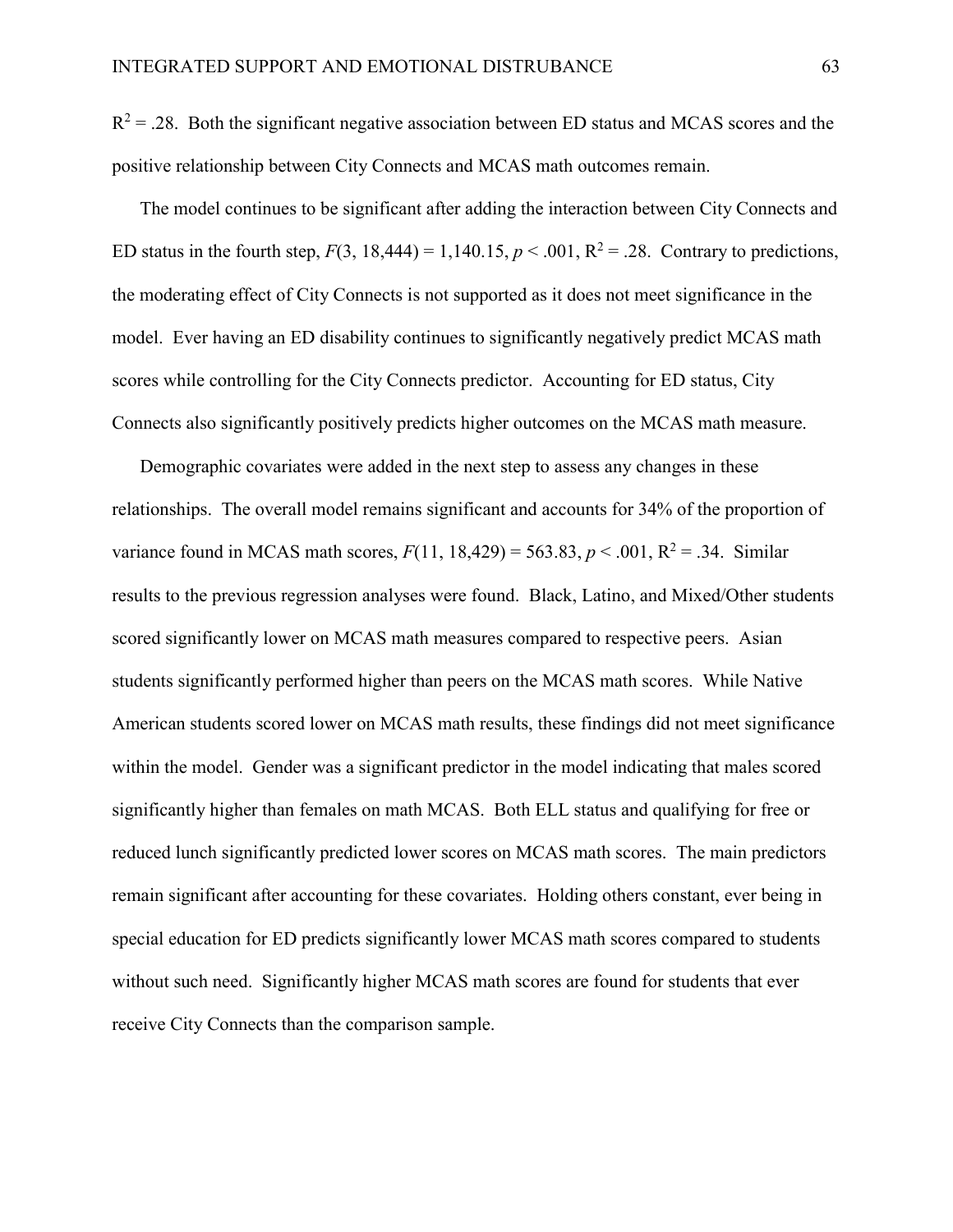The model remains significant reintroducing the interaction term in addition to the predictors and covariates,  $F(12, 18,428) = 517.26$ ,  $p < .001$ ,  $R^2 = .34$ . The predicted moderating effect of City Connects is non-significant contrary to Hypothesis 2ai. Confirming Hypothesis 1a, the ED predictor is significant where students never in special education receive higher MCAS math scores than those with an ED disability controlling for demographic and the City Connects variables. City Connects students receive significantly higher MCAS math scores than comparison students while accounting for ED designation and covariates (supporting Hypothesis 2a).

*School-Fixed Effects Regressions – Reading Report Cards.* Table 12 presents the model for the report card reading outcomes. Regressing reading scores onto the ever ED predictor was significant,  $F(1, 18,043) = 3,605.06 \, p \le 0.001$ ,  $R^2 = 0.17$ . Results indicated a significant negative relationship where ED disability contributed to lower report card scores in reading; supporting Hypothesis 1b.

The model maintains significance at the second step where the City Connects predictor is added,  $F(2, 18,042) = 1,805.30, p < .001, R^2 = .17$ . Special education for ED continues to significantly predict lower report card grades for reading while accounting for the City Connects indicator. City Connects status is also significant though, contrary to hypothesis, students receiving City Connects scored lower for reading on report cards than comparison students holding ED status constant.

Clustering for school-fixed effects with the ED and City Connects predictors accounts for 25% of the variance in reading scores; the model is significant,  $F(2, 17, 955) = 1,813.36$ ,  $p <$ .001,  $R^2 = 0.25$ . Reading scores are significantly lower if a student has an ED disability. The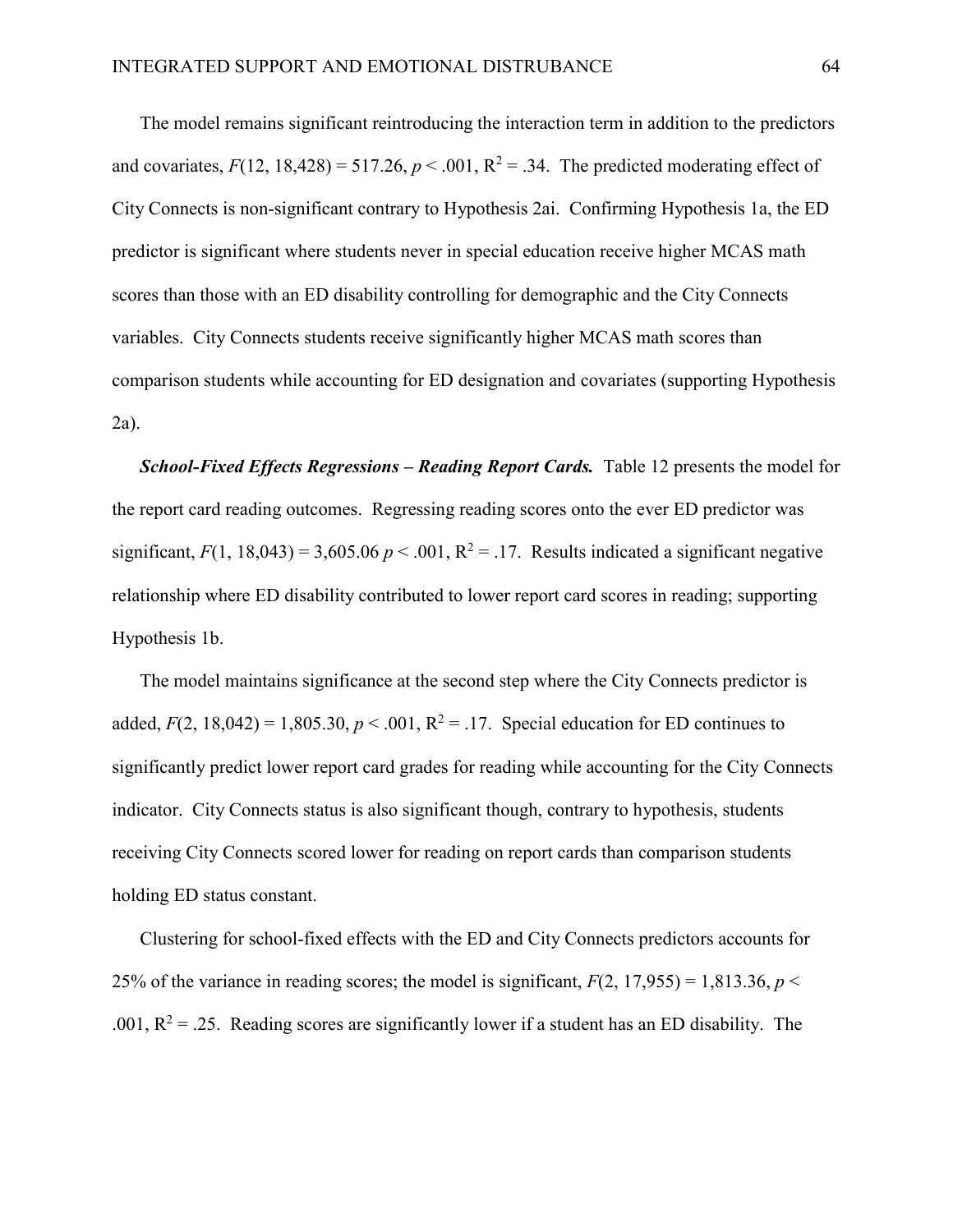Table 12

| Reading Report Card Scores Regressed on Predictors |       |         |     |  |  |
|----------------------------------------------------|-------|---------|-----|--|--|
| <b>Predictor Variables</b>                         | $R^2$ | b       | p   |  |  |
| Step 1                                             | .17   |         | *** |  |  |
| Ever ED Special Education                          |       | $-97$   | *** |  |  |
| Step 2                                             | .17   |         | *** |  |  |
| Ever ED Special Education                          |       | $-97$   | *** |  |  |
| <b>Ever City Connects</b>                          |       | $-.03$  | *   |  |  |
| Step 3                                             | .25   |         | *** |  |  |
| Ever ED Special Education                          |       | $-.93$  | *** |  |  |
| <b>Ever City Connects</b>                          |       | $-.10$  | *** |  |  |
| Step 4                                             | .25   |         | *** |  |  |
| Ever ED Special Education                          |       | $-.95$  | *** |  |  |
| <b>Ever City Connects</b>                          |       | $-.11$  | *** |  |  |
| Ever ED SPED x Ever City Connects                  |       | .05     |     |  |  |
| Step 5                                             | .31   |         | *** |  |  |
| Ever ED Special Education                          |       | $-.85$  | *** |  |  |
| <b>Ever City Connects</b>                          |       | $-.08$  | *** |  |  |
| Gender                                             |       | $-18$   | *** |  |  |
| Race                                               |       |         |     |  |  |
| Asian                                              |       | .15     | *** |  |  |
| <b>Black</b>                                       |       | $-.33$  | *** |  |  |
| Latino                                             |       | $-27$   | *** |  |  |
| Mixed/Other                                        |       | $-18$   | **  |  |  |
| Native American                                    |       | $-12$   |     |  |  |
| <b>Lunch Status</b>                                |       |         |     |  |  |
| Reduced Lunch                                      |       | $-42$   | *** |  |  |
| Free Lunch                                         |       | $-.61$  | *** |  |  |
| <b>ELL</b>                                         |       | $-14$   | *** |  |  |
| Step 6                                             | .31   |         | *** |  |  |
| Ever ED Special Education                          |       | $-.87$  | *** |  |  |
| <b>Ever City Connects</b>                          |       | $-.10$  | *** |  |  |
| Ever ED SPED x Ever City Connects                  |       | .08     | *   |  |  |
| Gender                                             |       | $-18$   | *** |  |  |
| Race                                               |       |         |     |  |  |
| Asian                                              |       | .15     | *** |  |  |
| <b>Black</b>                                       |       | $-0.33$ | *** |  |  |
| Latino                                             |       | $-.28$  | *** |  |  |
| Mixed/Other                                        |       | $-.18$  | **  |  |  |
| Native American                                    |       | $-.12$  |     |  |  |
| <b>Lunch Status</b>                                |       |         |     |  |  |
| Reduced Lunch                                      |       | $-.42$  | *** |  |  |
| Free Lunch                                         |       | $-.61$  | *** |  |  |
| <b>ELL</b>                                         |       | $-14$   | *** |  |  |

*Note.* Steps 3-6 include clustering for school-fixed effects with robust standard errors. \*  $p < .05.$  \*\*  $p < .01.$  \*\*\*  $p < .001.$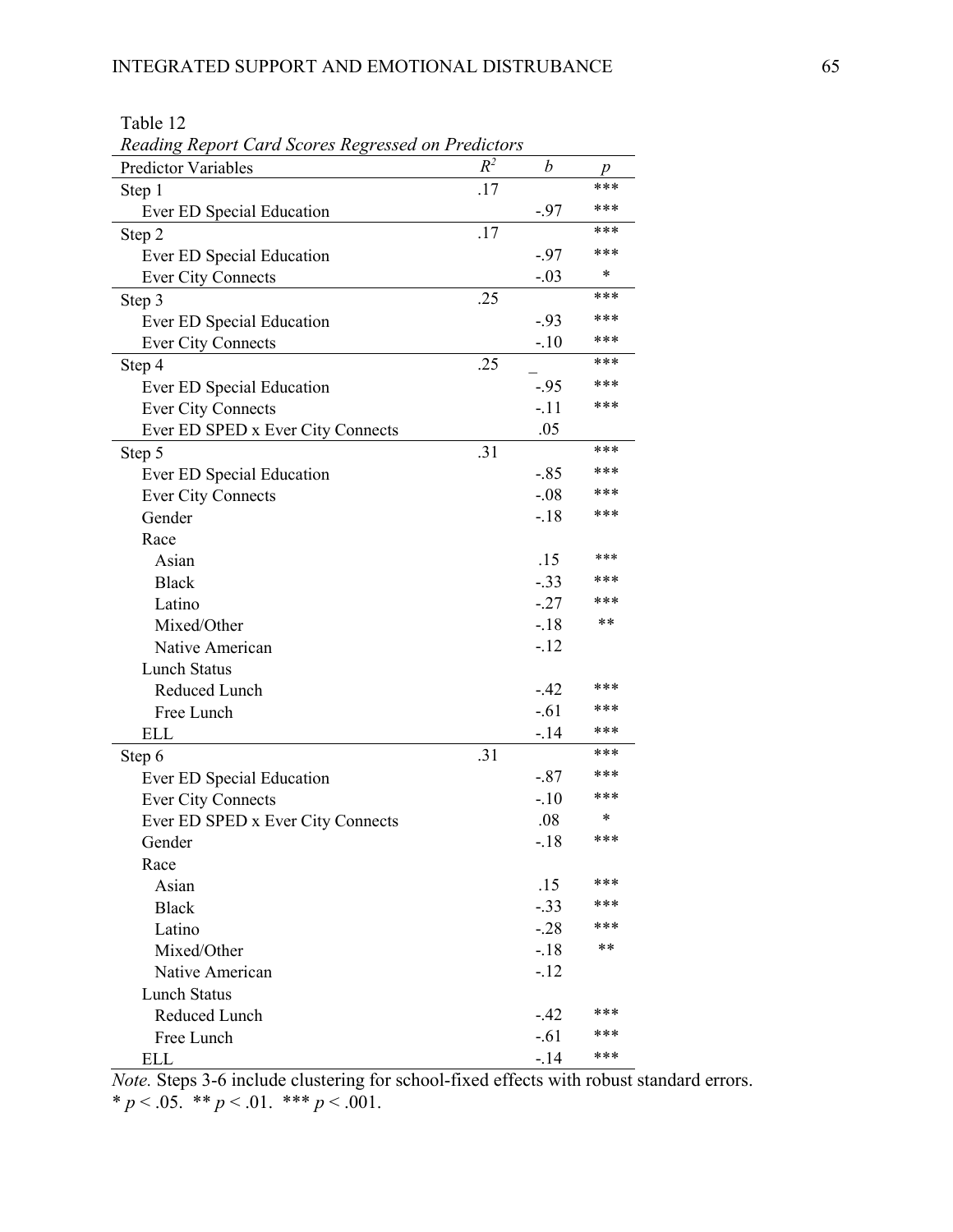significantly negative relationship between City Connects and reading indicates that students in City Connects schools score lower on reading than comparison students in the sample.

The fourth step introduces the interaction between ED special education and ever City Connects,  $F(3, 17, 954) = 1,209.82$ ,  $p < .001$ ,  $R^2 = .25$ . The significant negative associations between ED designation and reading scores and City Connects and reading outcomes continue in this model. However, the predicted moderation of City Connects on the relationship between ED special education and report card reading scores is not significant.

Introduction of the covariates in the study maintains model significance,  $F(11, 17,940) =$ 520.34,  $p < .001$ ,  $R^2 = .31$ . Similar to previous results, Black, Latino, and Mixed/Other students score significantly lower than comparison peer groups; Native American students score lower on reading though this result non-significant. Asian students score significantly higher on reading than respective peer groups. Female students score significantly higher than male peers on reading scores within the model. Significantly lower report card grades are found for students receiving free/reduced lunch. Non-ELL children score significantly higher on report cards for reading than ELL students. Accounting for these covariates, the ED designation significantly predicts lower reading scores than students never needing ED special education supports. Also, students in City Connects receive significantly lower reading scores than comparison students.

The interaction of City Connects and ED status was brought back in during the final step; overall, the model was significant,  $F(12, 17, 939) = 477.83$ ,  $p < .001$ ,  $R^2 = .31$ . Students with an ED disability score significantly lower than peers on the reading outcome while accounting for City Connects status and covariates, supporting Hypothesis 1b. Contrary to predictions in Hypothesis 2a, students in City Connects schools score significantly lower than comparison students on report card reading scores while controlling for other predictors. The interaction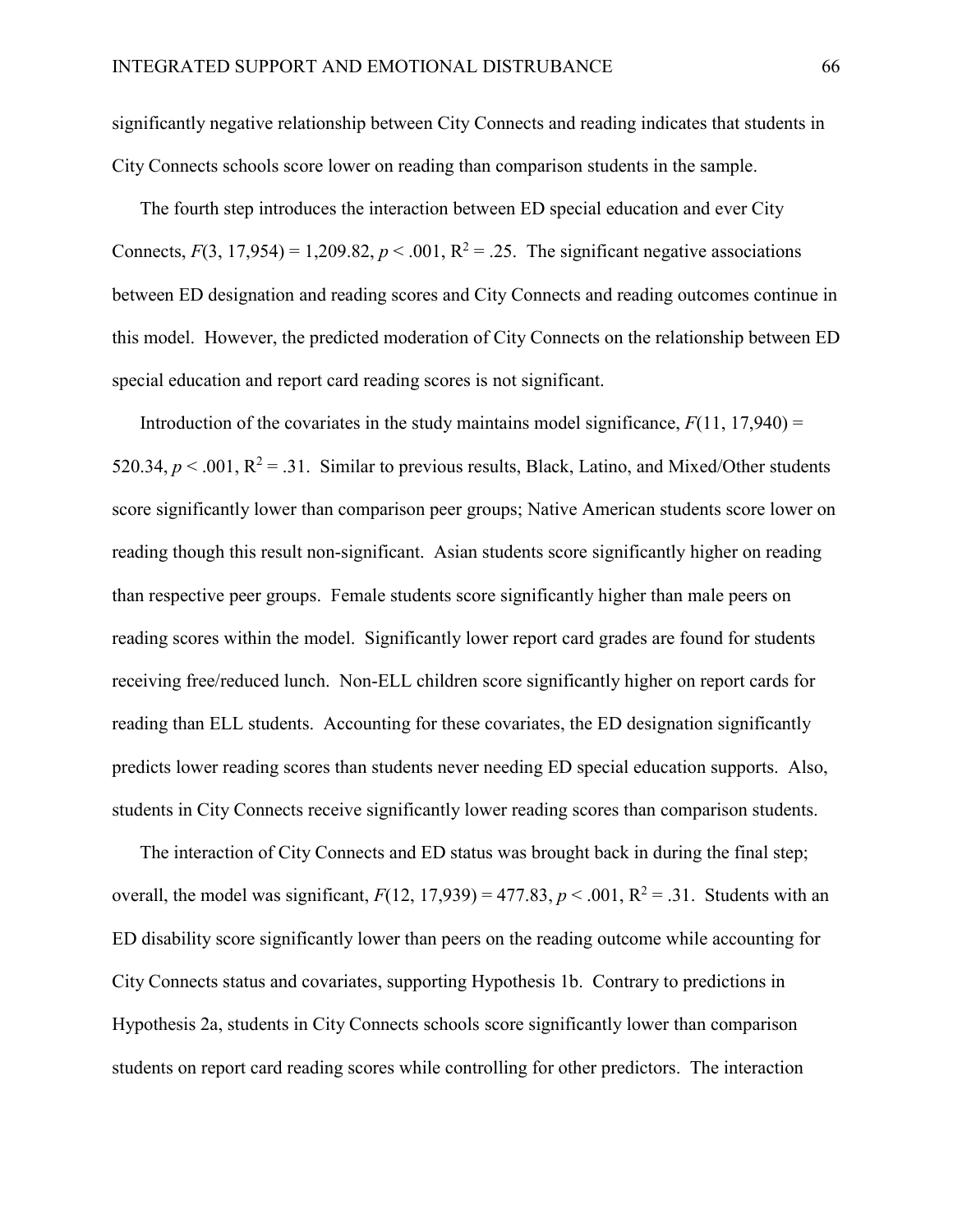term is also significant in support of Hypothesis 2bi (Figure 1). As seen, City Connects moderates the relationship between ED status and report card reading scores while controlling for demographic covariates in the school-fixed effects model. Differences in the reading outcomes between students ever having ED special education and children not receiving these services was smaller for the City Connects students than the two groups of students never in a City Connects school.



*School-Fixed Effects Regressions – Writing Report Cards.* Progression through the writing report card scores regressions is presented in Table 13. The first step in the model regressing writing report card scores on the ED predictor was significant,  $F(1, 18,031) = 3,358.27 \, p \le 0.001$ ,  $R^2$  = .16. There was a significant negative relationship between the two as having an ED disability predicts lower scores on writing scores; this supports Hypothesis 1b.

Adding the ever City Connects status into the second step maintains overall significance,  $F(2, 18,030) = 1679.05$ ,  $p < .001$ ,  $R^2 = .16$ . Contrary to hypotheses, the relationship between ever being in City Connects and writing outcomes did not meet significance while accounting for special education status. The ever ED variable continues to be negatively associated as students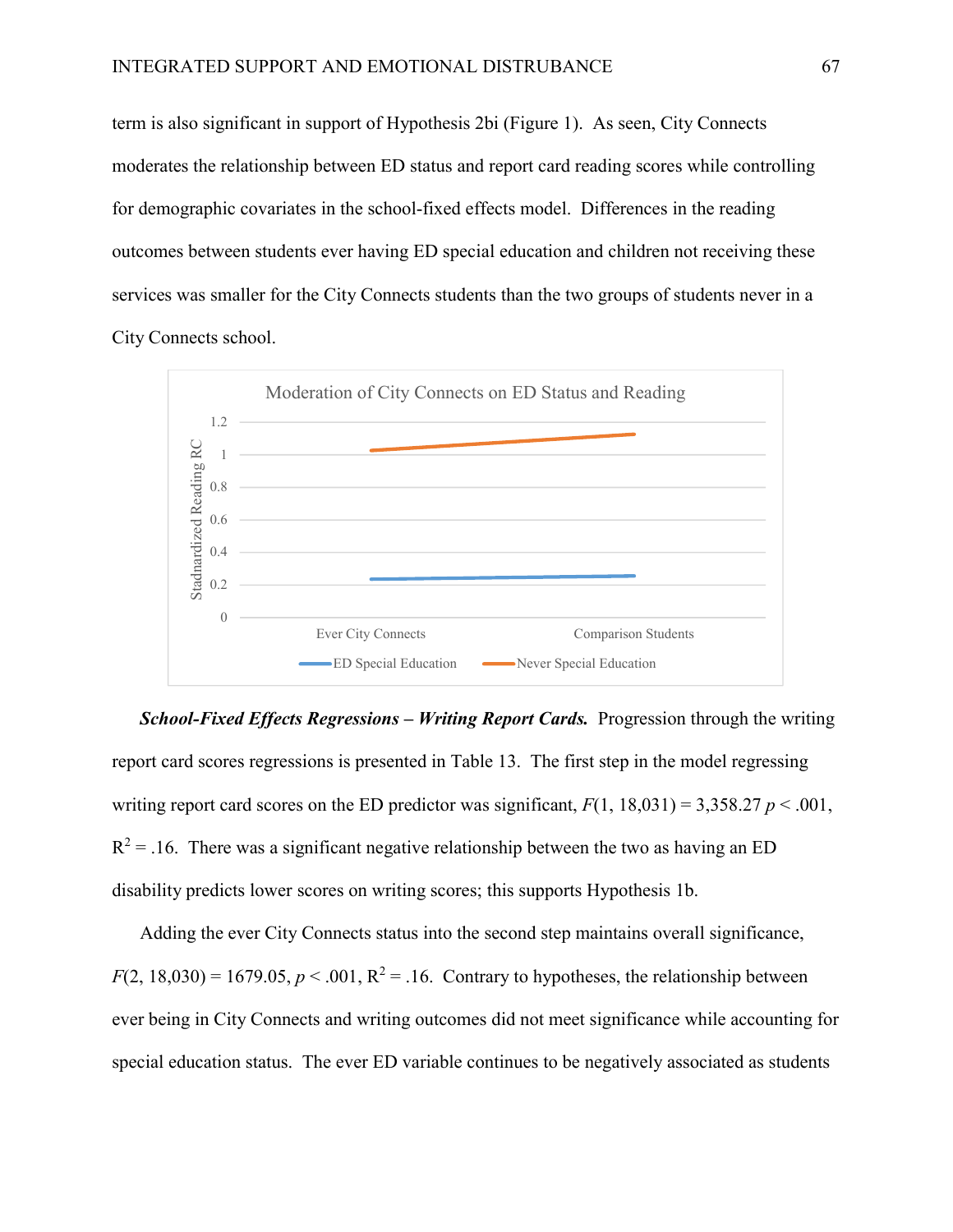| Writing Report Card Scores Regressed on Predictors |       |                  |     |
|----------------------------------------------------|-------|------------------|-----|
| <b>Predictor Variables</b>                         | $R^2$ | $\boldsymbol{b}$ | p   |
| Step 1                                             | .16   |                  | *** |
| Ever ED Special Education                          |       | $-.94$           | *** |
| Step 2                                             | .16   |                  | *** |
| Ever ED Special Education                          |       | $-.94$           | *** |
| <b>Ever City Connects</b>                          |       | .00              |     |
| Step 3                                             | .25   |                  | *** |
| Ever ED Special Education                          |       | $-91$            | *** |
| <b>Ever City Connects</b>                          |       | $-.04$           |     |
| Step 4                                             | .25   |                  | *** |
| Ever ED Special Education                          |       | $-91$            | *** |
| <b>Ever City Connects</b>                          |       | $-.04$           |     |
| Ever ED SPED x Ever City Connects                  |       | .03              |     |
| Step 5                                             | .33   |                  | *** |
| Ever ED Special Education                          |       | $-.80$           | *** |
| <b>Ever City Connects</b>                          |       | $-.02$           |     |
| Gender                                             |       | $-.30$           | *** |
| Race                                               |       |                  |     |
| Asian                                              |       | .27              | *** |
| <b>Black</b>                                       |       | $-27$            | *** |
| Latino                                             |       | $-.22$           | *** |
| Mixed/Other                                        |       | $-18$            | **  |
| Native American                                    |       | $-12$            |     |
| <b>Lunch Status</b>                                |       |                  |     |
| Reduced Lunch                                      |       | $-.46$           | *** |
| Free Lunch                                         |       | $-.67$           | *** |
| <b>ELL</b>                                         |       | $-16$            | *** |
| Step 6                                             | .33   |                  | *** |
| Ever ED Special Education                          |       | $-.81$           | *** |
| <b>Ever City Connects</b>                          |       | $-.03$           |     |
| Ever ED SPED x Ever City Connects                  |       | .06              |     |
| Gender                                             |       | $-.30$           | *** |
| Race                                               |       |                  |     |
| Asian                                              |       | .27              | *** |
| <b>Black</b>                                       |       | $-27$            | *** |
| Latino                                             |       | $-.22$           | *** |
| Mixed/Other                                        |       | $-18$            | **  |
| Native American                                    |       | $-12$            |     |
| <b>Lunch Status</b>                                |       |                  |     |
| Reduced Lunch                                      |       | $-.46$           | *** |
| Free Lunch                                         |       | $-.67$           | *** |
| <b>ELL</b>                                         |       | $-16$            | *** |

Table 13 *Writing Report Card Scores Regressed on Predictors*

*Note.* Steps 3-6 include clustering for school-fixed effects with robust standard errors. \*  $p < .05.$  \*\*  $p < .01.$  \*\*\*  $p < .001.$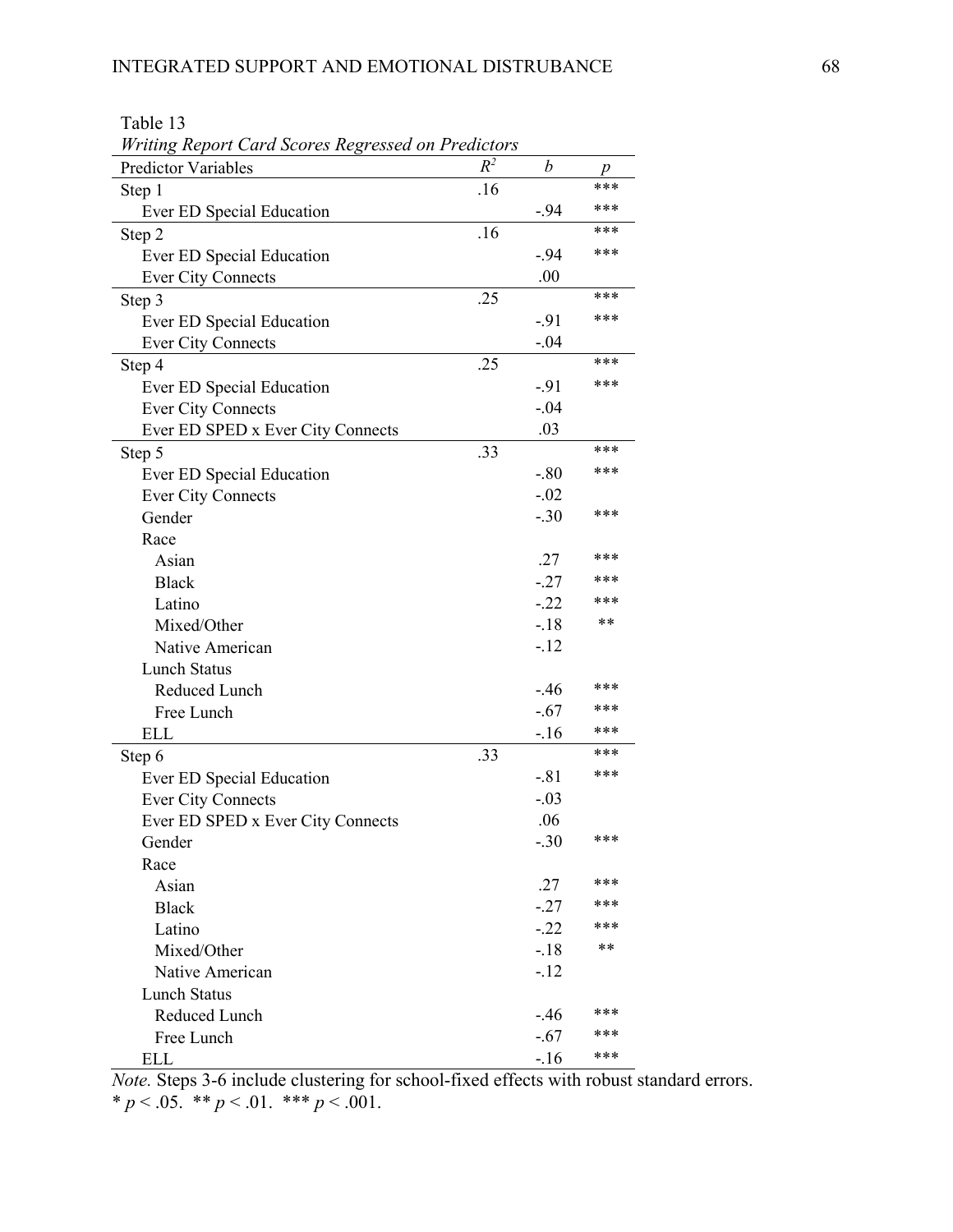with ED disabilities receiving significantly lower writing scores than students without these needs while controlling for the City Connects predictor.

Accounting for school-fixed effects in step three returns similar results. The model is significant and accounting for 25% of the variance in report card writing scores,  $F(2, 17, 943) =$ 1,748.99,  $p < 0.001$ ,  $R^2 = 0.25$ . Students ever having ED special education supports score lower on the writing outcomes than comparison peers. The City Connects predictor remained nonsignificant.

The overall model remains significant when the interaction between City Connects and Ever ED special education is added,  $F(3, 17,942) = 1,166.36, p < .001, R^2 = .25$ . Contrary to predictions, the moderating effect of City Connects on the ED designation and writing scores was not significant. The ED variable continues to predict significantly lower writing scores for students ever receiving ED designation, whereas the City Connects status did not reach significance.

Introducing covariates in the fourth step accounts for a third of the proportion of variance in writing report card scores accounted for by the model,  $F(11, 17, 927) = 535.89$ ,  $p < .001$ ,  $R^2 =$ .33. Asian students continue to perform significantly higher than respective peers on writing scores from report cards. Black, Latino, and Mixed/Other students score significantly lower on these same outcomes. Native American students did not significantly differ than White peers on the writing outcomes. Significantly lower writing scores are found for male students than female peers. The relationship between writing and the lunch indicator was significant and negative, indicating lower scores on writing for students receiving free or reduced price lunch. The ELL status is significant and negatively related to writing scores. While the ever City Connects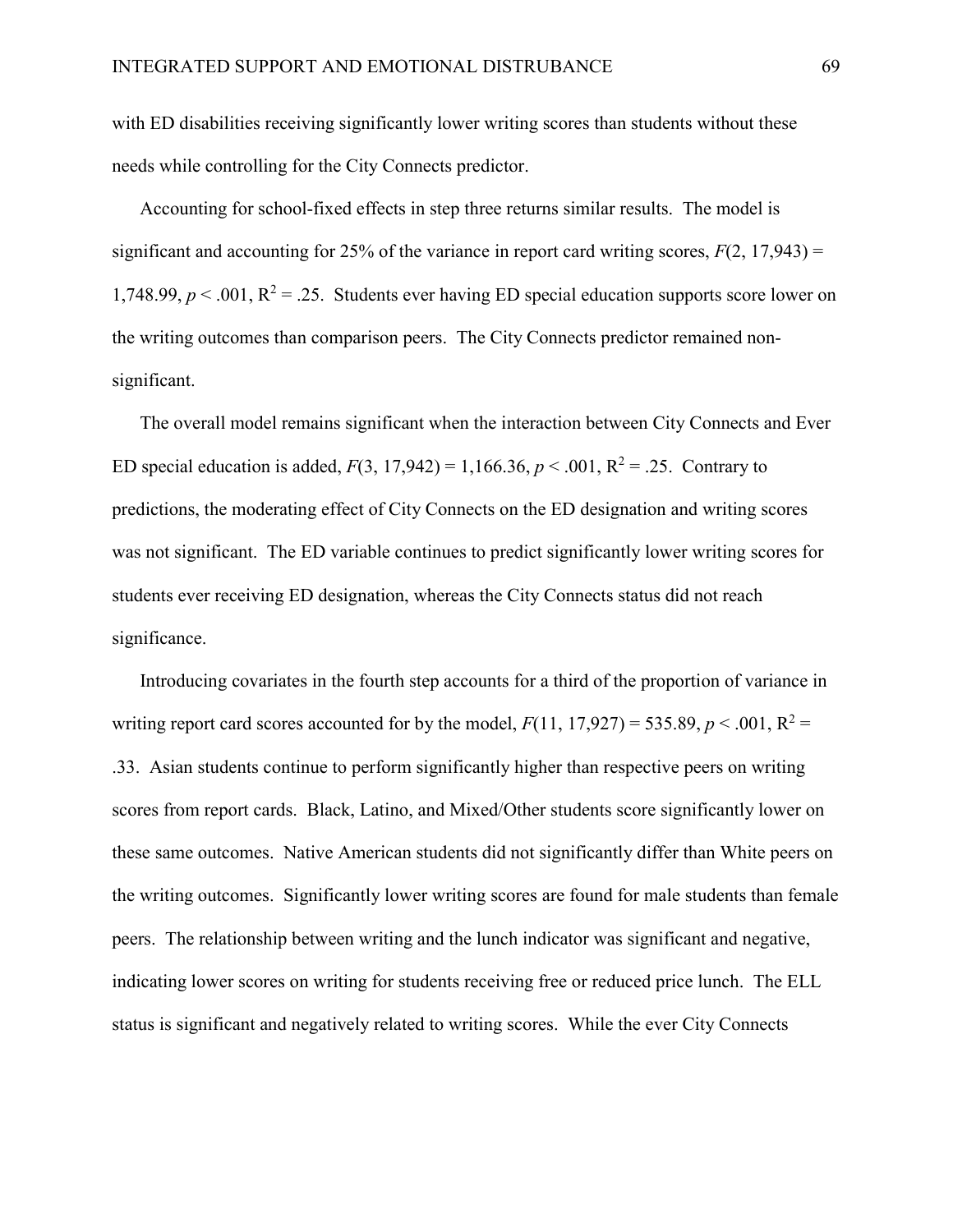indicator does not reach significance, ED status continues to have a significant negative association with writing scores accounting for the City Connects and demographic variables.

Writing scores are regressed onto the covariates, the main predictors, and the interactions in the final step,  $F(12, 17,296) = 491.63$ ,  $p < .001$ ,  $R^2 = .33$ . The ED predictor remains significant with students ever having an ED status receiving lower writing scores compared to outcomes for students without an ED disability while controlling for other variables; this finding is in support of Hypothesis 1b. Results do not support the hypothesis of moderation as the interaction between City Connects and ED special education is non-significant. The City Connects predictor also did not reach significance in the model and Hypothesis 2b was not supported.

*School-Fixed Effects Regressions – MCAS ELA.* Table 14 reports the results of MCAS ELA regressions. The model is significant when MCAS ELA scores are regressed on the ever ED special education predictor,  $F(1, 18,591) = 4,781.40 \, p \le 0.001$ ,  $R^2 = 0.20$ . The association is significantly negative where students ever having an ED disability score lower than peers without these needs, supporting Hypothesis 1b.

The overall model remains significant when adding the City Connects predictor, *F*(2, 18,590)  $= 2,409.69, p < .001, R<sup>2</sup> = .21$ . The relationship between ED designation and ELA MCAS outcomes remains significantly negative, where students ever with ED score lower than respective peers. Contrary to predictions, ever City Connects is also negatively related to MCAS ELA measures; this negative association is also significant. Comparison students scores higher on the MCAS ELA outcome than students ever in City Connects.

School-fixed effects and standard errors are introduced in the third step which overall is significant,  $F(2, 18, 501) = 2,184$ ,  $p < .001$ ,  $R^2 = .31$ . Both the ED special education predictor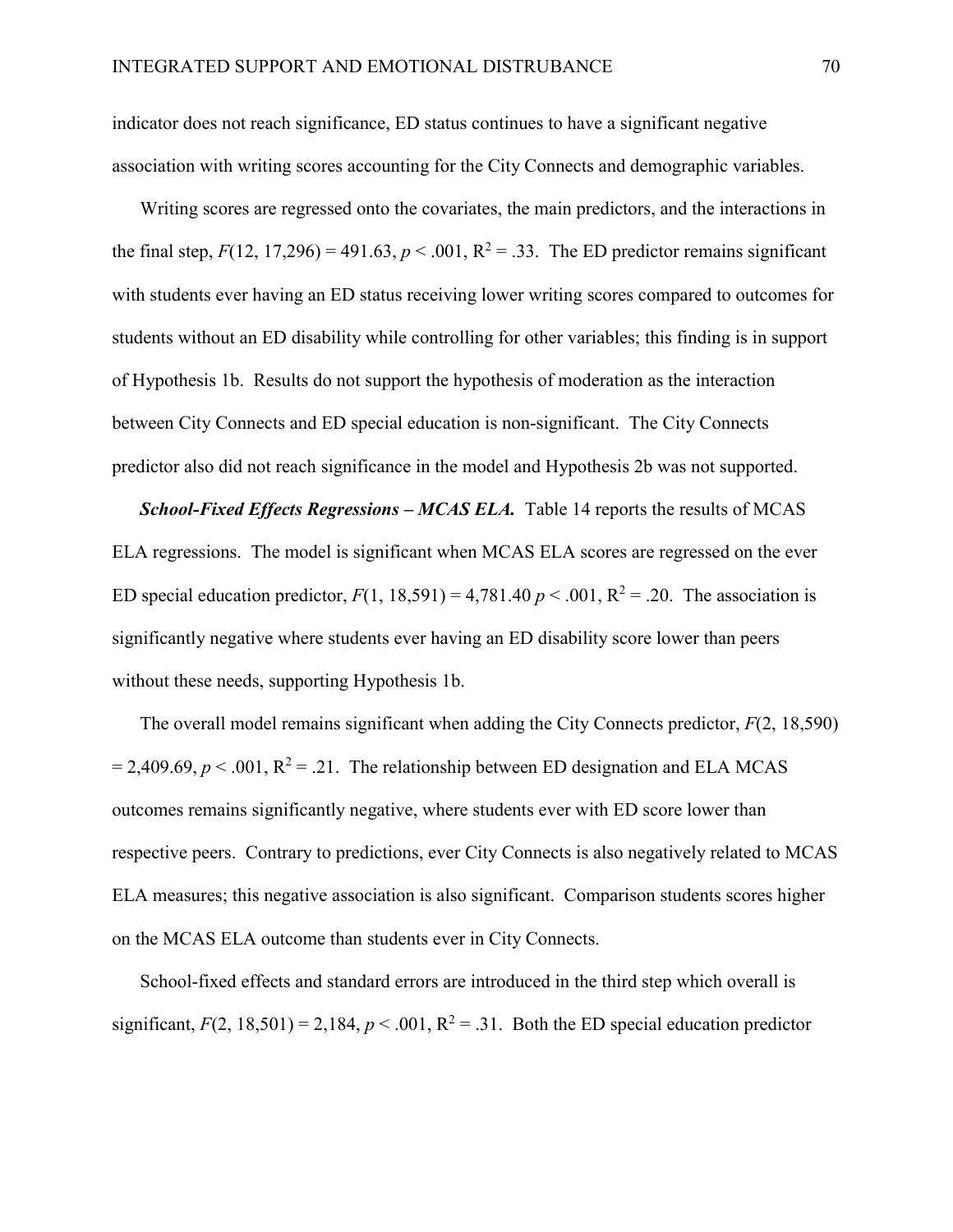| <b>MCAS ELA Scores Regressed on Predictors</b> |       |                  |     |
|------------------------------------------------|-------|------------------|-----|
| <b>Predictor Variables</b>                     | $R^2$ | $\boldsymbol{b}$ | p   |
| Step 1                                         | .20   |                  | *** |
| Ever ED Special Education                      |       | $-1.08$          | *** |
| Step 2                                         | .21   |                  | *** |
| Ever ED Special Education                      |       | $-1.08$          | *** |
| <b>Ever City Connects</b>                      |       | $-.08$           | *** |
| Step 3                                         | .31   |                  | *** |
| Ever ED Special Education                      |       | $-1.05$          | *** |
| <b>Ever City Connects</b>                      |       | $-.06$           | **  |
| Step 4                                         | .31   |                  | *** |
| Ever ED Special Education                      |       | $-1.04$          | *** |
| <b>Ever City Connects</b>                      |       | $-.05$           | *   |
| Ever ED SPED x Ever City Connects              |       | $-.02$           |     |
| Step 5                                         | .36   |                  | *** |
| Ever ED Special Education                      |       | $-98$            | *** |
| <b>Ever City Connects</b>                      |       | $-.04$           |     |
| Gender                                         |       | $-16$            | *** |
| Race                                           |       |                  |     |
| Asian                                          |       | .14              | *** |
| <b>Black</b>                                   |       | $-.29$           | *** |
| Latino                                         |       | $-.25$           | *** |
| Mixed/Other                                    |       | $-17$            | **  |
| Native American                                |       | $-12$            |     |
| <b>Lunch Status</b>                            |       |                  |     |
| Reduced Lunch                                  |       | $-.26$           | *** |
| Free Lunch                                     |       | $-46$            | *** |
| <b>ELL</b>                                     |       | $-.23$           | *** |
| Step 6                                         | .36   |                  | *** |
| Ever ED Special Education                      |       | $-.98$           | *** |
| <b>Ever City Connects</b>                      |       | $-.04$           |     |
| Ever ED SPED x Ever City Connects              |       | .00              |     |
| Gender                                         |       | $-16$            | *** |
| Race                                           |       |                  |     |
| Asian                                          |       | .14              | *** |
| <b>Black</b>                                   |       | $-.29$           | *** |
| Latino                                         |       | $-25$            | *** |
| Mixed/Other                                    |       | $-17$            | **  |
| Native American                                |       | $-12$            |     |
| <b>Lunch Status</b>                            |       |                  |     |
| Reduced Lunch                                  |       | $-26$            | *** |
| Free Lunch                                     |       | $-46$            | *** |
| <b>ELL</b>                                     |       | $-.23$           | *** |

Table 14

*Note.* Steps 3-6 include clustering for school-fixed effects with robust standard errors. \*  $p < .05.$  \*\*  $p < .01.$  \*\*\*  $p < .001.$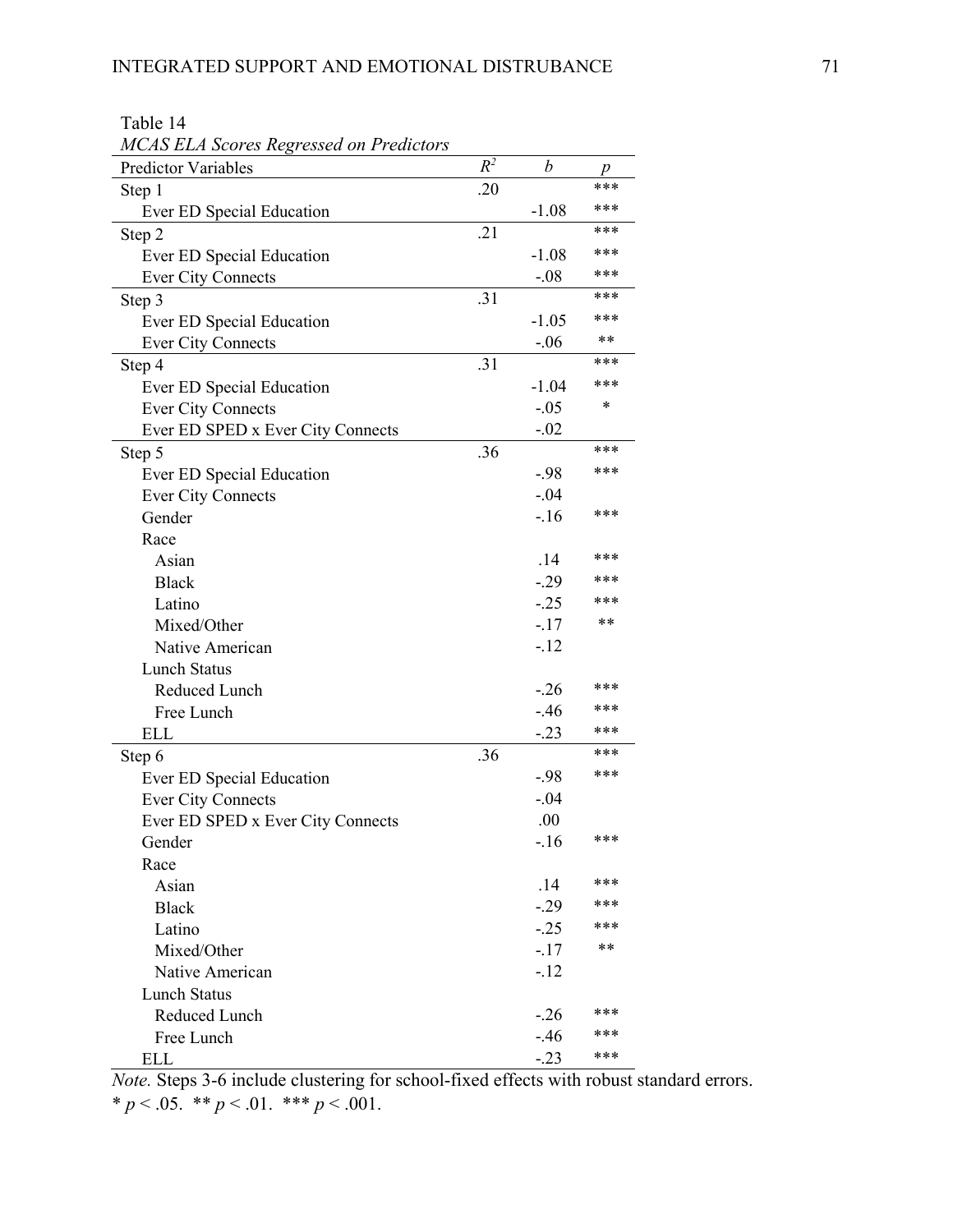and the ever City Connects indicator remain significantly negatively related to MCAS ELA scores.

The fourth step includes the interaction term between ever ED and City Connects; the model is significant,  $F(3, 18,500) = 1,457.02, p < .001, R^2 = .31$ . Contrary to hypotheses, the moderation effect of City Connects on ED status and ELA MCAS measures is non-significant. The City Connects and ED disability variables remain significant, predicting lower MCAS ELA scores if ever in City Connects of special education for ED.

The model is significant when adding the demographic covariates, accounting for 36% of the variance in ELA MCAS outcomes,  $F(11, 18,485) = 572.94$ ,  $p < .001$ ,  $R^2 = .36$ . As with previous criterion variables, ELA MCAS scores were significantly lower for Black, Latino, and Mixed/Other students compared to White peers. Asian students scored significantly higher than respective peers on the ELA MCAS outcome; Native American students did not score significantly different. Female students score significantly higher than male peers on the MCAS ELA measure. Students with both free and reduced lunch have significantly lower scores on MCAS ELA than peers that pay full price. The ELL status significantly predicts lower scores for ELL students than non-ELL peers on MCAS ELA results. While the special education designation remains significant, predicting lower scores for students with ED, the City Connects predictor is no longer significant.

Reintroduction of the City Connects and ED special education interaction occurred during the final step, retaining model significance,  $F(12, 18,484) = 525.76$ ,  $p < .001$ ,  $R^2 = .36$ . The hypothesized City Connects moderation of the relationship between ED special education and MCAS ELA scores was not supported, as the interaction did not reach significance. The ED designation, while controlling City Connects status, is significant. That is, students ever in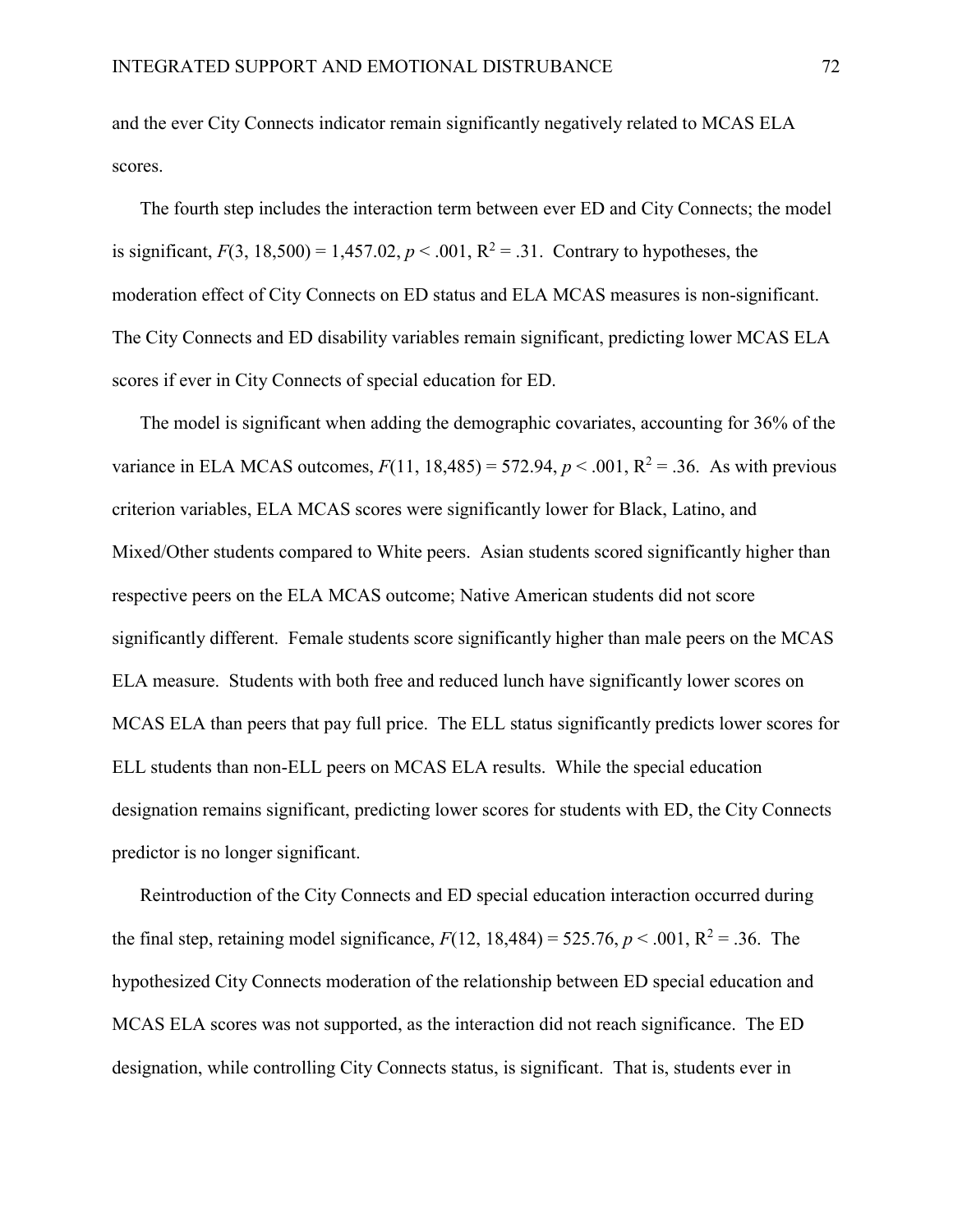special education for ED score lower than peers without ED which supports Hypothesis 1b. Contrary to Hypothesis 2b, City Connects did not significantly predict higher ELA MCAS scores controlling for covariates and ED status.

*School-Fixed Effects Regressions – Behavior Report Cards.* Results from the regression analyses for behavior report card scores (Hypothesis 1c) are reported in Table 15. The first step includes the ED disability predictor and is significant,  $F(1, 17.923) = 672.37 p < .001$ ,  $R^2 = .04$ . As predicted, there is a significant negative association between ED special education and behavior scores. Specifically, students ever receiving an ED designation have lower report card scores for behavior than students without ED.

In the second step, the model remains significant when introducing the ever City Connects variable,  $F(2, 17,922 = 342.92, p < .001, R^2 = .04$ . The significant negative relationship between ED disability and behavior scores remains while accounting for the City Connects variable. Counter to predictions, City Connects was also negatively associated with behavior report card grades; this relationship met significance while controlling for ED status. Ever being in City Connects resulted in lower behavior scores than students in comparison schools.

The overall model is significant with the school-fixed effects added in the third step, *F*(2,  $17,836$ ) = 256.51,  $p < .001$ ,  $R^2 = .13$ . Both predictors have significant and negative relationships with the behavior outcome. Students ever in City Connects score lower than comparison students on report cards for behavior. Also, higher behavior scores are found for students that never have an ED disability than children with this need.

Step four introduces the interaction between City Connects status and ED disability into the regression,  $F(3, 17,835) = 172.01$ ,  $p < .001$ ,  $R^2 = .13$ . Contrary to hypotheses, despite model significance, the moderating effect of City Connects was not significant. The ED predictor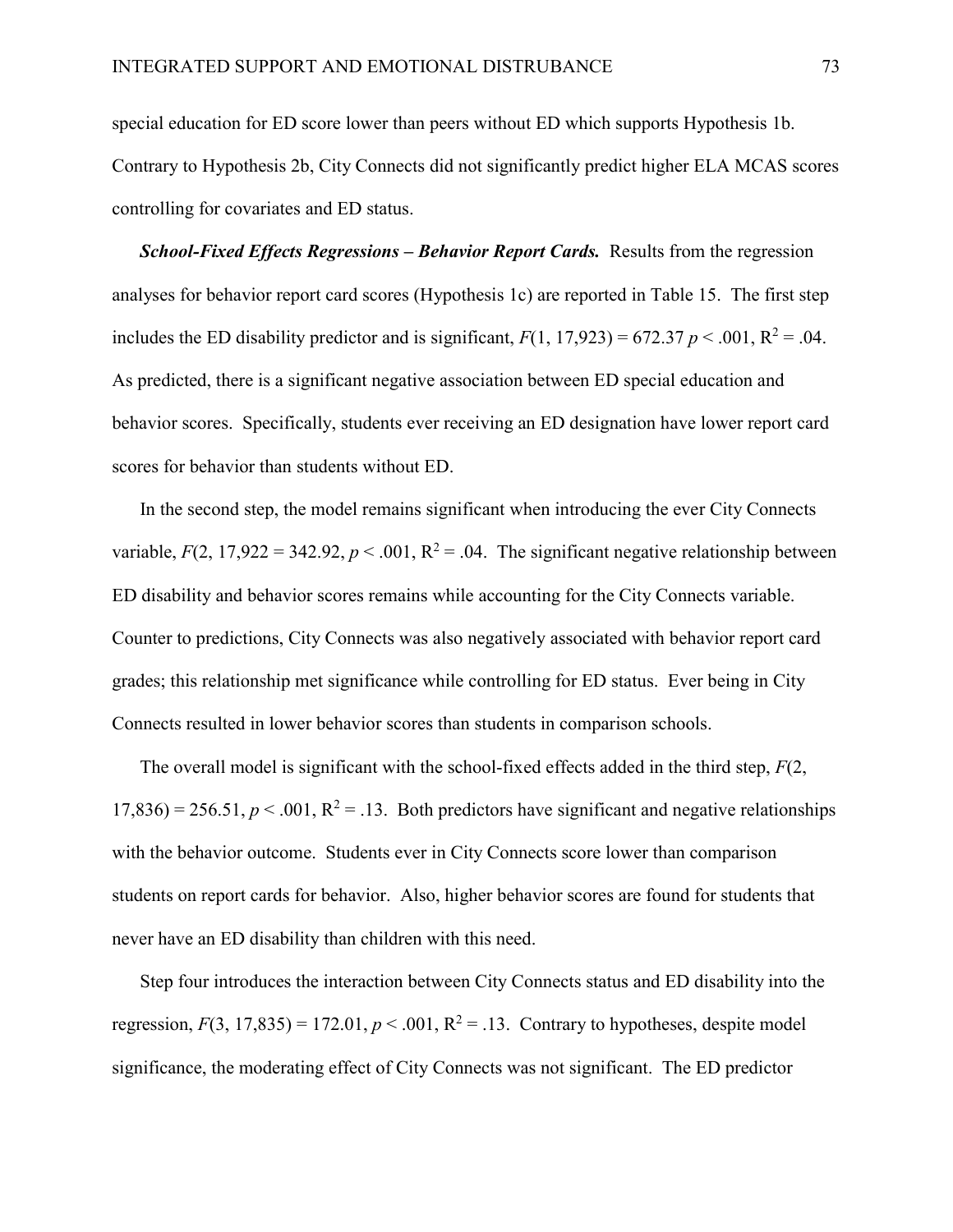Table 15

| <b>Behavior Report Card Scores Regressed on Predictors</b> |       |        |     |  |  |  |
|------------------------------------------------------------|-------|--------|-----|--|--|--|
| <b>Predictor Variables</b>                                 | $R^2$ | b      | p   |  |  |  |
| Step 1                                                     | .04   |        | *** |  |  |  |
| Ever ED Special Education                                  |       | -.45   | *** |  |  |  |
| Step 2                                                     | .04   |        | *** |  |  |  |
| Ever ED Special Education                                  |       | $-.45$ | *** |  |  |  |
| <b>Ever City Connects</b>                                  |       | $-.06$ | *** |  |  |  |
| Step 3                                                     | .13   |        | *** |  |  |  |
| Ever ED Special Education                                  |       | $-.40$ | *** |  |  |  |
| <b>Ever City Connects</b>                                  |       | -.11   | *** |  |  |  |
| Step 4                                                     | .13   |        | *** |  |  |  |
| Ever ED Special Education                                  |       | $-.38$ | *** |  |  |  |
| <b>Ever City Connects</b>                                  |       | $-.09$ | *** |  |  |  |
| Ever ED SPED x Ever City Connects                          |       | $-.07$ |     |  |  |  |
| Step 5                                                     | .20   |        | *** |  |  |  |
| Ever ED Special Education                                  |       | $-28$  | *** |  |  |  |
| <b>Ever City Connects</b>                                  |       | $-.11$ | *** |  |  |  |
| Gender                                                     |       | $-.36$ | *** |  |  |  |
| Race                                                       |       |        |     |  |  |  |
| Asian                                                      |       | .26    | *** |  |  |  |
| <b>Black</b>                                               |       | $-.32$ | *** |  |  |  |
| Latino                                                     |       | $-15$  | *** |  |  |  |
| Mixed/Other                                                |       | $-.20$ | **  |  |  |  |
| Native American                                            |       | $-15$  |     |  |  |  |
| <b>Lunch Status</b>                                        |       |        |     |  |  |  |
| Reduced Lunch                                              |       | $-.15$ | *   |  |  |  |
| Free Lunch                                                 |       | $-.35$ | *** |  |  |  |
| <b>ELL</b>                                                 |       | .04    | *   |  |  |  |
| Step 6                                                     | .20   |        | *** |  |  |  |
| Ever ED Special Education                                  |       | $-27$  | *** |  |  |  |
| <b>Ever City Connects</b>                                  |       | $-.10$ | *** |  |  |  |
| Ever ED SPED x Ever City Connects                          |       | $-.03$ |     |  |  |  |
| Gender                                                     |       | $-.36$ | *** |  |  |  |
| Race                                                       |       |        |     |  |  |  |
| Asian                                                      |       | .26    | *** |  |  |  |
| <b>Black</b>                                               |       | $-.32$ | *** |  |  |  |
| Latino                                                     |       | $-15$  | *** |  |  |  |
| Mixed/Other                                                |       | $-20$  | **  |  |  |  |
| Native American                                            |       | $-.15$ |     |  |  |  |
| <b>Lunch Status</b>                                        |       |        |     |  |  |  |
| Reduced Lunch                                              |       | $-.15$ | **  |  |  |  |
| Free Lunch                                                 |       | $-.35$ | *** |  |  |  |
| <b>ELL</b>                                                 |       | .04    | *   |  |  |  |

*Note.* Steps 3-6 include clustering for school-fixed effects with robust standard errors. \*  $p < .05.$  \*\*  $p < .01.$  \*\*\*  $p < .001.$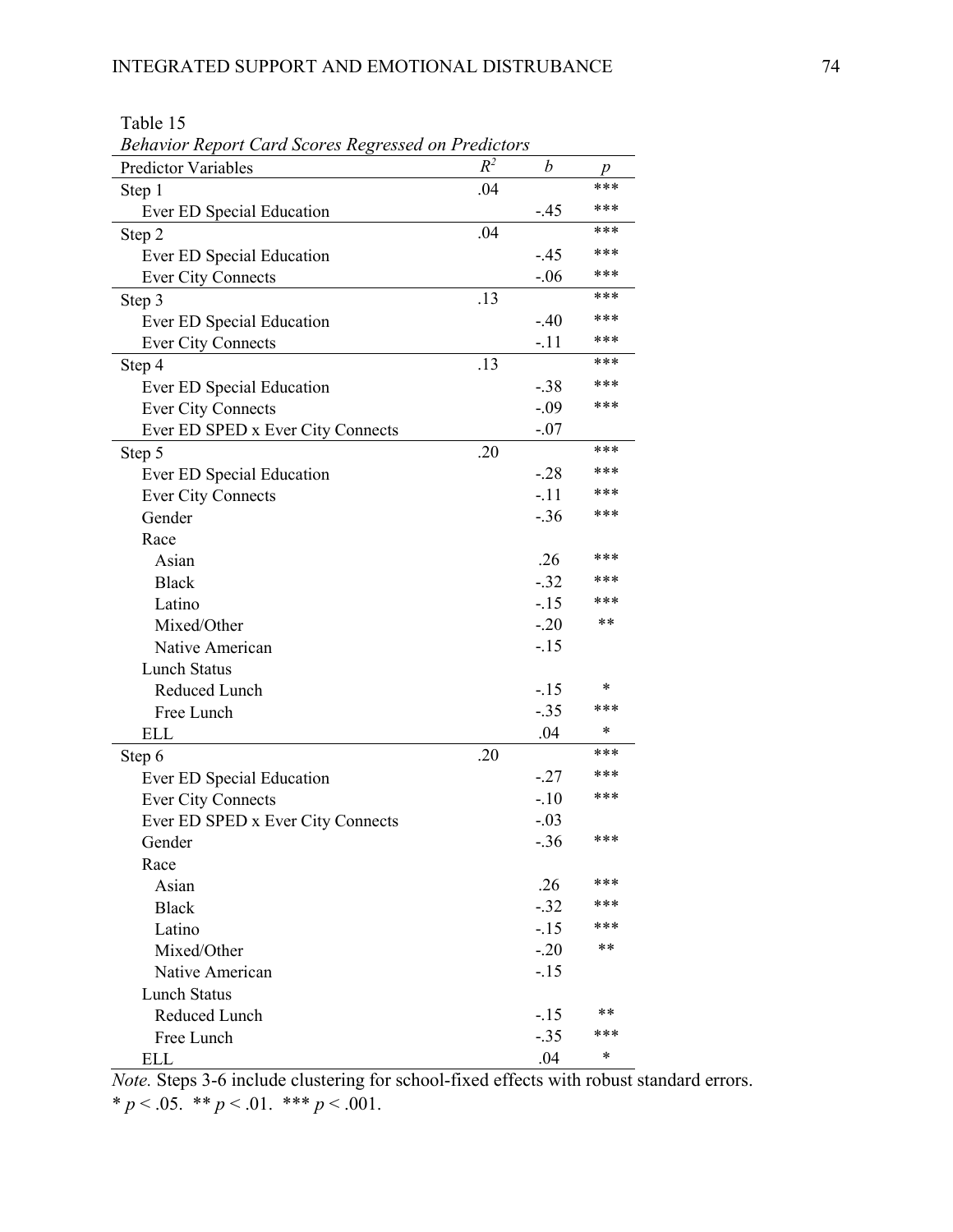remains significant indicating a negative relationship between ever having an ED disability and behavior scores. City Connects also predicted lower scores for behavior on report cards, a relationship that is significant.

Adding covariates brings the proportion of variance accounted for by the model to 20%,  $F(11, 17,820) = 218.15$ ,  $p < .001$ ,  $R^2 = .20$ . Differential effects are found for ethnicity. Black, Latino, and Mixed/Other students have significantly lower scores than respective peers; Native American students do not significantly differ. Behavior scores are significantly higher for Asian students than White students. Male students perform lower on behavior scores than female peers; this relationship is significant. Students receiving free and reduced price lunch both score significantly lower on behavior than respective peers. Behavior scores are also significantly lower for ELL students than non-ELL children. Accounting for the demographic covariates, both of the main predictors continue to be negatively and significantly related to the behavior report card scores. Students never having an ED disability have higher behavior outcomes than students with an ED status. City Connects students also score lower on report cards for behavior than comparison students.

The final step including the main predictors, the interaction, and all covariates returned a significant model,  $F(12, 17,819) = 199.87, p < .001, R^2 = .20$ . Hypotheses of the moderating effect of City Connects was not supported as the interaction term was non-significant. Having an ED disability was a significant predictor of lower behavior scores while accounting for City Connects status and covariates (supporting Hypothesis 1c). Report card behavior outcomes were also significantly higher for comparison students than students in City Connects schools controlling for other variables, contrary to predicted relationship in Hypothesis 2c.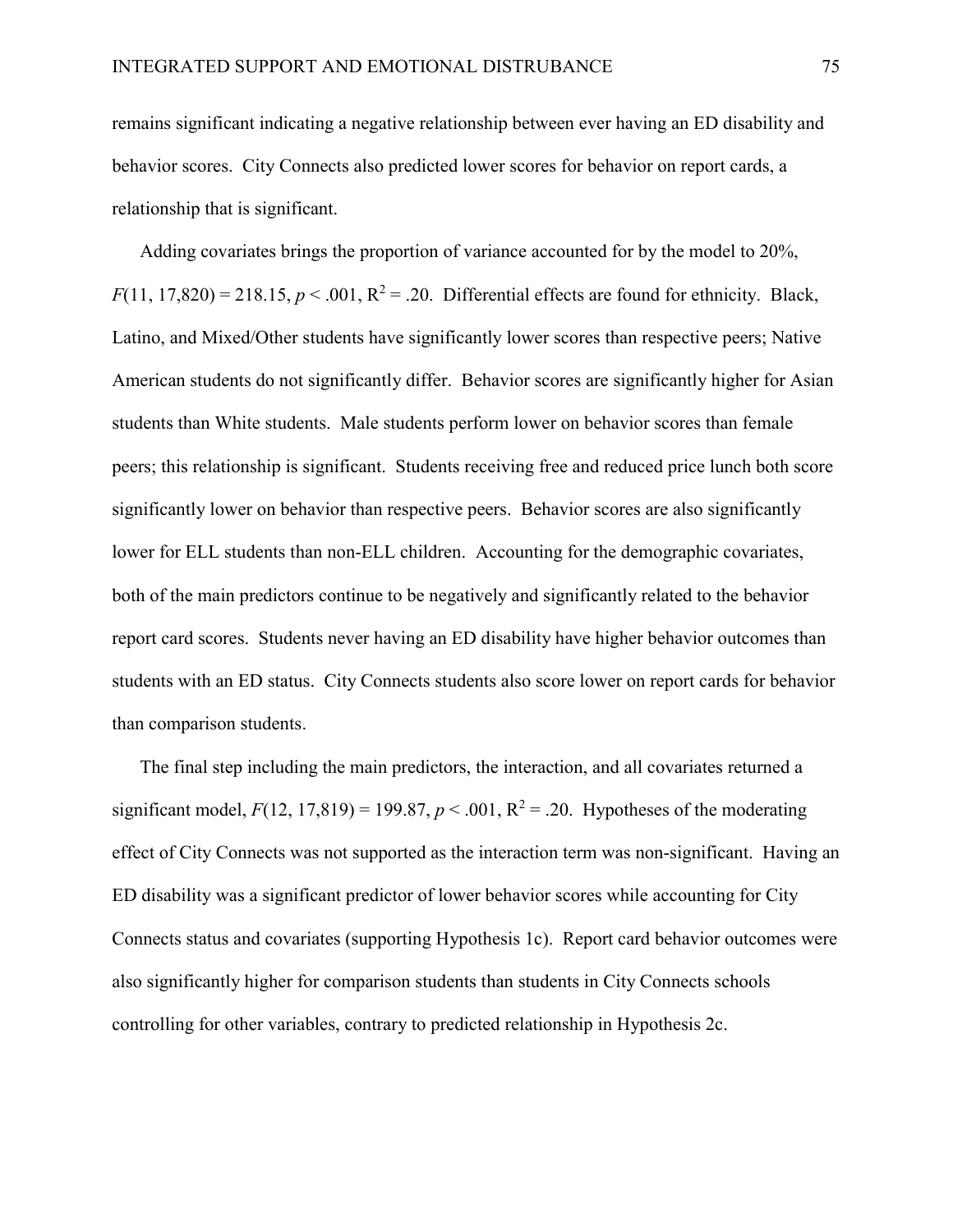### Results Summary

Preliminary findings indicate gender, ethnicity, and socioeconomic status are all significantly associated with ever having an ED special education status as noted in the extant literature. Specifically, males are significantly more like to receive an ED designation than female peers. Black and Latino students also receive an ED status significantly more often than White peers, whereas Asian students receive ED special education services significantly less frequently. Also, students facing greater financial disadvantage have ED designation at a significantly greater rate than students with higher SES. Also, there were significantly higher numbers of Asian and Latino children, students receiving free/reduced price lunch, ELL students, and students receiving special education in City Connects schools than expected.

Results provide variable support for the study hypotheses. Consistent across all primary analyses, ED special education designation was significantly and negatively associated with all academic and behavioral outcomes. Students with an ED disability scored lower on all report card and standardized measures confirming Hypotheses 1a-c. Support for the impacts of City Connects on the six outcomes was mixed. Both math scores (report card and MCAS) were positively related to City Connects, where students receiving the intervention scored higher than students without such supports. Writing and ELA MCAS scores did not significantly differ between comparison and City Connects students. However, both reading and behavior scores were significant opposite of hypotheses, where City Connects scores lower on both outcomes than comparison peers. The predicted moderation of City Connects on ED status and the outcomes only met significance for reading report card scores.

Of note, these findings could be influenced by the school-fixed effects design used in the study. Specifically, if City Connects status is highly correlated with the school students attended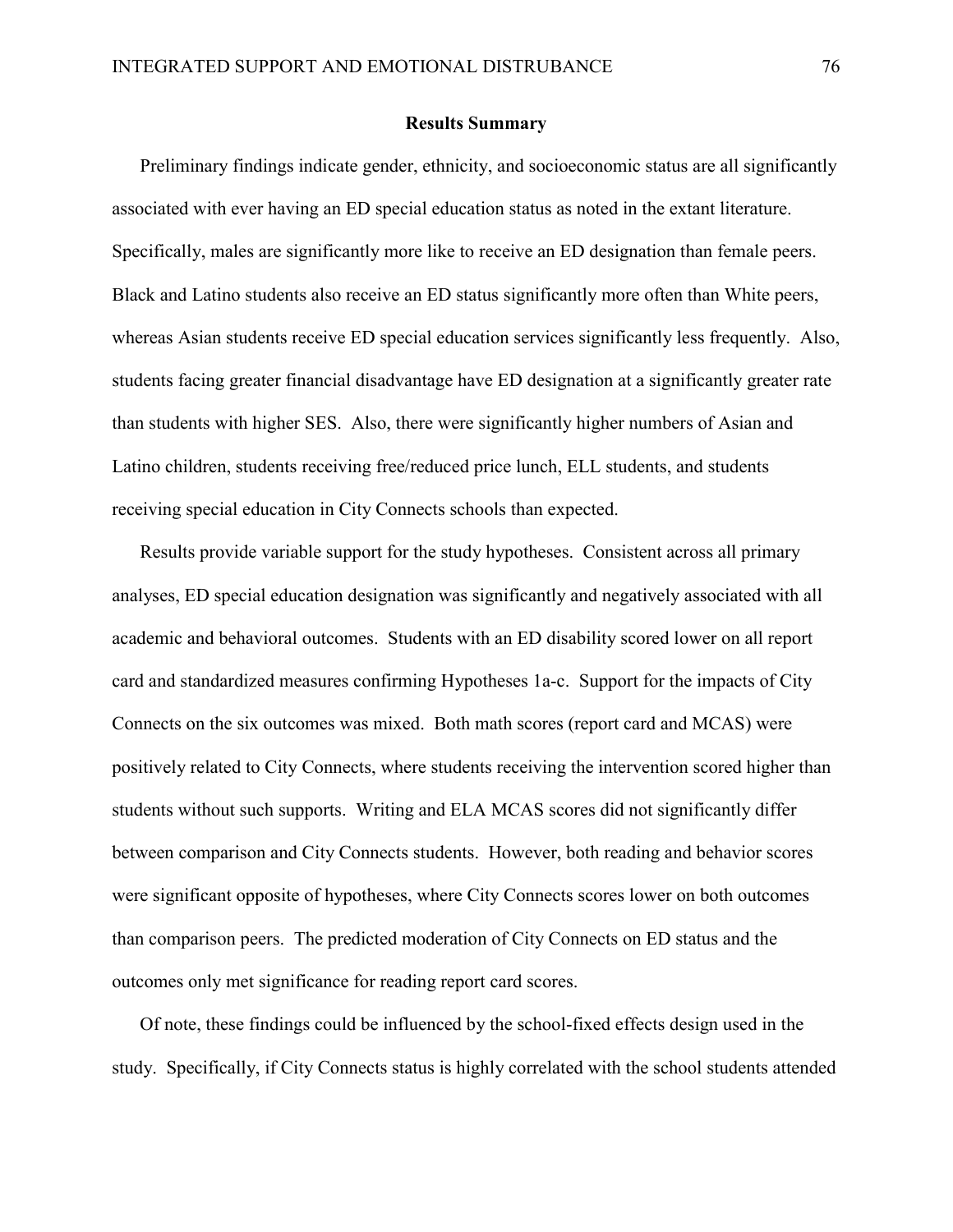in fifth grade, the school-fixed effects may lead to misspecified effect estimates and standard errors for both the City Connects predictor and the interaction with special education status. Consequently, a set of analyses were run replacing the school-fixed effects with school-random effects but found no differences in the results. As such, only the model results from the schoolfixed effect models are presented above.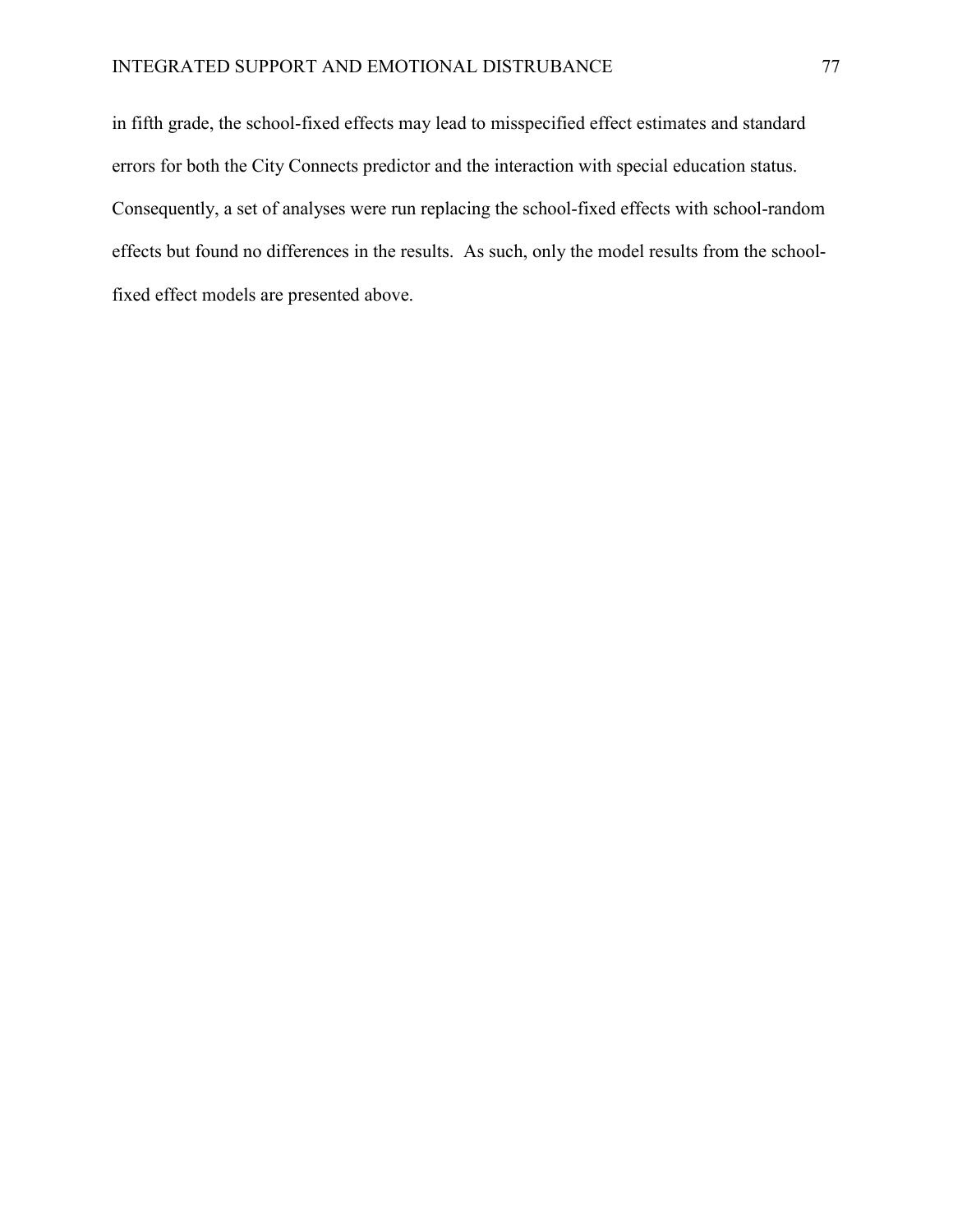### Chapter V: Discussion

The impacts of out-of-school factors on learning have long been established in developmental and educational literature. With consistent and, in some cases, widening academic and behavioral outcome gaps, greater attention to addressing such factors has contributed to the creation of an approach to schooling called *Integrated Student Supports* (ISS; Moore, 2014; Moore et al., 2017; Walsh & Wasser Gish, 2017; Wasser Gish, 2019). While several positive outcome evaluations of ISS have emerged, limited research exists on the impact of ISS for specific subgroups of students. An important group of students to look at closer includes those children with severe emotional disturbance (ED) and social-emotional-behavioral (SEB) needs, children who often face poorer short and long-term developmental outcomes (de Voursney & Huang, 2016; Lewis et al., 2017; Moore et al., 2017; Olivier et al., 2018). The current study contributed to these endeavors by investigating the relationship between students with ED special education needs, ISS, and developmental outcomes.

Specifically, the investigation explored the impacts of one approach to ISS, City Connects, on academic and behavioral outcomes for students with a special education ED designation. The City Connects approach is grounded in the basic principles from the research in developmental psychology and developmental psychopathology. Research into the City Connects approach has demonstrated effective impacts on achievement and thriving through the primary and secondary school years (City Connects, 2010, 2012, 2016, 2018, 2020; Lawson et al., 2019; Walsh & Backe, 2013; Walsh et al., 2014). This dissertation extended current City Connects research into special education by focusing on students with an ED disability.

# Review and Discussion of Findings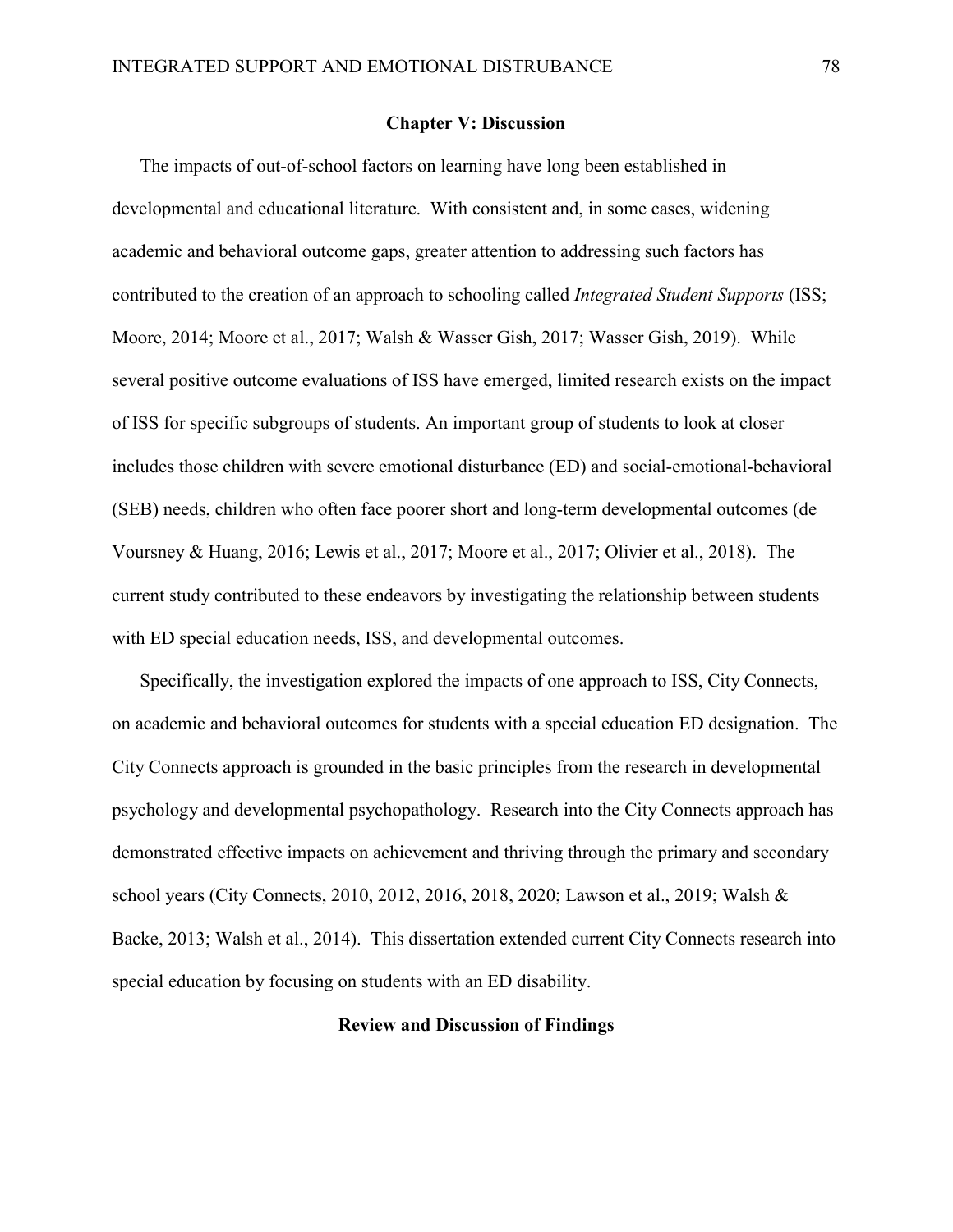Prior to exploration of the main study aims, it is important to consider the groupings of students designated within the "ever ED special education" and "non-special education" samples for the study. Discussed earlier, students present with a range of SEB needs and a number of these students qualify for ED categorization under the Individuals with Disabilities Education Act (IDEA, 2004). Review of available student data for the domain of accommodation allowed for including students who participated in special education consistent with ED support at any point during the K-5 school years. Students receiving special education for other primary needs, comorbid diagnoses of intellectual disability or autism, and students in completely separate schools were excluded. These criteria returned an ever-ED sample of 4,427 students and 14,457 children never in special education.

There were significant differences across the samples based on the demographic covariates. Female students received the ED designation significantly less than male peers. Past evaluations of gender influences in special education, especially related to behavioral need, underscore a greater number of male students than females meeting the threshold for special education disabilities (Lopes et al., 2012; Murray, 2003; Wehmeyer & Schwartz, 2001). Several suggested explanations for these differences include gender socialization, bias, and the likelihood of unmet need (Lopes et al., 2012; Wehmeyer & Schwartz, 2001). Despite the variability identified in the current sample, these differences are reflective of existing figures in special education practice.

Significant differences also existed between the ED special education and non-special education groups based on ethnicity. Both Black and Latino students received the ED categorization at higher rates than respective peers. These findings are consistent in trends in other research samples (Murray, 2003). While these students are designated with an ED status more frequently, Asian students in the current investigation have lower rates within the ED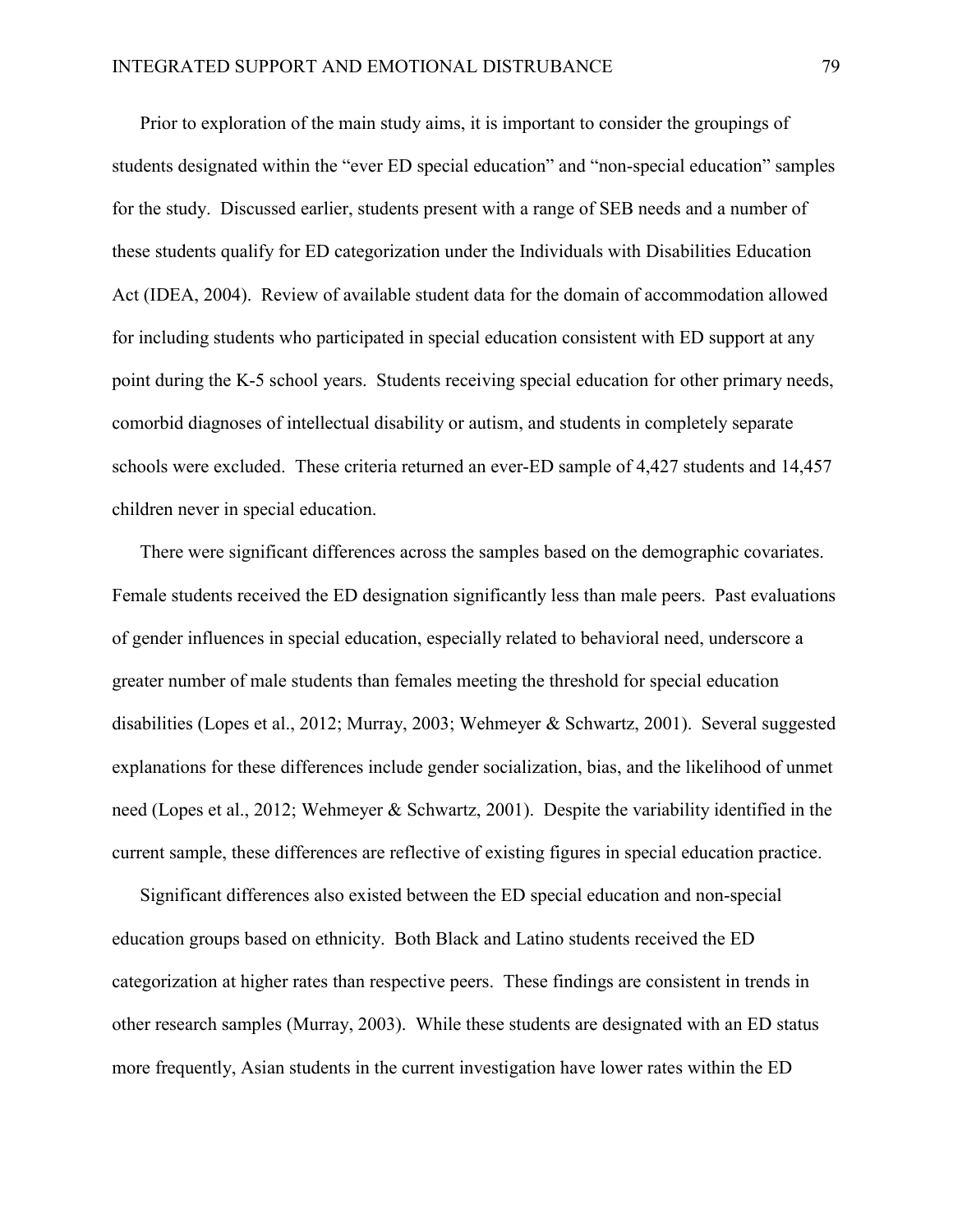designation. Cooc (2019) highlights that Asian American and Pacific Islander students are often underrepresented in special education and, if receiving support, accommodation begins later than same-aged peers.

Socioeconomic status (SES) was also significantly associated with ED categorization despite a large proportion of both samples facing economic disadvantage. Students from higher SES – as measured by paying full price lunch – were placed in special education for ED less than students that received free/reduced price lunch. Extant literature indicates that assignment to special education designations occur more often for students from lower SES than middle and higher-SES backgrounds (Murray, 2003).

Students with ELL status were less likely than peers to be in the ever ED sample. While this difference exists, the current groupings appear representative of numbers found in previous studies. Specifically, research suggests that schools identify fewer numbers of students with ELL with an ED disability (Sullivan, 2011). Researchers have suggested that several factors contribute to the inconsistent number of ELL students in special education including misinterpretations and misdiagnosis of need and, at times, the denial of special education services contributing to underrepresentation (Zetlin, Beltran. Salcido, Gonzalez, & Reyes, 2011).

Taken together, the uneven numbers that exist between the ever-ED special education sample of students and those children never receiving special education is unfortunately common in research samples and schools in general. It is important to note as these differences underscore out-of-school factors that shape learning and thriving (AEI Brookings, 2015; Blair & Raver, 2015; Magnuson, 2013; Moore, 2014; Moore et al., 2017; Sandstrom & Huerta, 2013). The primary analyses account for these covariates to help delineate the relationships between the main predictors and outcomes.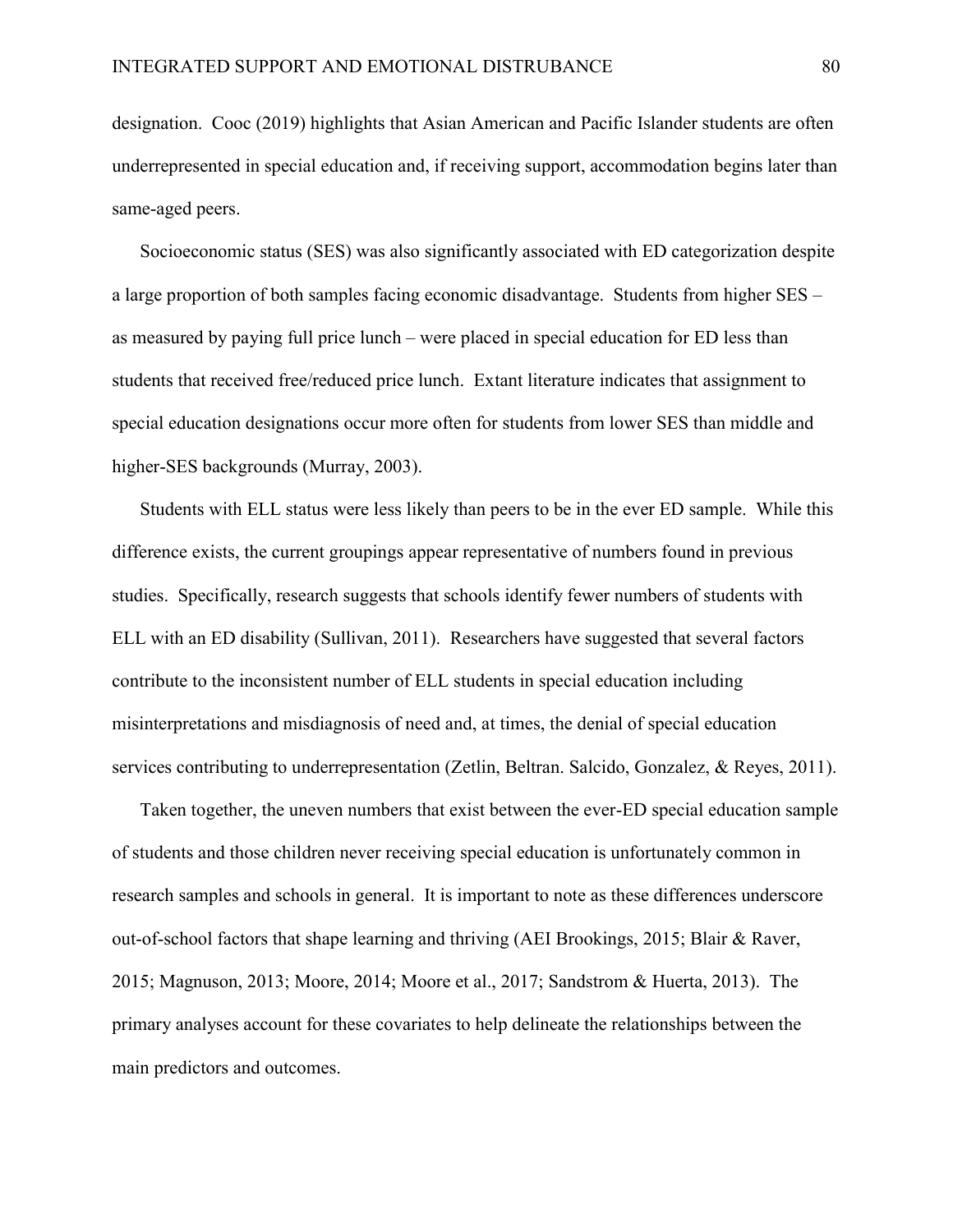Variability based on ethnicity, SES, ELL, and the ever ED status was also present between the City Connects sample and students never receiving City Connects supports. A higher percentage of Asian and Latino students and lower number of Black and White children were ever in City Connects than comparison schools. In general, a majority of students within the City Connects and comparison schools received free or reduced-price lunch though a higher number of students paying full price was anticipated in City Connects schools. Significantly fewer students with ELL status were found in the comparison sample. These differences relate to the variability associated with a quasi-experimental design and will be expanded on in the limitations section.

City Connects and comparison groups were also notably different for ED categorization. A larger, albeit marginal, percentage of students in the ED special education existed in City Connects schools than found in the comparison sample. While this variability may also be explained by the quasi-experimental nature of the current investigation, prior research suggests that the higher number may be reflective of the intervention itself. Previous findings have highlighted a greater likelihood of accurate referrals for special education when City Connects is implemented in schools (Boston College Center for Optimized Student Support, 2010). Both the whole-class and individualized student review processes of City Connects may contribute to students receiving an accurate referral for ED special education and qualifying for the ED status in the current investigation.

# Predictor and Criterion Preliminary Analyses

Assessments of the association between the ED categorization and outcomes were run to establish the need for the primary analysis in Aim 1. As predicted, results were significant and indicated that students ever in special education for ED from K-5<sup>th</sup> grade score lower on ELA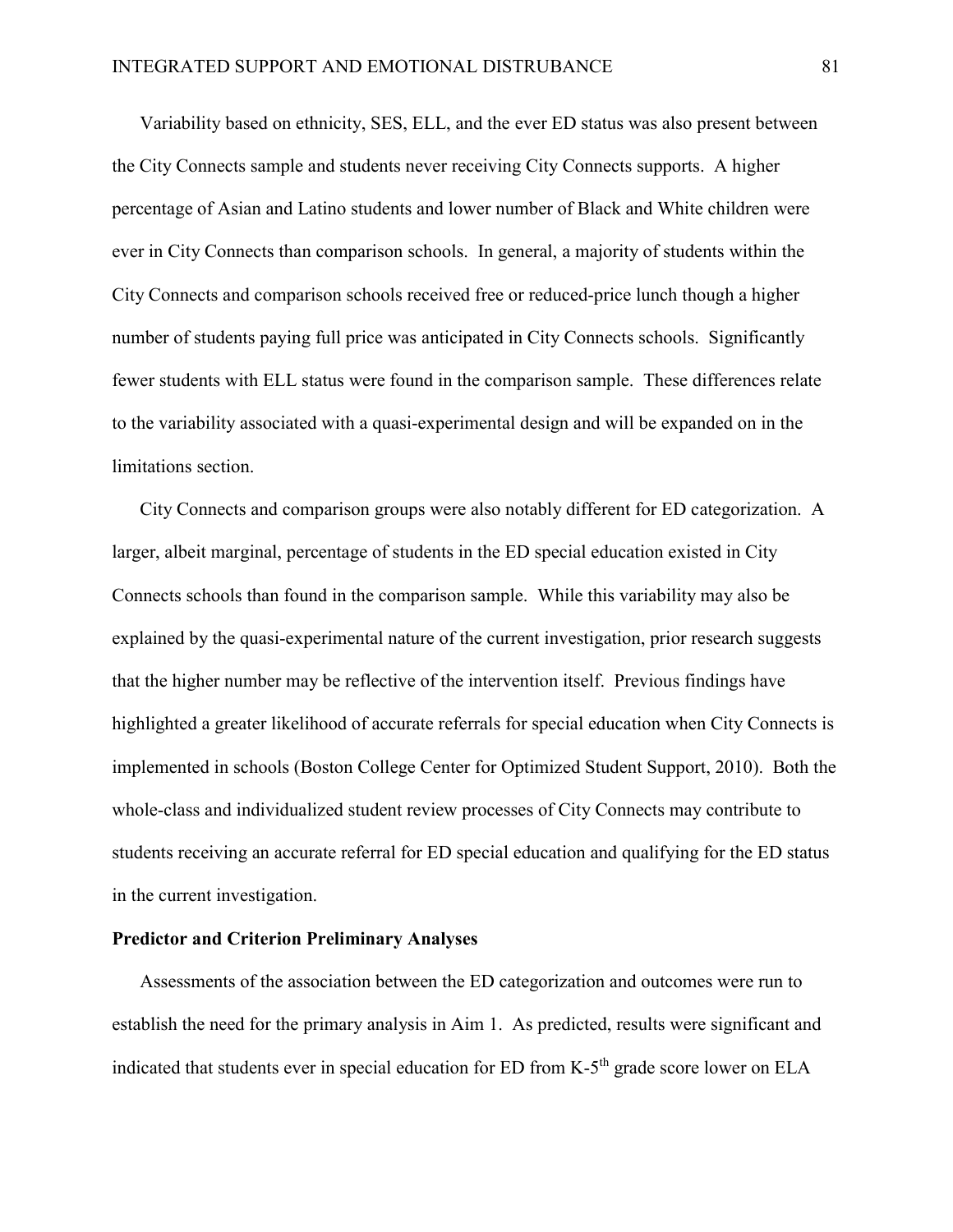and Math standardized measures and report card grades; lower scores for students with ED were also found on behavior scores. These findings replicate previous results (Asarnow et al., 2005; Garner & Waajid, 2012; Landrum et al., 2004; Ursache et al., 2012) and provide further justification for the primary analyses of the current study.

There was greater variability within the preliminary analyses of the relationship between City Connects status and the academic and behavioral outcomes. Children ever in City Connects schools had higher 5<sup>th</sup> grade math scores than comparison students on both report cards and the MCAS; these outcomes are consistent with prior findings (City Connects, 2010, 2012, 2016, 2018; Lawson et al., 2019; Walsh et al., 2014). However, the ELA and behavior outcomes have negative associations with City Connects status, where comparison students scored higher on ELA, reading, writing, and behavior scores than those students in City Connects. Looking closer at these associations while controlling for other factors is necessary to determine if the relationships remain the same (Aim 2).

Beyond the impacts of previously described variables, a number of factors at the school level can also influence student outcomes including the ratio of students to teachers/staff, funding available for the district, and supports available within the school. Even a school system's choice to implement City Connects tends to be influenced by higher need/greater disadvantage (City Connects, 2016). While many variables can be observed/measured, other unobserved factors influence student performance and behavior. The combination of both observed and unobserved effects can produce bias within regression models if not controlled for (Murnane  $\&$ Willett, 2010). Preliminary analysis of variance related to the school indicator reached significance on all MCAS and report card outcomes. The variations connected to observed and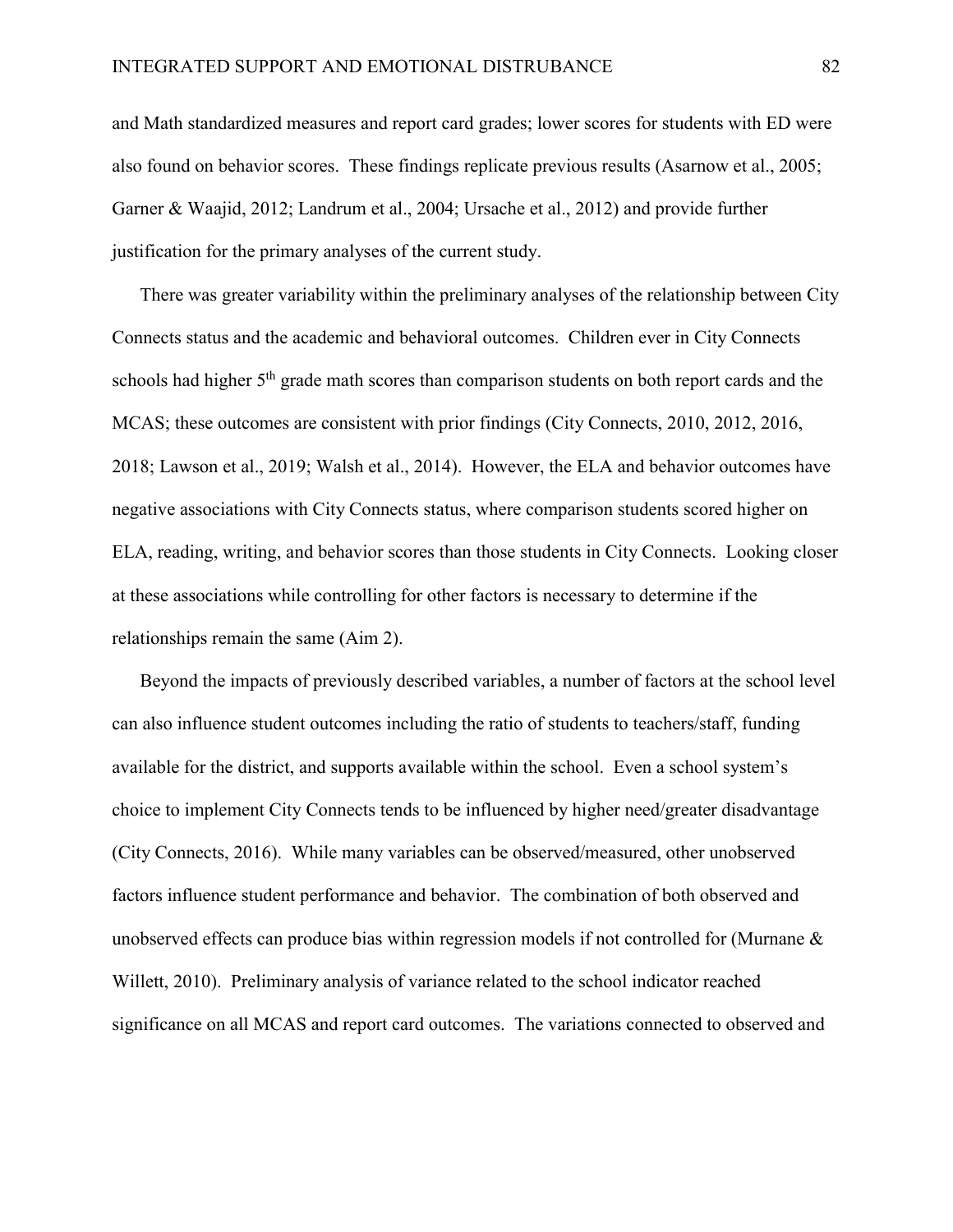unobserved schools factors need to be accounted for within the primary analyses and further supported the use of school-fixed effects modeling in the current study.

### Aim 1: ED Designation Academic and Behavior Outcome Comparisons

A substantial amount of research has established that students with ED disabilities receive consistently lower academic and behavioral marks than respective peers (Atkins et al., 2010; Asarnow et al., 2005; Giota, et al., 2009; Green et al., 2014; Hanson et al., 2004; Katsiyannis et al., 2012; Landrum et al., 2004; Stiefel et al., 2017; Stoutjesdijk et al., 2012). Such results maintain despite special education services being in place (Duchnowski et al., 2013; Katsiyannis, Losinski, & Prince, 2012). The first study aim assessed the relationship between ever having an ED disability and academic and behavioral outcomes within the current sample.

After controlling for the demographic covariates (i.e., gender, ethnicity, free/reduced price lunch, ELL), school-fixed effects, and the City Connects predictor, significantly lower report card and MCAS scores were found for students ever identified with ED disability. The significant findings across all six outcomes are consistent with the extant literature and support Hypotheses 1a-c. These results are partially explained by the specific disability being assessed. The SEB domain includes a repertoire of abilities that shape, and are shaped, by one's cognitive capacities (Jones et al., 2015). Such "non-cognitive" skills are relevant to reach learning goals and include problem-solving, self-control, and effort among others (Farrington et al., 2012; McKown, 2017). Students with ED face challenges with these specific capabilities. Qualification for ED is marked by maladaptive behaviors, emotional dysregulation, and difficulty learning (IDEA, 2004). The cumulative nature of educational achievement focused on prerequisite knowledge and acquisition over time underscores the tension students with ED face (Jimerson et al., 1999). A student may struggle to access class material necessary for short-term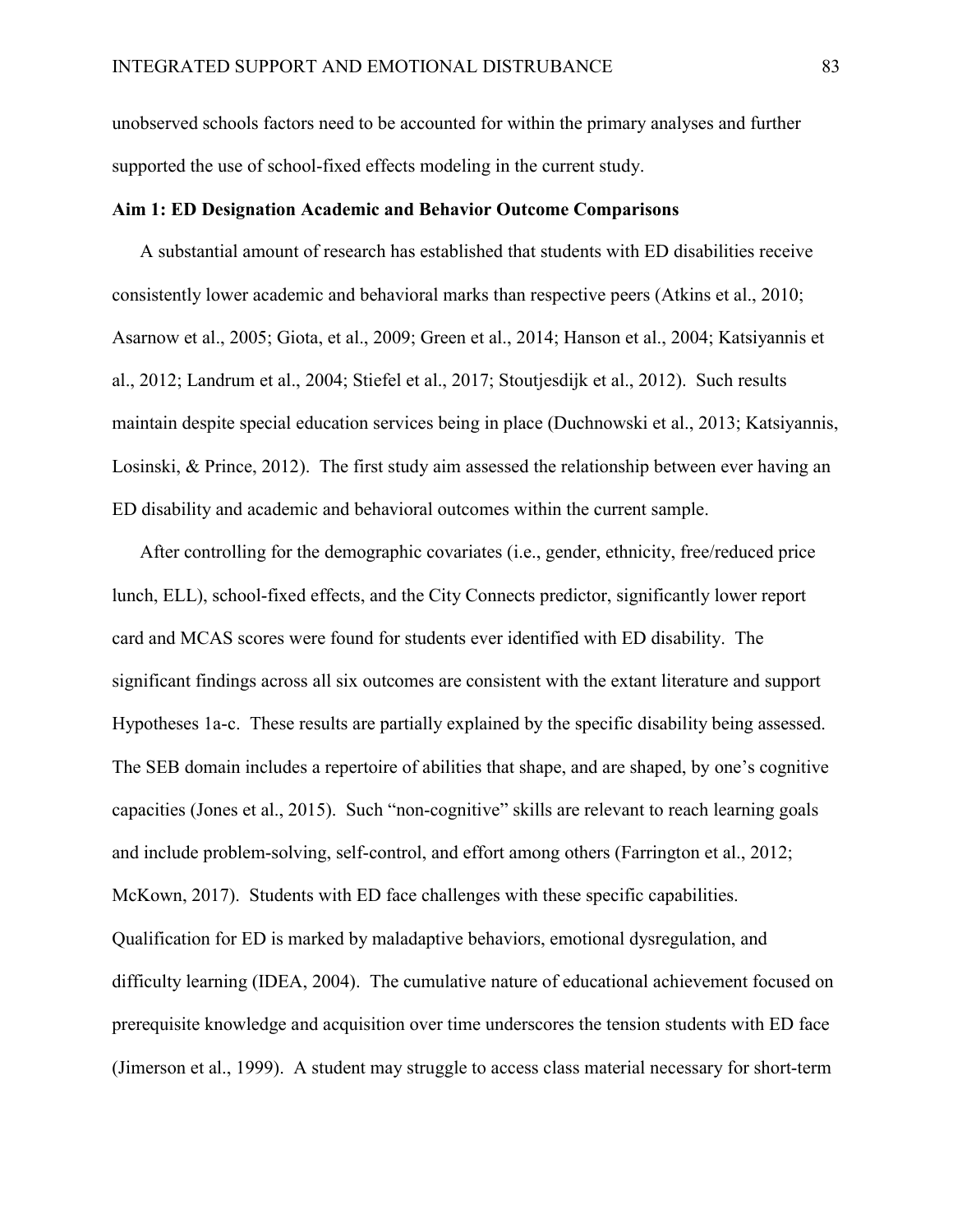achievement which has long-term impacts on outcome measures. These needs are further exacerbated by a social and educational setting that fails to meet these areas of concern (Wolanin & Steele, 2004). As a result, students not in special education may consistently earn higher scores that maintain, if not widen gaps, without appropriate supports for students with ED disabilities motivating the second research question.

# Aim 2: City Connects, ED Disability, and Outcomes

Limited research has investigated the impacts on City Connects outcomes with co-occurring supports including special education for subgroups of students. As noted, previous investigations found that City Connects contributed to referrals for special education with a greater likelihood of identifying a disability than comparison schools (Boston College Center for Optimized Student Support, 2010). While promising, research continues to be lacking on the impacts of City Connects, and ISS more broadly, accompanying special education on subsequent student outcomes. This study is one of the first to assess the effects of City Connects on the relationship between ED designation and academic and behavioral outcomes.

Main Effects for City Connects – Hypotheses 2a-c. Both school-fixed effects regressions assessing math report card grades and MCAS-Math scores found positive main effects for City Connects; outcomes in support of Hypothesis 2a. Controlling for the other predictors, the models indicated that ever receiving City Connects contributed to significantly higher math scores for students than never receiving City Connects schools. The hypothesized main effects of City Connects for both the writing and the ELA MCAS outcomes were not supported. While the models returned unpredicted negative relationships between City Connects and both outcomes, these effects did not meet significance and are described in greater detail below. In contrast to the predicted association, reading and behavior report card scores were significantly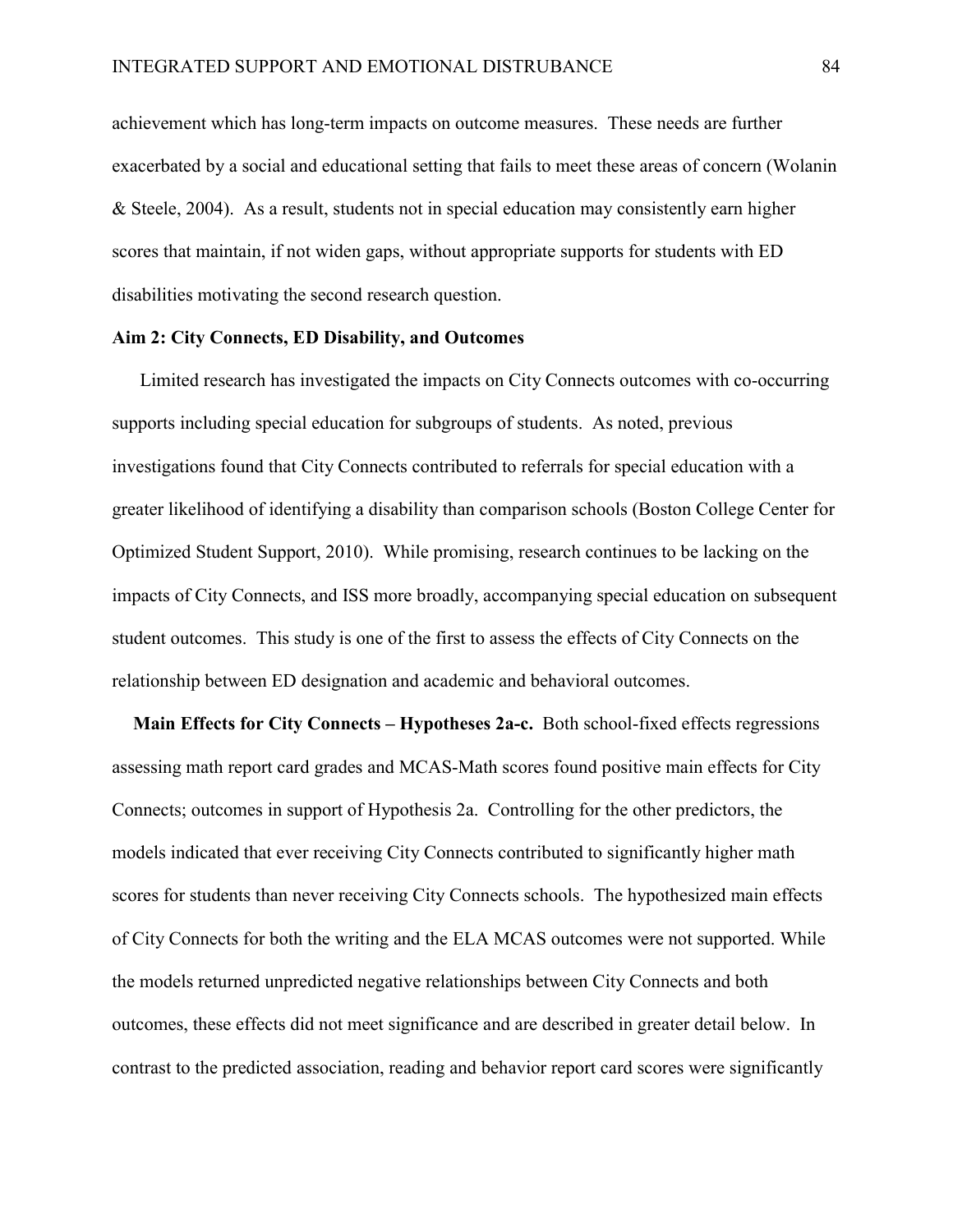negatively associated with City Connects, accounting for demographic covariates, school-fixed effects, and ED special education designation. Students ever receiving City Connects scored significantly lower on reading report cards than comparison students.

These contrasting outcomes are notable and deserve further review. Previous research has found that ELA and math scores are significantly higher for students that receive ISS than respective peers (City Connects, 2010, 2012, 2016, 2018; Lawson et al., 2019; Moore et al., 2017; Walsh et al., 2014); outcomes that are found for City Connects specifically and ISS more broadly. However, Moore et al. (2017) note that variability exists across and within investigations for certain outcome measures. These authors reviewed several studies and indicated that more consistent and positive effect of ISS are found for math when compared to ELA findings. All math results indicated at least null findings if not significantly positive impacts on scores when receiving one of the ISS approaches. Moreover, specific investigations of City Connects have shown a greater positive response in trajectory and longitudinally for math more than outcomes such as reading (City Connects, 2016).

The relationship between the varied approaches to ISS and ELA outcomes tends to be irregular including positive, null, and negative outcomes (Moore, 2014; Moore et al., 2017). While the positive outcomes of City Connects on reading/writing report cards and ELA standardized tests fueled the hypothesized main effects, the varied outcomes found in the current investigation are consistent with the existing body of research on ISS generally. Potential explanations for the significant negative main effect on reading in the opposite direction than predicted include type, timing, and coordination of supports. For instance, Moore (2014) highlighted that for students facing low SES, inclusion of parental services within ISS approaches contributes to positive reading gains over time. More specifically, combining City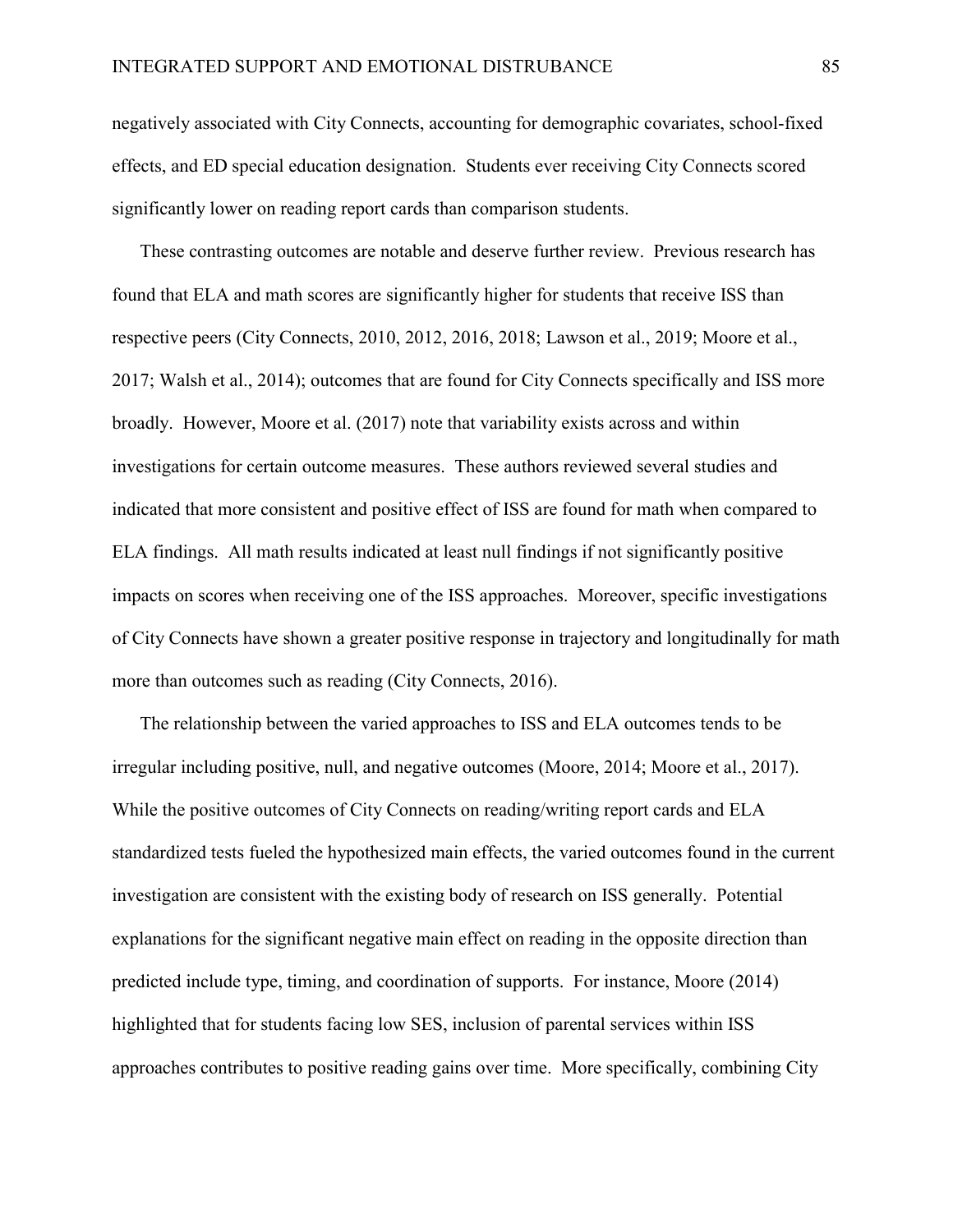Connects with other services (i.e., preschool) returns significantly higher reading report card scores than either support in isolation (City Connects, 2020). Notably, reading scores often start lower for students in City Connects schools where making gains/surpassing comparison students can been seen by  $6<sup>th</sup>$  grade (City Connects, 2016); the current investigation considered  $5<sup>th</sup>$  grade measures. Further, the coordinated delivery of supportive services can be influenced by many factors despite fidelity monitoring. Moore et al. (2017) highlighted significantly worse reading outcomes for students receiving partially implemented ISS services. These considerations help explain in part the significant and non-significant relationships found between City Connects and the varied ELA outcomes.

Similarly, behavior report card scores met significance and were negatively related to City Connects status. The relationship contradicted the anticipated direction as City Connects students were significantly lower on report card behavior scores than comparison students. Where reading, writing, and ELA scores are mixed, behavioral outcomes are looked at less commonly and often return less promising results (Moore, 2014). The variability within the current investigation of City Connects appears related to the mixed outcomes found in the ISS literature and support the need for ongoing research into the mechanisms behind such differences.

A potential explanation for the variability relates to "dosage" or the amount of time receiving City Connects support. It was beyond the scope of the current study to assess dosage and students were grouped based on ever receiving City Connects during the K-5 school years or never receiving these supports. It is possible that current outcomes are influenced by the amount of years receiving the tailored supports offered by City Connects. Research has found positive effects of dosage as better outcomes emerge with longer time accessing City Connects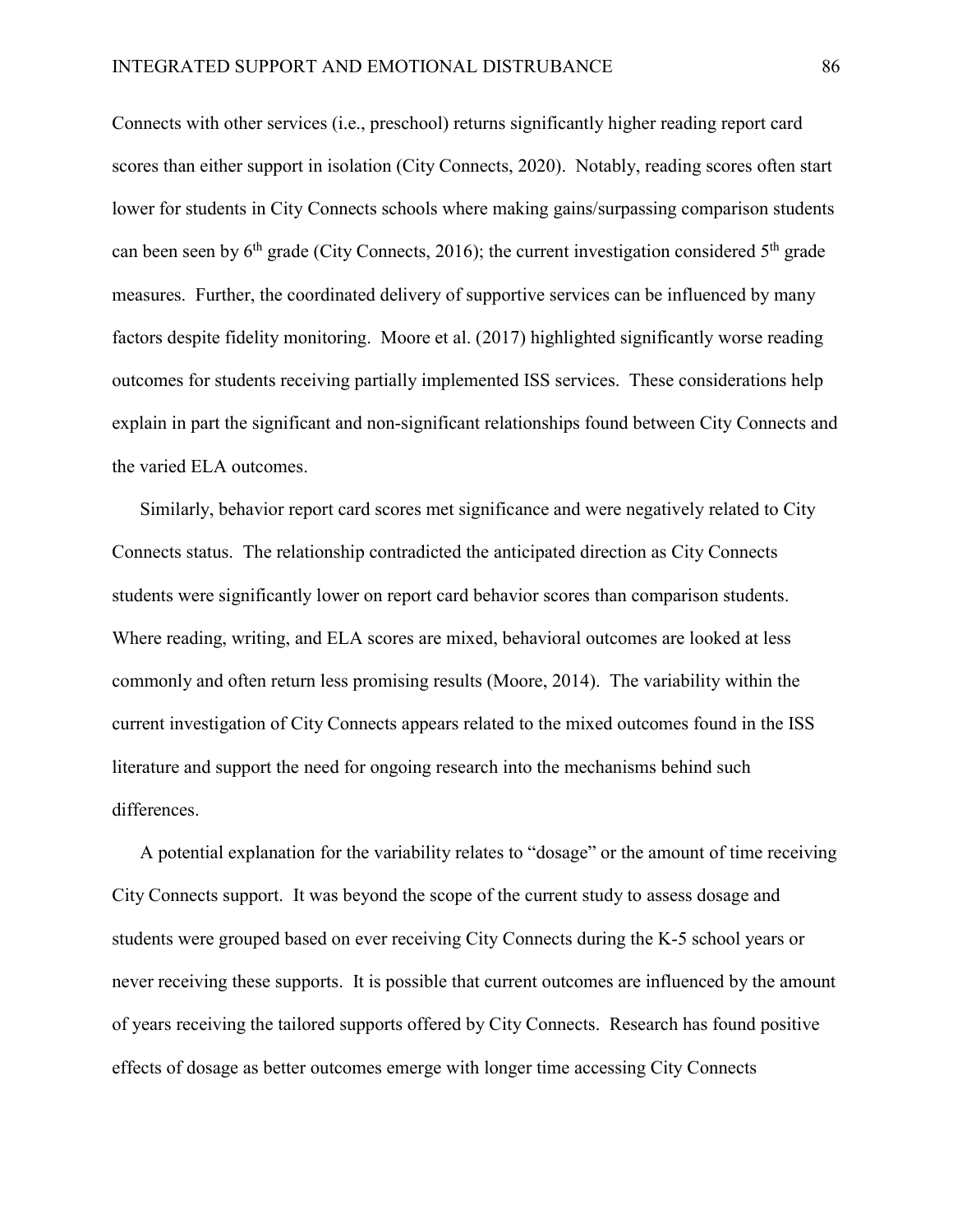interventions (Walsh et al., 2014). It would be important to better assess the amount of time a student receives City Connects and whether differential and more positive outcomes are found based on this longevity.

The sample for the current investigation also included students in the 2001-2002 to 2008- 2009 cohorts. This is notable as the initial rollout of City Connects occurred in 2001 with subsequent expansion over the next several years. While significant positive outcomes are associated with City Connects implementation even after one year and evaluations have indicated meeting high – more than 80% – benchmarks for fidelity (City Connects, 2012, 2014), during these initial phases it is likely that quality of implementation improved over time. Other ISS evaluations indicate that quality enhances through continued implementation with a noted increase following first two years of practice (Moore et al., 2017). Some of the recent investigations of City Connects have controlled for school level factors based on the amount of consecutive years City Connects operated within the schools. The significantly negative reading/behavior scores – students in City Connects scoring lower than comparison peers – and the non-significant writing/ELA MCAS – City Connects students scoring lower – outcomes may relate to these differences in implementation and deserve consideration.

Further, responsiveness to City Connects services may differ based of interactions between dosage, domain, and time. Campbell, Bowman-Perrott, Burke, and Sallese (2018) suggest that added support and staff directed intervention may most influence math knowledge above other learning areas. Math skills may develop at a different rate where outcomes reflect advantages of even short-term experience with City Connects, whereas reading, writing, and behavior may require more dosage and emerge in outcomes at differing time points. For instance, Lawson et al. (2019) demonstrated that the City Connects effect was positively associated with ELA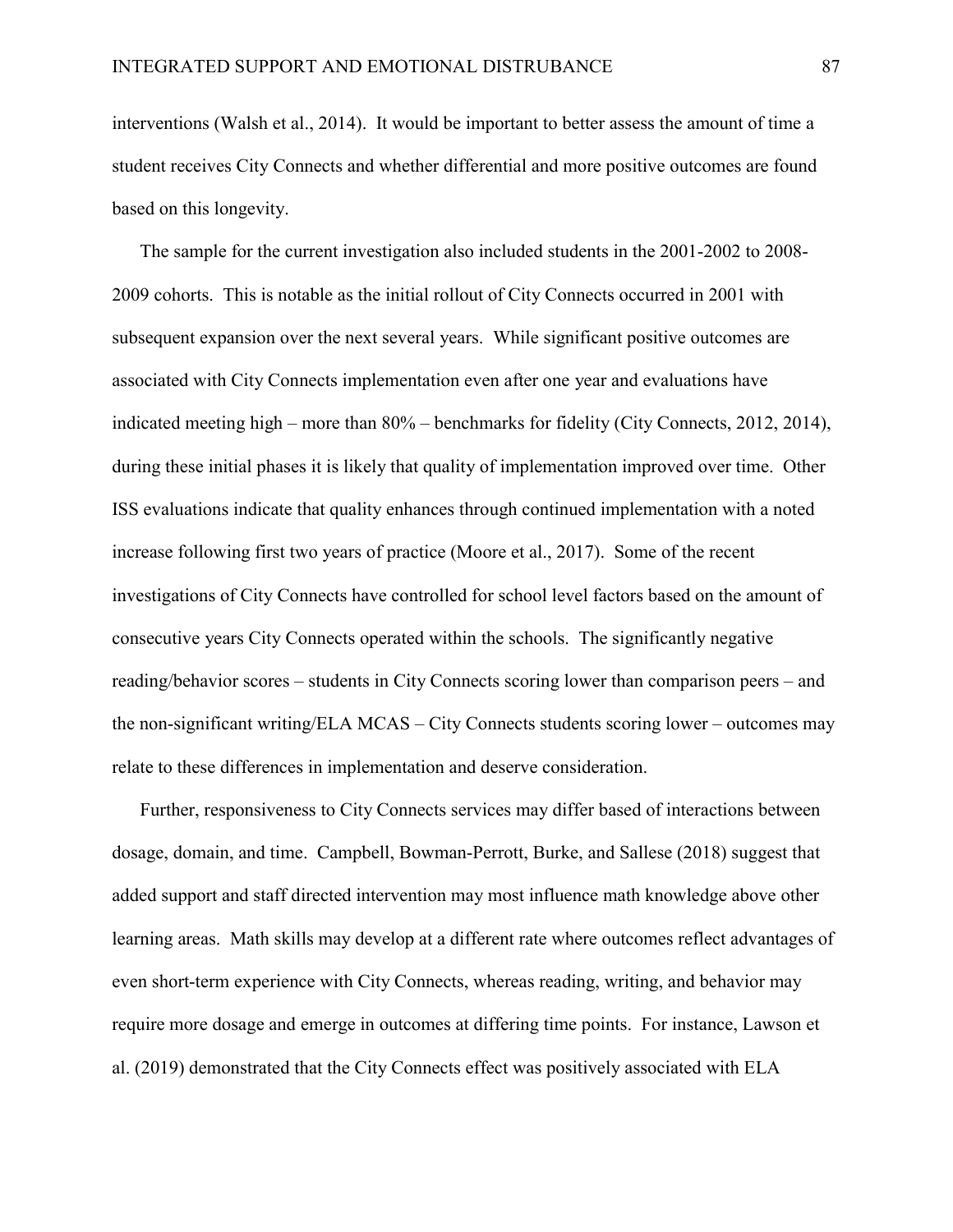outcomes and reached significance in  $6<sup>th</sup>$  grade. As the current investigation considers end of the year results for 5<sup>th</sup> grade, it is possible that positive deflections are associated with longer term learning that was not captured for the sample in this study.

City Connects Moderating Effects. Limited data exist on predictors that shape the longstanding negative associations between ED disability and academic and behavioral outcomes. Even with special education practices in place, lower academic grades/standardized testing results and higher behavioral reprimands are found for students with ED (Atkins et al., 2010; Asarnow et al., 2005; Bowman-Perrott et al., 2011; Hayden, 1994Giota et al., 2009; Green et al., 2014; Hanson et al., 2004; Katsiyannis et al., 2012; Landrum et al., 2004; Stiefel et al., 2017; Stoutjesdijk et al., 2012). However, there is no data on the interaction between ISS and special education on these outcomes. With the advantages associated with ISS for students facing several risk factors (SES, mobility, etc.), it was expected that City Connects would moderate the relationship between ED status and academic and behavior scores.

The school-fixed effects regression models including the interaction term returned one significant moderation: City Connects on ever ED disability and reading. As predicted, the gap in 5th grade reading scores between students ever having an ED designation and children never in special education was smaller in City Connects schools than the difference of reading grades for these groups of students in comparison schools. This finding is especially important noting the impacts that reading has for all learning and the consistent finding that students with ED make less reading gains during the K-5 academic years (Campbell et al., 2018). Closing the gap in student outcomes between children facing risk and need and peers without these challenges is a major focus of City Connects and consistent across ISS approaches. While scoring lower overall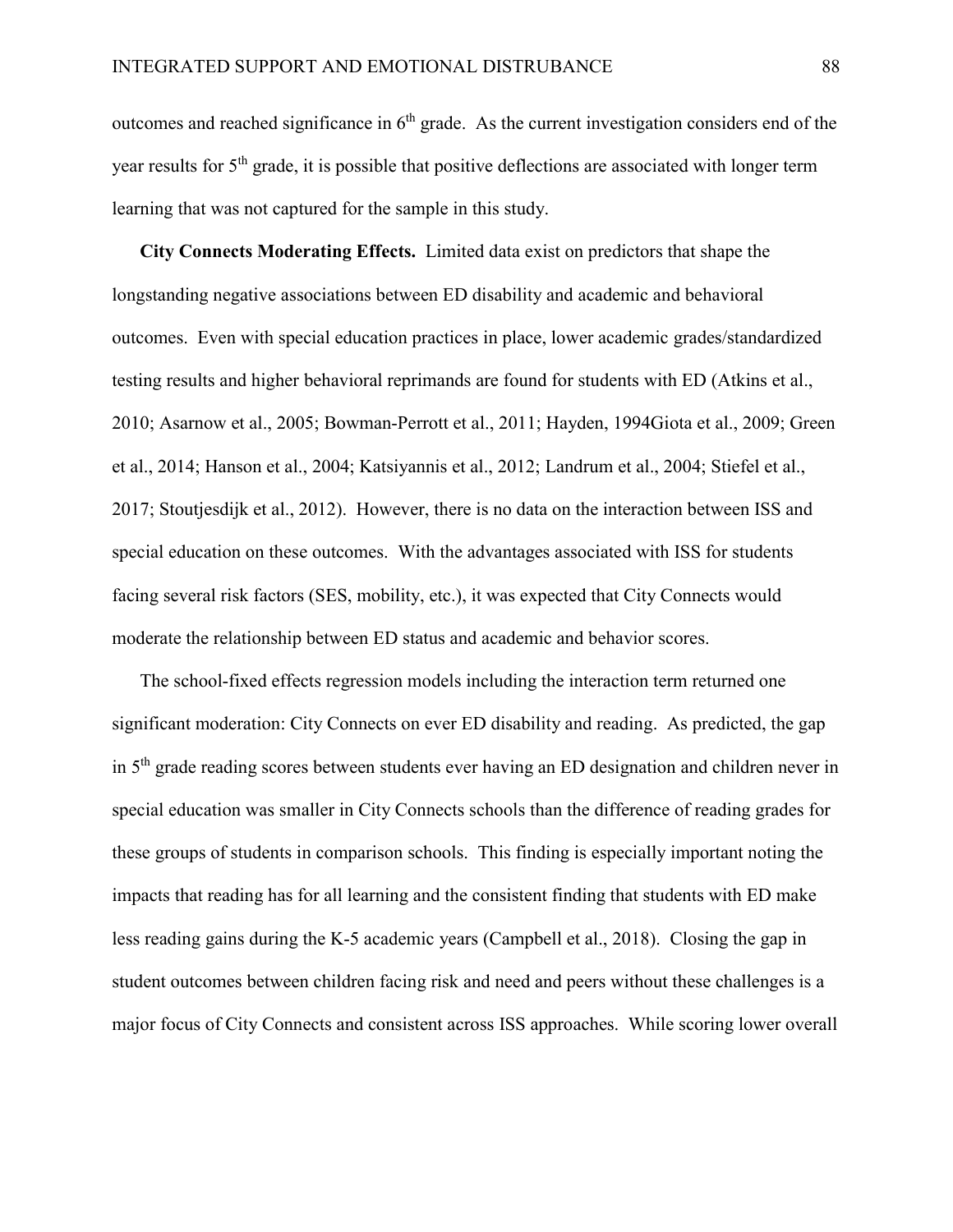in reading than comparison students, results indicate that City Connects can reduce the differences found in reading outcomes across need categories.

Although this significant interaction was found, the predicted moderations of City Connects on ED status and the other five outcomes were non-significant contrary to hypotheses. All of the regression models account for a significant proportion of variance in the respective outcomes. The robust detrimental impacts of ED disability are highlighted throughout these analyses even with students receiving special education accommodation and the tailored supports offered through City Connects. A lack of moderation may be linked more to the significance of ED impairment and less associated with lack of efficacy from City Connects support in general. However, another consideration is the focus of support interventions. Jimerson et al. (1999) note that accommodations may place less emphasis on academic achievement than found for students without SEB need. Under IDEA, students qualifying for special education are promised accommodations and related services to enhance learning, independent living, and employment (IDEA, 2004; OSERS, 2014). These services are broad and meant to support students accessing an appropriate education. Special educators and staff support progress toward individualized goals that, in turn, enable achievement for grade promotion (Jung & Guskey, 2007). Therefore, accommodations may enhance emotion regulation and engagement though not immediately be reflected in outcomes of close the achievement gap between students. While the coordinated supports exist, improvements may not be reflected in traditional achievement measures (McCormick et al., 2015). Jung and Guskey (2007) highlight that this challenge is heightened with standards-based learning.

One consideration for the current outcomes focuses on student grading. Teacher-rated report card scores are considered subjective despite potential reliability found within and between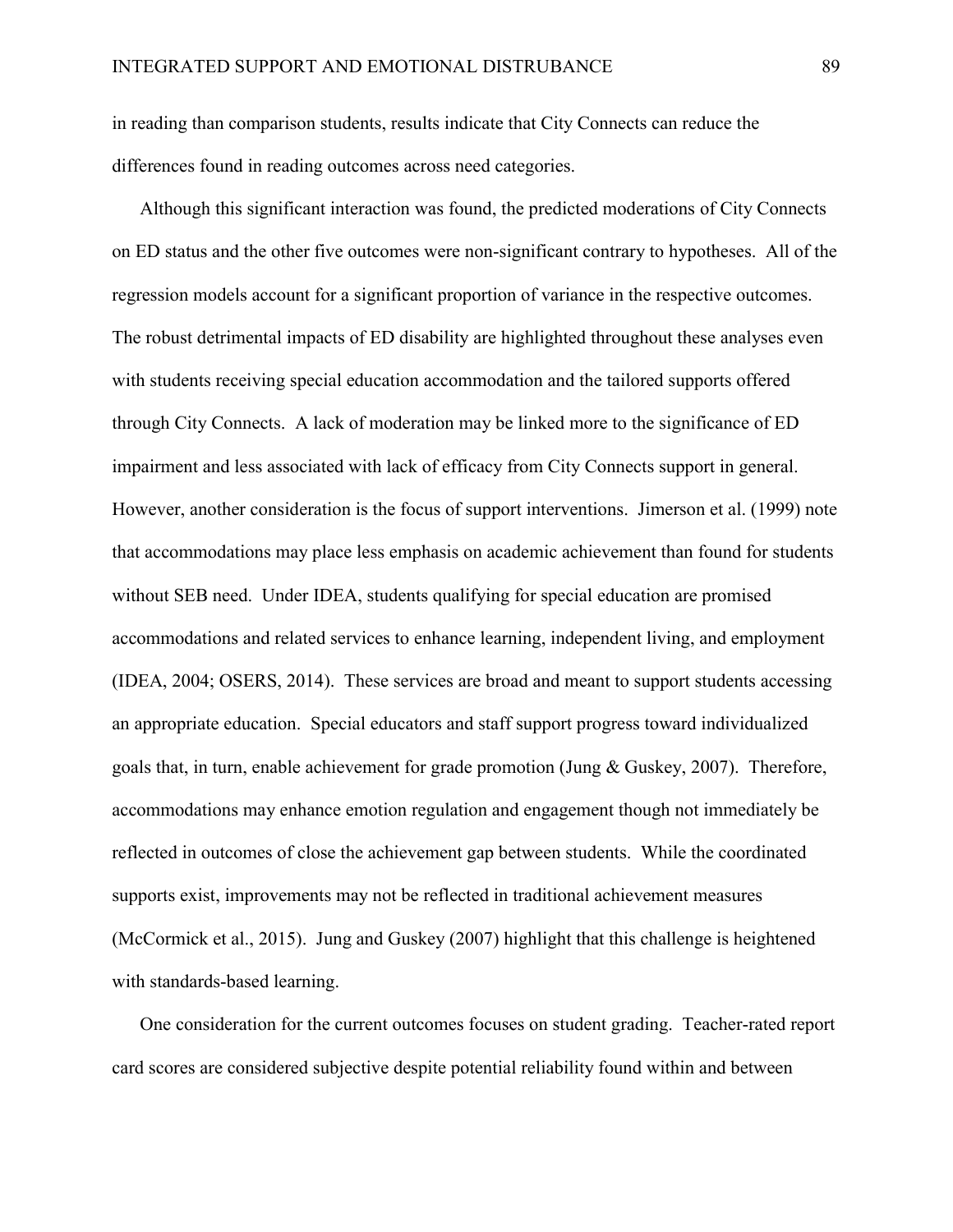schools (Chiekem, 2015; Hardre, 2014). This may be especially true for areas such as reading and writing compared to math that has a clearer "correct" solution. Grading students with ED and other special education needs is especially tenuous (Jung & Guskey, 2007). Teachers are challenged by attempting to assign fair and accurate grades while accounting for the student spending differing amounts of time in mainstream and special education classrooms (Guskey & Jung, 2009; Jung & Guskey, 2007; Kurth, Gross, Lovinger, & Catalano, 2012). Researchers suggest that grades for students with disabilities may not communicate actual performance (Guskey & Jung, 2009; Silva, Munk, & Bursuck, 2005). Relative changes even in scores that speak to support targets such as behavioral outcomes may remain constant due to other factors (i.e., initial impressions of behavior; Fovet, 2011). These challenges are exacerbated by the importance of accurately documenting progress to determine the effectiveness of supports and potential changes necessary. The results found within the moderation models may be reflective of challenges differentiating progress made in the associated grades for students with ED status.

This concern might also highlight a strength of the combination of City Connects, and ISS more broadly, and special education. That is, an essential element of ISS includes progress monitoring of students including responses to services and adjustments as needed (Moore, 2014; Walsh et al., 2017). Jung and Guskey (2007) suggest that communication and coordination around targets help accurately reflect a student's production, process, and progress. Both the significant and non-significant City Connects interactions may better reflect the true progress students are making beyond respective peers and offer insights into preventative science for students with ED designation. Such considerations suggest that while the outcomes of students in City Connects schools are assessed against comparison students, these comparisons might be more dissimilar than anticipated.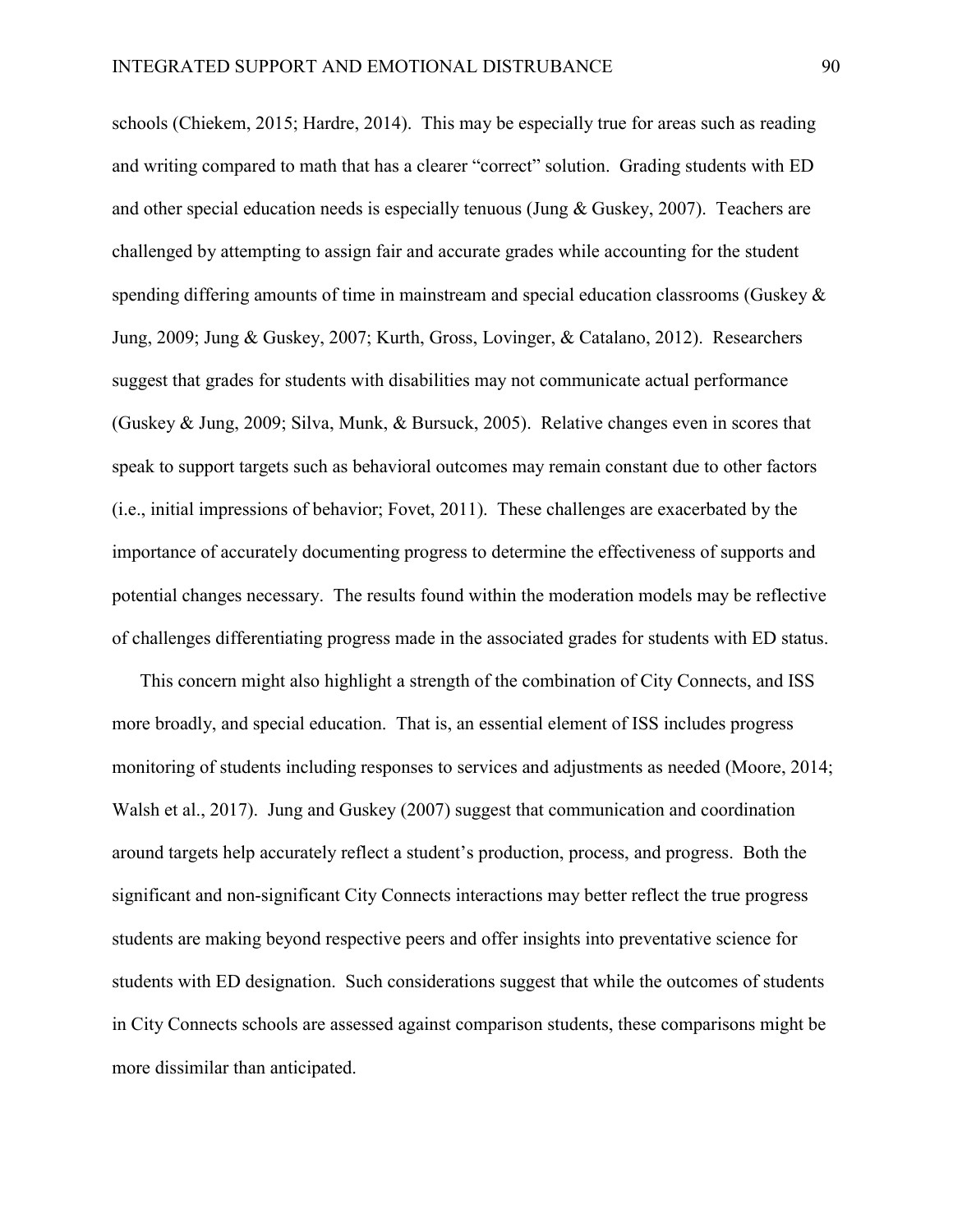The amount and timing of both special education and City Connects are also important factors shaping potential moderating effects. Prior research and preventative theory underscore that importance of meeting risk and needs early to support positive trajectories in learning (Davidson et al., 2006; Dion et al., 2010; Fields, 2012; Haight et al., 2013; Kern et al., 2017; Landrum et al., 2003; Lewis et al., 2017; Magnuson, 2013; Walker et al., 1996). Dion et al. (2010) found that earlier interventions contributed to significant gains for high-risk students in reading that were not found for children that did not participate in the early support. As noted, the current investigation did not address dosage and timing of supports. It is possible that the lack of moderation effects found for City Connects relates to differences in the onset and longevity of these supports.

Another consideration regarding moderating effects is that all of the covariates were significant across outcome analyses. This is important to note as children with ED disabilities also face the negative impacts of out-of-school factors. The transactions that occur in relational chains between risk factors shape both short and long-term outcomes (Murray, 2003). For example, ethnicity influences SES, SES impacts special education status and educational opportunities that shape achievement and so on. While the covariates are accounted for in the regressions, it may be the disproportionate risk moves children toward negative outcome trajectories (Fraser et al., 2014; Rutter, 1979; Rutter, 2001). Better exploration of the combination of risk factors faced by students with ED can shape school-based interventions that promote development.

### Study Implications

Several implications related to theory and practice are supported by this investigation. Developmental and ecological perspectives underscore growth as an ever-changing process that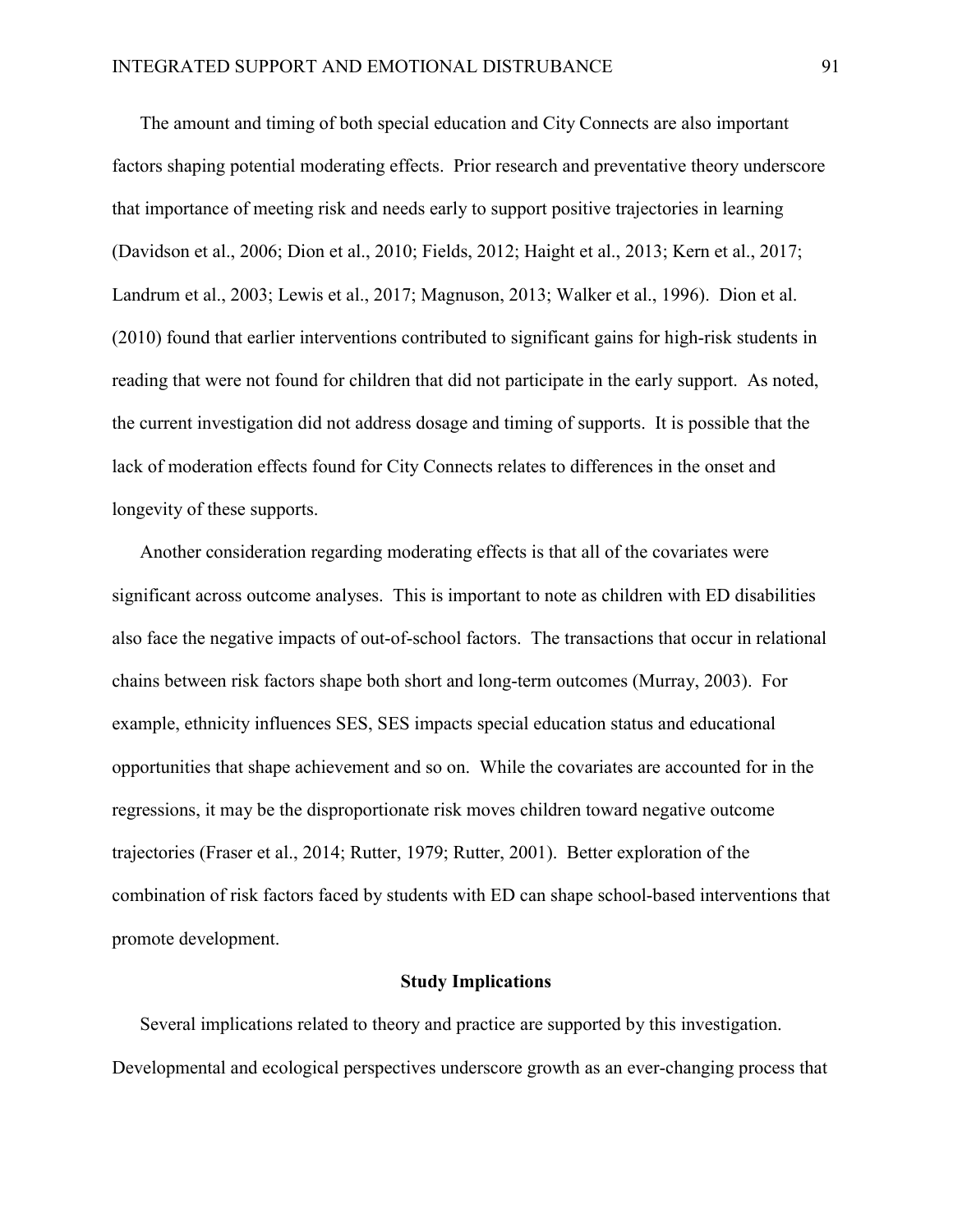involves bio-psycho-social elements, strengths and needs, and contextual factors over time (Walsh et al., 2002). Developmental science attempts to better understand typical development and maladjustment and the factors that influence such trajectories (Cicchetti  $\&$  Sroufe, 2000; Cummings et al., 2000). Continued exploration of the transactions between protective and risk factors as shaped by context can help inform preventions and interventions to support thriving for the whole child (Cicchetti, 1990; Cicchetti & Toth, 2006; Moore & Emig, 2014). This lens provides the foundation for ISS, as services are meant to address out-of-school factors so that learning and thriving can be enhanced.

Factors that consistently impact the whole child and systems around the child include those abilities within the SEB domain. Skills in this area influence functioning across systems and are used to reach a number of goals throughout development (McKown, 2017). There is a strong relationship between SEB abilities and learning as negative outcomes are often found for students facing SEB needs (de Voursney & Huang, 2016; Lewis et al., 2017; Moore et al., 2017; Olivier et al., 2018). The current investigation examined the impacts of specific SEB needs (i.e., ED) on academic and behavioral outcomes. Preliminary results replicate existing literature on the differential proportions of students receiving special education services based on gender, ethnicity, and socioeconomic status. These findings hold important implications. Developmental theory suggests that early supports can benefit functioning and growth over time (Moore et al., 2017). Therefore, students underrepresented in special education (i.e., females, Asian students, etc.) may not receive services necessary to enhance skills preventatively and exacerbate future need/impairment. However, overrepresentation of subsamples of students based on factors separate from a specific ED disability can shape perceptions of these children. Such impressions can influence early and secondary schooling and ongoing involvement in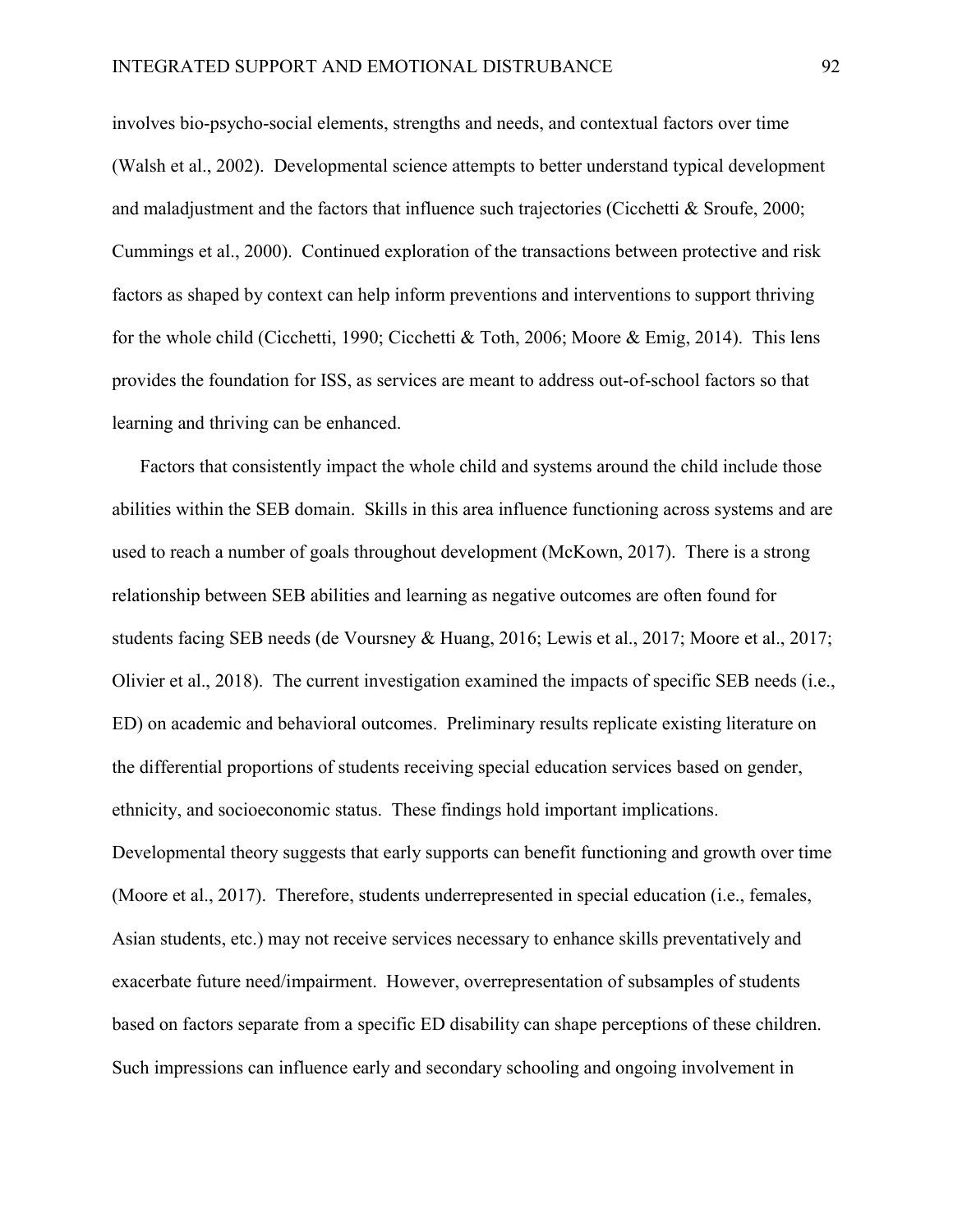special education, a form of "negative tracking" (Conyers et al., 2003). Continued attention must be directed at the factors that lead to these disproportionate numbers to enhance unbiased practices that balance access without deleterious consequences on learning trajectories.

Primary findings support existing literature on the relationships between ED status and outcomes. Students receiving special education for ED have several negative academic and behavioral outcomes when compared to peers without such need. The strong negative trajectories found for students facing challenges with ED continue to suggest that SEB need moves a child toward maladjustment. Gaps between students with and without such need continue despite special education practices in place. These differences fuel critiques that service delivery within schools, including accommodations delivered through special education, are inefficient and fragmented (Adelman & Taylor, 2000; Adelman & Taylor, 2008; Taylor & Adelman, 2000). Special education accommodation alone are not leading to beneficial outcomes necessary to promote learning. Such findings highlight that students with ED and SEB need require greater support and calls for policy and practice that promote wellbeing of the whole child.

Research has indicated that ED and SEB needs make up the top factors influencing educational outcomes and concerning educators and administrators (Greenberg et al., 2003; NAESP, 2018). It remains that students with disabilities are one of the most vulnerable populations for poorer trajectories during schooling and over time including dropping out from school all together (Reschly & Christenson, 2006). Despite awareness of the often challenging paths ahead of students with ED disability, educational reform contributing to consistent gains for these children has been limited. Examining potential moderators of the relationship between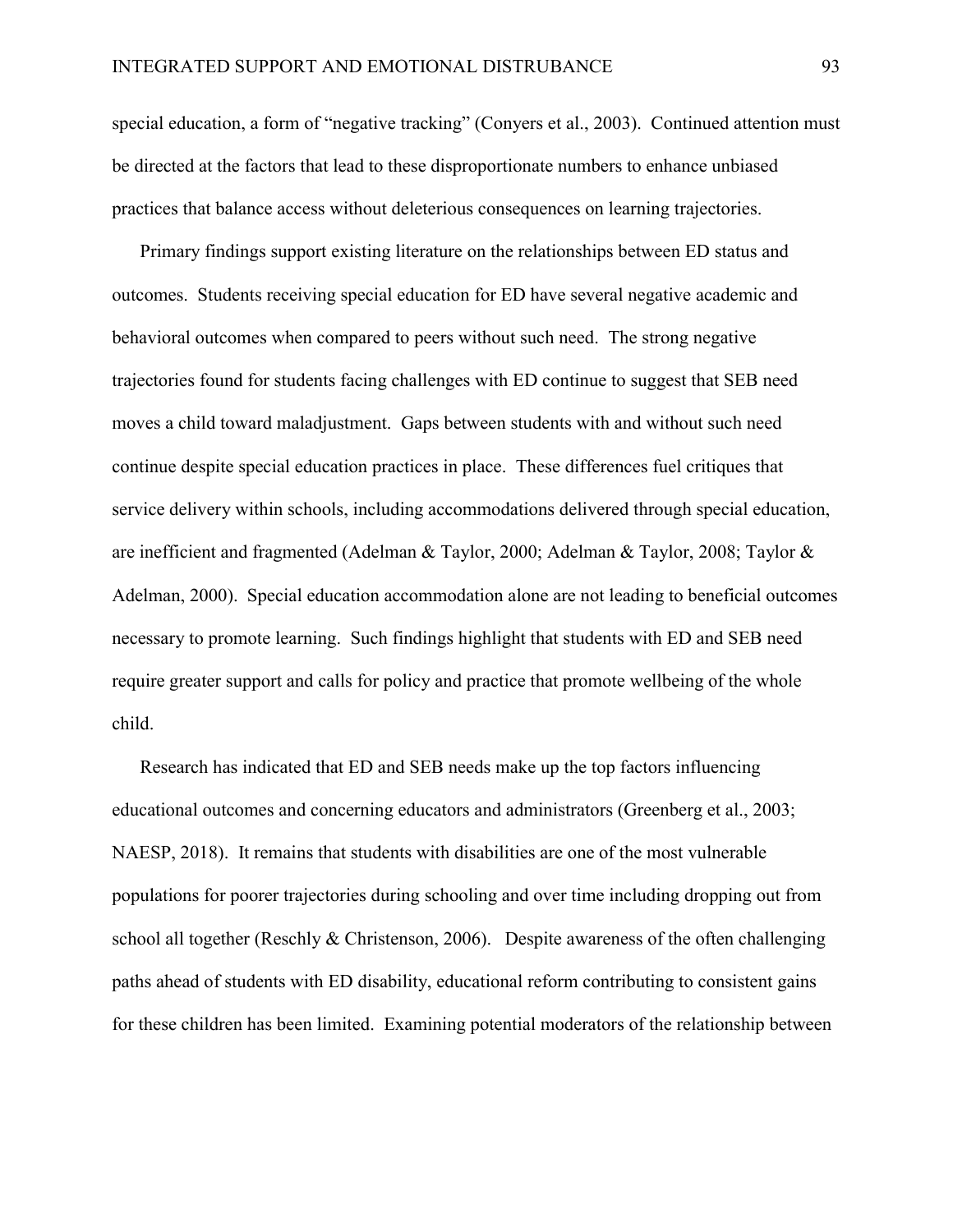ED designation and learning outcomes is important to track change and enhance supports that contribute to closing the gap between student outcomes.

The current study expands the body of developmental research as one of the initial inquiries into the impacts of ISS, specifically City Connects, on outcomes for students with an ED disability. City Connects is grounded in developmental principles that appreciate the strengths and needs of the whole child – academic, social-emotional-behavioral, family, and physical health/medical (City Connects, 2018; Foley et al., 2015; Lee-St. John et al., 2018). Addressing need and promoting strengths across these domains, City Connects operationalizes effective practice that is customized, comprehensive, coordinated, and continuous (Walsh, Wasser Gish, Foley, Theodorakakis, & Rene, 2016). The combined efforts of these practices and special education are crucial in multiple ways. Once-fragmented supports are able to come together to service the whole child. Special education accommodation targeting specific impairments are delivered in tandem with integrated services and supports directed at addressing and enriching diverse domains to promote opportunities for thriving. As adaptation does not occur in isolation, servicing need in this multifaceted way can trigger change across domains (Moore, 2014; Sandstrom & Huerta, 2013). Moreover, the continuum of supports from prevention to intensive intervention can address the multitude of factors shaping development (Moore & Emig, 2014). Where children facing ED may often require more intensive supports, offering the range of services can enhance strengths and target challenges in a more proactive way. These concerted endeavors have the best potential to address the outcome gaps while shifting attention from siloed services contraindicated for students with significant need (Atkins et al., 2015).

This investigation found that the integrated supports offered to students through City Connects have direct positive relationships with achievement (specifically, math outcomes)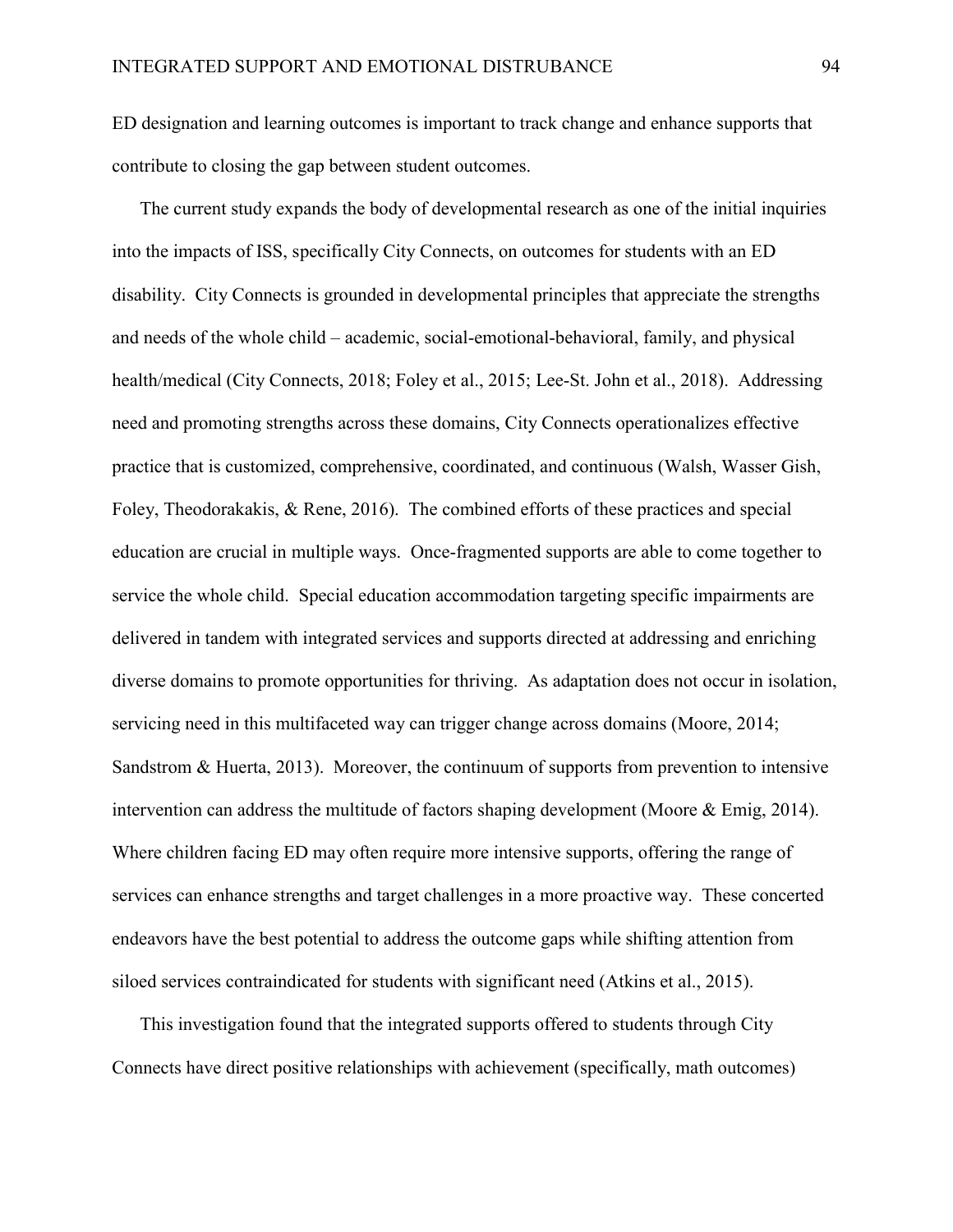while controlling for other factors that shape learning. The significant effect of City Connects on math measures is encouraging. Skills develop at different rates and influence future outcomes in specific and cascading domains. Measures may more accurately reflect acquisition and growth in mathematics which offer students space to feel successful and shape engagement in other academic and behavioral areas. Moreover, the outcome gap for reading between students with and without ED status is attenuated when City Connects interventions are in place. The significant City Connects moderation on the association between ED status and reading outcomes indicate that implementation of City Connects supports can reduce outcome differences consistently found between students with ED and those without these challenges. The moderation found for reading scores is important as learning from reading is central for ongoing development across primary into secondary school years and beyond. As such, findings suggest that earlier City Connects supports may have benefits for student outcomes in the short term and contribute to development in other areas over time. Noting that services can have direct impact on outcomes and lessen the gap persistently found between students with and without ED offers promise for continued City Connects implementation.

The positive outcomes associated with the combination of City Connects intervention and special education practice are grounded in and inform developmental theory. Attention to both needs and strengths across both academic and non-academic areas enhance the prospect of development (Bowden et al., 2017; Foley et al., 2015; Lee-St. John et al., 2018; Moore et al., 2017; Moore & Emig, 2014; Sibley et al., 2017; Walsh et al., 2017). The contributions of ISS, and City Connects specifically, in adjunct to a school's special education programming expands attention from deficit to capture qualities of each student that can be enriched. Supports are embedded within the varied contexts around a student and can shape and enhance the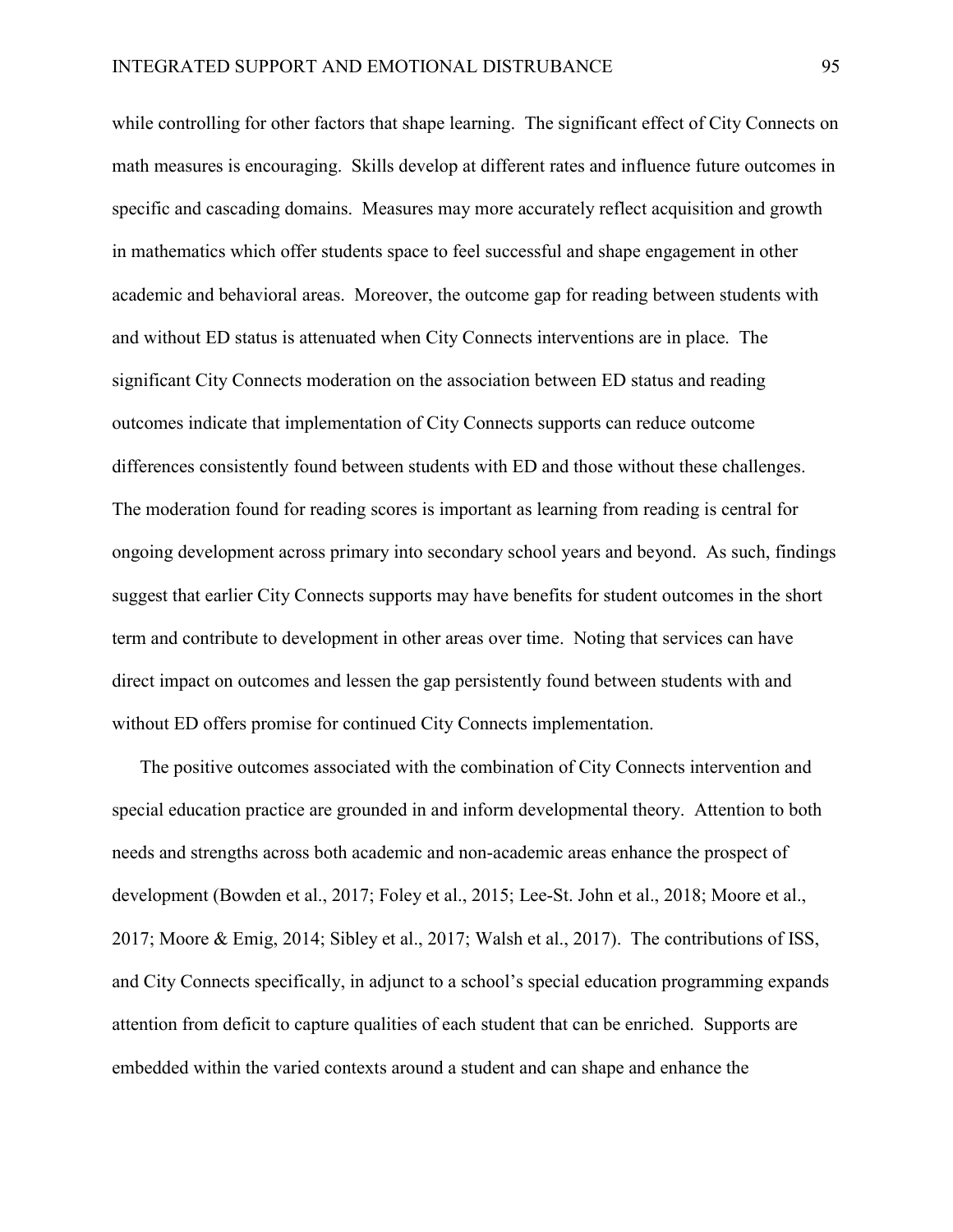effectiveness of one another while broadening access for all (Meyers & Hickey, 2014; McCormick et al., 2015; Moore & Emig, 2014; Moore et al., 2017). The multiple systems around the student are also supported as services are directed beyond the student to the family, school, and community (Moore, 2014; Moore & Emig, 2014).

Despite these benefits, study predictions were partially supported and identified that the pervasive impacts of ED are quite robust especially in combination with other out-of-school factors. The results indicate most academic and behavior outcome gaps exist even with simultaneous special education and City Connects supports in place. Support for ISS approaches hold that student need can partly emerge and intensify from systems that fail to meet challenges (Burns, 2011; Guralnick, 2011; Wolanin & Steele, 2004). The benefits of ongoing progress monitoring and potential service adjustment core to ISS practice and the City Connects approach particularly hold the best opportunity to enhance accommodations offered to students with ED. Broadly speaking, the stages of initial/ongoing assessment and data monitoring support incorporation of ISS best practices for students, schools, and communities (Walsh et al., 2017). These practices promote understanding, development, and service delivery for the varied systems around the child with ED. A related consideration is that outcomes may more accurately reflect student functioning with the increased knowledge offered through ISS. For instance, educators in schools with ISS may have a better understanding of adaptive and maladaptive behavior and better record these abilities in report cards knowing these measures contribute to subsequent accommodation. Previous research highlights that City Connects in schools returns more accurate referrals for special education (Boston College Center for Optimized Student Support, 2010). Although the current study identifies lower reading and behavior marks for students in the City Connects intervention, these scores may accurately capture functioning above and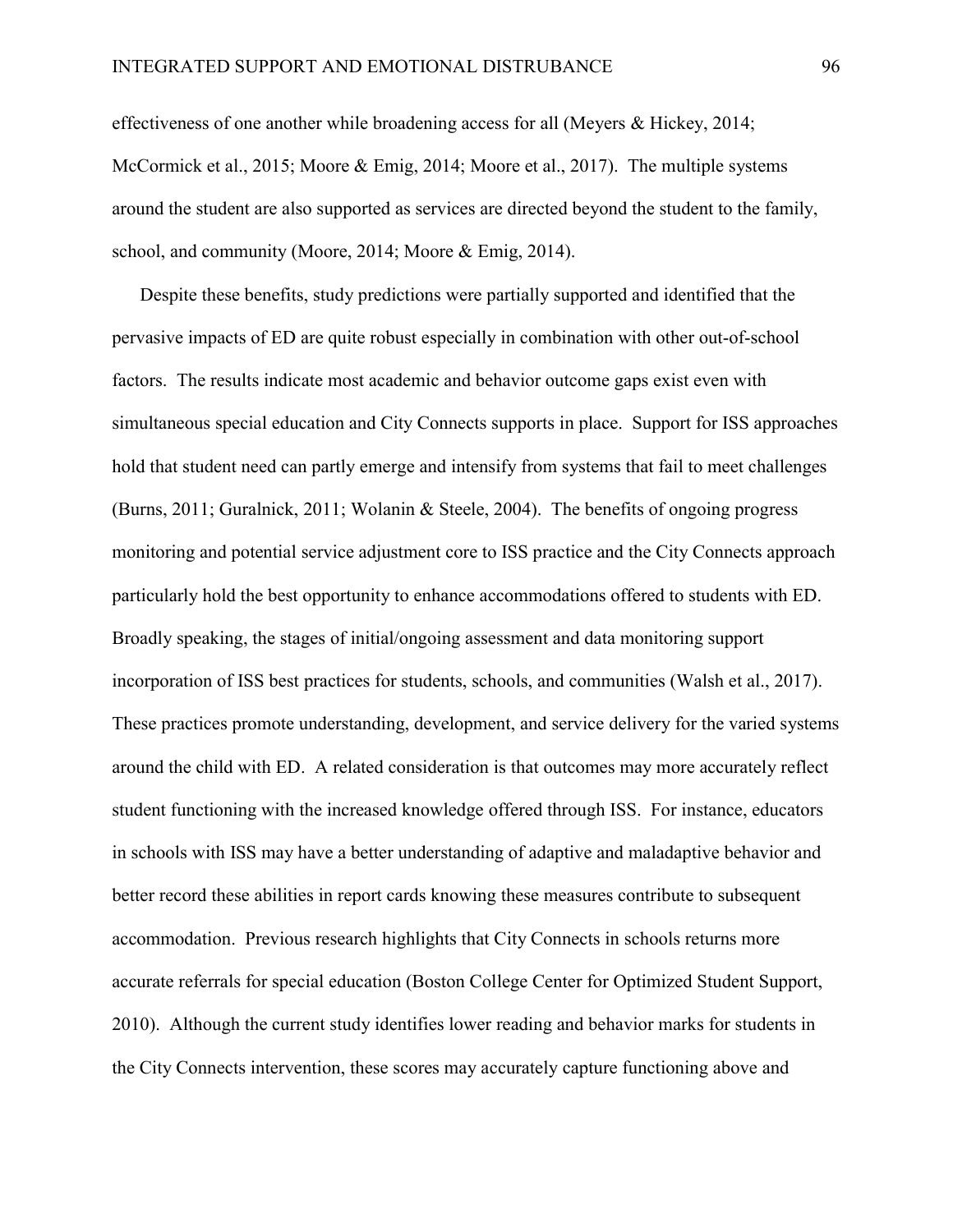beyond comparison school reports. At the student level, tracking data from initial strengths and need review to service referral to outcome helps identify factors influencing learning and enhances the delivery of supports that benefit development (Moore, 2014; Walsh et al., 2017). This assessment goes beyond progress markers and IEP three-year reevaluation windows, contributing to more timely service implementation and necessary support plan adjustment.

Another important implication from the data is that several factors that shape student outcomes remain beyond those in the current study. The analyzed models have several predictors – gender, ethnicity, SES, special education status, school – commonly investigated and associated with developmental trajectories and academic and behavioral measures. Current findings contribute to the body of research of out-of-school factors that impact outcomes. Additionally, only a quarter to a third of the variance in the outcomes were accounted for in the full model. Several additional strengths and needs that intensify, maintain, or lessen the gap found between students with ED and children without these challenges must be explored. These findings direct ongoing incorporation of City Connects specifically and ISS frameworks generally into schools to better understand the set of preventions to intensive interventions that address barriers to learning and allowing even the most vulnerable students to thrive.

#### Study Limitations

Several limitations must be discussed in light of the advantages and implications of the findings from this investigation. Special education utilizes the ED disability designation to capture the broad domain of SEB need. Despite enhancements to ecological validity associated with current special education practice, the ED category remains heterogeneous. Students with similar ED qualifications can look different based on emotional sensitivities, internalized vs externalized behavior, and responses from the social environment. Researchers have indicated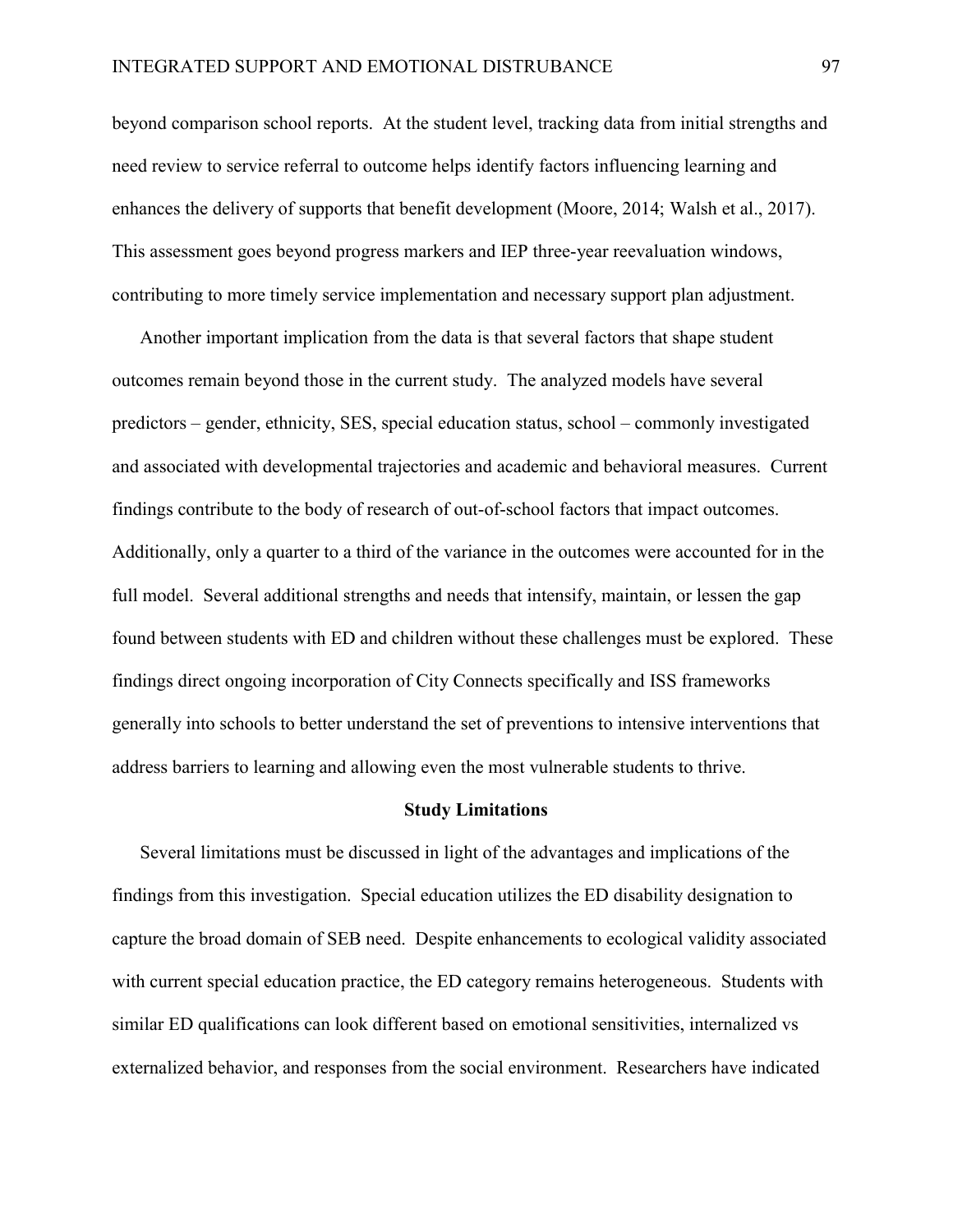that the range of conditions within the category make the predictor not consistently reliable (Bulotsky-Shearer et al., 2010; Jull, 2008). Moreover, many students qualifying for special education also have more than one disability and are not mutually exclusive to the ED domain (Wolanin & Steele, 2004). It is likely that the current method and use of an ever ED status does not account for differences across ED designation. This limitation could overlook specific outcomes and underestimate the findings for certain students and ED needs.

The current study included students in the ED group based on the student ever receiving special education services in this domain from kindergarten through  $5<sup>th</sup>$  grade. It was beyond the scope of this study to assess when the ED disability was first identified and the longevity of schooling with this identified need. Jimerson et al. (1999) suggest that students with early identification and special education during the first several years of elementary school may have the most severe impairment and may not make subsequent gains that are typically expected across kindergarten through  $5<sup>th</sup>$  grade. In contrast, students with certain disabilities may not be identified until later with referral peaks exiting in second to third grade, leading to a delayed intervention and marked delays already existing (Conyers et al., 2003; Severson et al., 2007). Grouping students based on timing of ED emergence during the K-5 years may better capture responses to both special education and City Connects services and the impacts on future academic and behavioral outcomes.

Further, use of the ever ED identifier is limited as it groups students that may have similar challenges while disparate in degree. Schools have differing and increasingly restrictive placements to assist students including: mainstream classes with secondary services delivered as needed, resource rooms/learning centers where students are pulled from general education classes to receive supports, self-contained classrooms where students spend a majority of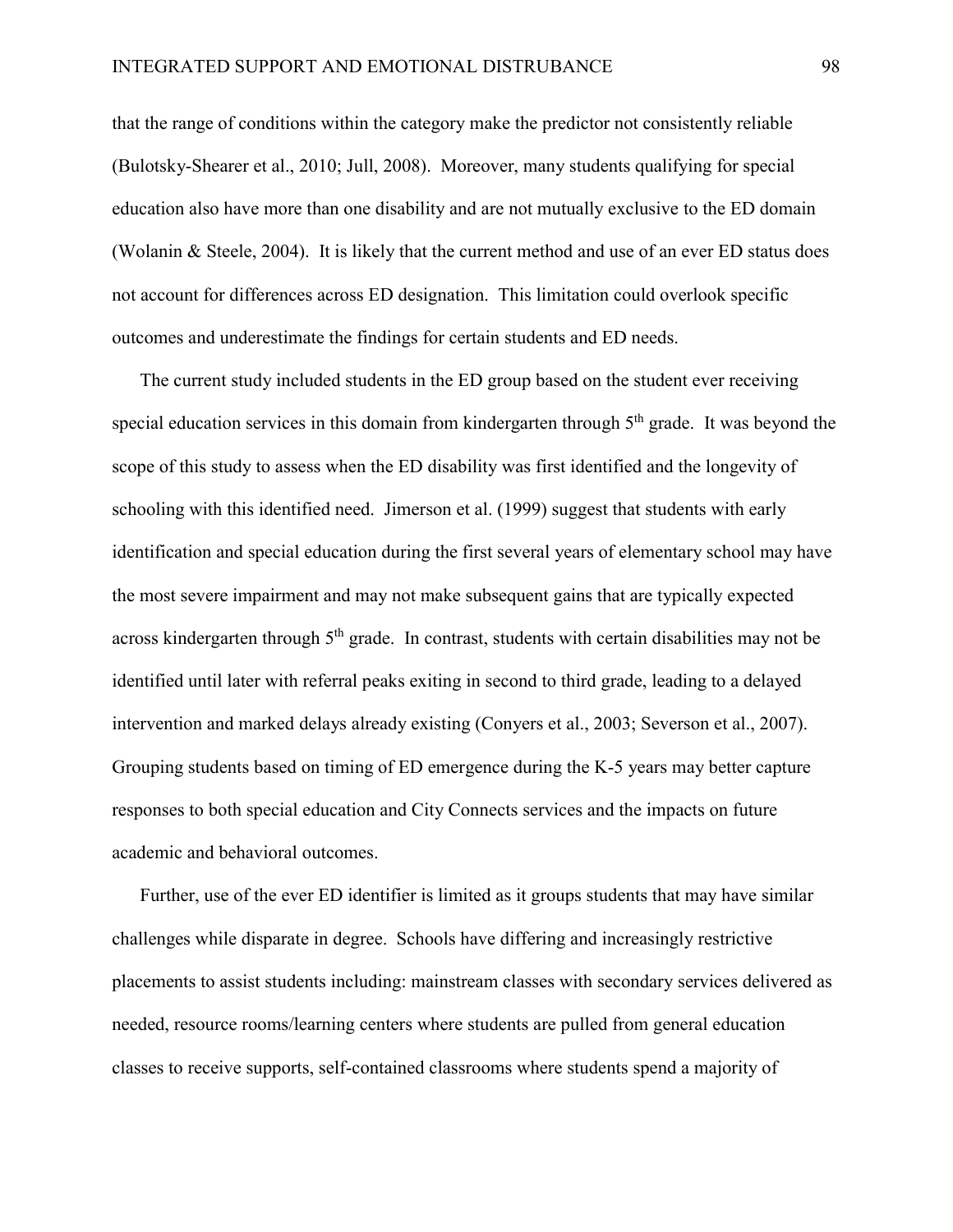respective class time, and alternative schooling services outside of the primary school setting (Obiakor et al., 2012). The amount of time spent in separate classrooms is often a marker for intensity of needs. Previous research has indicated the variable response to services and subsequent outcomes for students with higher level of special education need than peers with lower intensity needs (Dion et al., 2010, Fraser et al., 2014). Students were included in ED group if they ever received special education services for the purposes of the current study. Considering this limitation, results from this grouping may underrepresent the predicted City Connects moderation and main effects on ED status and outcomes that may exist across the range of ED intensity. Specifically, students with lower intensity ED might have greater opportunities to access and generalize the range of City Connects supports in mainstream settings. As a result, stronger positive academic and behavioral responses to the range of City Connects tiered supports might be found for children with lower versus higher intensity ED. There would also be a clearer picture gained of the relationship between ED status, City Connects, and outcomes for students with greater need if this group was differentiated.

The noted heterogeneity further expands to the services rendered and accessed by each student. Students could receive a range of supports in the special education settings indicated above. For instance, aids in mainstream classes may scribe, tutor on specific lessons, or monitor behavioral and emotional experiences. Whereas resource room providers can offer a broader combination of remedial opportunities to foster basic skills alongside instructional strategies focused on academic content standards (Wilson et al., 2011). The type and amount of services can be influenced by a number of factors. Therefore, one student may receive several accommodations to address a specific domain, whereas another student could receive one service to support this area. Similarly, a strength of City Connects is the tailored approach to support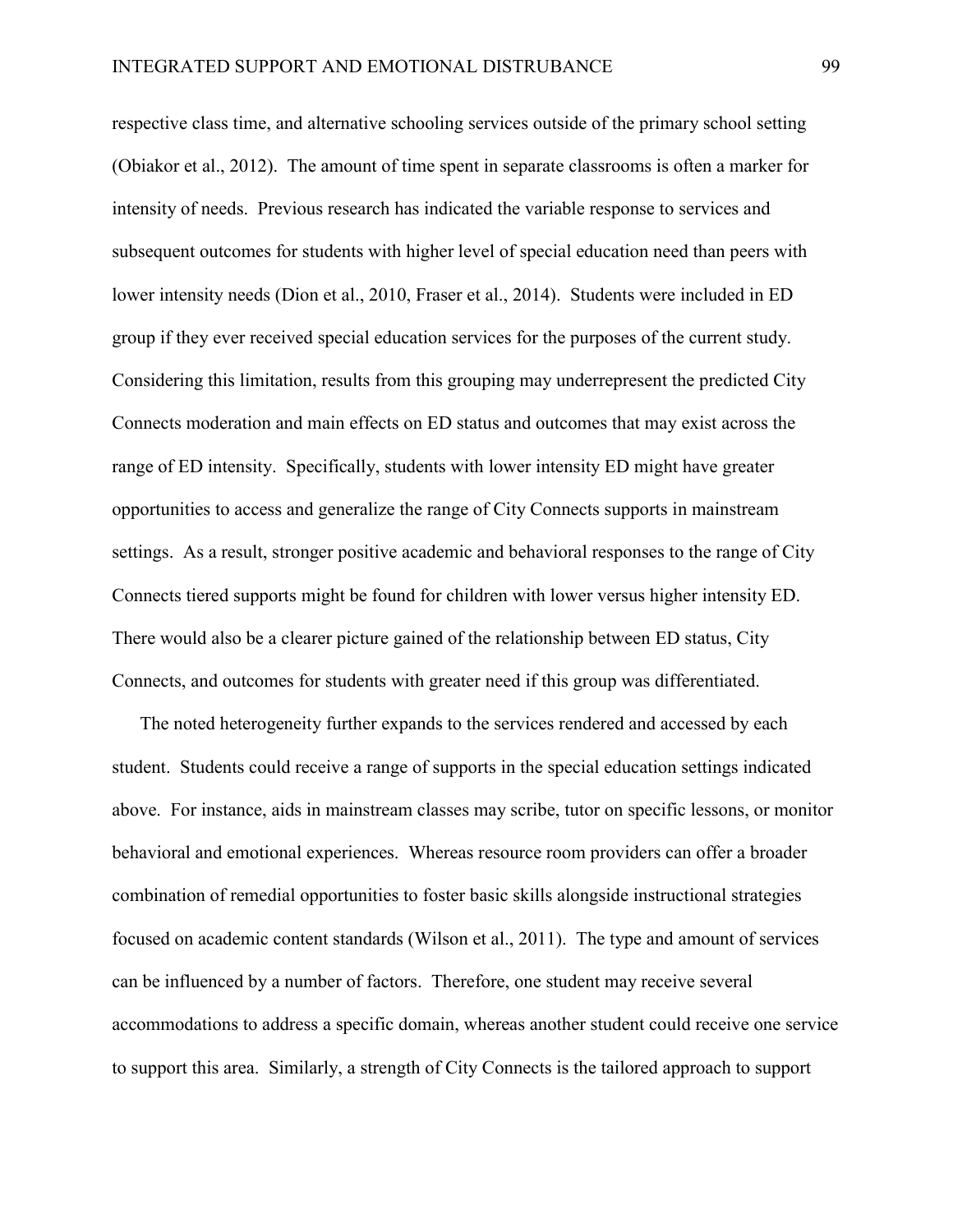available that can result in diverse services offered from student to student. Current hypotheses examined the relationships between the academic/behavioral outcomes and ED special education services and City Connects support. It is unknown which of the specific supports, the number of supports, or intensity (prevention/enrichment, early intervention, and intensive intervention) contributed to results in the current study.

The amount of time spent receiving City Connects services – known as service dosage – was not part of the current investigation. Dichotomizing the sample of students having ever received City Connects influences the ability to better capture if support duration moderates the academic and behavioral outcomes or contributes to more robust main effects. Existing research on the length of time receiving City Connects has indicated that dosage has an effect, the longer a student receives integrated services and supports results in better outcomes (Walsh et al., 2014). This limitation underscores the potential for future research which will be discussed in the next section.

Finally, the quasi-experimental nature of this study has both advantages and disadvantages. City Connects implementation at the school level improves generalizability. However, it was not possible for randomization to City Connects and ED special education designation and participants were from a specific region/school district. Results indicated that there were statistically significant differences on some of the categorical covariates between the City Connects and comparison sample, a limitation of the quasi-experimental design. School fixed effects and demographic covariates were used to reduce the impact of these factors though selection bias among other factors may still influence findings and generalizing outcomes should be approached with these elements in mind.

# Future Research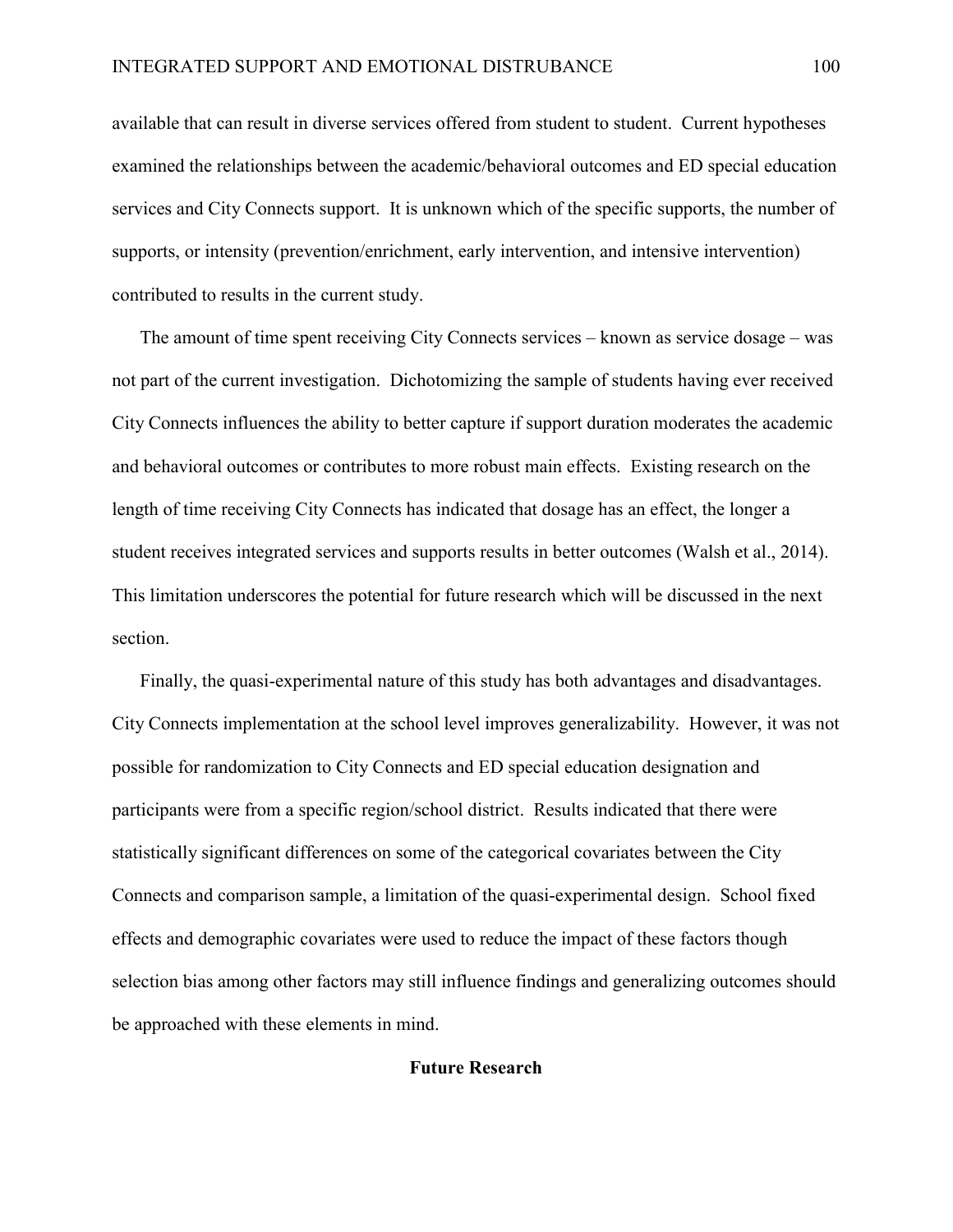Expanding from existing literature and the findings of this study, several opportunities for future research emerge. First, current special education practices capture the range of social, emotional, and behavioral needs under the broad domain of ED disability. While similarities exist, the varied experiences of students with the ED designation may lead to response underestimates in outcome data. Examining IEP/504 data for students in City Connects and comparison schools to categorize this variable could add information that helps distinguish grouping. As this data is not always readily accessible, another potential remedy includes utilizing the SEB domain needs captured within the City Connects whole class and individualized student review processes. Clinical cutoff scores could ensure the creation a comparison sample despite lacking City Connects WCT/ISR data. Using these identified needs and cutoff comparisons would permit closer analysis of the differential academic and behavioral outcomes following from City Connects and special education services for specified SEB needs (i.e., anxiety, behavioral dysregulation, etc.).

Such information underscores a second area of future research: service dosage. Grouping based on emergence of ED designation can support investigations of the relationship between the length of time with identified need, special education services, and academic/non-academic outcomes. There is a range of time spent within special education services among students each day and longitudinally. While outcomes are mixed on time spent in special education (Duchnowski et al., 2013; Katsiyannis et al., 2012), studies of City Connects have indicated that increasing dosage (i.e., length of time receiving the City Connects intervention in schools) leads to more beneficial outcomes (Walsh et al., 2014). This research would contribute to the awareness of periods of implementation enriching wellbeing and thriving over time.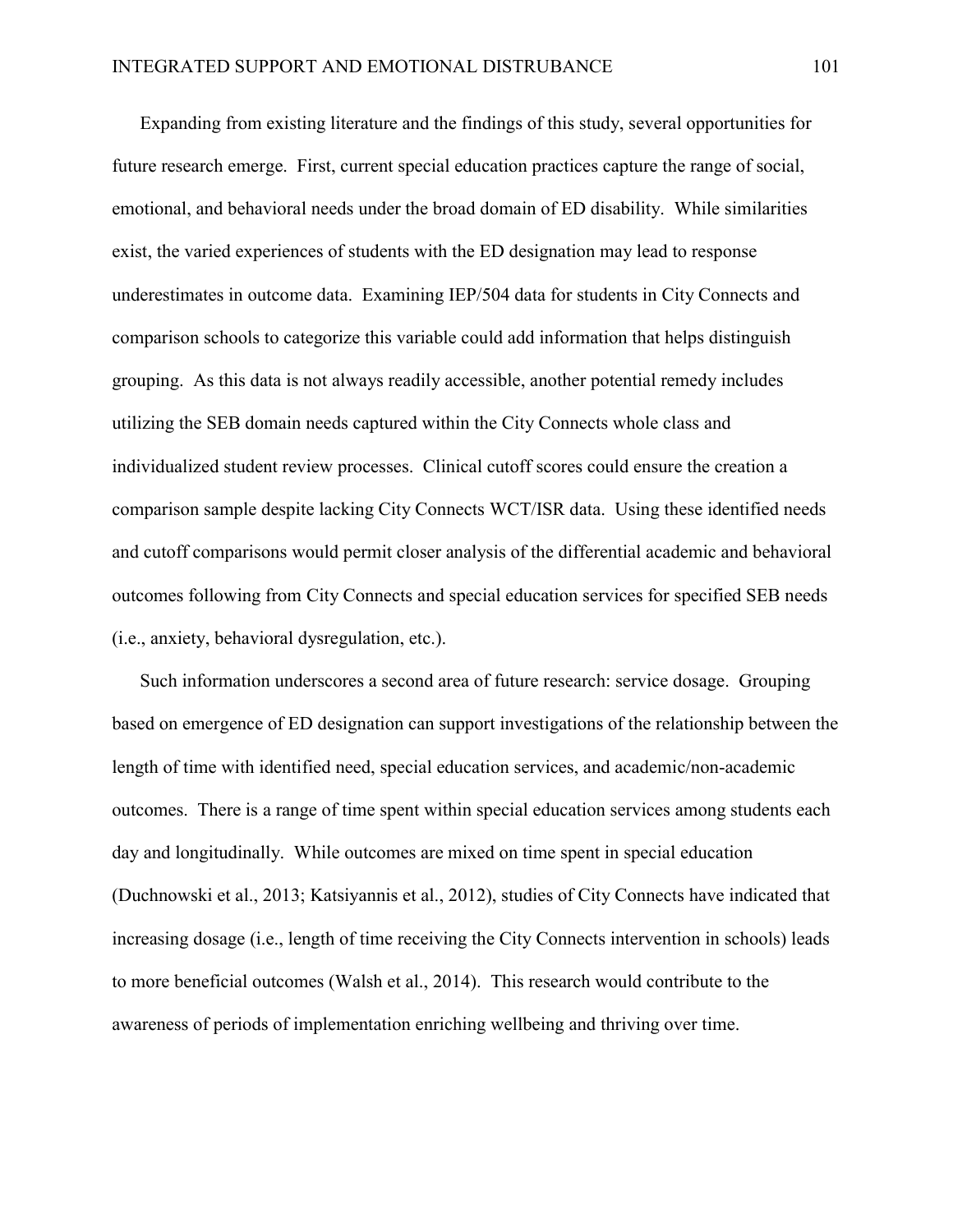A third indication for future research relates to the specified supports that students receive as part of special education and/or City Connects. Several special education accommodations (i.e., resource room, multi-handicapped, etc.) offer broad support without clear reference to a specific SEB need area. While literature holds that support in one domain may enhance development in other areas (Moore, 2014; Sandstrom & Huerta, 2013), emphasis on target goals for support can offer greater insight to the method influencing specific student outcomes and potential cascades. Moreover, information gained by identifying the intensity (i.e., enrichment/prevention, early intervention, intensive intervention) and type of support received through City Connects would allow for comparisons of the combined services of City Connects and special education on cognitive and non-cognitive outcomes. This examination could enhance tailoring of services through City Connects to match a student's SEB need and intensity.

Future research should also diversify the outcomes assessed in response to combined City Connects and special education services. Several criterion variables exist in the educational landscape beyond the academic and behavioral findings presented within this investigation. It is important to consider non-academic capabilities (social competence, perseverance, etc.) that may act as mediators for eventual academic outcomes (Moore et al., 2015, Moore et al., 2017). For instance, Atkins et al. (2015) found that interventions had impacts on more proximal outcomes (i.e., engagement) that could shape future learning. It would be interesting to examine the combination of special education and City Connects on gains in these non-cognitive skills and subsequent achievement measures.

Although frequently used as a predictor, another potential outcome measure could analyze special education status change as a marker for progress over time. Schools have increasingly restrictive placements to aid students in meeting yearly progress. Legislators, educators, and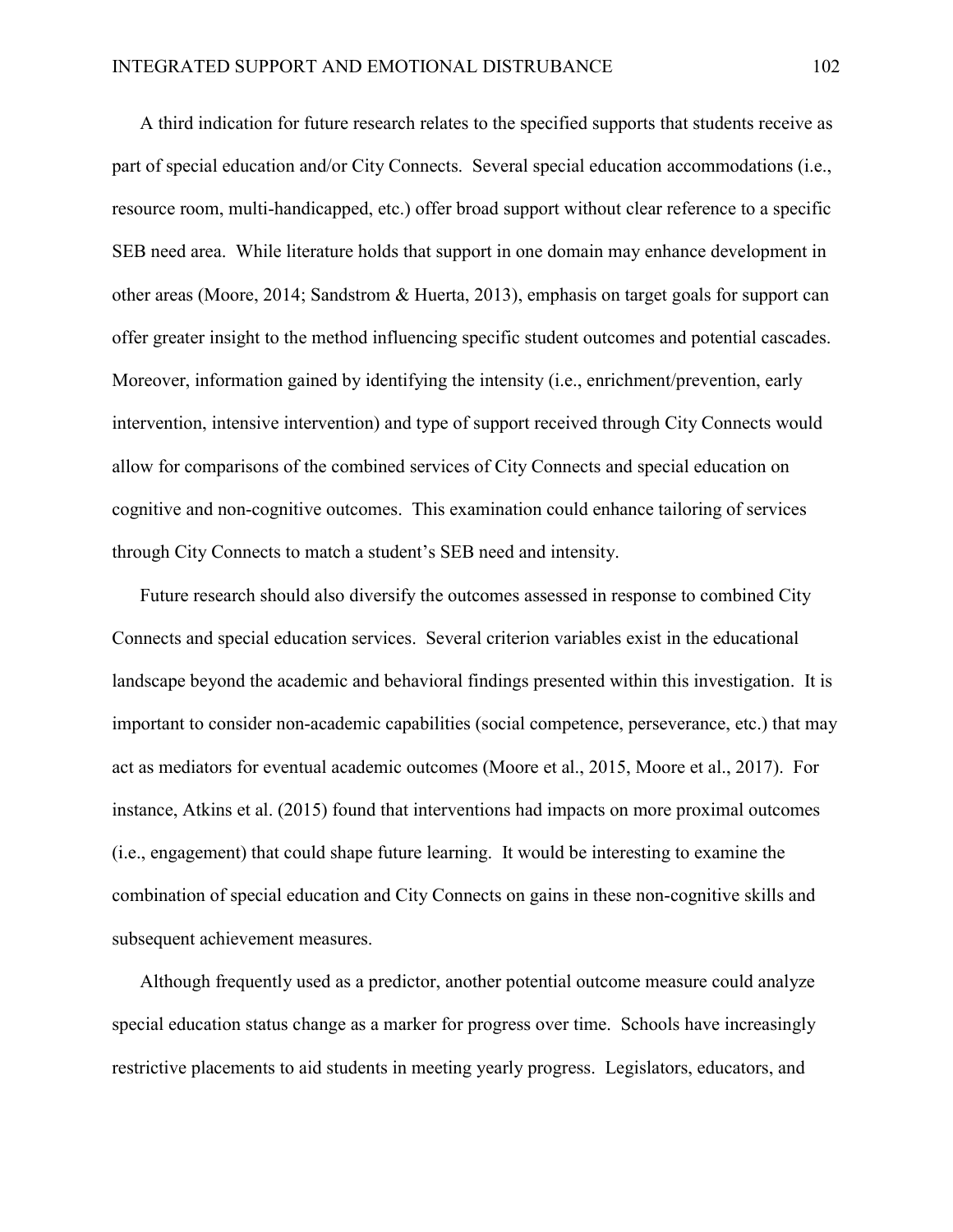families have called for accommodations to move from exclusionary placements to meet youth in general education classrooms with individualized supports (Chitiyo, 2014). Stoutjesdijk et al. (2012) highlight that it is important to consider the variables that factor into placement restrictiveness. Limited research exists on factors that contribute to reducing the amount of time spent receiving special education for greater involvement in inclusive classes. The use of predictors from the current study to analyze change in ED special education designation longitudinally may provide insight into another City Connects effect: reducing exclusionary practice while maintaining comprehensive tailored supports.

## **Conclusions**

The impacts of ED and lower threshold SEB need are pervasive and vast, influencing functioning and thriving across all developmental domains. Additionally, students with ED also encounter severe challenges associated with out-of-school factors faced by other students without such need. Rates of students confronting ED challenges are rising (Chasson et al., 2007; Chitiyo, 2014; Conyers et al., 2003; de Voursney & Huang, 2016; Harbin et al., 2004; Kern et al., 2017). Increasing numbers are concerning as students typically face negative short and longterm developmental path if SEB and other out-of-school needs are not met (Gutman et al., 2003; Rones & Hoagwood, 2000). Closing achievement gaps by serving the non-academic barriers to learning is central to improving opportunity for all students, especially those children facing the most need (AEI Brookings, 2015; Moore & Emig, 2014; Moore et al., 2017). Policies meant to attend to such gaps have contributed to the practice of integrated student support.

The present study focused on extending City Connects research to students facing the impacts of ED. Assessing the impacts of City Connects, the study was seeking to determine if integrated services and supports could moderate the relationship between ED status and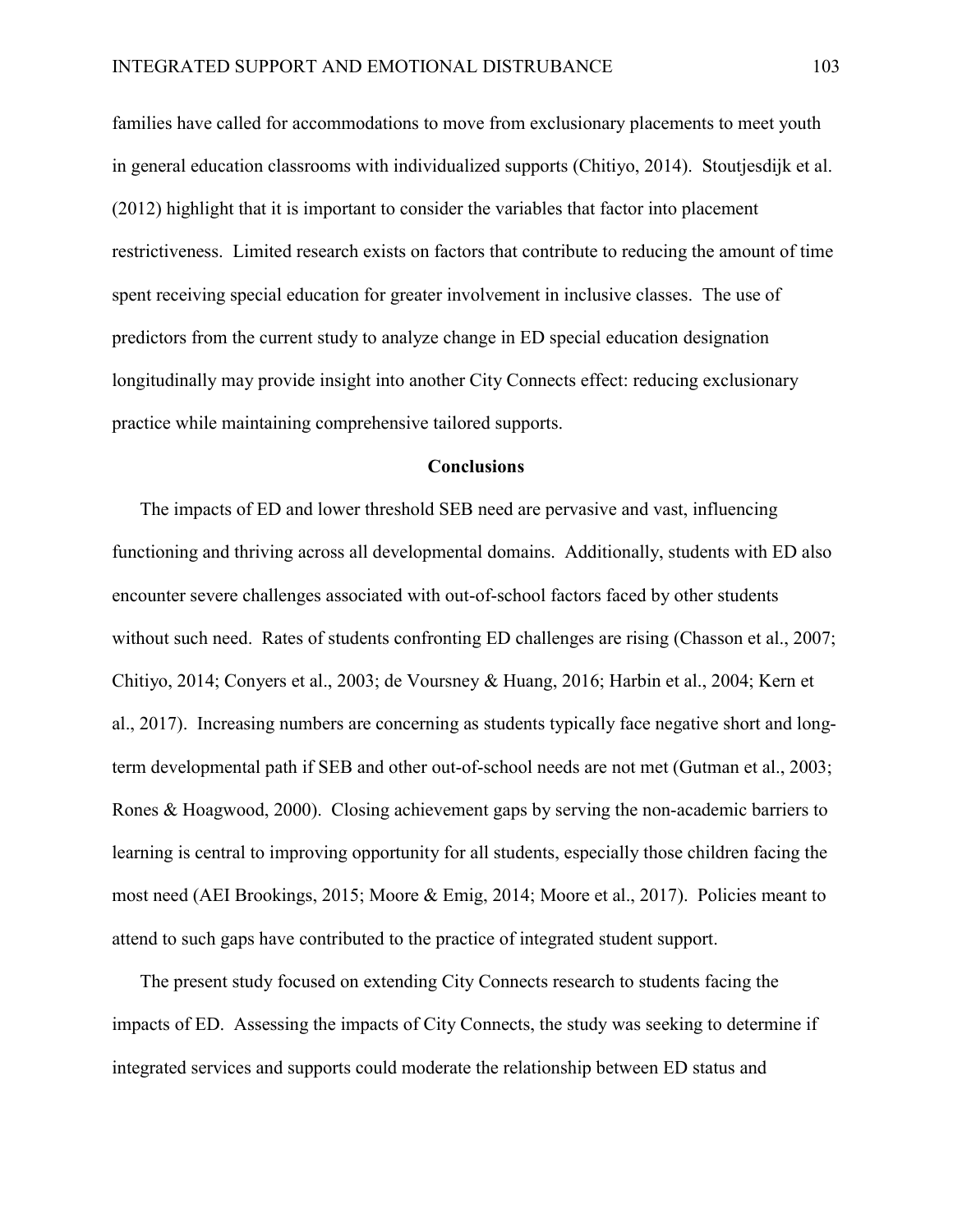academic and behavioral outcomes. While results replicated previous, more general findings on the negative association between ED disability and academic outcomes, the hypothesized impact of City Connects was only partially supported. There were beneficial associations for City Connects on math report card and MCAS scores while controlling for other factors. City Connects also moderated the relationship between ED and reading scores. These results expand existing literature of the effects of City Connects specifically on academic and behavior outcomes. Given the notable impacts of SEB need and combined out-of-school factors and the mixed results of the current investigation, calls for continued implementation and investigation of the factors that support students facing such risk are essential. The ongoing tailoring of services and monitoring of response found in City Connects are a possible solution for the all too common trajectory of negative outcomes for students facing disability. Greater awareness of the coordinated prevention and intervention efforts are necessary to inform policy and practice that allows educators and families to promote wellbeing for all students.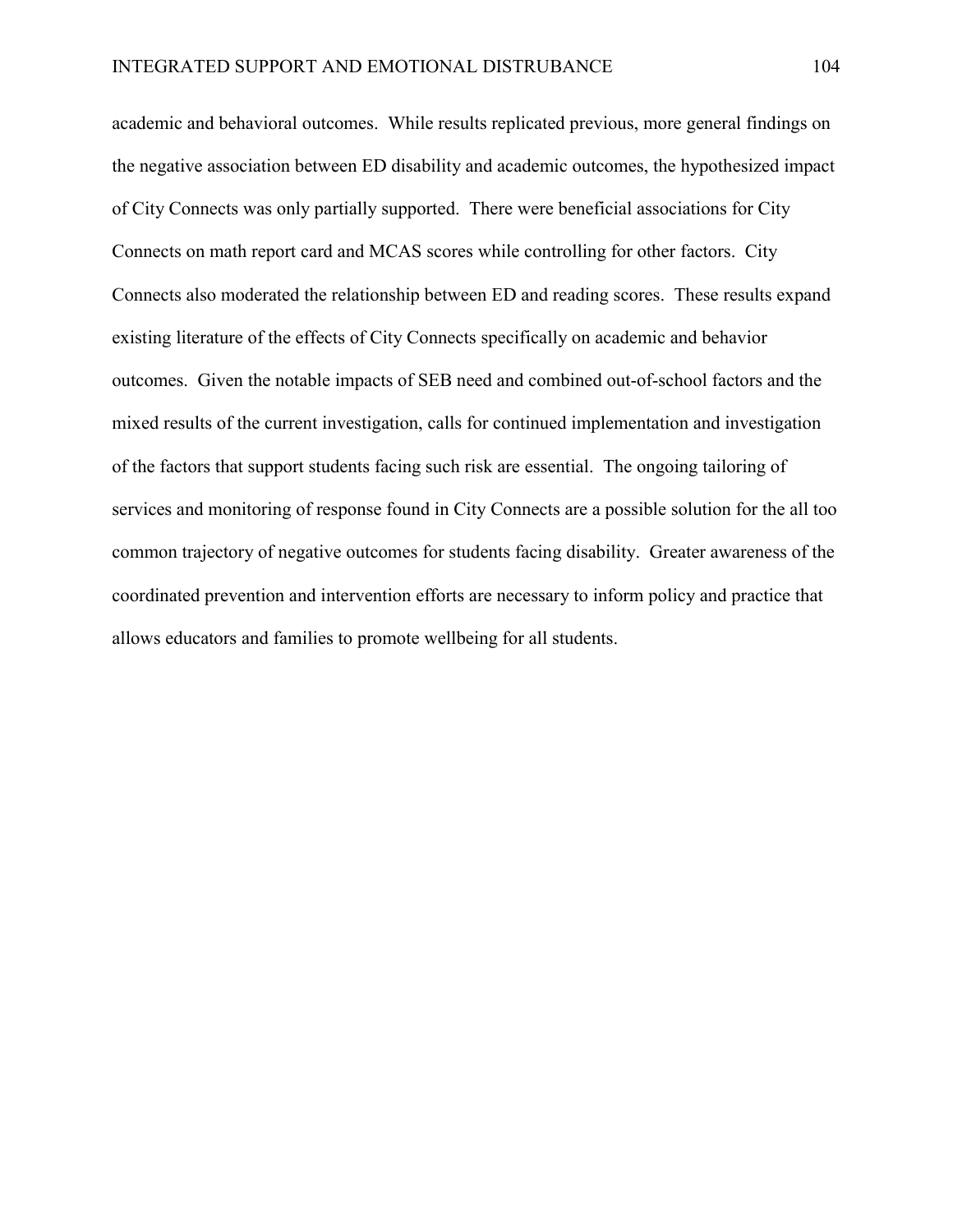## References

- Acker, R.V. (2007). Antisocial, aggressive, and violent behavior in children and adolescents within alternative education settings: Prevention and intervention. P*reventing School Failure: Alternative Education for Children and Youth, 5*(12), 5–12.
- Adelman, H., & Taylor, L. (2000). Looking at School Health and School Reform Policy Through the Lens of Addressing Barriers to Learning. *Children's Services: Social Policy, Research, and Practice, 3*(2)*,* 117-132.
- Adelman, H., & Taylor, L. (2008). School-Wide Approaches to Addressing Barries to Learning and Teaching*.* In B. Doll & J. Cummings (Eds.), *Transforming School Mental Health Services: Population Approaches to Promoting Policy and Wellness of Children* (pp. 277- 306). Thousand Oaks, CA: Corwin Press.
- Adelman, H., & Taylor, L. (2011a). Expanding school improvement policy to better address barriers to learning. *Policy Futures in Education, 9*, 431-436.
- Adelman, H., & Taylor, L. (2011b). Turning around, transforming, and continuously improving schools: Policy proposals are still based on a two- rather than a three-component blueprint. *The International Journal of School Disaffection, 8*(1)*,* 22-34.
- AEI/Brookings Institution (2015). *Opportunity, responsibility, and security: A consensus plan for reducing poverty and restoring the American dream*. Washington D.C.: American Enterprise Institute. Retrieved from https://www.brookings.edu/wpcontent/uploads/2016/07/Full-Report.pdf
- Ander, R., Guryan, J., & Ludwig, J. (2016). *Improving academic outcomes for disadvantaged students: Scaling up individualized tutorials.* Washington DC: Hamilton Project. Retrieved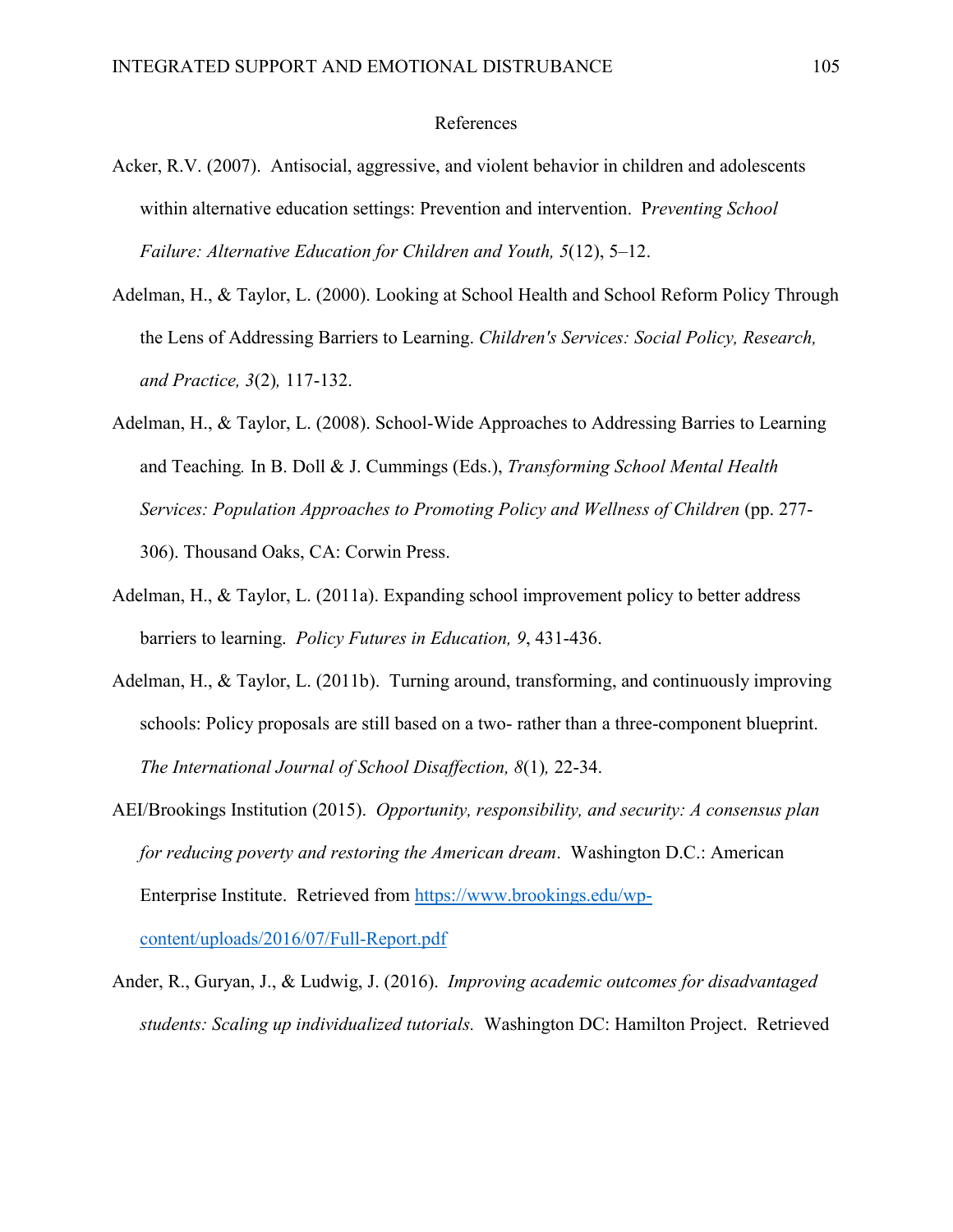from https://www.brookings.edu/research/improving-academic-outcomes-for-disadvantagedstudents-scaling-up-individualized-tutorials/

- Asarnow, J.R., Jaycox, L.H. Duan, N., LaBorde, A.P., Rea, M.M., Murray, P., … Wells, K.B. (2005). Effectiveness of a quality improvement intervention for adolescent depression in primary care clinics: A randomized controlled trial. *Journal of the American Medical Association, 293*(3), 311-319.
- Atkins, M., Hoagwood, K., Kutash, K., & Seidman, E. (2010). Toward the integration of education and mental health in schools. *Administration and Policy in Mental Health, 37*(1-2)*,* 40-47.
- Atkins, M.S., McKay, M.M., Frazier, S.L., Jakobsons, L.J., Arvanitis, P., Cunningham, T., … Lambrecht, L. (2002). Suspensions and detentions in an urban, low-income school: Punishment or reward? *Journal of Abnormal Child Psychology, 30*(4)*,* 361–371.
- Atkins, M.S., Shernoff, E.S., Frazier, S.L., Schoenwald, S.K., Cappella, E., Marinez-Lora, A., … Bhaumik, D. (2015). Redesigning community mental health services for urban children: Supporting schooling to promote mental health. *Journal of Consulting and Clinical Psychology, 83*(5), 839-852.
- Barnett, W.S. (1995). Long-term effects of early childhood programs on cognitive and school outcomes. *The Future of Children, 5*(3), 25-50.

Barnett, W.S. (2011). Effectiveness of early educational intervention. *Science, 333,* 975-978.

Barton-Arwood, S.M., Wehby, J.H., & Falk, K.B. (2005). Reading instruction for elementaryage students with emotional and behavioral disorders: Academic and behavioral outcomes. *Exceptional Children, 72*(1), 7-27.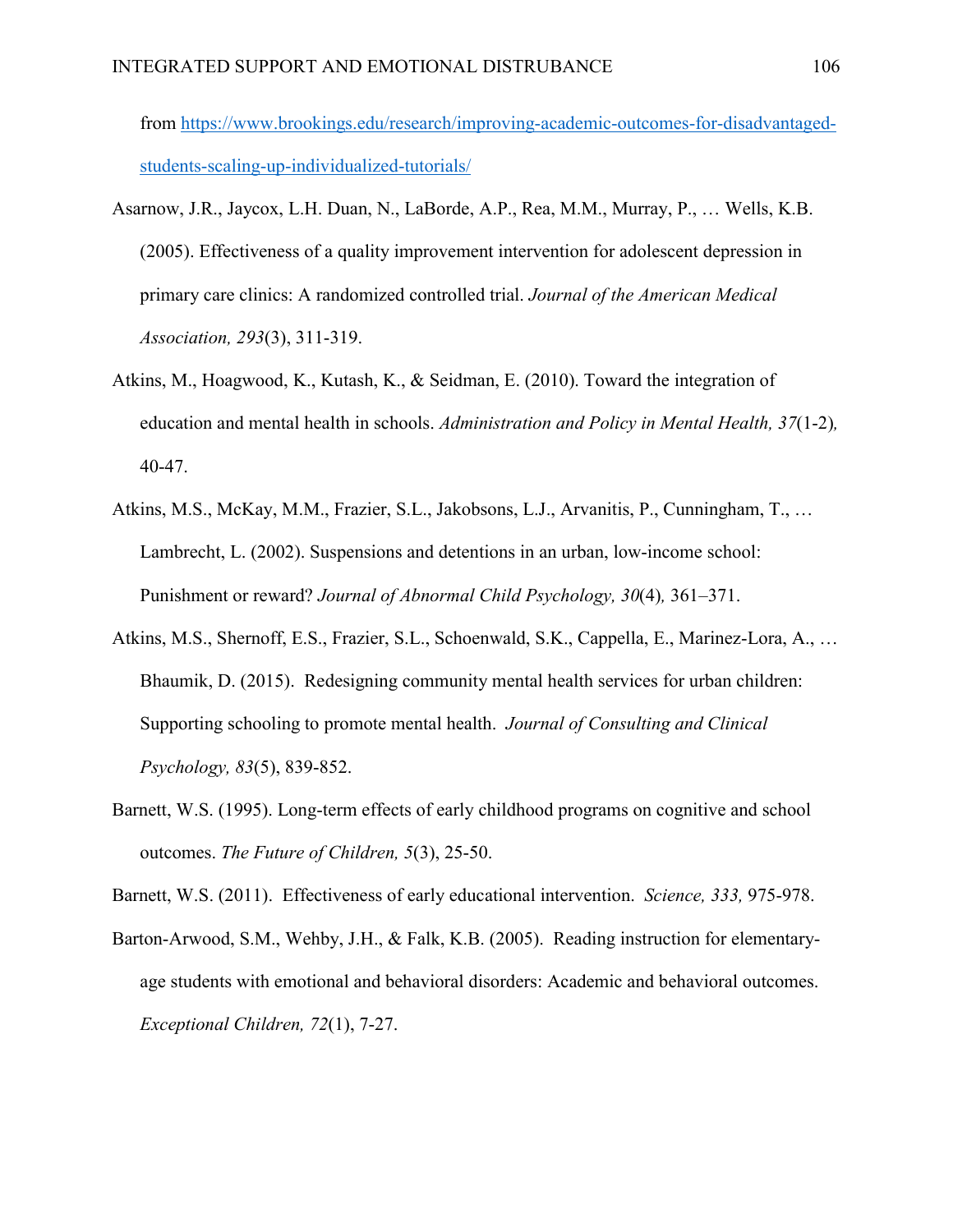- Belsley, D.A., Kuh, E., & Welsch, R.E. (1980). *Regression diagnostics: Identifying influential data and sources of collinearity.* New York: John Wiley.
- Berliner, D. (2009). *Poverty and potential: Out-of-school factors and school success.* Boulder and Tempe: Education and the Public Interest Center & Education Policy Research Unit.
- Berrueta-Clement, J.R. (1984). *Changed lives: The effects of the Perry preschool program on youths through age 19*. Ypsilanti, MI: Monographs of the High/Scope Educational Research Foundation.
- Blair, C., & Raver, C.C. (2015). School readiness and self-regulation: A developmental psychobiological approach. *Annual Review of Psychology, 66,* 711-731.
- Blank, M.J. (2015). Building sustainable health and education partnerships: Stories from local communities. *Journal of School Health, 85*(11), 810-816.
- Boston College Center for Optimized Student Support (2010). *The impact of Boston Connects: Summary report 2008-2009.* Chestnut Hill, MA: Trustees of Boston College.
- Bowden, A.B., Belfield, C.R., Levin, H.M., Shand, R., Wang, A. & Morales, M. (2015). A benefit-cost analysis of City Connects. Center for Benefit-Cost Studies of Education, Teachers College, Columbia University. Available: cbcse.org
- Bowden, A.B., Shand, R., Belfield, C.R., Wang, A., & Levin, H.M. (2017). Evaluating educational interventions that induce service receipt: A case study application of City Connects. *American Journal of Education, 38*(3), 405-419.
- Bowen, G.L., Rose, R.A., Powers, J.D., & Glennie, E.J. (2008). The joint effects of neighborhoods, schools, peers, and families on changes in the school success of middle school students. *Family Relations, 57,* 504-516.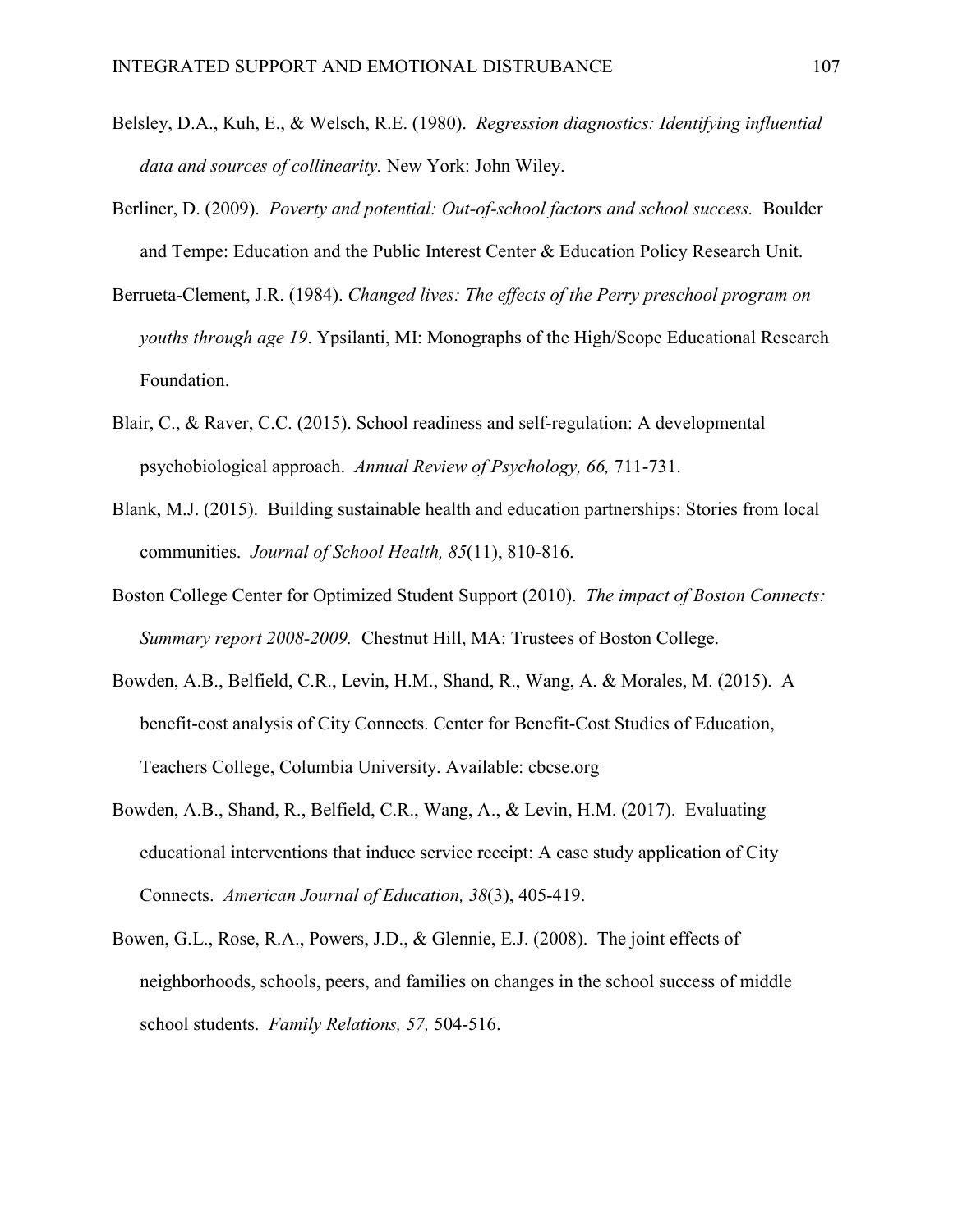- Bowman-Perrott, L., Benz, M.R., Hsu, H.-Y., Kwok, O.-M., Eisterhold, L.A., & Zhang, D. (2011). Patterns and predictors of disciplinary exclusion over time: An analysis of the SEELS national data set. *Journal of Emotional and Behavioral Disorders, 21*(2), 83-96.
- Brault, M.W. (2012). *Americans with disabilities: 2010.* Retrieved from https://www2.census.gov/library/publications/2012/demo/p70-131.pdf
- Bridgeland, J., Bruce, M., & Hariharan, A. (2013). *The missing piece: A national teacher survey on how social and emotional learning can empower children and transform schools.* Chicago, IL: Civic Enterprises, Hart Research Associates, & CASEL. Retrieved from https://www.casel.org/wp-content/uploads/2016/01/the-missing-piece.pdf
- Bronfenbrenner, U. (1994). Ecological models of human development. In *International Encyclopedia of Education, Vol. 3* (2nd edition). Oxford: Elsevier.
- Bronfenbrenner, U. & Evans, G.W. (2000). Developmental science in the  $21<sup>st</sup>$  century: Emerging questions, theoretical models, research designs and empirical findings. *Social Development, 9*(1), 115-125.
- Bruce, M., Bridgeland, J.M., Hornig Fox, J., & Balfanz, R. (2011). *On track for success: The use of early warning indicator and intervention systems to build a grad nation*. Baltimore, MD: Civic Enterprises and The Everyone Graduates Center for Social Organization of Schools. Retrieved from https://eric.ed.gov/?id=ED526421.
- Bruder, M.B. (2010). Early childhood intervention: A promise to children and families for their future. *Exceptional Children, 76*(3), 339-355.
- Bulotsky-Shearer, R.J., Fantuzzo, J.W., & McDermott, P.A. (2010). Typology of emotional and behavioral adjustment for low-income children: A child-centered approach. *Journal of Applied Developmental Psychology, 31*(2), 180-191.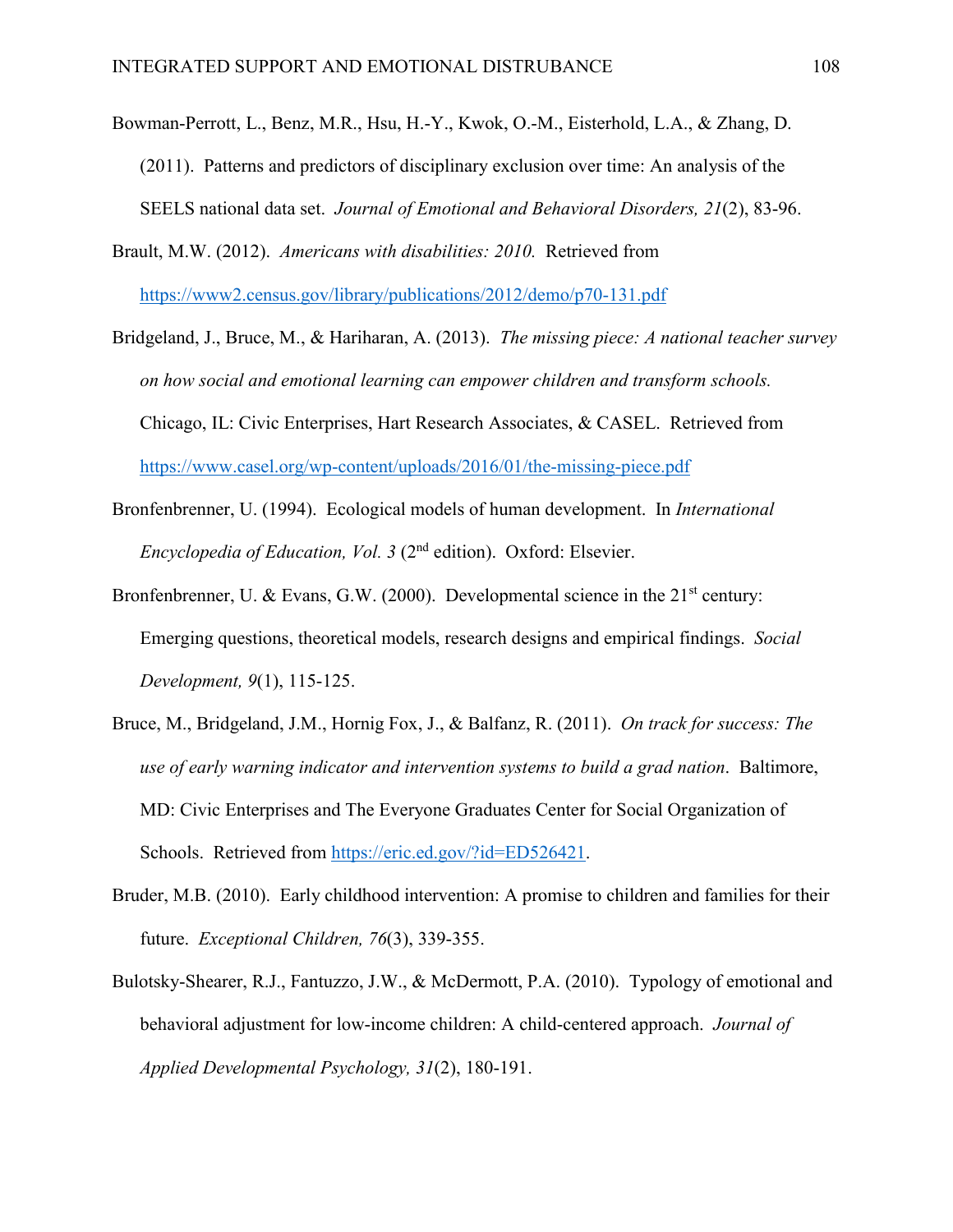- Burns, B.J., Schenwald, K.S., Burchard, J.D., Faw, L. & Santos, A.B. (2000). Comprehensive community based interventions for youth with severe emotional disorders: Multisystemic therapy and the wraparound process. *Journal of Child and Family Studies, 9*(3), 283–314.
- Burns, M.K. (2011). School psychology research: combining ecological theory and prevention science. *School Psychology Review, 40*(1), 132-139.
- Campbell, A.R., Bowman-Perrott, L., Burke, M.D., & Sallese, M.R. (2018). Reading, writing, math, and content-area interventions for improving behavioral and academic outcomes of students with emotional and behavioral disorders. *Learning Disabilities, 16*(2), 119-138.
- Cappella, E., Jackson, D.R., Bilal, C., Hamre, B.K., & Soule, C (2011). Bridging mental health and education in urban elementary schools: Participatory research to inform intervention development. *School Psychology Review, 40*(4), 486-508.
- Castillo, J.M., Arroyo-Plaza, J., Tan, S.Y., Sabnis, S., & Mattison, A. (2017). Facilitators of and barriers to model school psychological services. *Psychology in the Schools, 54*(2), 152-168.
- Castrechini, S., & London, R.A. (2012). *Positive student outcomes in community schools*. Washington DC: Center for American Progress. Retrieved from https://www.americanprogress.org/issues/education-k-12/reports/2012/02/22/11098/positivestudent-outcomes-in-community-schools/.
- Cavanagh, S.E., & Huston, A.C. (2006). Family instability and children's early problem behavior. *Social Forces, 85*(1), 551-581.
- Cavanagh, S.E., & Huston, A.C. (2008). The timing of family instability and children's social development. *Journal of Marriage and Family, 70,* 1258-1269.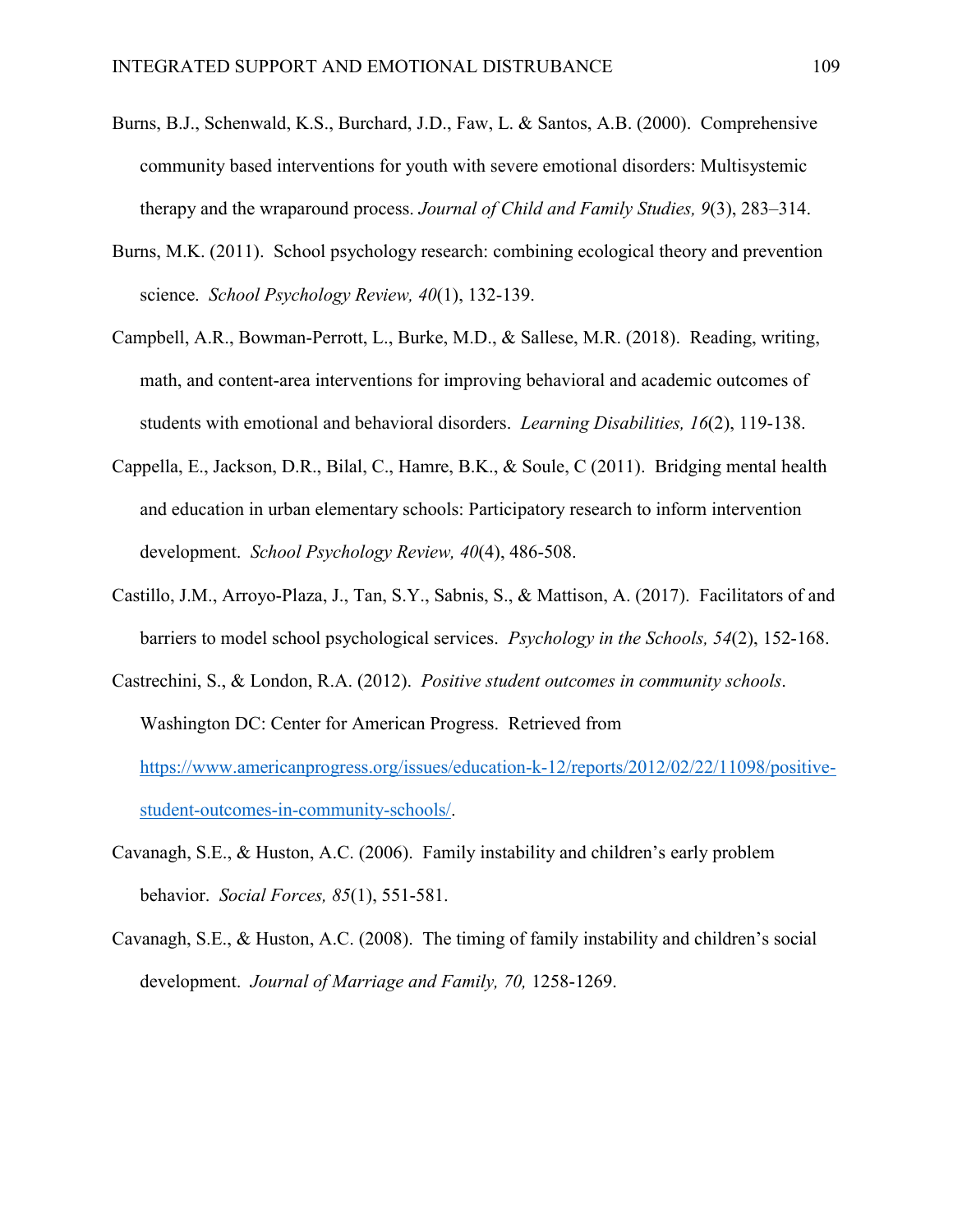- Chasson, G.S., Harris, G.E., & Neely, W.J. (2007). Cost comparison of early intensive behavioral intervention and special education for children with autism. *Journal of Child and Family Studies, 16*(3), 401-413.
- Chiekem, E. (2015). Grading practice as valid measures of academic achievement of secondary schools students for national development. *Journal of Education and Practice, 6*(26), 24-28.
- Chitiyo, J. (2014). The wraparound process for youth with severe emotional behavioural disorders. *Journal of Research in Special Education Needs, 14*(2), 105-109.
- Cicchetti, D. (1984). The emergence of developmental psychopathology. *Child Development, 55*(1), 1-7.
- Cicchetti, D. (1990). Development and psychopathology. In D. Cicchetti & D.J. Cohen (Eds.), *Developmental psychopathology: Theory and method* (pp. 1-23). Hoboken, NJ: Wiley & Sons, Inc.
- Cicchetti, D. (2006). Development and psychopathology. *Developmental Psychopathology,* 1- 26.
- Cicchetti, D. & Sroufe, L.A. (2000). The past as prologue to the future: The time, they've been a-changin'. *Development and Psychopathology, 12*(3), 255-264.
- Cicchetti, D., & Toth, S.L. (2006). Building bridges and crossing them: Translational research in developmental psychopathology. *Development and Psychopathology, 18*(3), 619-622.
- City Connects (2010). *The Impact of City Connects: Annual Report 2010.* Retrieved from: [http://www.bc.edu/content/dam/files/schools/lsoe/cityconnects/pdf/City](http://www.bc.edu/content/dam/files/schools/lsoe/cityconnects/pdf/City Connects_AnnualReport_2010_web.pdf)  [Connects\\_AnnualReport\\_2010\\_web.pdf](http://www.bc.edu/content/dam/files/schools/lsoe/cityconnects/pdf/City Connects_AnnualReport_2010_web.pdf)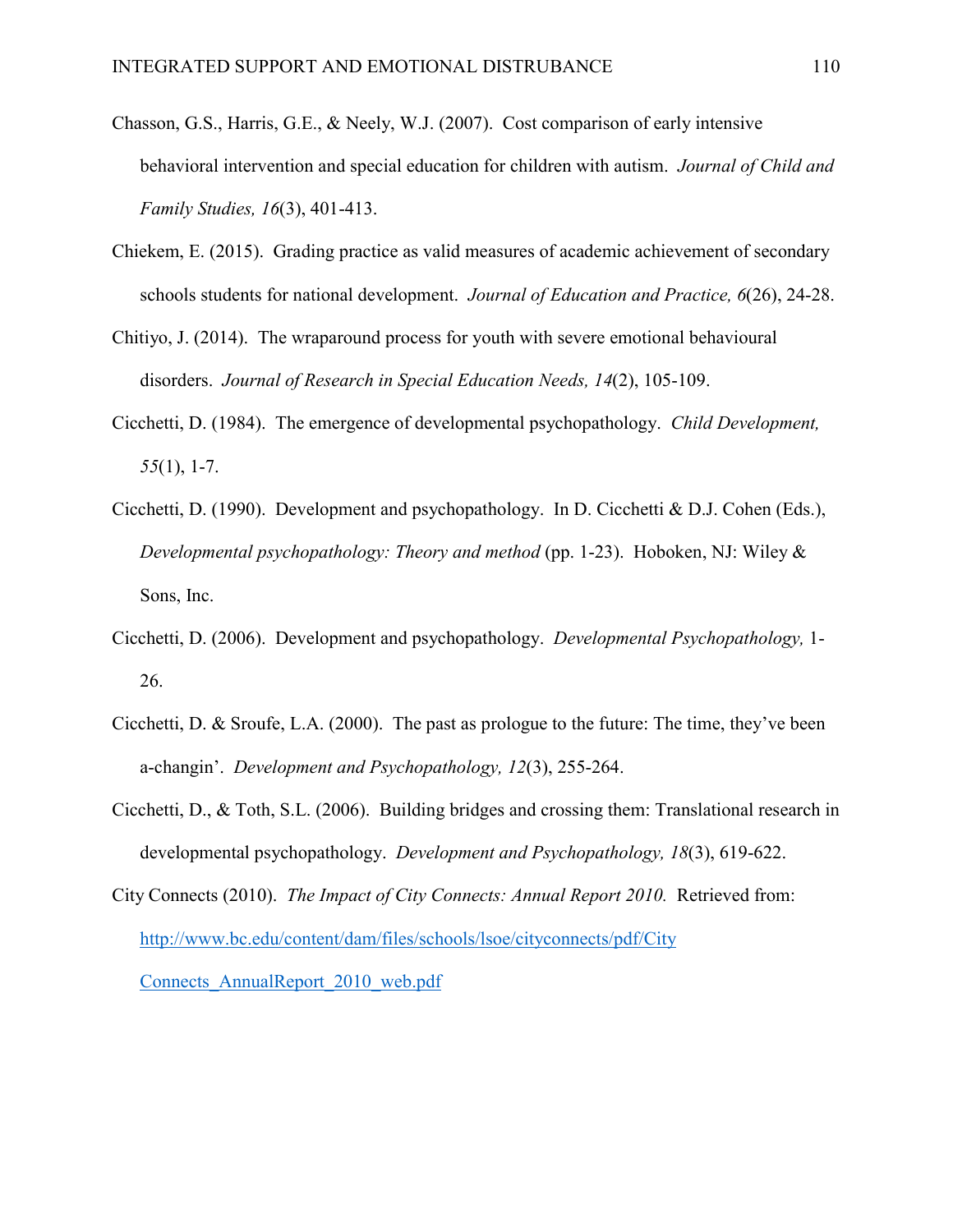- City Connects (2012). *The impact of City Connects: Progress report 2012*. Retrieved from: [http://www.bc.edu/content/dam/files/schools/lsoe/cityconnects/pdf/CityConnects\\_ProgressRe](http://www.bc.edu/content/dam/files/schools/lsoe/cityconnects/pdf/CityConnects_ProgressReport_2012.pdf) [port\\_2012.pdf](http://www.bc.edu/content/dam/files/schools/lsoe/cityconnects/pdf/CityConnects_ProgressReport_2012.pdf)
- City Connects (2014). *The impact of City Connects: Progress report 2014*. Retrieved from: [http://www.bc.edu/content/bc/schools/lsoe/cityconnects/results/publications.html.](http://www.bc.edu/content/bc/schools/lsoe/cityconnects/results/publications.html)
- City Connects (2016). *City Connects: Optimized Student Support.* Retrieved from: [http://www.bc.edu/schools/lsoe/cityconnects.html.](http://www.bc.edu/schools/lsoe/cityconnects.html)
- City Connects (2018). *City Connects: Intervention and Impact.* Chestnut Hill, MA: Center for Optimized Student Support. Retrieved from

https://www.bc.edu/content/dam/bc1/schools/lsoe/sites/coss/pdfs/CityConnectsProgressRepo rt2018.pdf

City Connects (2020). *City Connects: Intervention and Impact.* Chestnut Hill, MA: Center for Optimized Student Support. Retrieved from

https://www.bc.edu/content/dam/bc1/schools/lsoe/sites/coss/City%20Connects%20progress

%20report%202020.pdf

Coalition for Community Schools (2017). Standards for Community School Initiatives. Washington DC: Institute for Educational Leadership. Retrieved from <http://files.constantcontact.com/b14ce16e301/2ed57938-73d1-4055-a466-ecbf1e0029a1.pdf>

Coalition for Community Schools (2018). Community school standards. Washington DC: Institute for Educational Leadership. Retrieved from

<http://files.constantcontact.com/b14ce16e301/a164526e-f4c0-4288-a78d-81dfde370111.pdf>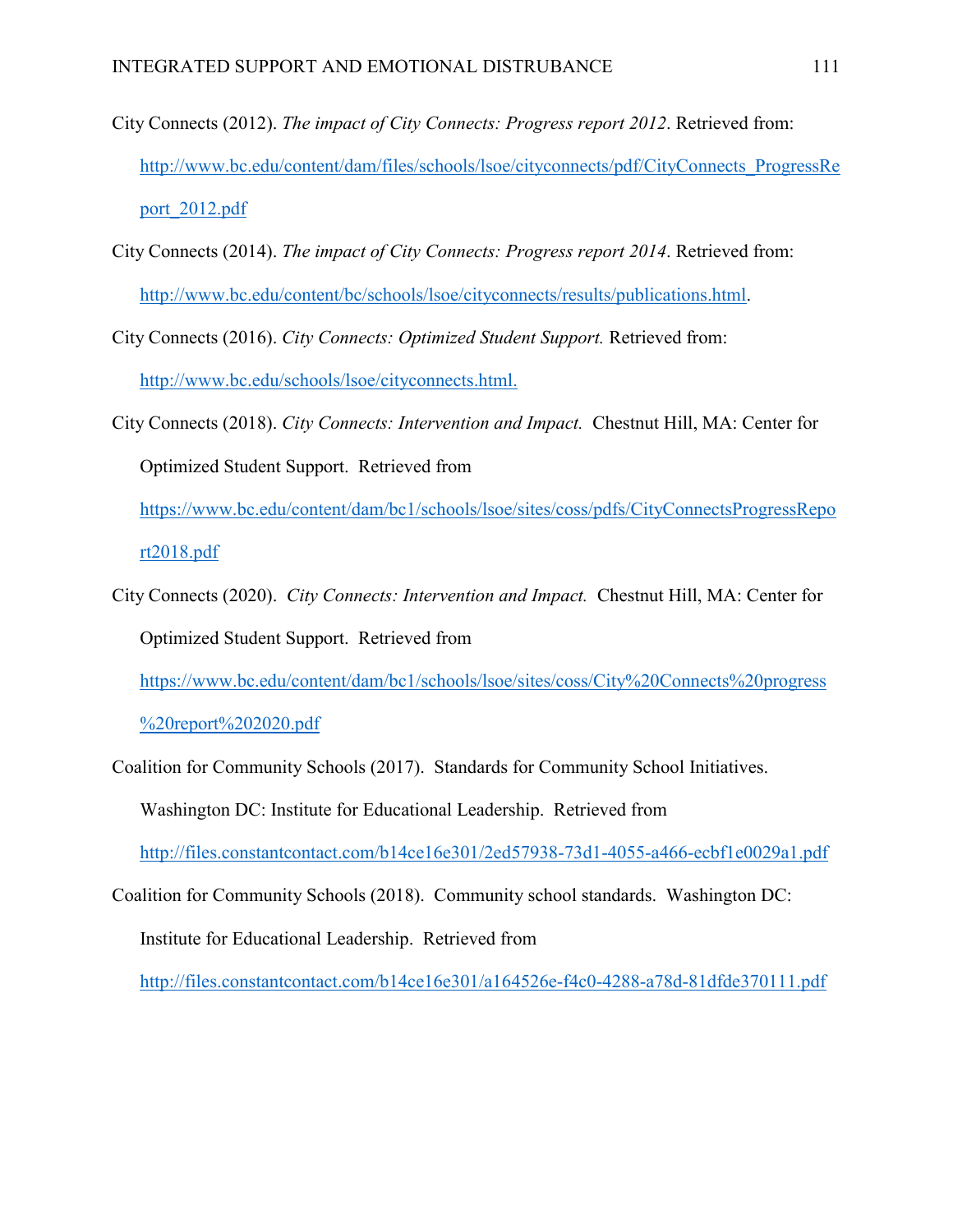- Conyers, L.M., Reynolds, A.J., & Ou, S.-R. (2003). The effect of early childhood intervention and subsequent special education services: Findings from the Chicago child-parent centers. *Educational Evaluation and Policy Analysis, 25*(1), 75-95.
- Cooc, N. (2019). Disparities in the enrollment and timing of special education for Asian American and Pacific Islander students. *The Journal of Special Education, 3,* 177-190.
- Cratty, D. (2012). Potential for significant reductions in dropout rates: Analysis of an entire 3rd grade state cohort. *Economics of Education Review, 31*(5), 644-662.
- Crowder, K., & South, S.J. (2003). Neighborhood distress and school dropout: The variable significance of community context. *Social Science Research, 32,* 659-698.
- Cruse, C. & Powers, D. (2006). Estimating school district poverty with free and reduced price lunch data. Retrieved from:

[www.census.gov/hhes/www/saipe/asapaper/CrusePowers2006asa.pdf](http://www.census.gov/hhes/www/saipe/asapaper/CrusePowers2006asa.pdf)

- Cummings, E.M., Davies, P.T., & Campbell, S.B. (2000). *Developmental Psychopathology and Family Process.* New York: Guilford.
- Dahl, G.B., & Lochner, L. (2012). The impact of family income on child achievement: Evidence from the earned income tax credit. *American Economic Review, 102*(5), 1927-1956.
- Davidson, M.M., Waldo, M., & Adams, E.M. (2006). Promoting social justice through preventive interventions in schools. In R.L. Toporek, L.G. Gerstein, N. Fouad, G. Roysircar, & T. Israel (Eds.), *Handbooks for social justice in counseling psychology: Leadership, vision, and action* (p. 117-129). Thousand Oaks, CA: Sage.
- de Voursney, D., & Huang, L.N. (2016). Meeting the mental health needs of children and youth through integrated care: A systems and policy perspective. *Psychological Services, 13*(1), 77-91.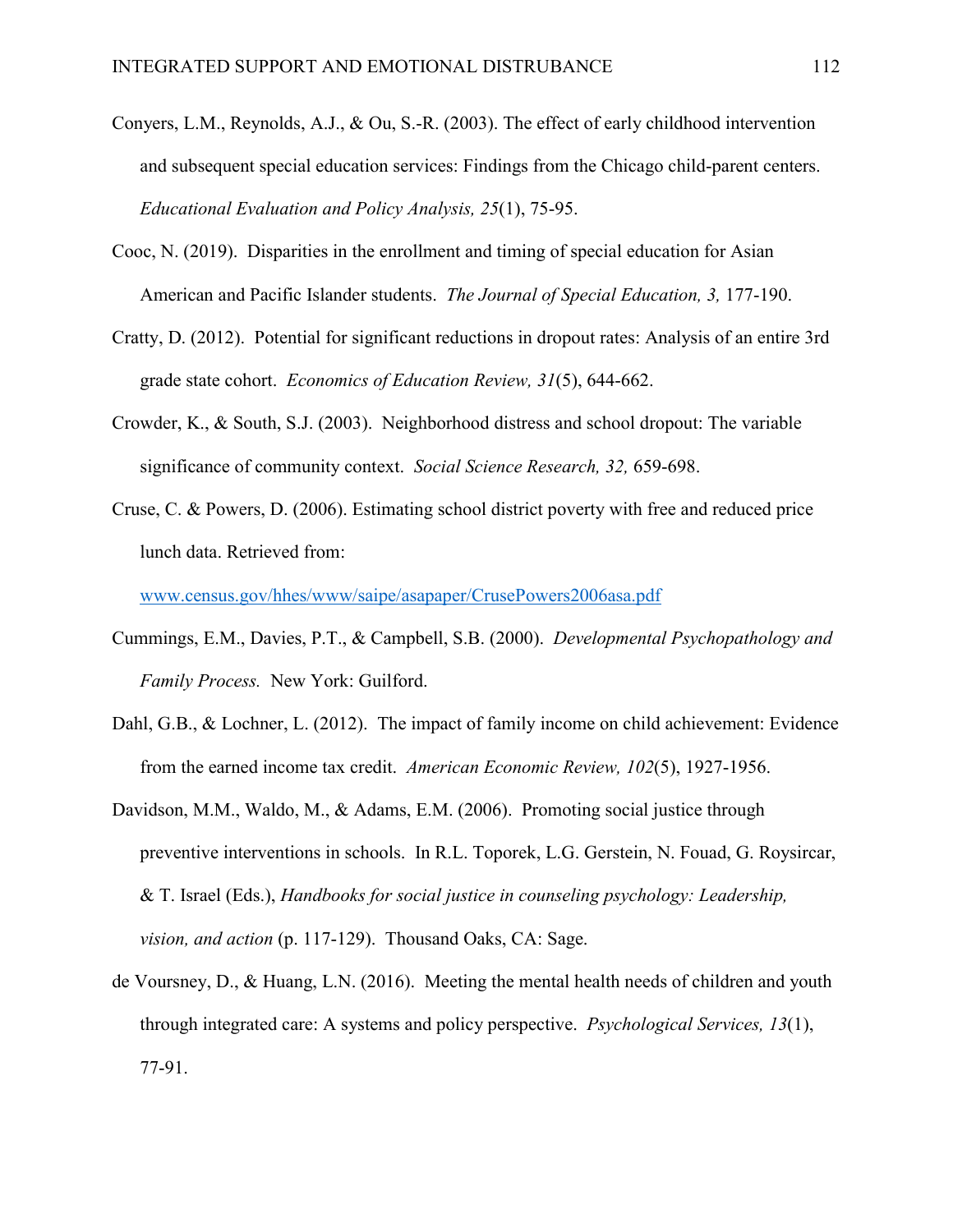- Dearing, E., McCartney, K., & Taylor, B. A. (2006). Within-child associations between family income and externalizing and internalizing problems. *Developmental Psychology, 42,* 237– 252.
- Dearing, E., Walsh, M.E., Sibley, E., Lee-St. John, T., Foley, C., & Raczek, A. (2016). Can community and school-based support improve the achievement of first-generation immigrant children attending high-poverty schools? *Child Development, 87*(3), 883-897.
- Delaney-Black, V., Covington, C., Ondersma, S.J., Nordstrom-Klee, B., Templin, T., Ager, J., & Sokol, R.J. (2002). Violence exposure, trauma, and IQ and/or reading deficits among urban children. *Archives of Pediatric and Adolescent Medicine, 156*(3), 280-285.
- DeNike M., & Ohlson, B. (2013). ELEV8 Oakland community school costs and benefits: Making dollars and cents of the research. Oakland, CA: Bright Research Group.
- Dion, E., Brodeur, M., Gosselin, C., & Campeau, M.-E. (2010). Implementing research-based instruction to prevent reading problems among low-income students: Is earlier better? *Learning Disabilities Research & Practice, 25*(2), 87-96.
- Dishion, T.J., Véronneau, M., & Myers, M.W. (2010). Cascading peer dynamics underlying the progression from problem behavior to violence in early to late adolescence. *Development and Psychopathology*, 22(3), 603–619.
- Dixon-Roman, E., & Nyame-Mensah, A. (2017). Transforming education: Toward thinking comprehensively about education. In J.L. Jackson (Ed.), *Social Policy and Social Justice* Philadelphia, PA: University of Pennsylvania Press.
- Dodge, K.A., Lansford, J.E., Burks, V.S., Bates, J.E., Pettit, G.S., Fontaine, R., & Price, J. M. (2003). Peer rejection and social information-processing factors in the development of aggressive behavior problems in children. *Child Development*, *74*(2), 374–393.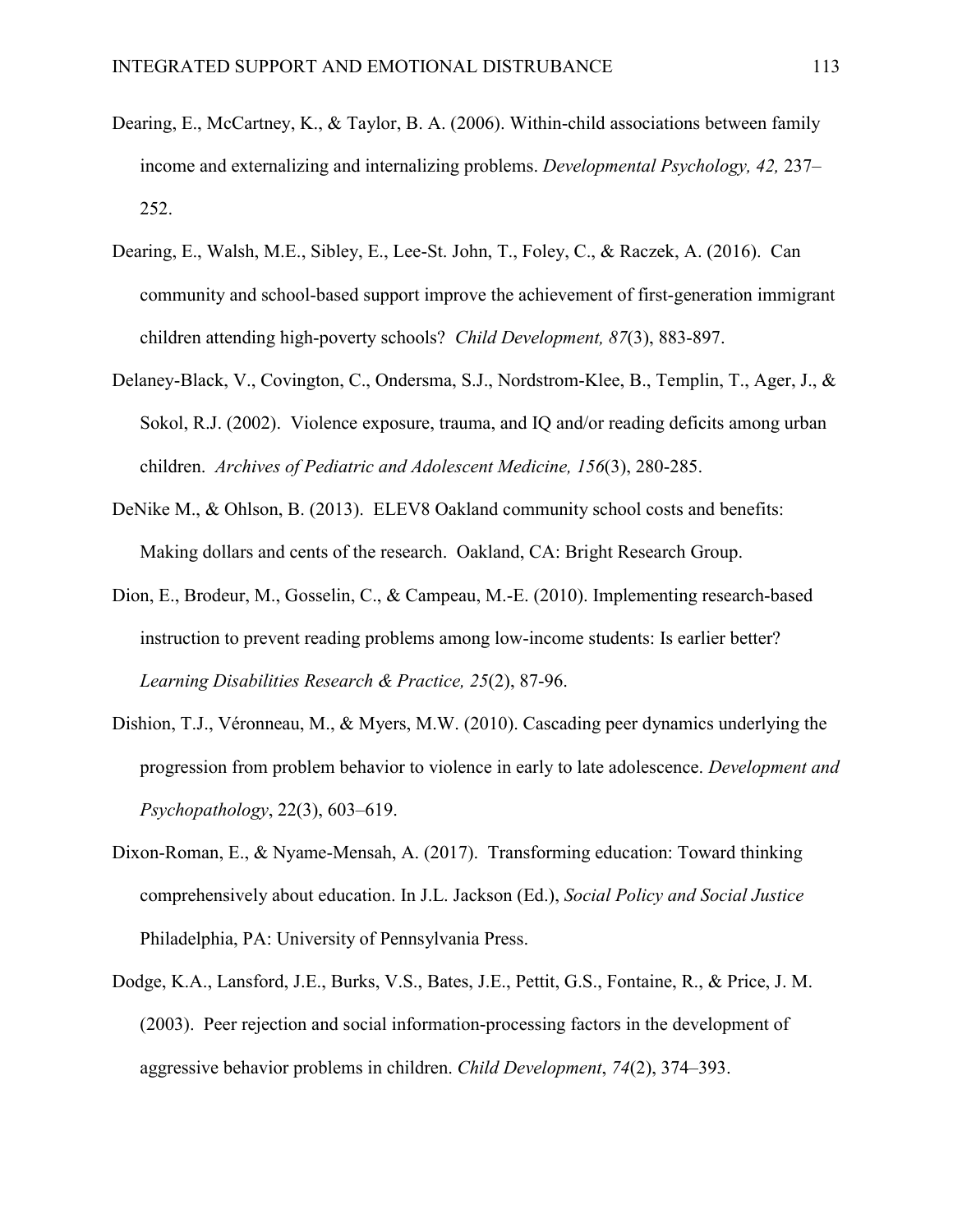- Duchnowski, A.J., Kutash, K., Green, A.L., Ferron, J.M., Wagner, M., & Vengrofski, B. (2013). Parent support services for families of children with emotional disturbances served in elementary school special education settings: Examination of data from the special education elementary longitudinal study. *Journal of Disability Policy Studies, 24*(1), 36-52.
- Duncan, G.J., & Magnuson, K. (2011). The nature and impact of early achievement skills, attention and behavior problems. In G.J. Duncan & R.J. Murnane (Eds.) *Whither Opportunity?* (pp. 47-69). New York: Russell Sage Foundation.
- Durlak, J. A. (1995). *School-based prevention programs for children and adolescents.* Thousand Oaks, CA: Sage.
- EMSI (2012). *The economic impact of communities in schools*. Retrieved from https://www.communitiesinschools.org/our-data/publications/publication/economic-impactcommunities-schools.
- Fain, A. C. (2019). Emotional disturbance. In N.D. Young, A.C. Fain, & T. Citro (Eds.), *Creating compassionate classrooms: Understanding the continuum of disabilities and effective educational interventions* (pp. 33-44). Wilmington, DE: Vernon Press.
- Farrington, C.A., Roderick, M., Allensworth, E., Nagaoka, J., Keyes, T.S., Johnson, D.W., & Beechum, N.O. (2012). *Teaching Adolescents to Become Learners: The Role of Noncognitive Factors in Shaping School Performance--A Critical Literature Review*. Consortium on Chicago School Research.
- Fields, B. (2012). Getting the balance right: The challenge of balancing praise and correction for early school years children who exhibit oppositional and defiant behavior. *Australasian Journal of Early Childhood, 37*(4), 24-28.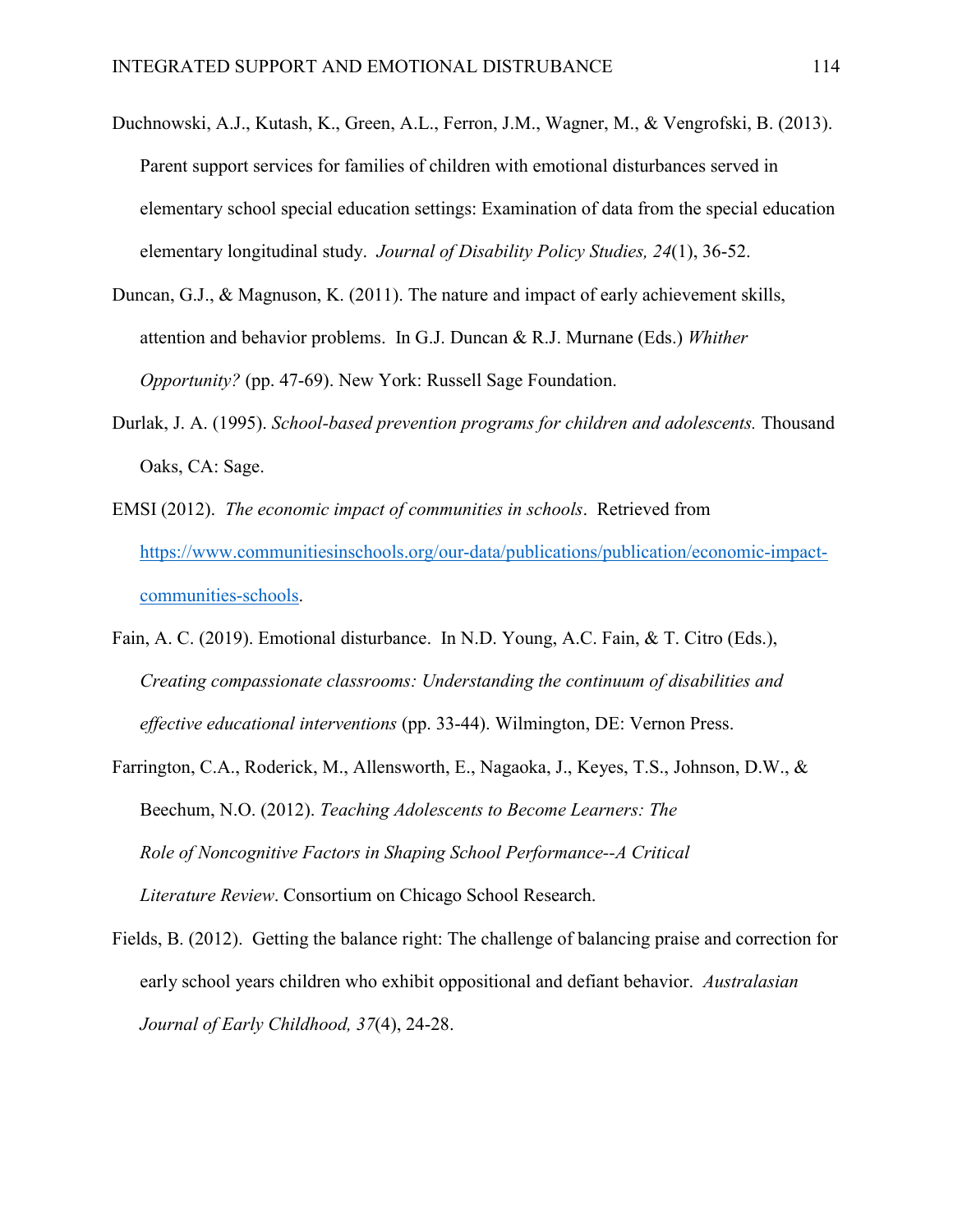- Flouri, E., Hickey, J., Mavroveli, S., & Hurry, J. (2011). Adversity, emotional arousal, and problem behaviour in adolescence: The role of non-verbal cognitive ability as a resilience promoting factor. *Child and Adolescent Mental Health, 16*(1), 22-29.
- Foley, C., Theodorakakis, M., Walsh, M. E., DiNatale, P., & Raczek, A. (2015). *Building a sustainable intervention to address the out-of-school factors affecting achievement: A primer and case study.* Chestnut Hill, MA: Center for Optimized Student Support. Available: [www.bc.edu/content/dam/city-](http://www.bc.edu/content/dam/city-connects/Publications/Policy Brief  Building Sustainable Interventions Final WEBSITE.pdf)

[connects/Publications/Policy%20Brief%20%20Building%20Sustainable%20Interventions%2](http://www.bc.edu/content/dam/city-connects/Publications/Policy Brief  Building Sustainable Interventions Final WEBSITE.pdf) [0Final%20WEBSITE.pdf](http://www.bc.edu/content/dam/city-connects/Publications/Policy Brief  Building Sustainable Interventions Final WEBSITE.pdf)

- Frankel, E.B., & Gold, S. (2007). Principles and practices of early intervention. *A Comprehensive Guide to Intellectual and Developmental Disabilities,* 451-466.
- Fovet, F. (2011). Towards a new construct of social, emotional and behavioural difficulties. *Emotional and Behavioural Difficulties, 16*(3), 249-262.
- Fraser, M.W., Thompson, A.M., Day, S.H., & Macy, R.J. (2014). The making choices program: Impact of social-emotional skills training on the risk status of third graders. *The Elementary School Journal, 114*(3), 354-379.
- Gallagher, J., & Desimone, L. (1995). Lessons learned from implementation of the IEP: Applications to the IFSP. *Topics in Early Childhood Special Education, 15*(3), 353-378.
- Garner, P. W., & Waajid, B. (2012). Emotion knowledge and self-regulation as predictors of preschoolers' cognitive ability, classroom behavior, and social competence. *Journal of Psychoeducational Assessment, 30*(4), 330-343.
- Giangreco, M.F. (2001). Interactions among program, placement, and services in educational planning for students with disabilities. *Mental Retardation, 39*(5), 341-350.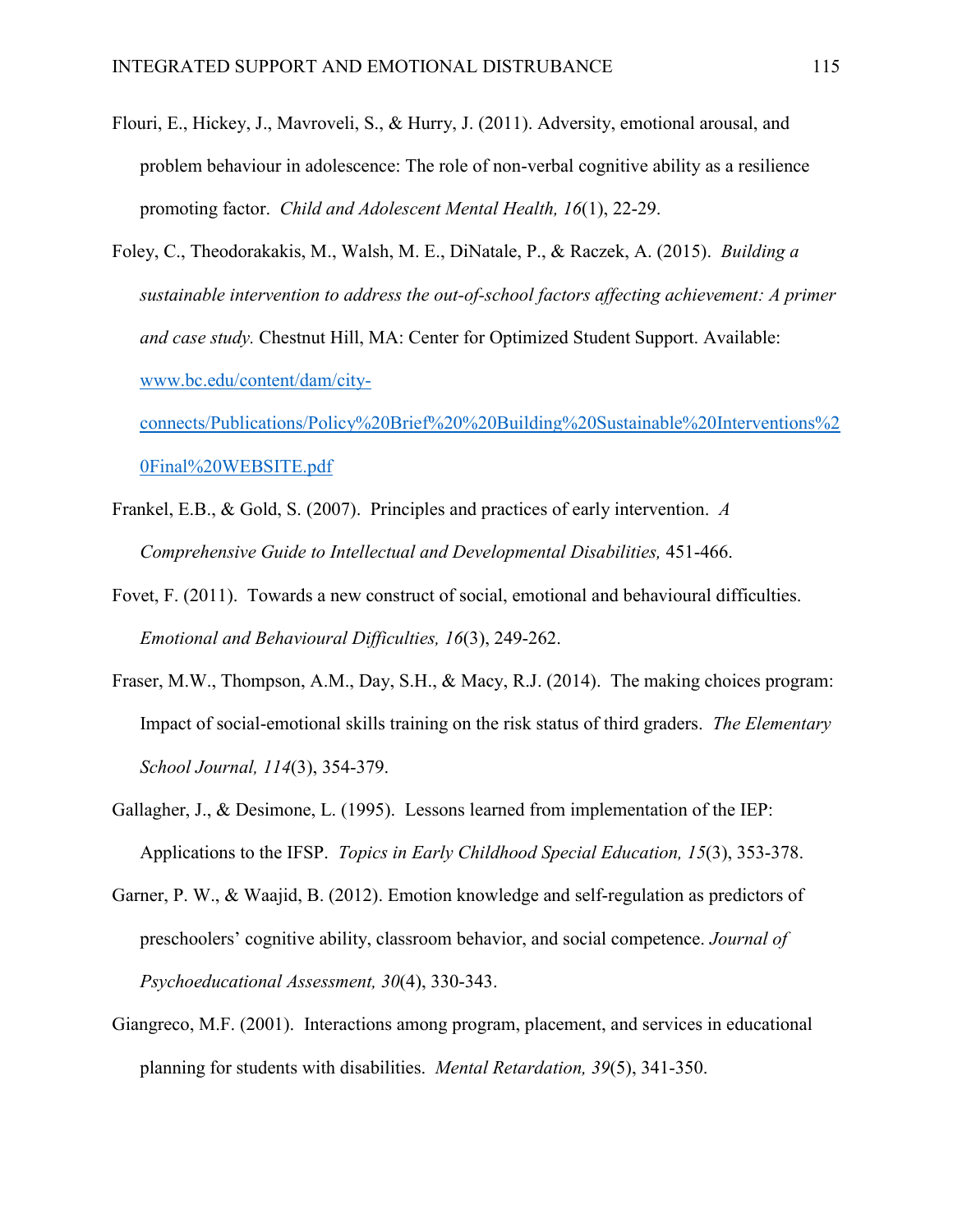- Giota, J., Lundborg, O., & Emanuelsson, I. (2009). Special education in comprehensive schools: Extent, forms and effects. *Scandinavian Journal of Educational Research, 53*(6), 557-578.
- Green, K.B., Terry, N.P., & Gallagher, P.A. (2014). Progress in language and literacy skills among children with disabilities in inclusive early reading first classrooms. *Topics in Early Childhood Special Education, 33*(4), 249-259.
- Greenberg, M.T., Weissberg, R.P., O'Brien, M.U., Zins, J.E., Fredericks, L., Resnik, H., & Elias, M.J. (2003). Enhancing school-based prevention and youth development through coordinated social, emotional, and academic learning. *American Psychologist, 58*(6-7), 466–474.
- Guralnick, M.J. (2011). Why early intervention works: A systems perspective. *Infants and Young Children, 24*(1), 6-28.
- Guskey, T.R. & Jung, L.A. (2009). Grading and reporting in a standards-based environment: Implications for students with special needs. *Theory Into Practice, 48*(1), 53-62.
- Gutman, L.M., Sameroff, A.J., & Cole, R. (2003). Academic growth curve trajectories from 1<sup>st</sup> grade to  $12<sup>th</sup>$  grade: Effects of multiple social risk factors and preschool child factors. *Developmental Psychology, 39*(4), 777-790.
- Haight, W., Kayama, M., Kincaid, T., Evans, K., & Kim, N.K. (2013). The elementary-school functioning of children with maltreatment histories and mild cognitive or behavioral disabilities: A mixed methods inquiry. *Children and Youth Services, 35*(3), 420-428.
- Hair, J.F., Black, W.C., Babin, B.J., & Anderson, R.E. (2010). *Multivariate data analysis* (7th ed.). Upper Saddle River, NJ: Pearson Prentice Hall.
- Halle, T., Forry, N., Hair, E., Perper, K., Wandner, L., Wessel, J., & Vick, J. (2009). *Disparities in early learning and development: Lessons from the early childhood longitudinal study – birth cohort (ECLS-B).* Bethesda, MD: Child Trends. Retrieved from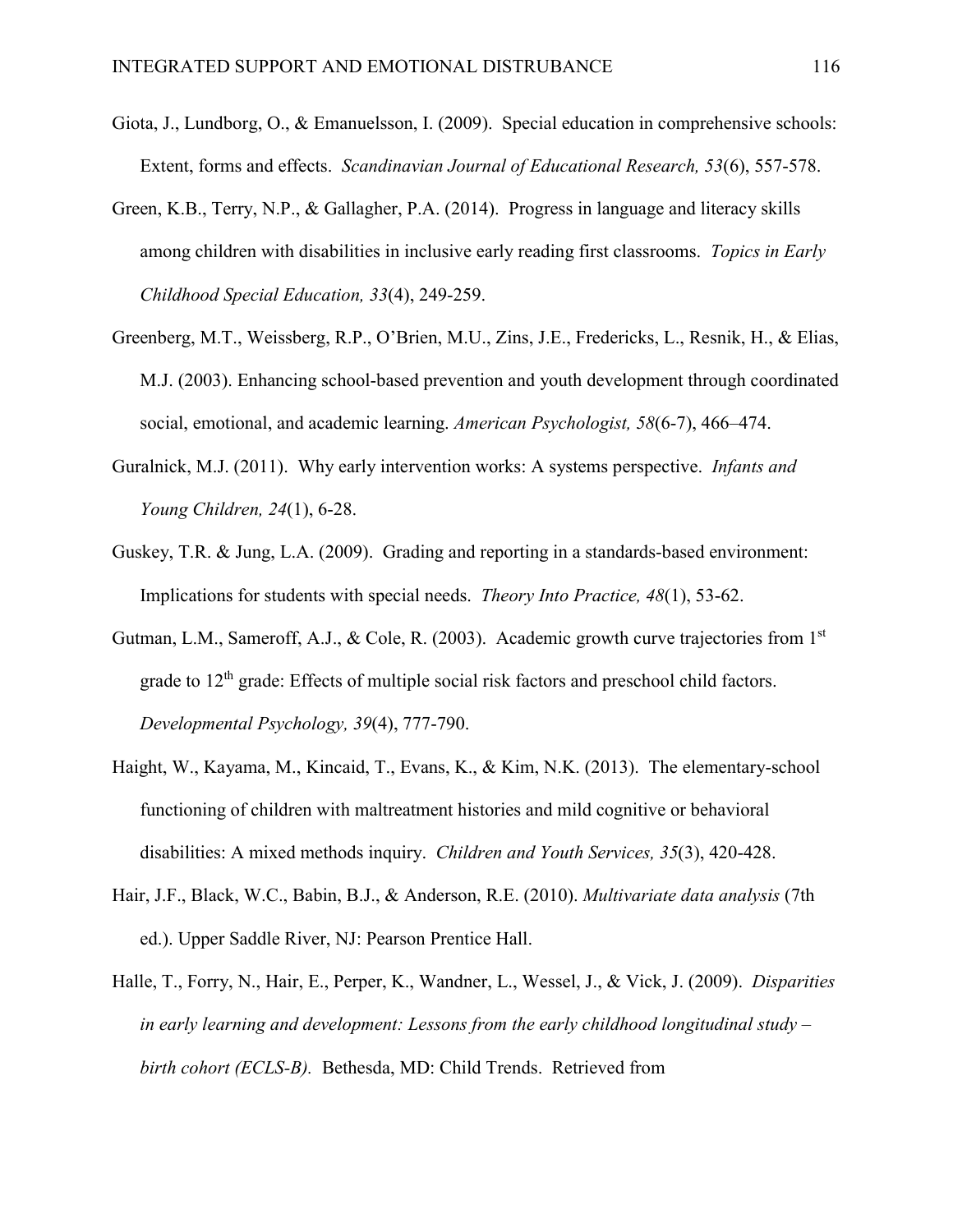https://www.childtrends.org/wp-content/uploads/2013/05/2009

52DisparitiesELExecSumm.pdf

- Hanson, T.L., Austin, G., & Lee-Bayha, J. (2004). *Ensuring that no child is left behind: How are student health risks and resilience related to the academic progress of schools?* San Francisco: WestEd.
- Harbin, G.L., Bruder, M.B., Adams, C., Mazzarella, C., Whitbread, K., Gabbard, G., & Staff, I. (2004). Early intervention service coordination policies: National policy infrastructure. *Topics in Early Childhood Special Education, 24*(2), 89-97.
- Hardre, P.L. (2014). Checked your bias lately? Reasons and strategies for rural teachers to selfassess for grading bias. *Rural Educator, 35*(2).
- Hauser-Cram, P., Warfield, M.E., Shonkoff, J.P., Krauss, M.W., Sayer, A., Upshur, C.C., & Hodapp, R.M. (2001). Children with disabilities: A longitudinal study of child development and parent well-being. *Monographs of the Society for Research in Child Development, 66*(3), i-viii & 1-126.
- Hayden, C. (1994). Primary age children excluded from school: A multi agency focus for concern. *Children and Society*, *8*(3), 257–273.
- Heckman, J.J. (2011). The economics of inequality: The value of early childhood education. *American Educator, 35*(1), 31-35.
- Hoagwood, K., & Erwin, H. D. (1997). Effectiveness of school-based mental health services for children: A 10-year research review. *Journal of Child and Family Studies, 6*(4), 435–451.
- Huefner, D.S. (2000). The risks and opportunities of the IEP requirements under IDEA '97. *The Journal of Special Education, 33*(4), 195-204.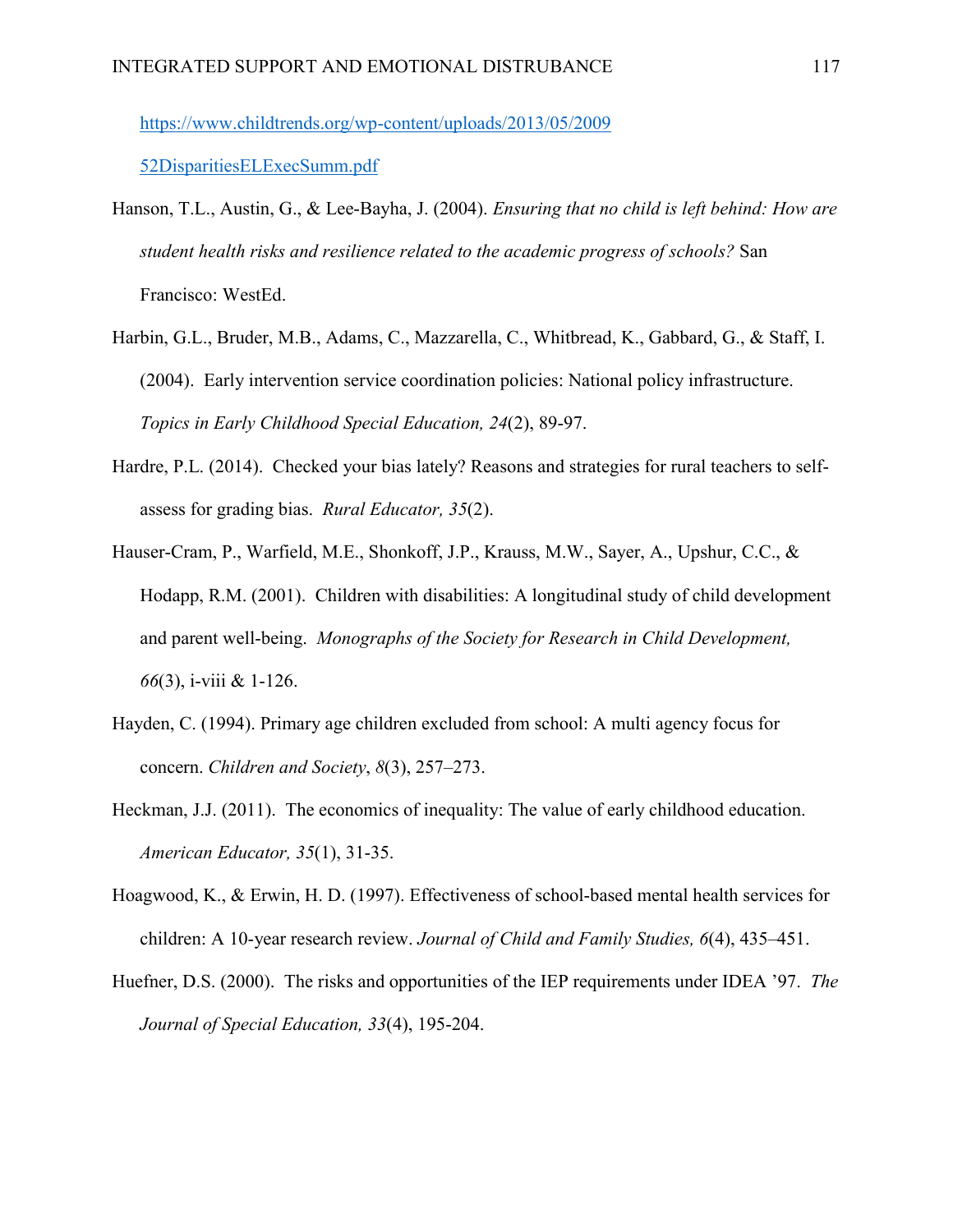- Hughes, L.A. (2012). Children with social and emotional difficulties need support from a range of professionals: Preparing professions for integrated working. *The International Journal of Emotional Education, 4*(2), 55-65.
- Hughes, T.L., Minke, K.M., & Sansosti, F.J. (2017). Expanding school psychology service delivery within the context of national health and mental health reform. *Journal of Applied School Psychology, 33*(3), 171-178.
- Hunter-Carsch, M., Tiknaz, Y., Cooper, P., & Sage, R. (2006). *The Handbook of social, emotional and behavioural* d*ifficulties.* London and New York: Continuum.
- Individuals with Disabilities Education Act, 20 U.S.C. § 1400 (2004).
- Jimerson, S., Egeland, B., & Teo, A. (1999). A longitudinal study of achievement trajectories: Factors associated with change. *Journal of Educational Psychology, 91*(1), 116-126.
- Jones, D.E., Greenberg, M., & Crowley, M. (2015). Early social-emotional functioning and public health: The relationship between kindergarten social competence and future wellness. *American Journal of Public Health, 105*(11), 2283-2290.
- Jull, S.K. (2008). Emotional and behavioural difficulties (EBD): The special educational need justifying exclusion. *Journal of Research in Special Educational Needs, 8*(1), 13-18.
- Jung, L.A. & Guskey, T.R. (2007). Standard-based grading and reporting: A model for special education. *Teaching Exceptional Children, 40*(2), 48-53.
- Karatekin, C., Hong, S., Piescher, K., Uecker, J., & McDonald, J. (2014). An evaluation of the effects of an integrated services program for multi-service use families on child welfare and educational outcomes of children. *Children and Youth Services Review, 41,* 16-26.
- Katsiyannis, A., Losinski, M., & Prince, A.M.T. (2012). Litigation and students with disabilities: A persistent concern. *NAASP Bulletin, 96*(1), 23-43.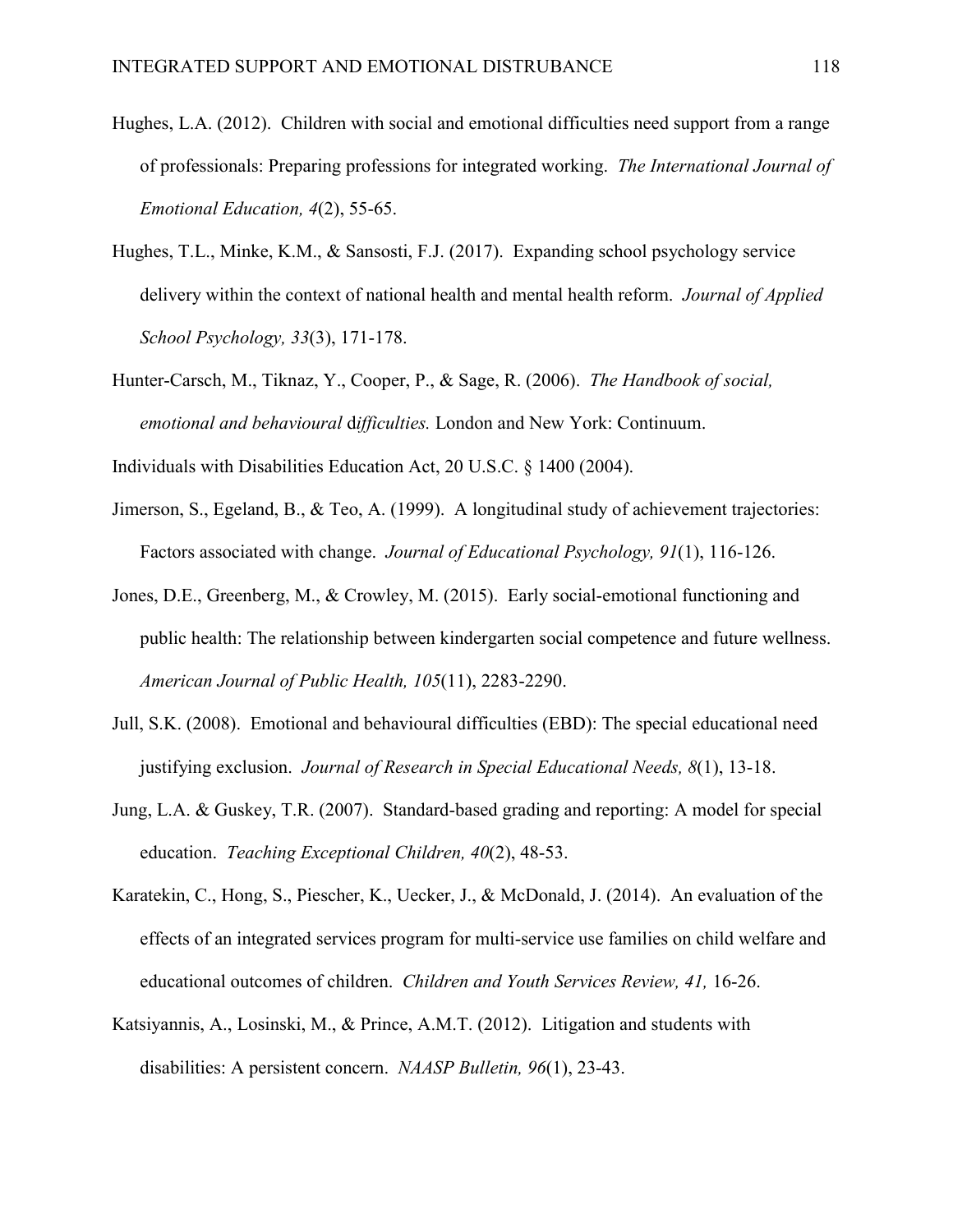- Kern, L., Mathur, S.R., Albrecht, S.F., Poland, S., Rozalski, M., & Skiba, R.J. (2017). The need for school-based mental health services and recommendations for implementation. *School Mental Health, 9*(3), 205-217.
- Kurth, J., Gross, M., Lovinger, S., & Catalano, T. (2012). Grading students with significant disabilities in inclusive settings: Teacher perspectives. *Journal of the International Association of Special Education, 12*(1), 41-57.
- Landrum, T., Katsiyannis, A., & Archwamety, T. (2004). An analysis of placement and exit patterns of students with emotional or behavioral disorders. *Behavioral Disorders, 29*(2), 140-153.
- Landrum, T.J., Tamkersley, M., & Kauffman, J.M. (2003). What is special about special education for students with emotional and behavior disorders? *The Journal of Special Education, 37*(3), 148–156.
- Lane, K.L., Oakes, W.P., Ennis, R.P., Cox, M.L., Schatschneider, C., & Lambert, W. (2013). Additional evidence for the reliability and validity of the student risk screening scale at the high school level: A replication and extension. *Journal of Emotional and Behavioral Disorders, 21*(2), 97-115.
- Langer, D.A., Wood, J.J., Wood, P.A., Garland, A.F., Landsverk, J., & Hough, R.L. (2015). Mental health service use in schools and non-school-based outpatient settings: Comparing predictors of service use. *School Mental Health, 7,* 161–173.
- Lawson, H.A., & Sailor, W. (2000). Integrating services, collaborating, and developing connections with schools. *Focus on Exceptional Children, 33*(2), 1–22.
- Lawson, J., O'Dwyer, L., Raczek, A., Walsh, M.E., Dearing, E., Foley, C., & Vuilleumier, C.E. (2019). *Using school admissions lotteries to measure effects of an integrated student support*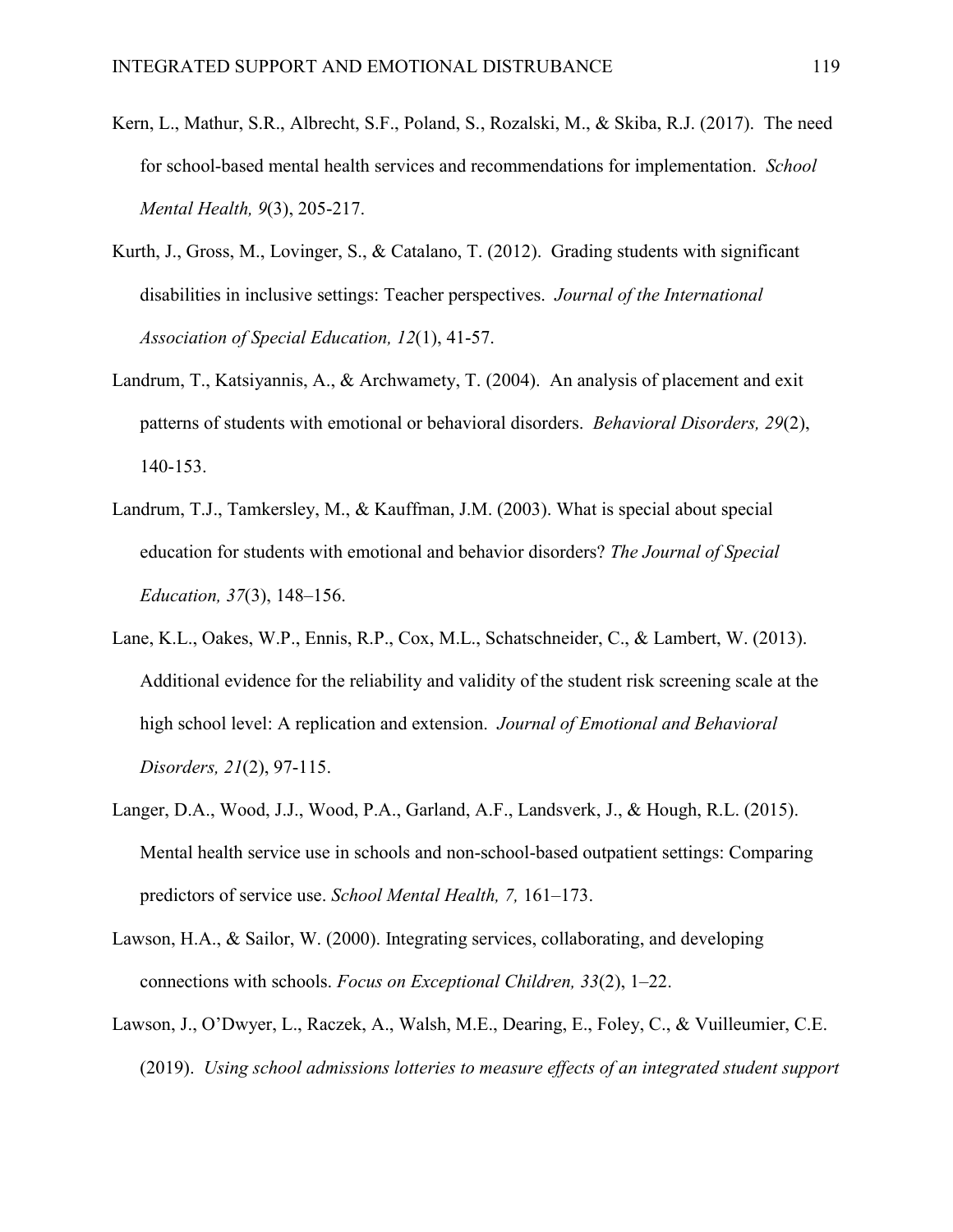*model on students' academic achievement.* Paper session presented at the Society for Research on Educational Effectiveness, Washington, D.C.

- Lee-St. John, T.J., Walsh, M.E., Raczek, A.E., Vuilleumier, C.E., Foley, C., Heberle, A., … Dearing, E. (2018). The long-term impact of systemic student support in elementary school: Reducing High School Dropout. *AERA Open, 4*(4), 1-16.
- Lerner, R.M. (2011). Structure and process in relational, developmental systems theories: A commentary on contemporary changes in the understanding of developmental change across the life span. *Human Development, 54,* 34-43.Lewallen, T.C., Hunt, H., Potts-Datema, W., Zaza, S., & Giles, W. (2015). The whole school, whole community, whole child model: A new approach for improving educational attainment and health development for students. *Journal of School Health, 85*(11), 729-739.
- Lewis, T.J., McIntosh, K., Simonsen, B., Mitchell, B.S., & Hatton, H.L. (2017). Schoolwide systems of positive behavior support: Implications for students at risk and with emotional/behavioral disorders. *AERA Open, 3*(2), 1-11.
- Lopes, P.N., Mestre, J.M., Guil, R., Kremenitzer, J.P., & Salovey, P. (2012). The role of knowledge and skills for managing emotions in adaptation to school: Social behavior and misconduct in the classroom. *American Educational Research Journal, 49*(4), 710-742.
- Magnuson, K. (2013). Reducing the effects of poverty through early childhood interventions. *Fast Focus, 17,* 1-6.
- Manekin, S. (2016). City Connects: Redesigning student support for academic success. *The Abell Report, 29*(3).
- Markowitz, A.J. (2017). Associations between emotional engagement with school and behavioral and psychological outcomes across adolescence. *AERA Open, 3*(3), 1-21.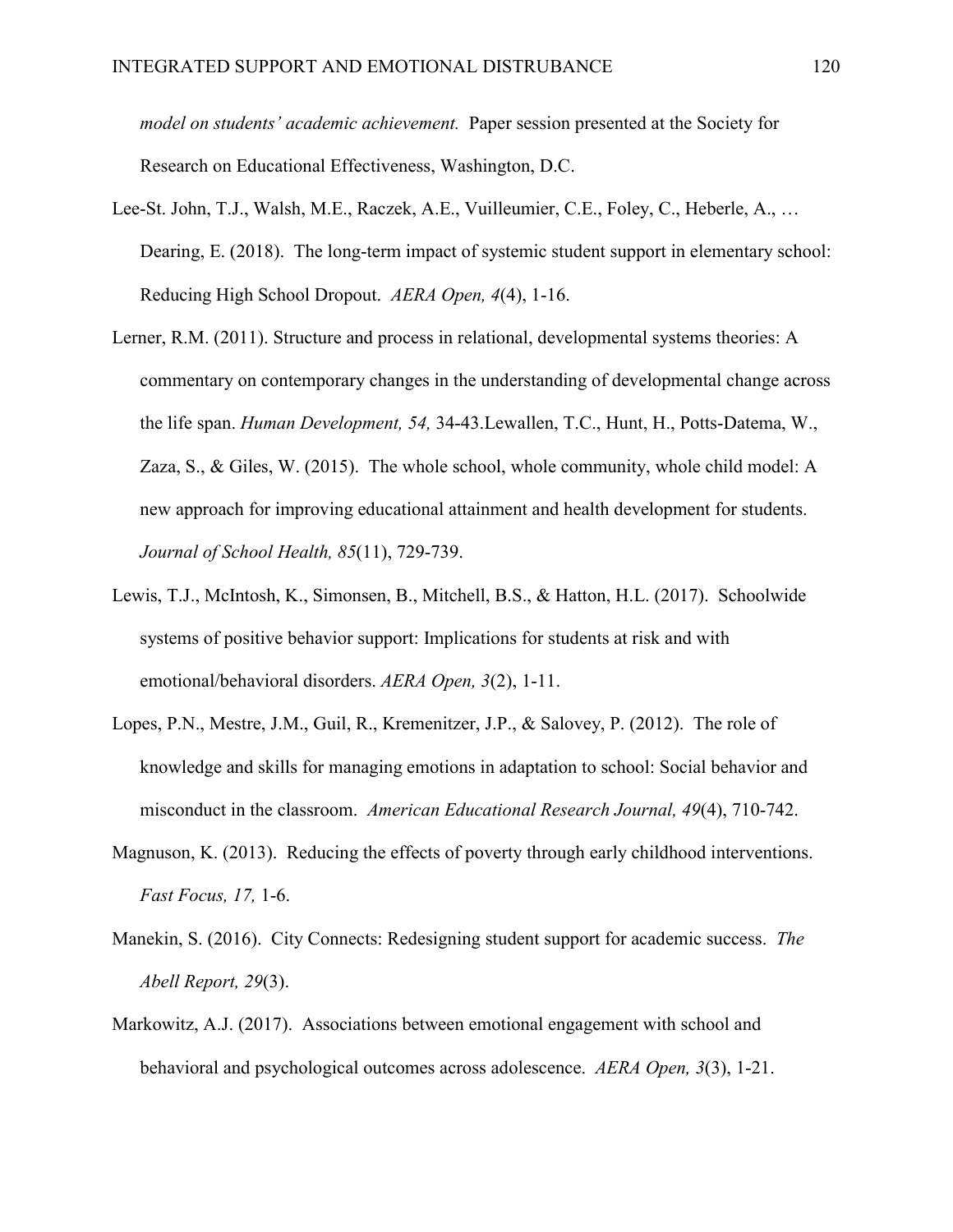- Massachusetts Department of Elementary and Secondary Education (2018). *Teaching, learning & testing*. Retrieved from:<http://www.doe.mass.edu/TeachLearnTest.html>
- Masten, A.S., & Cicchetti, D. (2010). Editorial: Developmental cascades. Developmental Cascades [Special Issue, Part 1]. *Development and Psychopathology, 22*(3), 491-495.
- Mattison, E., & Aber, M.S. (2007). Closing the achievement gap: The association of racial climate with achievement and behavioral outcomes. *American Journal of Community Psychology, 40*(1-2), 1-12.
- McCormick, M.P., Cappella, E., O'Connor, E.E., & McClowry, S.G. (2015). Social-emotional learning and academic achievement: Using causal methods to explore classroom-level mechanisms. *AERA Open, 1*(3), 1-26.
- McKown, C. (2017). Social-emotional assessment, performance, and standards. *The Future of Children, 27*(1), 157-178.
- Meyers, A.B., & Hickey, A.M. (2014). Multilevel prospective dynamics in school-based social and emotional learning programs. *Journal of Cognitive Education and Psychology, 13*(2), 218-231.
- Moore, K.A. (2014). *Making the grade: Assessing the evidence for integrated student supports*. Bethesda, MD: Child Trends. Retrieved from https://www.childtrends.org/wpcontent/uploads/2014/02/2014-07ISSPaper2.pdf
- Moore, K.A., & Emig, C. (2014). *Integrated student supports: A summary of the evidence base for policymakers.* Washington, DC: Child Trends.
- Moore, K.A., Lantos, H., Jones, R., Schindley, A., Belford, J., & Sacks, V. (2017). *Making a grade: A progress report and next steps for integrated student supports.* Bethesda, MD: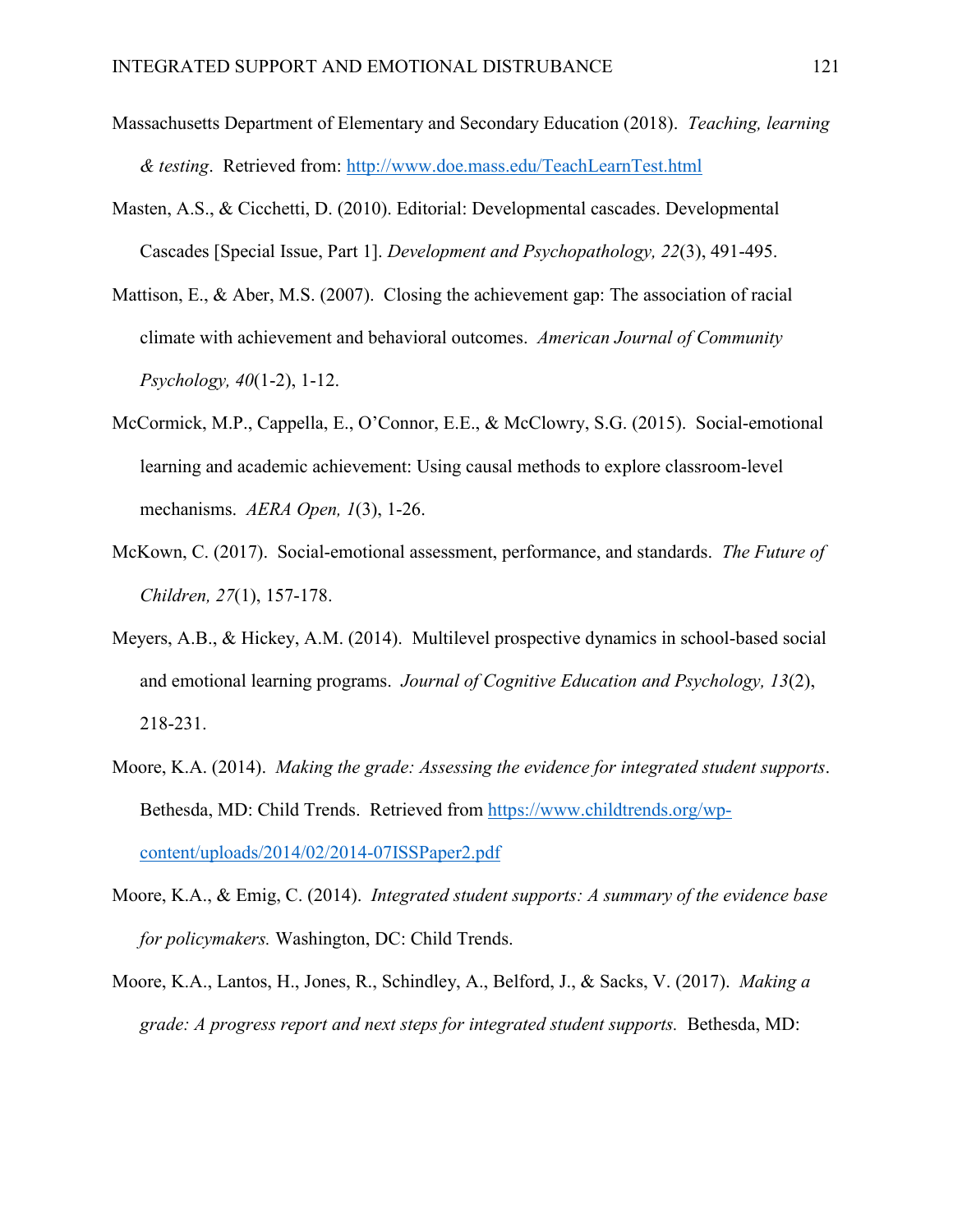Child Trends. Retrieved from https://www.childtrends.org/publications/making-gradeprogress-report-next-steps-integrated-student-supports

- Moore, K.A., Lippman, L.H., & Ryberg, R. (2015). Improving outcome measures other than achievement. *AERA Open, 1*(2), 1-25.
- Murnane, R.J., & Willett, J.B. (2010). *Methods matter: Improving causal inference in education and social science research.* New York: Oxford University Press.
- Murray, C. (2003). Risk factors, protective factors, vulnerability and resilience: A framework for understanding and supporting adult transitions of youth with high-incidence disabilities. *Remedial and Special Education, 24*(1), 16-26.
- National Association of Elementary School Principals NAESP (2018). *The Pre-K-8 school leader in 2018: A 10-year study.* Retrieved from

https://www.naesp.org/sites/default/files/NAESP%2010-YEAR%20REPORT\_2018.pdf

National Center for Education Statistics – NCES (2017). *The condition of education: Children and youth with disabilities.* Retrieved from

https://nces.ed.gov/programs/coe/indicator\_cgg.asp

- Oakes, J., Maier, A., & Daniel, J. (2017). *Community Schools: An Evidence-Based Strategy for Equitable School Improvement*. Boulder, CO: National Education Policy Center. Retrieved from<http://nepc.colorado.edu/publication/equitable-community-schools>
- Office of Special Education and Rehabilitation Services OSERS (2014). *35th Annual report to congress on the implementation of the Individuals with Disabilities Act, 2013.* Retrieved from: <http://www2.ed.gov/about/reports/annual/osep/2013/parts-b-c/index.html>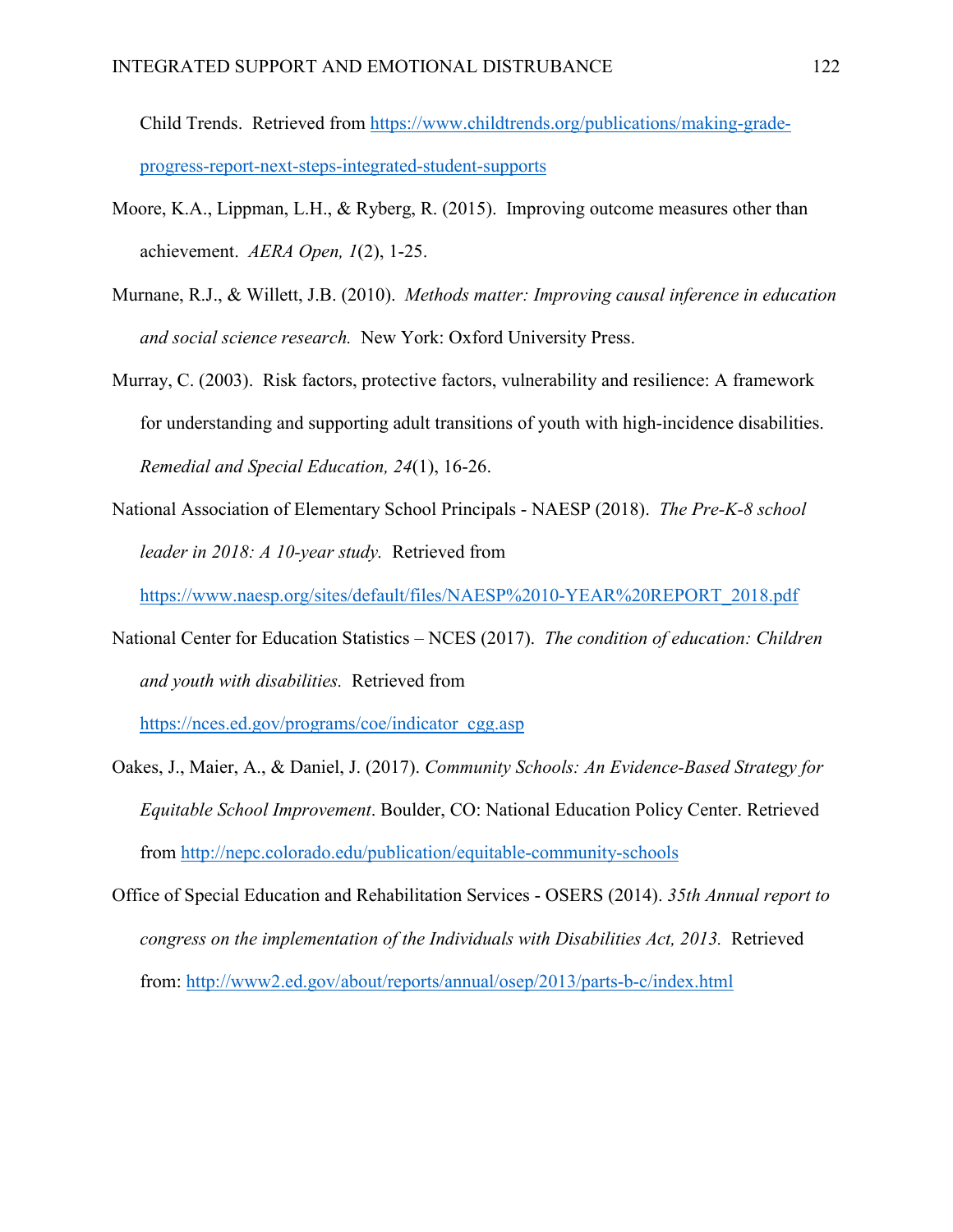- Olivier, E., Archambault, I., & Dupere, V. (2018). Boys' and girls' latent profiles of behavior and social adjustment in school: Longitudinal links with later student behavioral engagement and academic achievement? *Journal of School Psychology, 69,* 28-44.
- Osher, D., Kidron, Y., Brackett, M., Dymnicki, A., Jones, S., & Weissberg, R.P (2016). Advancing the science and practice of social and emotional learning: Looking back and moving forward. *Review of Research in Education, 40*, 644-681.
- Phillips, D.A., & Meloy, M.E. (2012). High-quality school-based Pre-K can boost early learning for children with special needs. *Exceptional Children, 78*(4), 471-490.
- Raspberry, C.N., Slade, S., Lohrmann, D.K., & Valois, R.F. (2015). Lessons learned from the whole child and coordinated school health approaches. *Journal of School Health, 85*(11), 759-765.
- Reese, L., Richards-Tutor, C., Hansuvandha, N., Pavri, S., and Xu, S. (2018). Teachers for inclusive, diverse urban settings. *Issues in Teacher Education, 27*(1), 17-27.
- Reschly, A.L., & Christenson, S.L. (2006). Prediction of dropout among students with mild disabilities: A case for the inclusion of student engagement variables. *Remedial and Special Education, 27*(5), 276-292.
- Roeser, R.W., Eccles, J.S., & Strobel, K.R. (1998). Linking the study of schooling and mental health: Selected issues and empirical illustrations at the level of the individual. *Educational Psychologist, 33*(4), 153-176.
- Rones, M., & Hoagwood, K. (2000). School-based mental health services: A research review. *Clinical Child & Family Psychology Review, 3*(4), 223–241.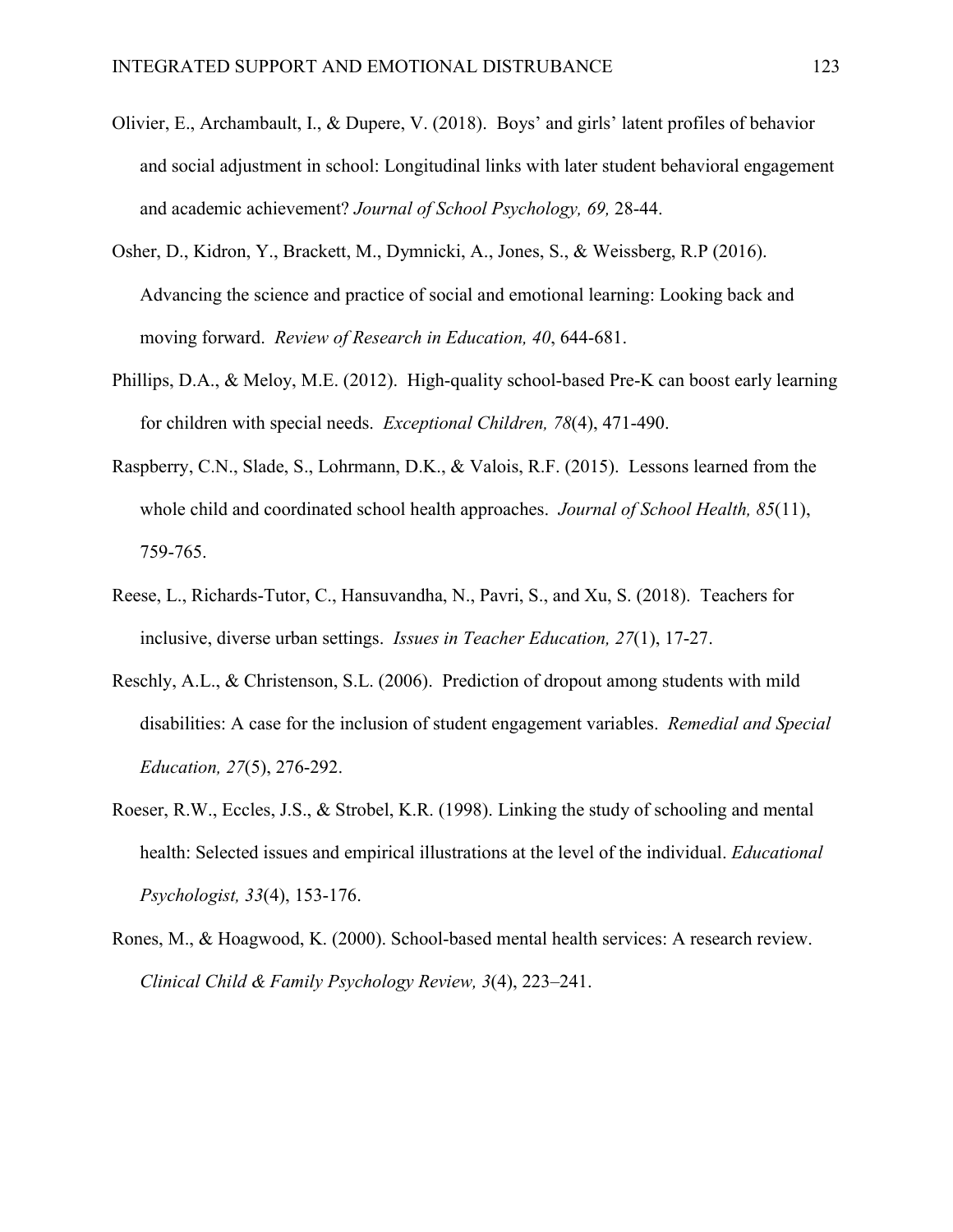- Roy, M. & Giraldo-Garcia, R. (2018). The role of parental involvement and social/emotional skills in academic achievement: Global perspectives. *School Community Journal, 28*(2), 29- 46.
- Rothstein (2004). The achievement gap: Closing the achievement gap requires more than just improving schools. *Educational Leadership, 62*(3), 40-43.
- Rutter, M. (1979). Protective factors in children's responses to stress and disadvantage. In M.W. Kent & J.E. Rolf (Eds.), *Social competence in children* (pp. 49-74)*.* Hanover, NH: University Press of New England.
- Rutter, M. (2001). Psychosocial adversity: Risk, resilience, and recovery. In J. M. Richman & M.W. Fraser (Eds.), *The context of youth violence: Resilience, risk, and protection* (pp. 13– 41). Westport, CT: Praeger.
- Rutter, M., & Sroufe, L.A. (2000). Developmental psychopathology: Concepts and challenges. *Development and Psychopathology, 12*(3), 265-296.
- Sameroff, A.J. (2000). Developmental systems and psychopathology. *Development and Psychopathology, 12*(3), 297-312.
- Sandstrom, H., & Huerta, S. (2013). The negative effects of instability on child development: A research synthesis. Urban Institute: Washington D.C. Retrieved from https://www.urban.org/sites/default/files/publication/32706/412899-The-Negative-Effects-of-Instability-on-Child-Development-A-Research-Synthesis.PDF
- Severson, H.H., Walker, H.W., Hope-Doolittle, J., Kratochwill, T.R., & Gresham, F.M. (2007). Proactive, early screening to detect behaviorally at-risk students: Issues, approaches, emerging innovations, and professional practices. *Journal of School Psychology, 45*(2), 193- 223.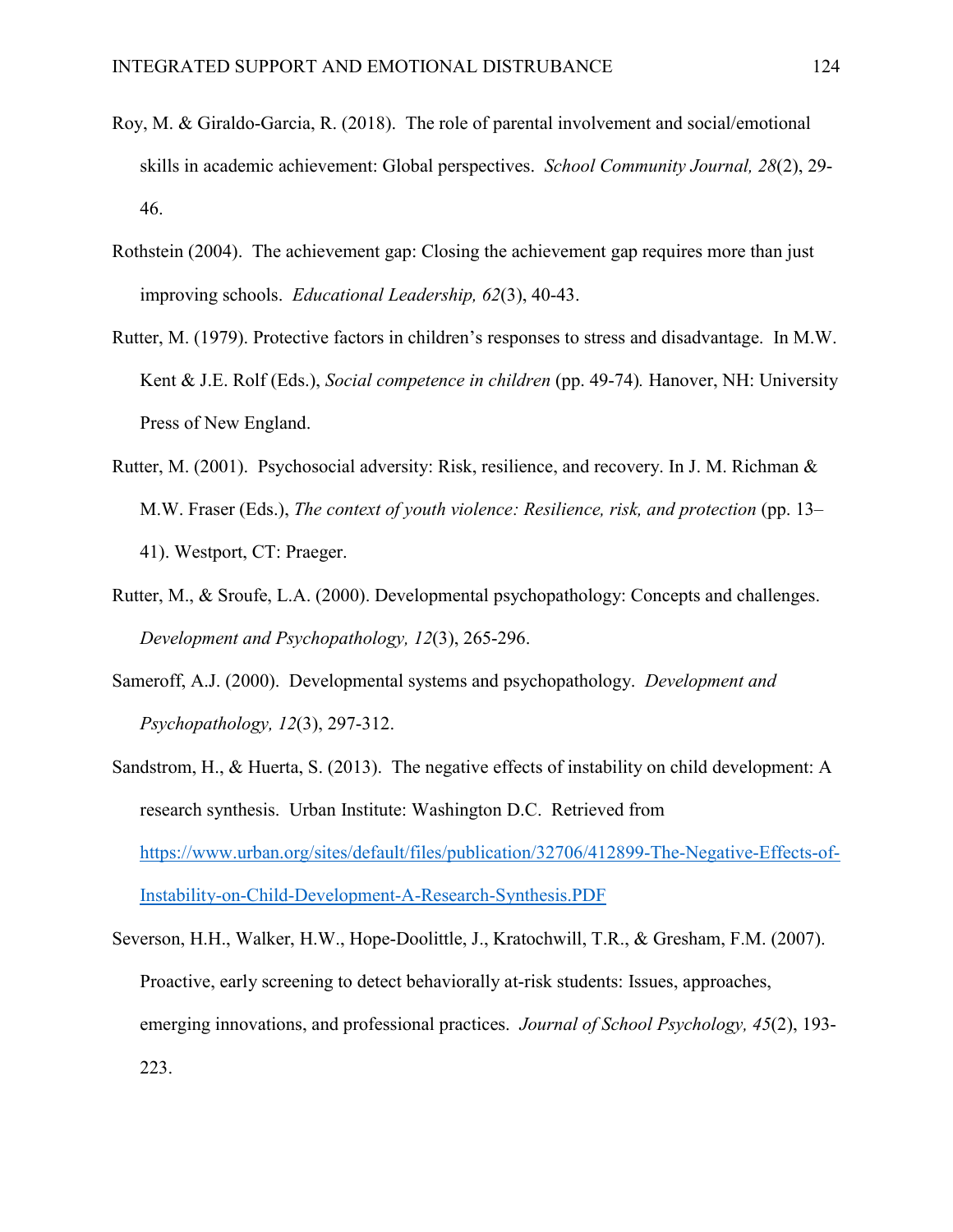- Sibley, E., Theodorakakis, M., Walsh, M.E., Foley, C., Petrie, J., & Raczek, A. (2017). The impact of comprehensive student support on teachers: Knowledge of the whole child, classroom practice, and teacher support. *Teaching and Teacher Education, 65*, 145-156.
- Silva, M., Munk, D.D., & Bursuck, W.D. (2005). Grading adaptations for students with disabilities. *Intervention in School and Clinic, 41*(2), 87-98.
- Simpson, E.S., & Yocom, D.J. (2005). Every child: A journey toward individualized education for all. *Teaching Exceptional Children, 37*(5), 36-40.
- Somers, M.-A. & Haider, Z. (2017). *Using integrated student supports to keep kids in school: A quasi-experimental evaluation of communities in schools*. New York, NY: MDRC.
- Sroufe, L.A. (1990). Considering normal and abnormal together: The essence of developmental psychopathology. *Development and Psychopathology, 2*(4), 335-347.
- Stiefel, L., Shiferaw, M., Schwartz, A.E., & Gottfried, M. (2017). *Is special education improving? Evidence of segregation, outcomes, and spending from New York City.* New York, NY: Institute for Education and Social Policy.
- Stoutjesdijk, R., Scholte, E.M., & Swaab, H. (2012). Special needs characteristics of children with emotional and behavioral disorders that affect inclusion in regular education. *Journal of Emotional and Behavioral Disorders, 20*(2), 92-104.
- Sullivan, A.L. (2011). Disproportionality in special education identification and placement of English language learners. *Exceptional Children, 77*(3), 317-334.
- Taylor, L., & Adelman, H. (2000). Toward Ending the Marginalization and Fragmentation of Mental Health in Schools. *Journal of School Health, 70*(5), 210-215.
- Thompson, R.A., & Haskins, R. (2014). Early stress gets under the skin: Promising initiatives to help children facing chronic adversity. *Future of Children, 24*(1), 1-6.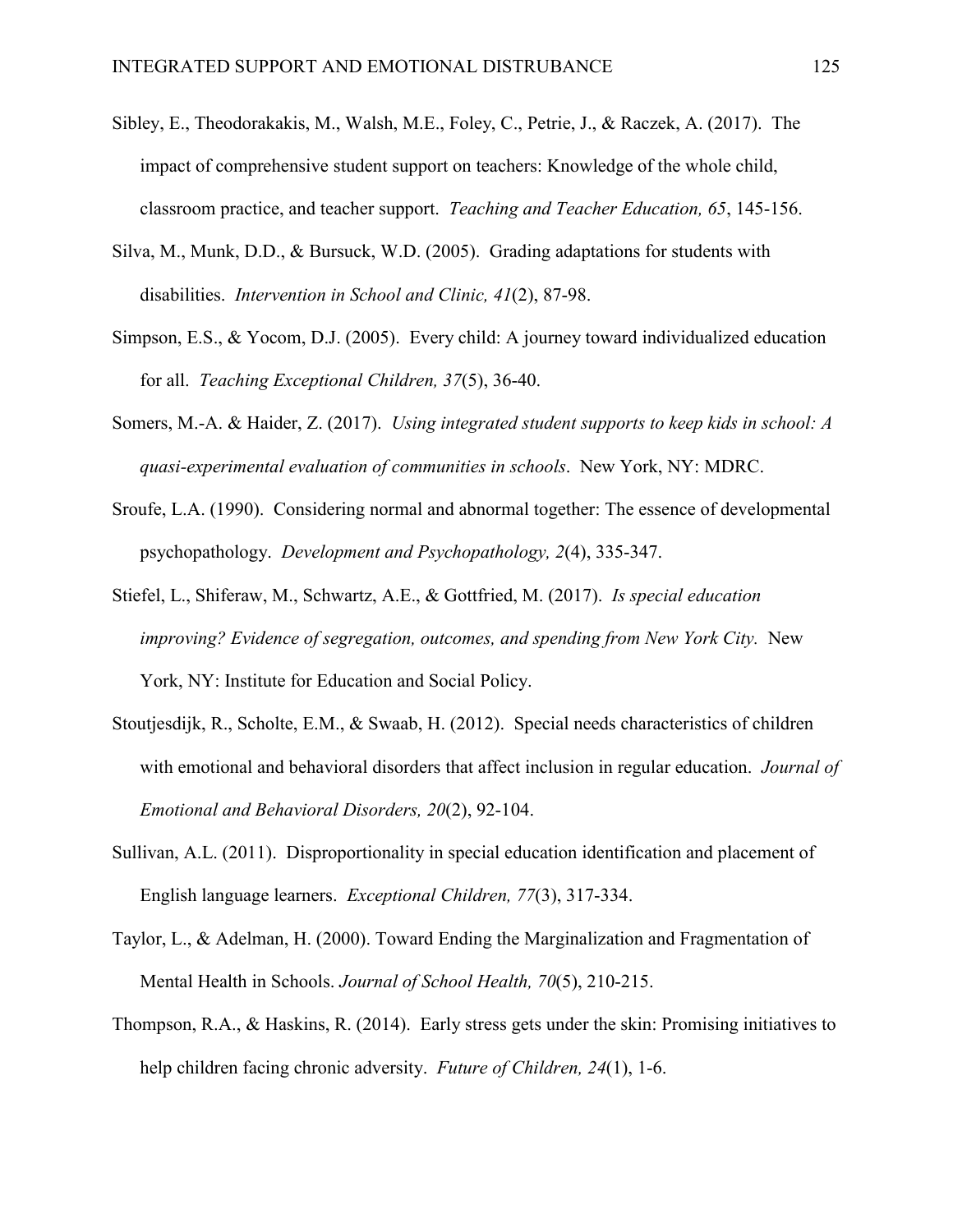- Turner, L.A., Powell, A.E., Langhinrichsen-Rohling, J., & Carson, J. (2009). Helping families initiative: Intervening with high-risk students through a community, school, and district attorney partnership. *Child and Adolescent Social Work Journal, 26*(3), 209-223.
- United States Department of Agriculture Food and Nutrition Services (2018). *Child nutrition programs – Income eligibility guidelines.* Retrieved from:

https://www.gpo.gov/fdsys/pkg/FR-2018-05-08/pdf/2018-09679.pdf.

- United States Department of Health and Human Services (1999). *Mental health: A report of the surgeon general*. Washington, D.C.: U.S. Public Health Service. Chapter 2. Retrieved from: [www.surgeongeneral.gov/library/mentalhealth/pdfs/c2.pdf.](http://www.surgeongeneral.gov/library/mentalhealth/pdfs/c2.pdf)
- Ursache, A., Blair, C., & Raver, C.C. (2012). The promotion of self-regulation as a means of enhancing school readiness and early achievement in children at risk for school failure. *Child Development Perspectives, 6*(2), 122–128.
- Vanderslice, R. (2004). Risky business: Leaving the at-risk child behind. *Delta Kappa Gamma Bulletin, 71*(1), 15-21.
- Walker, H.M., Horner, R.H., Sugai, G., Bullis, M., Sprague, J.R., Bricker, D., & Kaufman, M.J. (1996). Integrated approaches to preventing antisocial behavior patterns among school-age children and youth. *Journal of Emotional and Behavioral Disorders, 4*(4), 194-209.
- Walsh, M.E., & Backe, S. (2013). School-university partnerships: Reflections and opportunities. *Peabody Journal of Education, 88*(5), 594-607.
- Walsh, M.E. & Brabeck, M.M. (2006). Resilience and risk in learning: Complex interactions and comprehensive interventions. In R. J. Sternberg & R. F. Subotnik (Eds.), *Optimizing student*  success in school with the other three Rs: Reasoning, resilience, and responsibility (pp. 113– 142). Greenwich, CT: Information Age Publishing.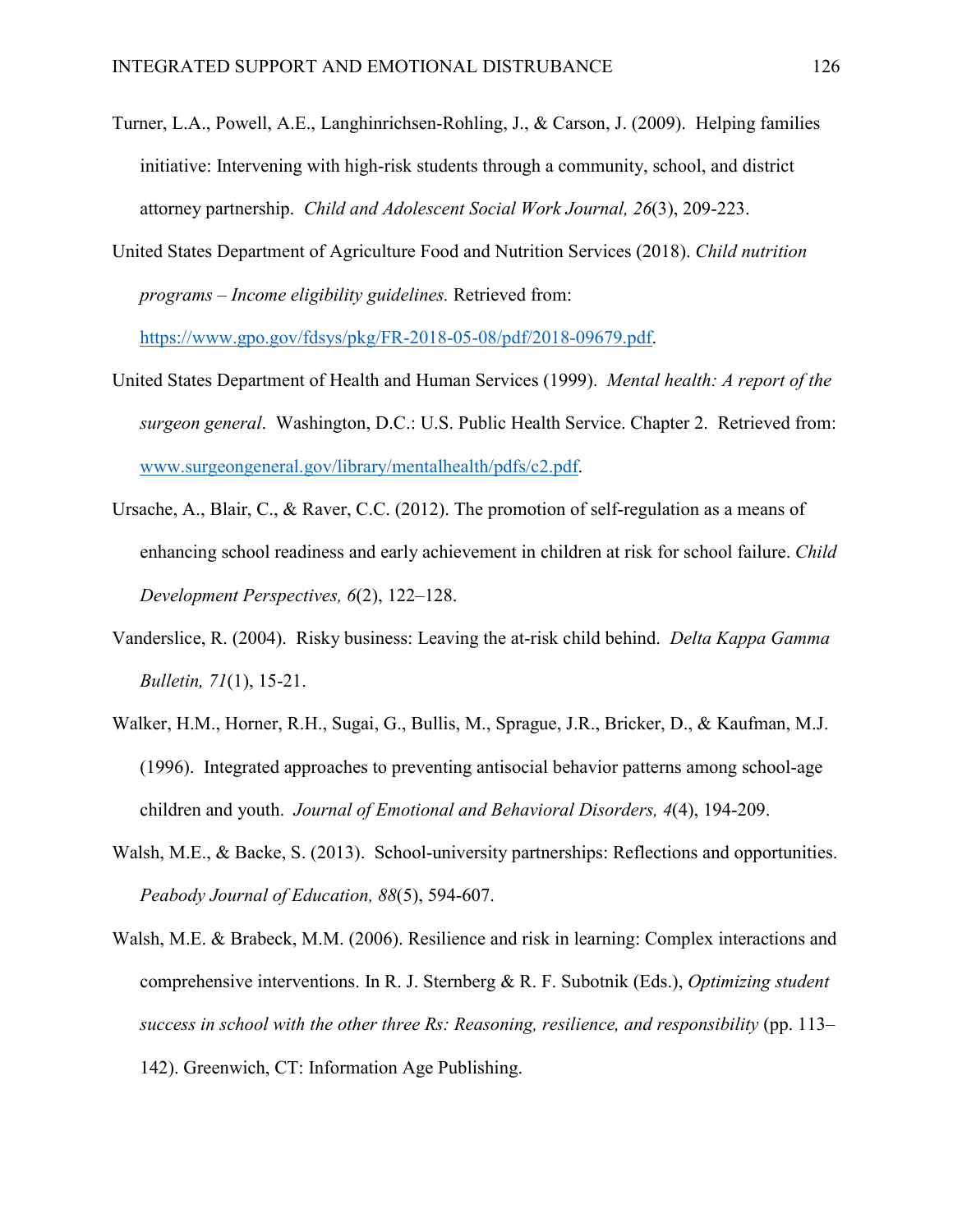- Walsh, M.E., Galassi, J.P., Murphy, J.A., & Park-Taylor, J. (2002). A conceptual framework for counseling psychologists in schools. *The Counseling Psychologist, 30*(5), 682-704.
- Walsh, M.E., Kenny, M.E., Wieneke, K.M., & Harrington, K.R. (2008). The Boston Connects program: Promoting learning and healthy development. *Professional School Counseling, 12*(2), 166-169.
- Walsh, M.E., Lee-St. John, T., Raczek, A., Foley, C., & Madaus, G. (2014). Reducing high school dropout through elementary school student support. *Boston College Center for Optimized Student Support Policy Brief.* Chestnut Hill: Boston College.
- Walsh, M.E., Lee-St. John, T., Raczek, A., Vuilleumier, C., Foley, C., & Theodorakakis, M. (2017). Reducing high school dropout through elementary school student support: An analysis including important student subgroups. Chestnut Hill, MA: Center for Optimized Student Support.
- Walsh, M.E., Madaus, G.F., Raczek, A.E., Dearing, E., Foley, C., An, C., … & Beaton, A. (2014). A new model for student support in high-poverty urban elementary schools: effects on elementary and middle school academic outcomes. *American Educational Research Journal, 51*(4), 704-737.
- Walsh, M.E., Sibley, E., & Wasser Gish, J. (2018). *Comprehensive services for children in poverty: Setting the research agenda for integrated student support.* Chestnut Hill, MA: Center for Optimized Student Support.
- Walsh, M.E., & Wasser Gish, J. (2017). *Improving student achievement by meeting children's comprehensive needs: State policy options*. Chestnut Hill, MA: Center for Optimized Student Support.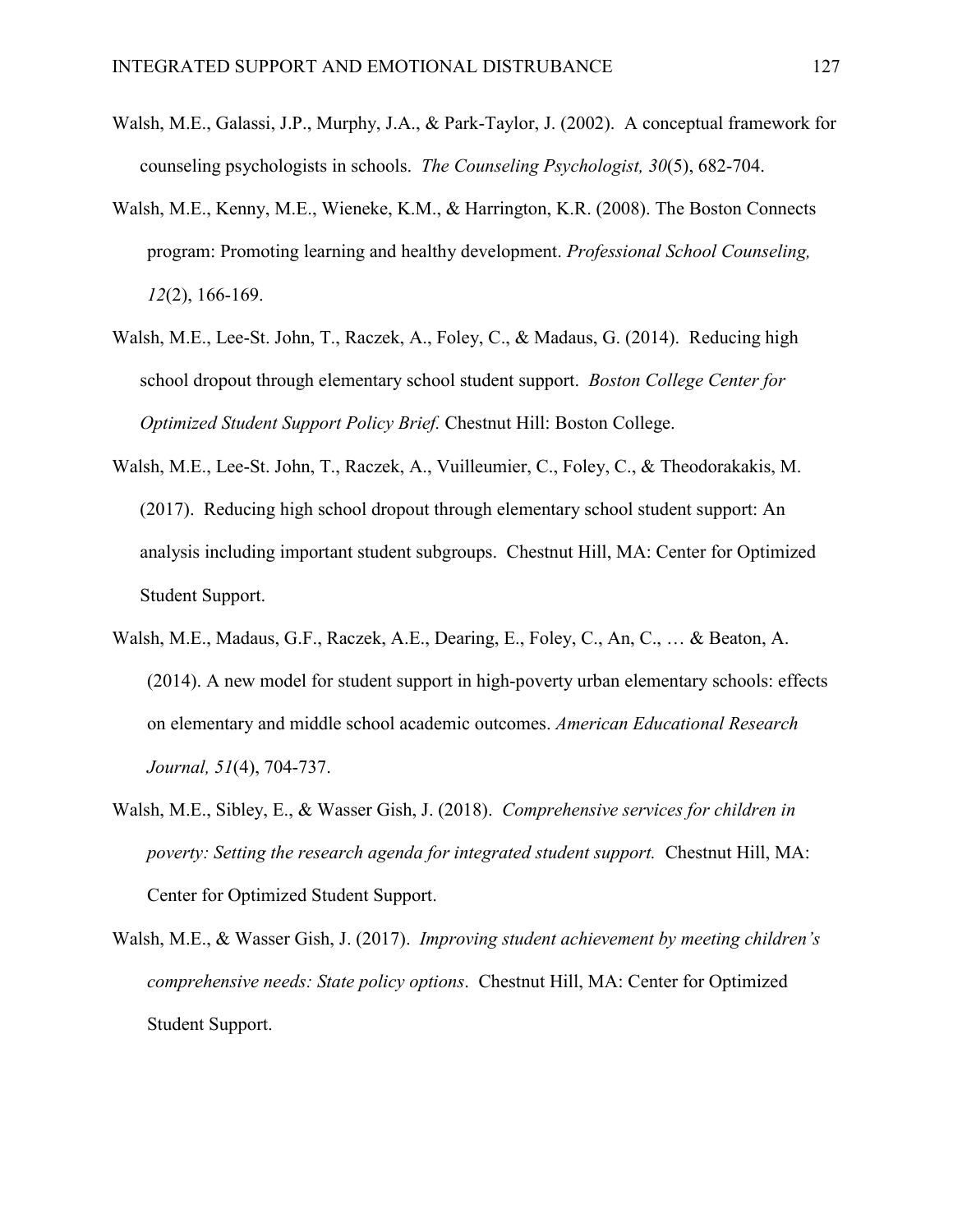Walsh, M..E., Wasser Gish, J., Foley, C., Theodorakakis, M.A., & Rene, K. (2016). Principles of effective practice for integrated student support. [Policy brief]. Center for Optimized Support.

https://www.bc.edu/content/dam/bc1/schools/lsoe/sites/coss/pdfs/Principles%20of%20Effec tive%20Practice.pdf

- Wasser Gish, J. (2019). *Building Systems of Integrated Student Support: A Policy Brief for Local and State Leaders*. Washington, DC: America's Promise Alliance.
- Weare, K. (2010). Mental health and social and emotional learning: Evidence, principles, tensions, balances. *Advances in School Mental Health Promotion, 3*(1), 5-17.
- Wehmeyer, M.L., & Schwartz, M. (2001). Disproportionate representation of males in special education services: Biology, behavior, or bias? *Education & Treatment of Children, 21*(1), 28-45.
- Williams, J.M., & Portman, T.A.A. (2014). "No one ever asked me": Urban African American students' perceptions of educational resilience. *Journal of Multicultural Counseling and Development, 42*(1), 13-30.
- Wilson, G.L., Kim, S.A., & Michaels, C.A. (2011). Factors associated with where secondary students with disabilities are educated and how they are doing. *The Journal of Special Education, 47*(3), 148-161.
- Wolanin, T.R., & Steele, P.E. (2004). *Higher Education Opportunities for Students with Disabilities: A Primer for Policymakers*. Washington, DC: The Institute for Higher Education Policy.